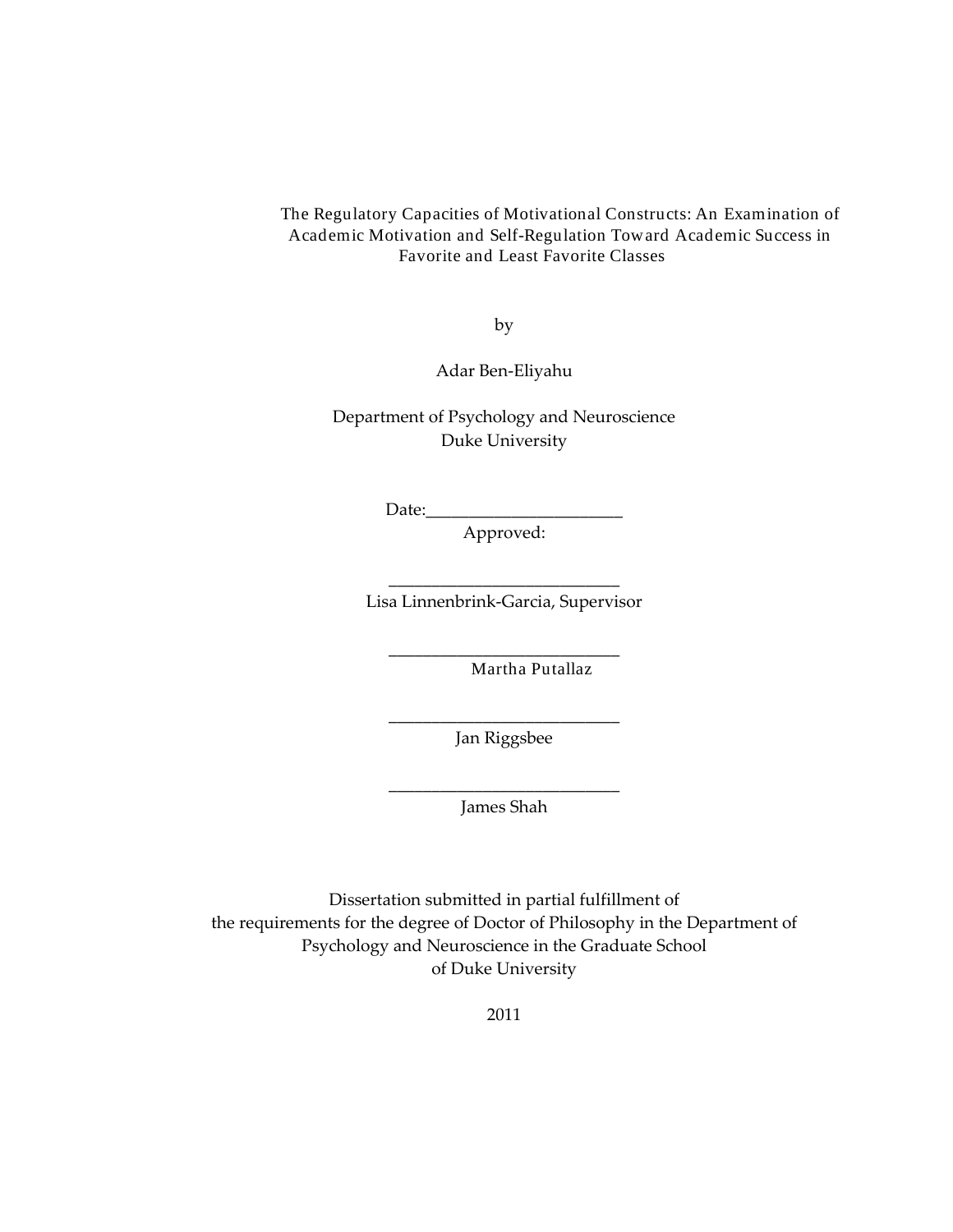#### **ABSTRACT**

The Regulatory Capacities of Motivational Constructs: An Examination of Academic Motivation and Self-Regulation Toward Academic Success in Favorite and Least Favorite Classes

by

Adar Ben-Eliyahu

Department of Psychology and Neuroscience Duke University

 $Date:$ 

Approved:

\_\_\_\_\_\_\_\_\_\_\_\_\_\_\_\_\_\_\_\_\_\_\_\_\_\_\_ Lisa Linnenbrink-Garcia, Supervisor

\_\_\_\_\_\_\_\_\_\_\_\_\_\_\_\_\_\_\_\_\_\_\_\_\_\_\_

Martha Putallaz

\_\_\_\_\_\_\_\_\_\_\_\_\_\_\_\_\_\_\_\_\_\_\_\_\_\_\_ Jan Riggsbee

\_\_\_\_\_\_\_\_\_\_\_\_\_\_\_\_\_\_\_\_\_\_\_\_\_\_\_ James Shah

An abstract of a dissertation submitted in partial fulfillment of the requirements for the degree of Doctor of Philosophy in the Department of Psychology and Neuroscience in the Graduate School of Duke University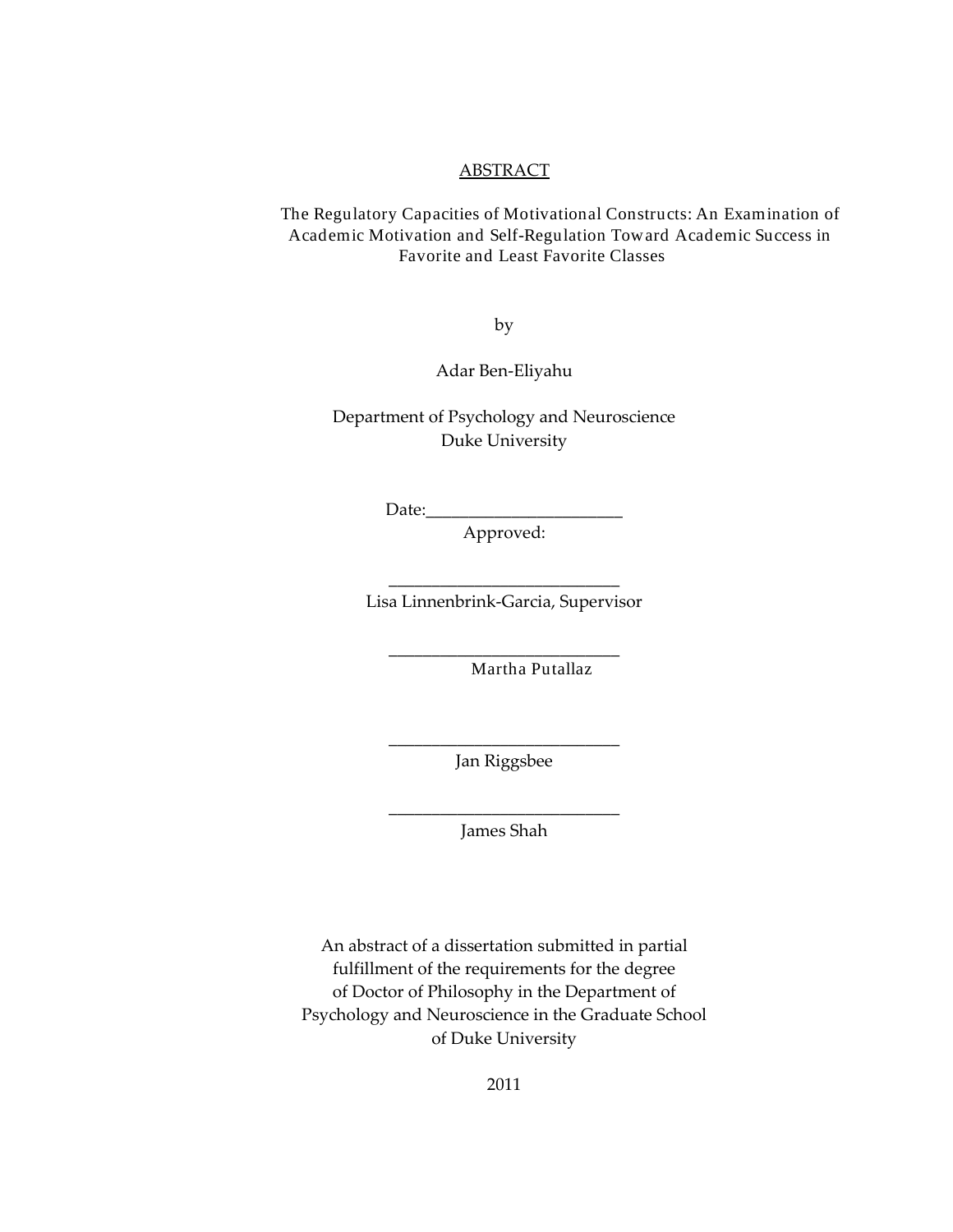Copyright by Adar Ben-Eliyahu 2011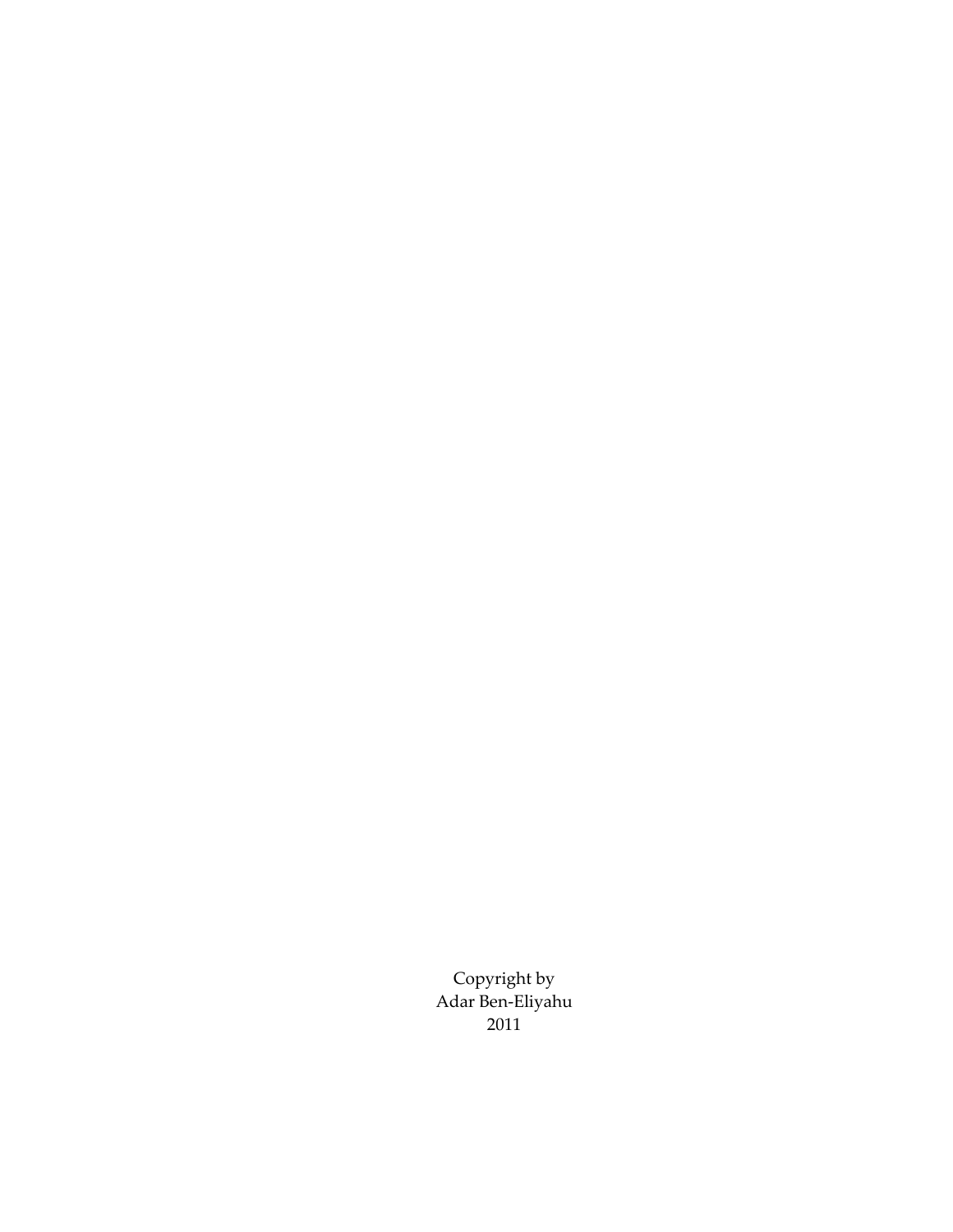### **Abstract**

One-hundred and seventy-seven high school students and two-hundred and seventy college students responded to a survey assessing their motivation (goal orientations, expectancies, and values), self-regulation (cognitive, behavioral, and emotional), and academic outcomes (learning processes, academic behaviors, and achievement) in their favorite and least favorite classes. Variable- and person-centered analyses were used to examine multiple pathways to academic success. Overall, as hypothesized, more mediational relations occurred for college students than for high school students. First, variable-centered structural equation modeling was used to examine whether motivation activates self-regulation, which in turn leads to academic outcomes. As hypothesized, the findings support the stance that there are different ways to achieve academic success. Behavior regulation (time planning and environmental regulation) mediated the relations of motivation to learning processes and academic behaviors substantially more for college students than for high school students, though motivation was related to achievement via time planning only for high school students. Surprisingly, motivation was related to emotion regulation in favorite classes more than in least favorite classes, which in turn led to a variety of academic outcomes. In order to capture the multidimensional nature of self-regulation, person-centered analyses investigated how self-regulation capacities combine into profiles using latent class analyses. The findings support the hypothesis that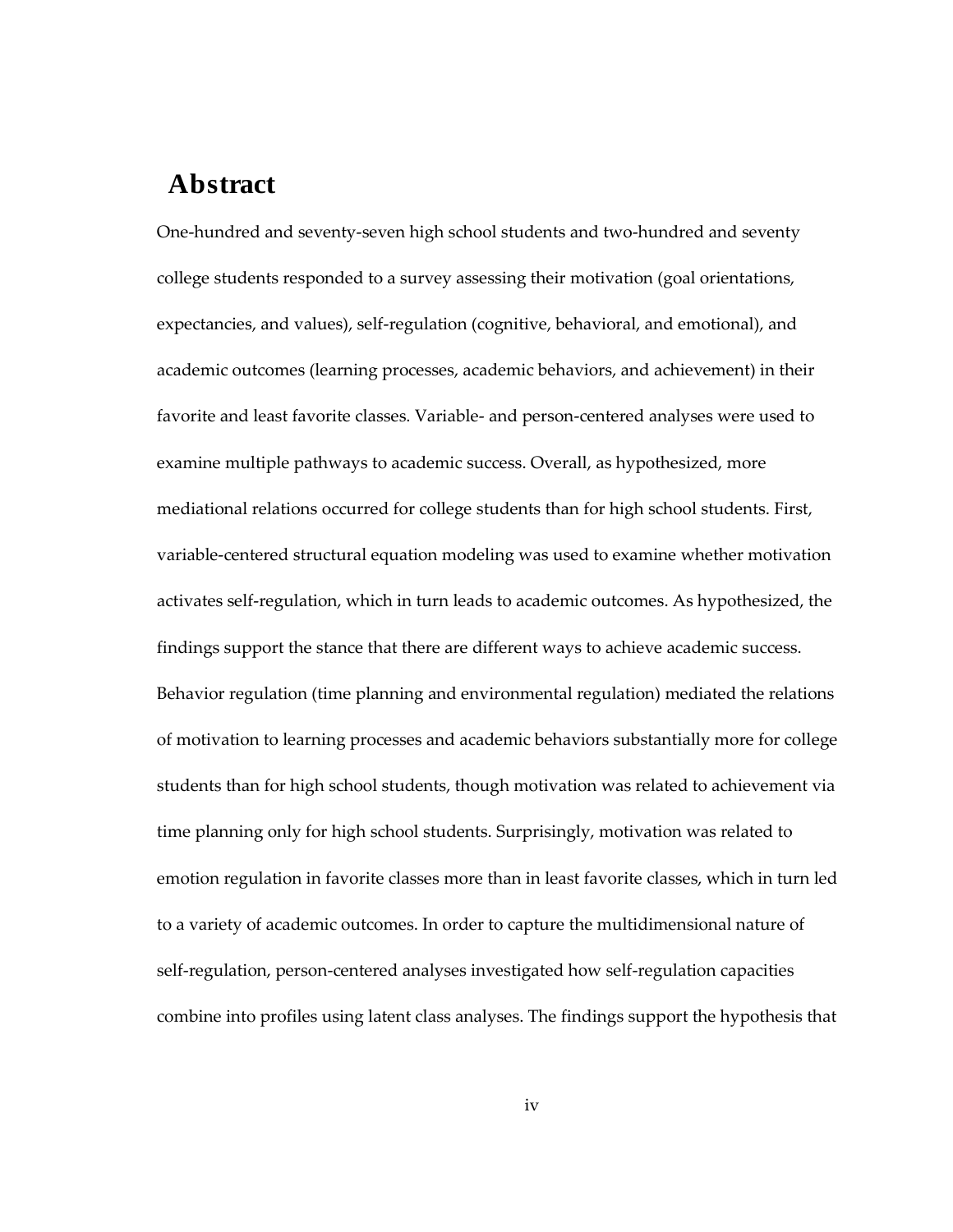self-regulation combines into profiles, and that these profiles mediate the relations between motivation and academic outcomes. There was evidence that regulatory profiles differ between high school and college, although for both age groups there was a High Regulation Class and similar specialized regulatory profiles included an Attention Regulation Class and Emotion Regulation (combined reappraisal, rumination, and suppression) or Rumination Class. A Behavior Regulation Class emerged only for college students. Importantly, the profiles that emerged mediated the relations between motivation and academic outcomes. Theoretical implication and support for the Regulatory Capacities of Motivational Constructs model are discussed, as well as practical applications.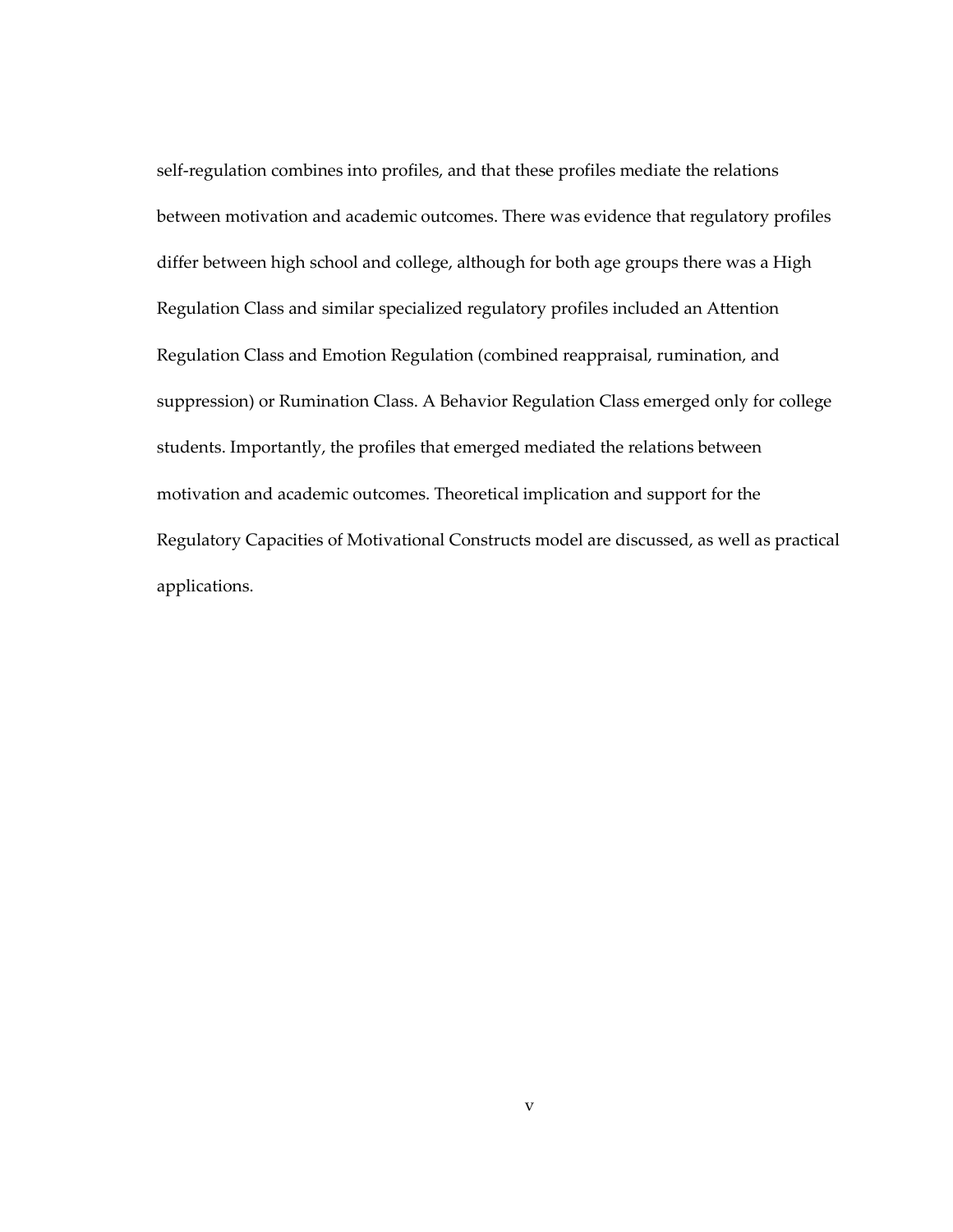## **Dedication**

To my husband, Guy, for giving me wings.

To my kids, Libby and Uria, for showing me that the sky is the limit.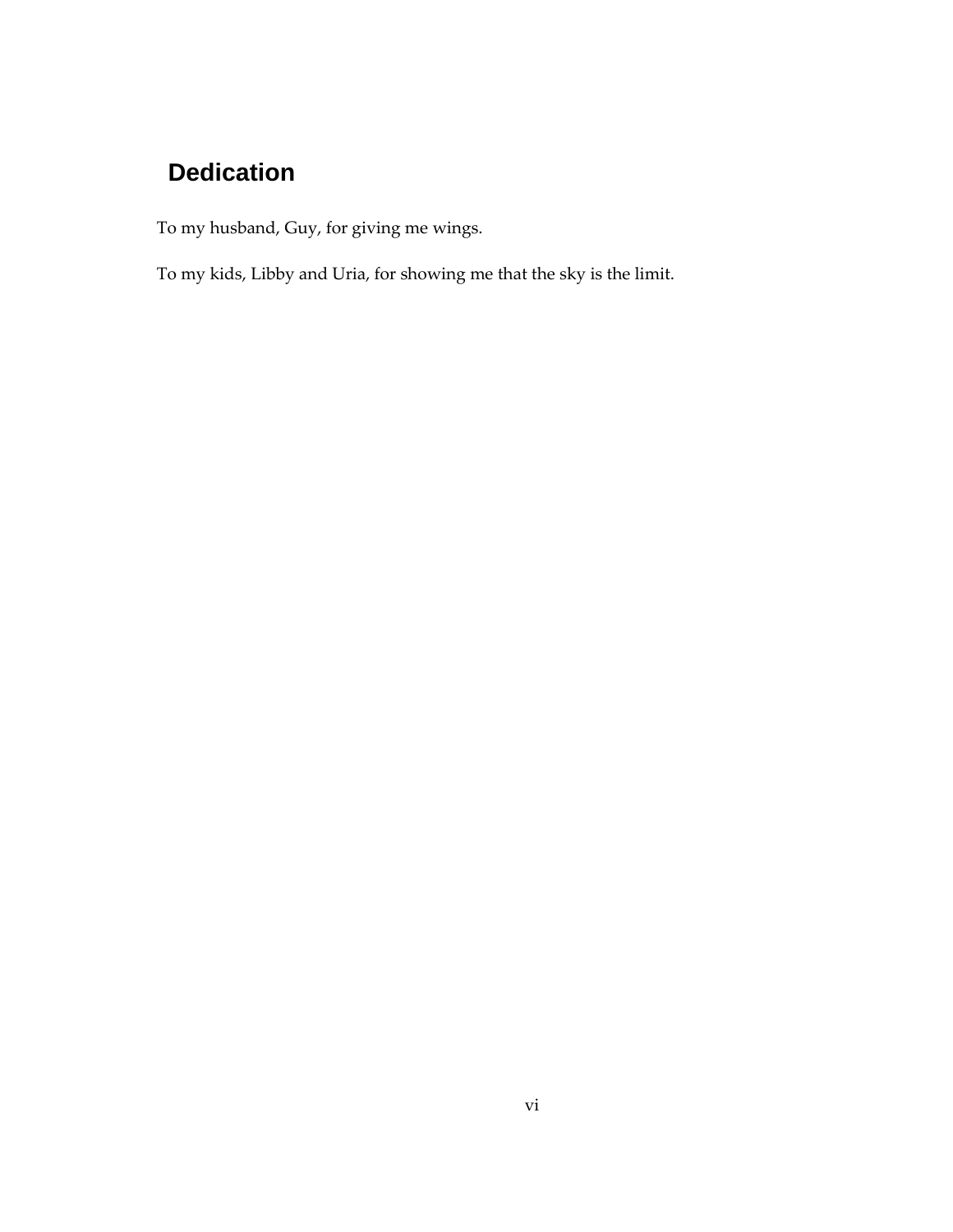## **Contents**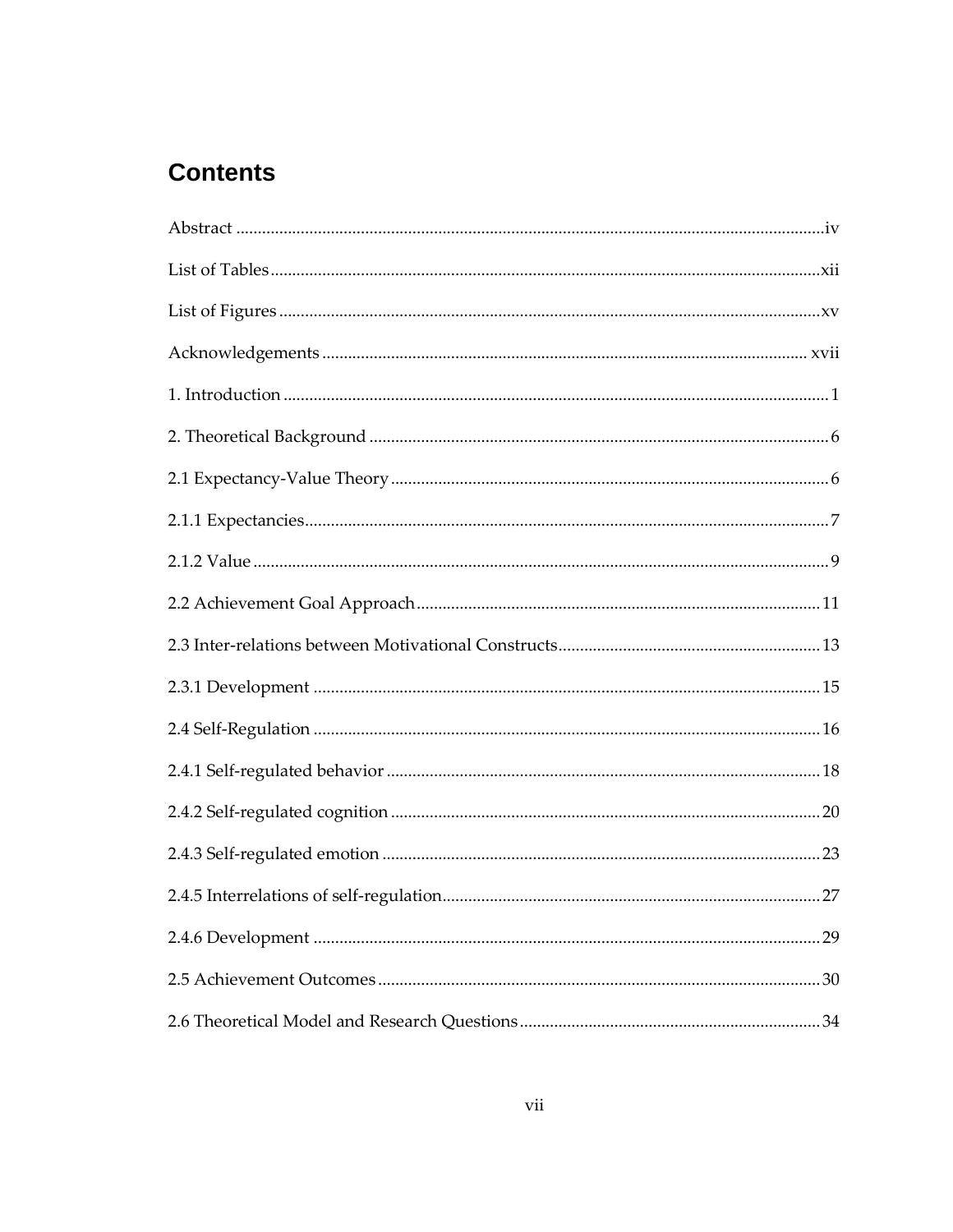| 2.6.1 The Regulatory Capacities of Motivation Constructs (RCMC) Model34       |  |
|-------------------------------------------------------------------------------|--|
|                                                                               |  |
|                                                                               |  |
|                                                                               |  |
|                                                                               |  |
|                                                                               |  |
|                                                                               |  |
|                                                                               |  |
|                                                                               |  |
|                                                                               |  |
|                                                                               |  |
|                                                                               |  |
|                                                                               |  |
|                                                                               |  |
|                                                                               |  |
|                                                                               |  |
|                                                                               |  |
|                                                                               |  |
|                                                                               |  |
| 4.2 Mean Level Differences Based on Development, Class Type, and Gender73     |  |
| 4.3 Research Question 1: Are there different pathways to academic success? 80 |  |
|                                                                               |  |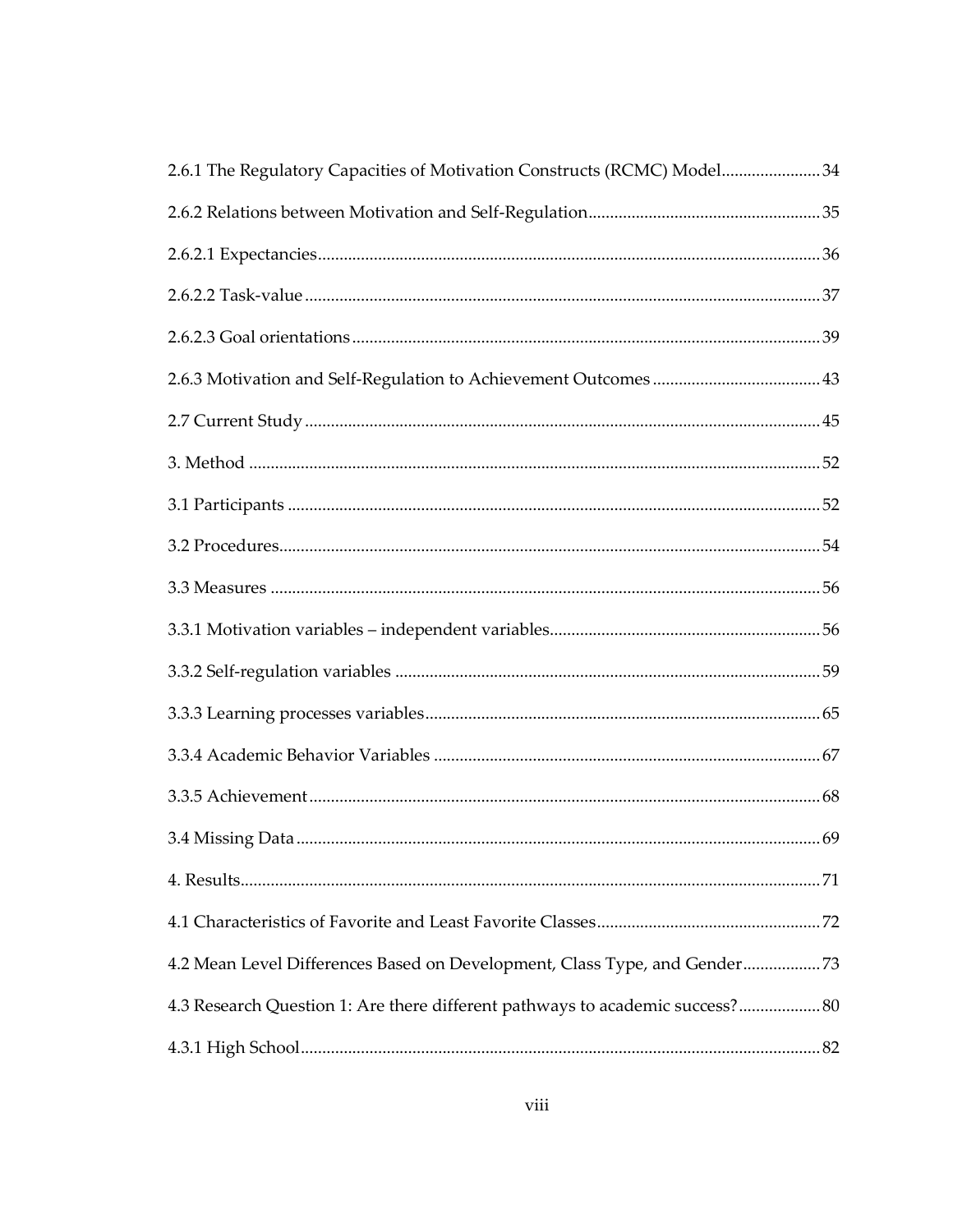| 4.4 Research Question 2: How do self-regulation profiles mediate the relations between |  |
|----------------------------------------------------------------------------------------|--|
|                                                                                        |  |
|                                                                                        |  |
|                                                                                        |  |
|                                                                                        |  |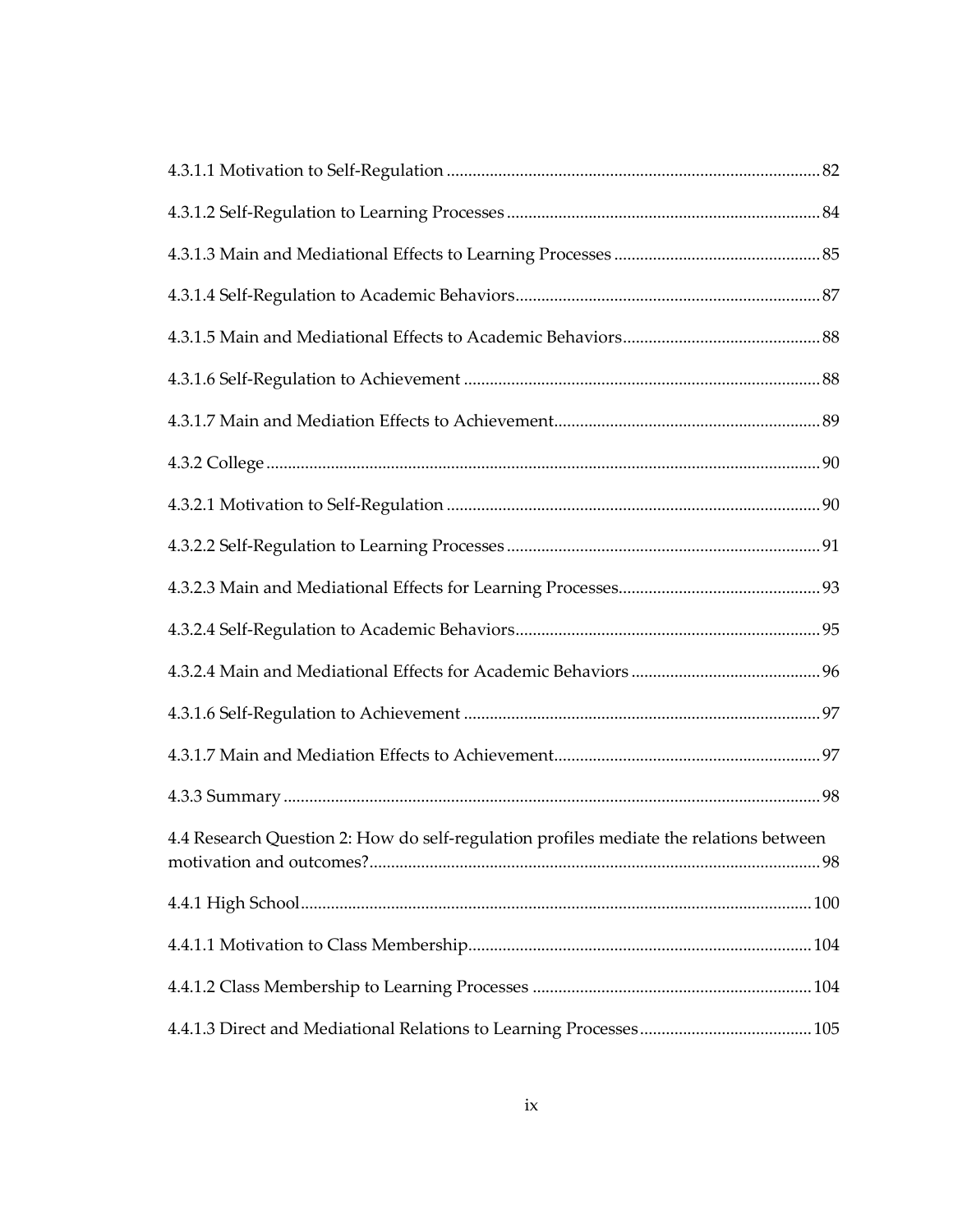| 5.1 Research Question 1: Are there different pathways to academic success? 124         |  |
|----------------------------------------------------------------------------------------|--|
| 5.2 Research Question 2: How do self-regulation profiles mediate the relations between |  |
|                                                                                        |  |
|                                                                                        |  |
|                                                                                        |  |
|                                                                                        |  |
|                                                                                        |  |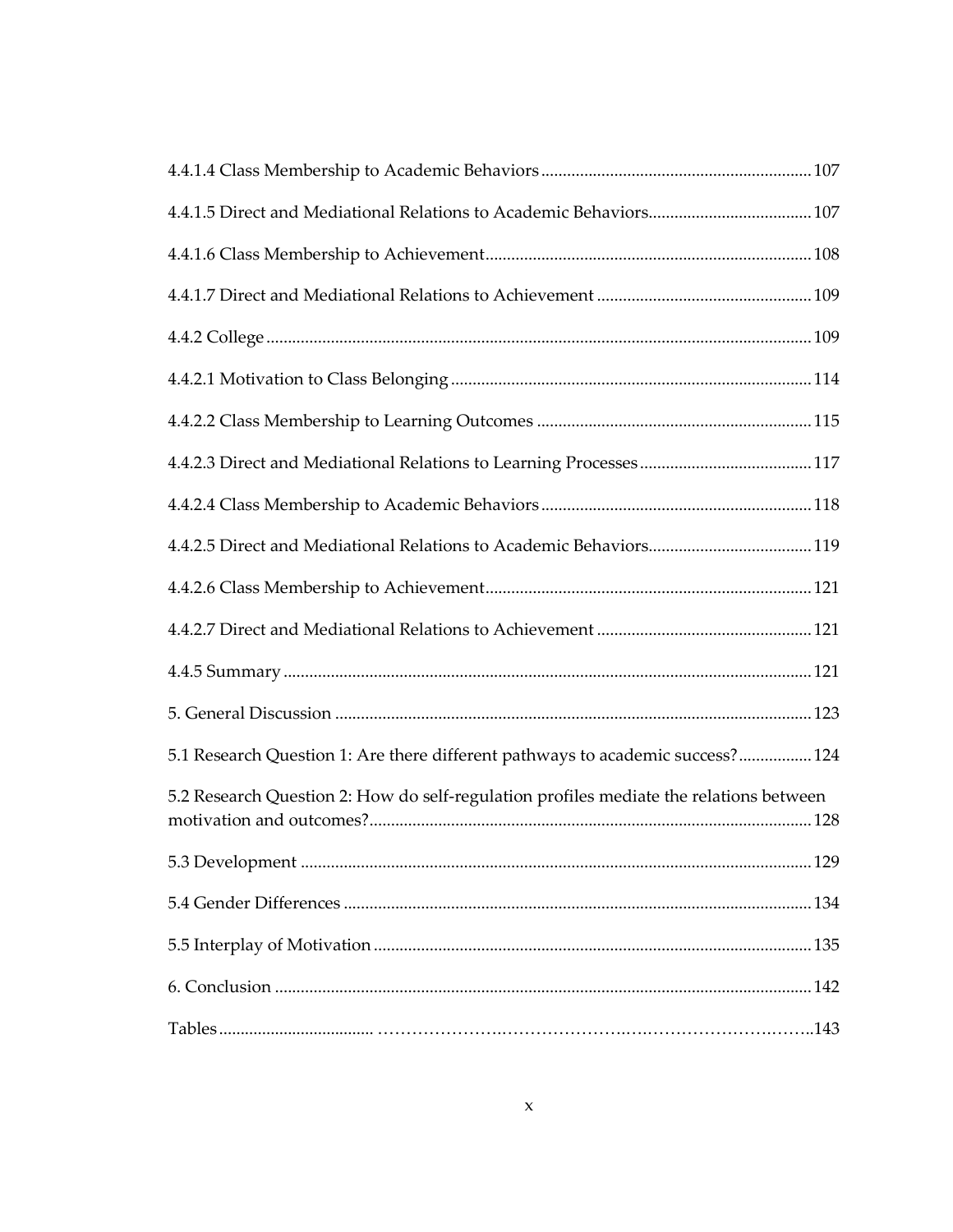| Appendix A – Scale items for motivation, self-regulation, and learning processes scales. |  |
|------------------------------------------------------------------------------------------|--|
|                                                                                          |  |
|                                                                                          |  |
|                                                                                          |  |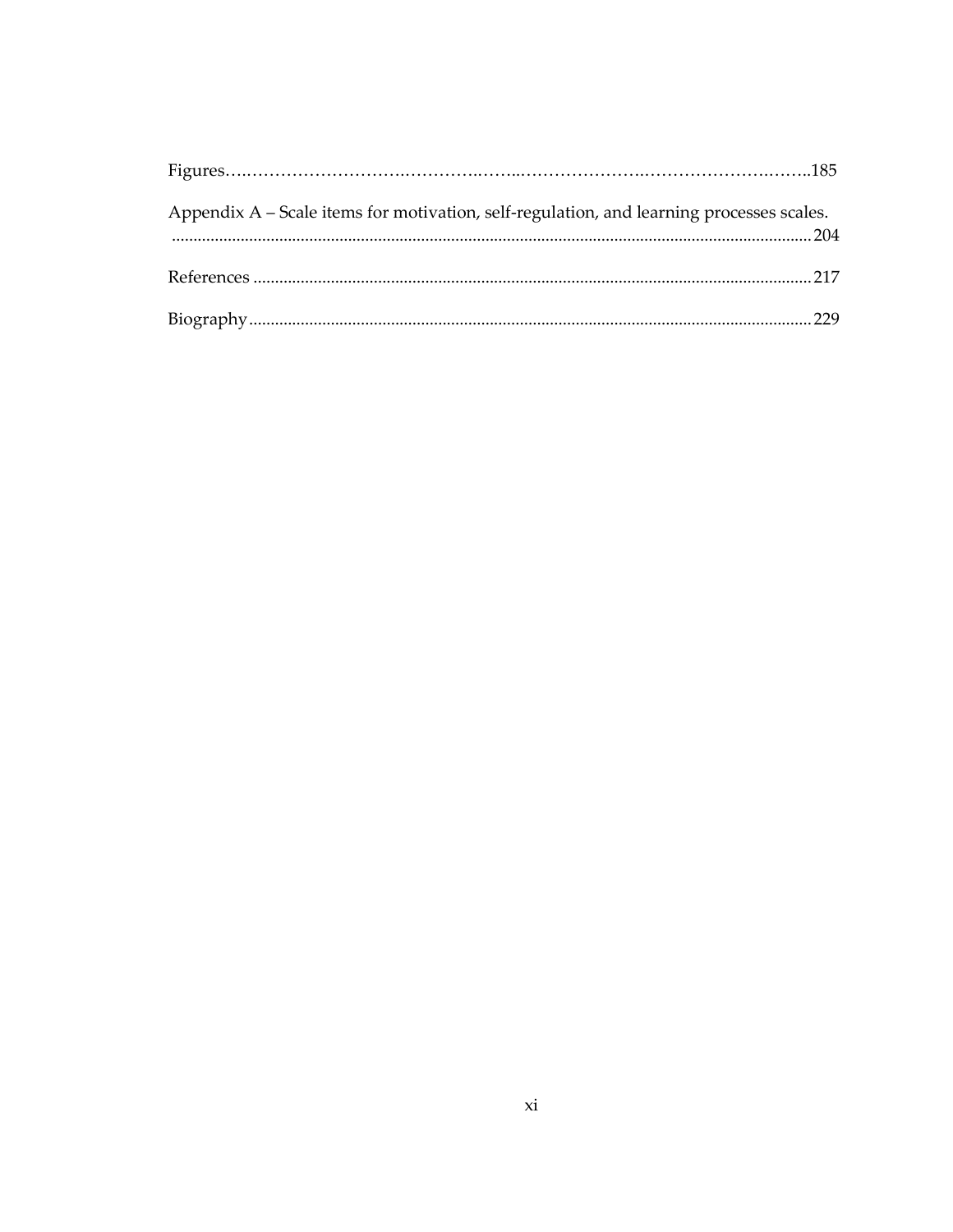# **List of Tables**

| Table 1 Hypothesized Relations between Motivation and Self-Regulation144                                                                                                |
|-------------------------------------------------------------------------------------------------------------------------------------------------------------------------|
| Table 2 Fit Statistics for Confirmatory Factor Analyses for High School and College                                                                                     |
| Table 3 Correlations for Favorite Classes for High School (top) and College (bottom)                                                                                    |
| Table 4 Correlations for Least Favorite Classes in High School (top) and College<br>(bottom) Samples. 148                                                               |
| Table 5 Percent of Class Type Nominated as Favorite and Least Favorite by High School                                                                                   |
| Table 6 Reasons Students Gave for Choosing Their Favorite or Least Favorite Class152                                                                                    |
| Table 7 Means, Standard Deviations, F-values and P-values for Differences between<br>Class Type Univariate Tests of Motivation, Self-Regulation, Learning Processes,    |
| Table 8 Means and Standard Deviations for Motivation for Females and Males in High                                                                                      |
| Table 9 Means, standard errors, F-values, and p-values by Gender forMotivaiton, Self-<br>Regulation, Learning Processes, , Academic Behaviors, and Achievement156       |
| Table 10 Means and Standard Deviations for Self-Regulation for Females and Males in                                                                                     |
| Table 11 Means and Standard Deviations for Academic Outcome Variables for Females                                                                                       |
| Table 12 Standardized Betas for the Relations between Motivation predicting Self-<br>Regulation in Learning Processes Model for Favorite and Least Favorite High School |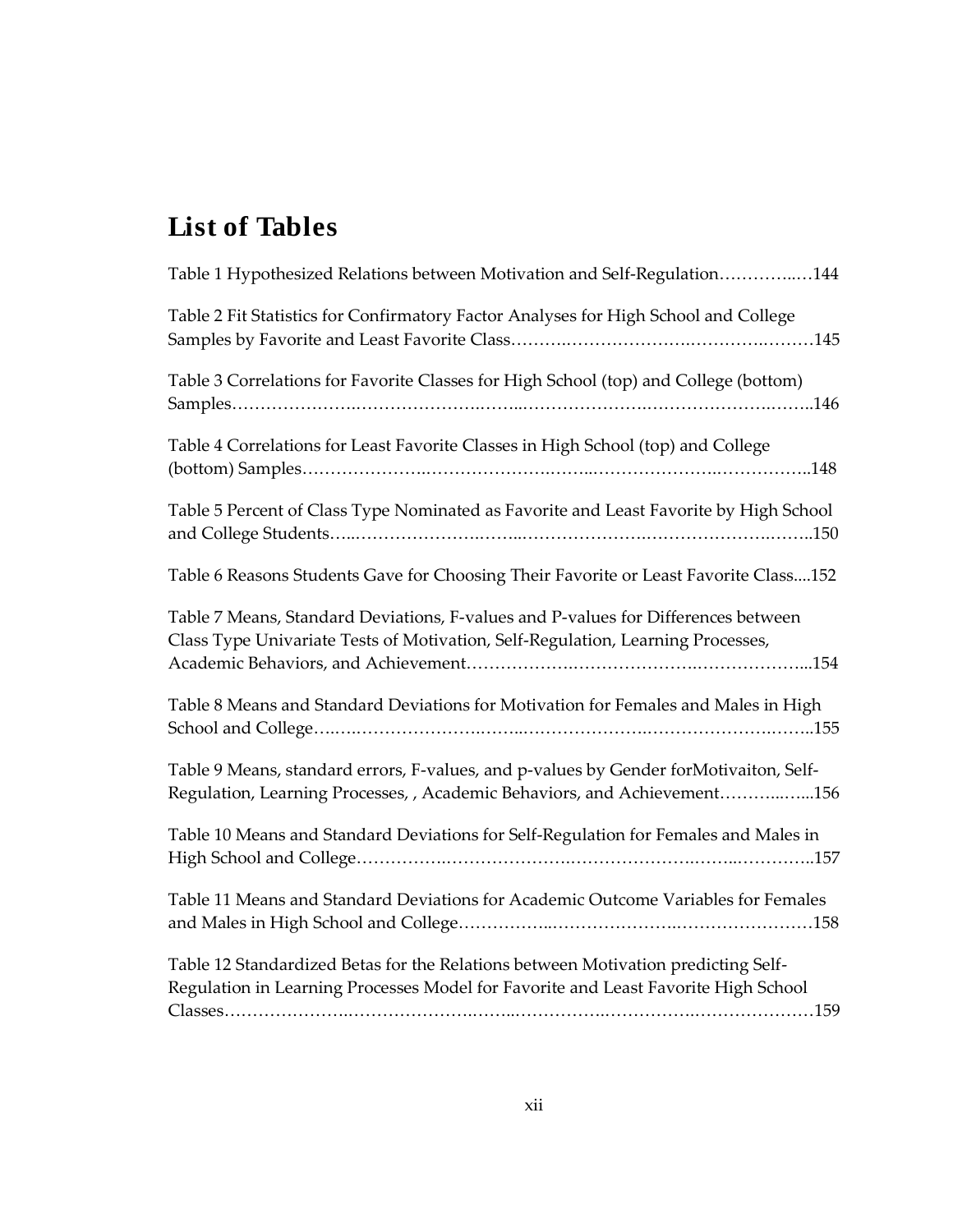| Table 13 Standardized Betas for the Relations between Motivation predicting Self-<br>Regulation in Academic Behaviors Model for Favorite and Least Favorite High School      |
|------------------------------------------------------------------------------------------------------------------------------------------------------------------------------|
| Table 14 Standardized Betas for the Relations between Motivation and Self-Regulation to<br>Academic Achievement for Favorite and Least Favorite College Classes161           |
| Table 15 Standardized Betas for the Relations between Motivation and Self-Regulation to<br>Learning Processes for Favorite and Least Favorite High School Classes162         |
|                                                                                                                                                                              |
| Table 17 Standardized Betas for the Relations between Motivation and Self-Regulation to<br>Academic Behaviors and Achievement for Favorite and Least Favorite High School    |
| Table 18 Standardized Betas for the Relations between Motivation to Self-Regulation in<br>Learning Processes Model for Favorite and Least Favorite College Classes165        |
| Table 19 Betas for the Relations between Motivation to Self-Regulation in Academic<br>Behaviors Model for Favorite and Least Favorite College Classes166                     |
| Table 20 Standardized Betas for the Relations between Motivation and Self-Regulation to<br>Academic Achievement for Favorite and Least Favorite College Classes167           |
| Table 21 Standardized Betas for the Relations between Motivation and Self-Regulation to<br>Learning Processes for Favorite and Least Favorite College Classes168             |
| Table 22 Indirect Mediation Effects for Motivation to Academic Outcomes Mediated by<br>Self-Regulation for College Students in Favorite and Least Favorite Classes169        |
| Table 23 Standardized Betas for the Relations between Motivation and Self-Regulation to<br>Academic Behaviors for College Students in Favorite and Least Favorite Classes172 |
| Table 24 Means and MANOVAs for Self-Regulation by Class Membership for High                                                                                                  |
| Table 25 Means and MANOVAs for Self-Regulation by Class Membership for High                                                                                                  |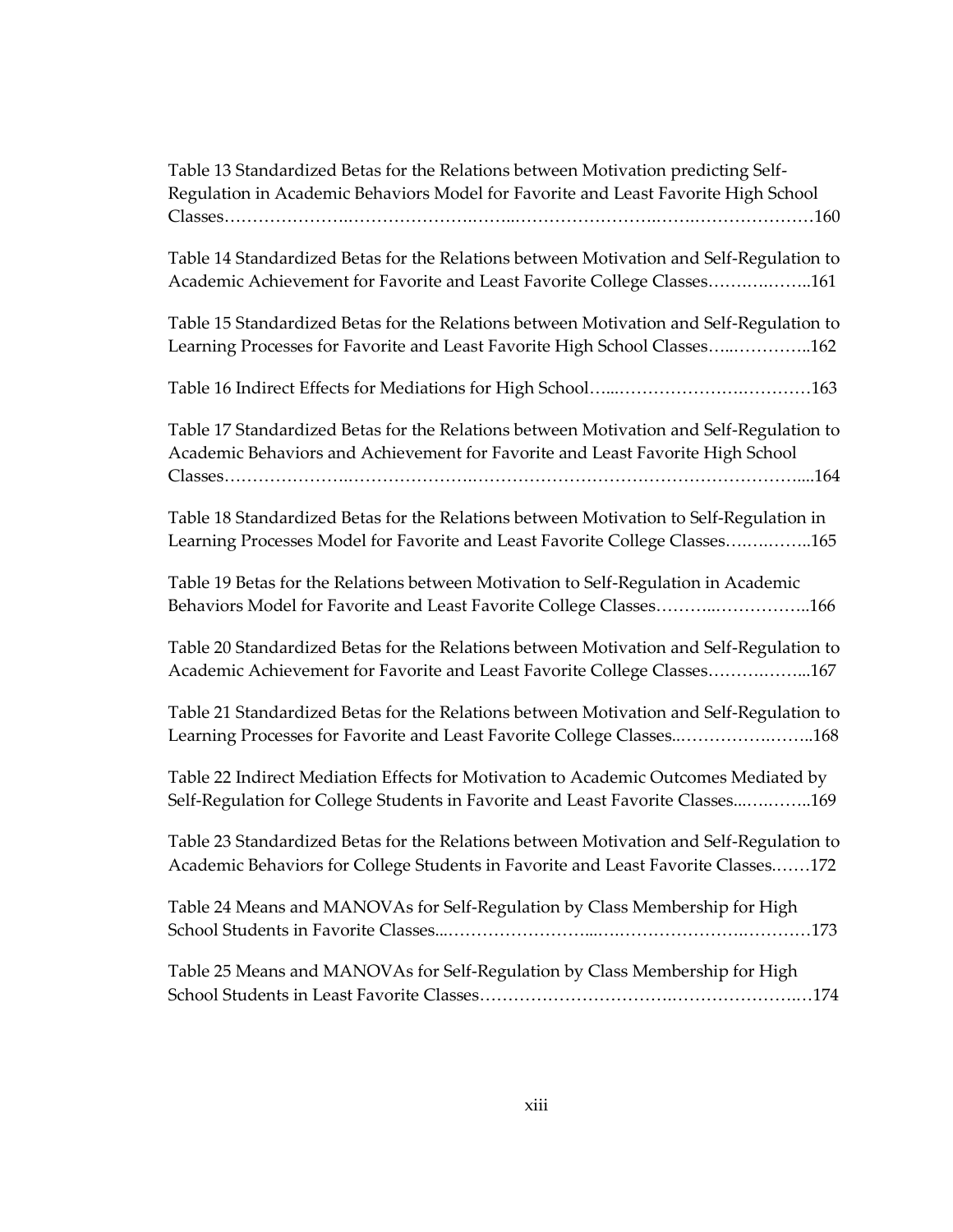| Table 26 Unstandardized Betas for Latent Classes Mediating the Relation between      |
|--------------------------------------------------------------------------------------|
| Motivation to Learning and Behavior Outcomes High School Students' Favorite          |
|                                                                                      |
| Table 27 Unstandardized Betas for Latent Classes Mediating the Relation between      |
| Motivation to Achievement in High School Students' Favorite Classes176               |
| Table 28 Unstandardized Betas for Latent Classes Mediating the Relation between      |
| Motivation to Learning and Behavior Outcomes in High School Students' Least Favorite |
| Table 29 Unstandardized Betas for Latent Classes Mediating the Relation between      |
| Motivation to Achievement in High School Students' Least Favorite Classes178         |
| Table 30 Means and MANOVAs for Self-Regulation by Class Membership for College       |
|                                                                                      |
| Table 31 Means and MANOVAs for Self-Regulation by Class Membership for College       |
|                                                                                      |
| Table 32 Unstandardized Betas for Latent Classes Mediating the Relation between      |
| Motivation to Learning and Behavior Outcomes in College Students' Favorite           |
|                                                                                      |
| Table 33 Unstandardized Betas for Latent Classes Mediating the Relation between      |
| Motivation Achievement in College Students' Favorite Classes182                      |
| Table 34 Unstandardized Betas for Latent Classes Mediating the Relation between      |
| Motivation to Learning Processes and Academic Behavior in College Students' Least    |
|                                                                                      |
| Table 35 Unstandardized Betas for Latent Classes Mediating the Relation between      |
| Motivation to Achievement in College Students' Least Favorite Classes184             |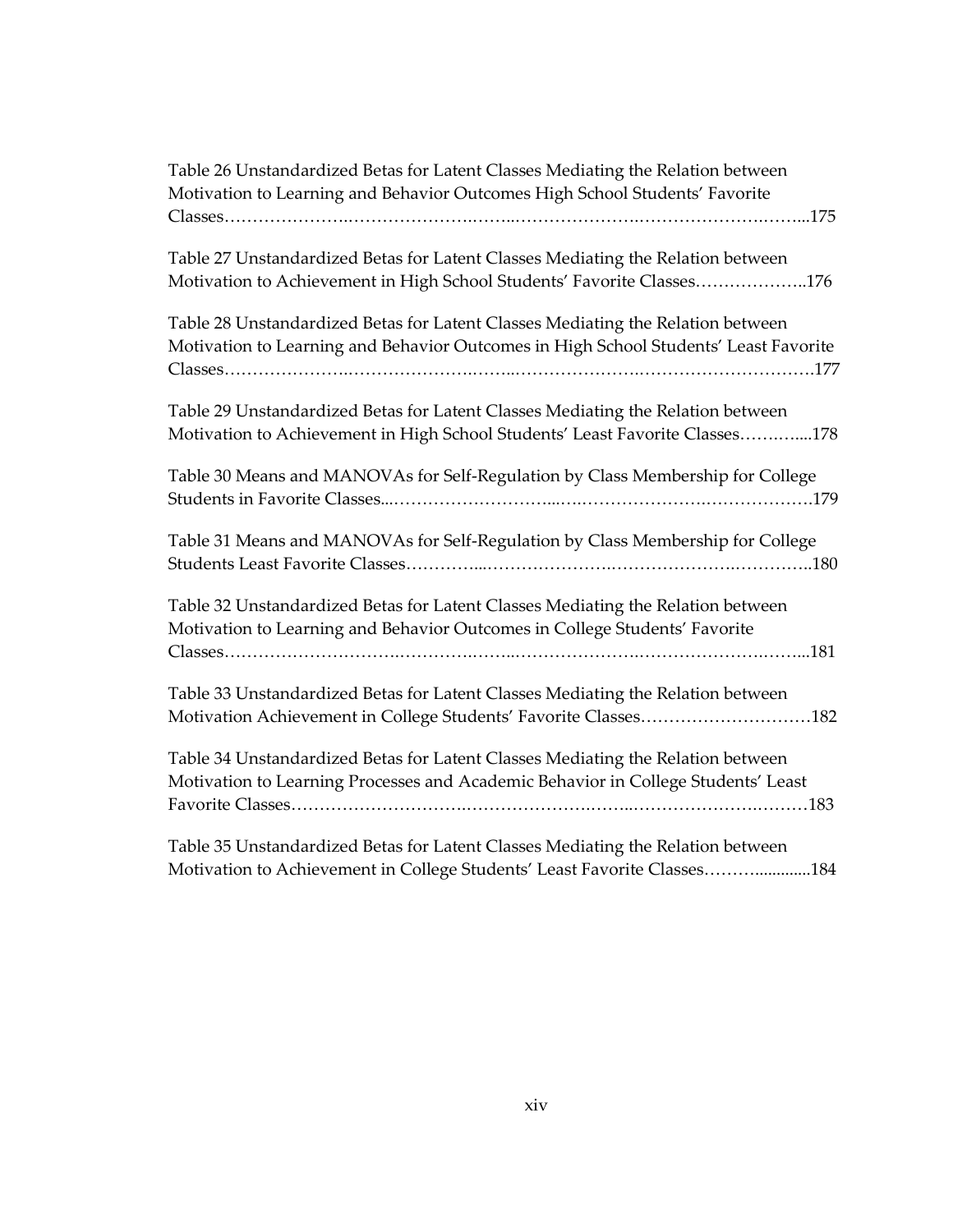# **List of Figures**

| Figure 1. The Regulatory Capacities of Motivation Constructs (RCMC) Model186          |      |
|---------------------------------------------------------------------------------------|------|
| Figure 2. An Example of the Fully Saturated Variable-Centered Mediational Model187    |      |
|                                                                                       |      |
|                                                                                       |      |
| Figure 5. Measurement Model for Learning Processes Variables190                       |      |
| Figure 6. Latent Class Analysis Based on Cognitive, Behavioral, and Emotional         |      |
|                                                                                       |      |
| Figure 8. Reasons Why High School and College Students Chose a Class as Favorite or   |      |
| Figure 9. Expectancies in Favorite and Least Favorite Classes for High School and     |      |
| Figure 10. Rumination in Favorite and Least Favorite Classes for High School and      |      |
| Figure 11. Suppression in Favorite and Least Favorite Classes for High School and     |      |
| Figure 12. Engagement in Favorite and Least Favorite Classes for High School and      |      |
| Figure 13. Reported Attendance in Favorite and Least Favorite Classes for High School |      |
| Figure 14. High School Favorite Class Groupings Based on Self-                        |      |
| Figure 15. High School Least Favorite Class Groupings Based on Self-                  | .200 |
| Figure 16. An Example of the Mediational Class Model Examined for High School and     |      |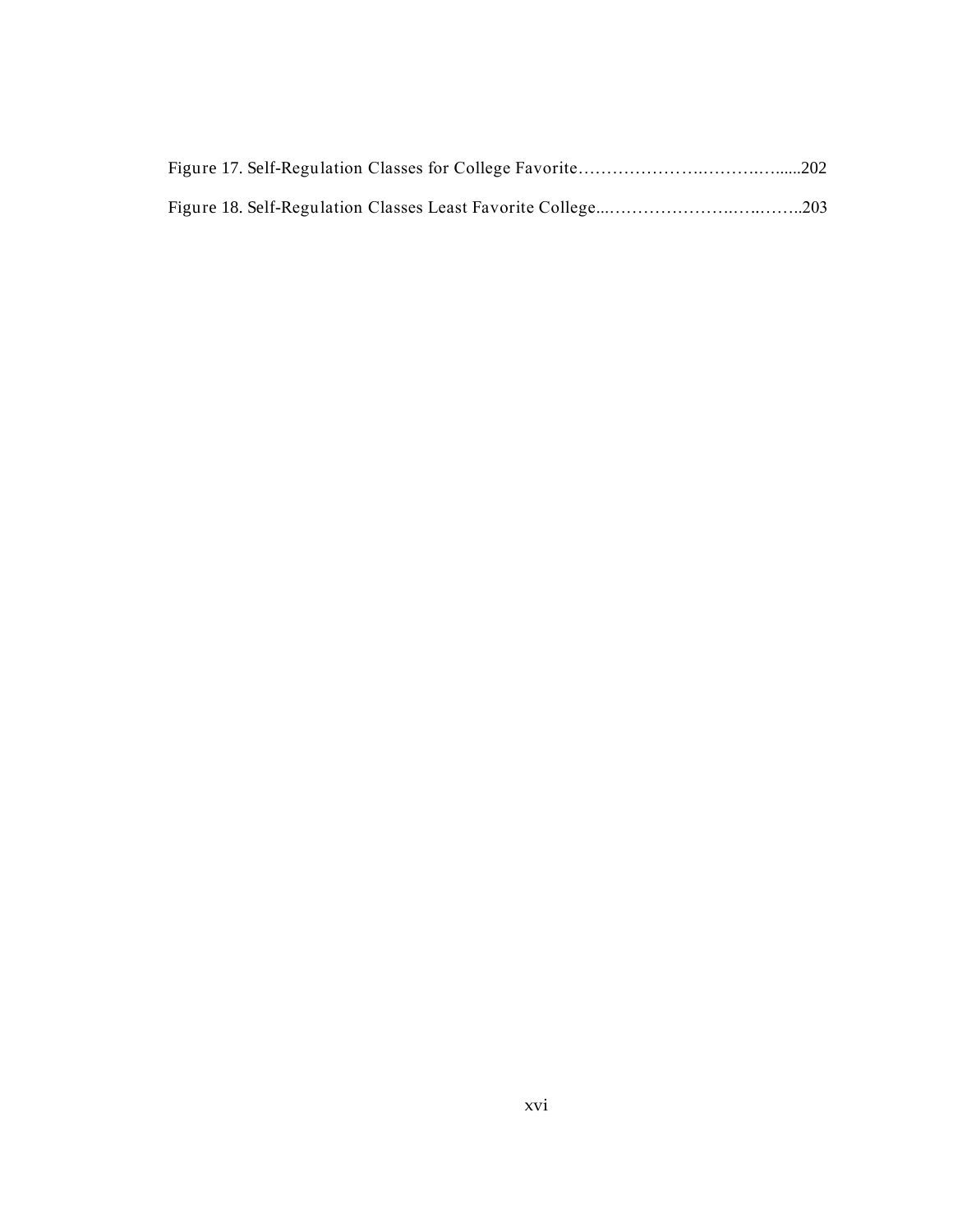### **Acknowledgements**

This massive work and completion of all my requirements could not have been accomplished without the help and support of many individuals. First and foremost has been my husband, Guy, who pushed me to apply for graduate school. The past few years have been quite a journey with many up and down hills, new untouched paths, and unconquered territories. I thank you from the deepest, purest place in my heart. You are a legend, my love.

I would also like to acknowledge other family members who supported me throughout the years. These individuals came to visit and lend a hand at important moments in our lives. I will be forever grateful and remember their encouragement. First, my mom, Mira, for believing in me and sacrificing her time to help me reach my goals. My in-laws, Stella & Eli for helping me through the tough spots as I reached for the stars. My sister, Shiri, for your unconditional love and support.

Most of all, I would like to thank Duke University's nurturing, supportive environment, specifically the Developmental Program in the Psychology & Neuroscience Department. Many people in the department and program were there for me as I progressed through the benchmarks. First and foremost was my advisor, Lisa Linnenbrink-Garcia, who kept me on the path toward completion of my dissertation and gave me the freedom to choose a topic I am genuinely interested in! To my committee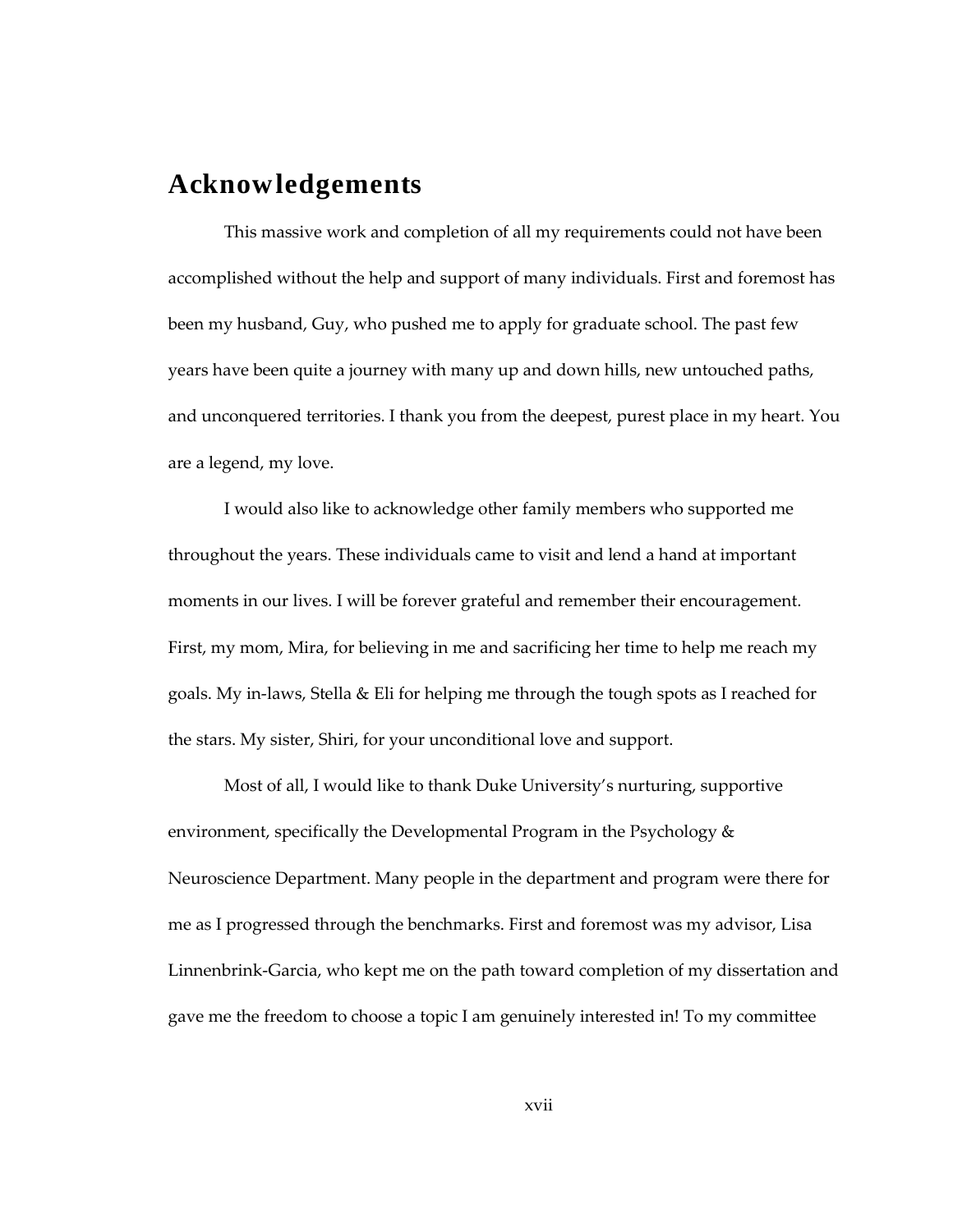members, Martha Putallaz, Jim Shah, and Jan Riggsbee, whose comments and thoughtful guidance improved my work of inquiry. Especially Martha, who mentored me throughout my time at Duke and challenged me to develop in thinking conceptually. This work could not have been accomplished without the statistic consultation of Krista Ranby and Chongming Yang, without whom I would have had interesting questions I could not test statistically! I would also like to thank Melanie Bonner, for mentoring me on the balance of career and life choices.

Finally, I would like to thank the administration, staff, and students of the schools in Durham and Granville County. This project could not have reached fruition without the cooperation and willingness of these many people to help me recruit students, and the students who filled out the surveys. Importantly, this research was partially funded by the Social Science Research Institute at Duke University and the American Psychological Association Division 15 Student Dissertation Award.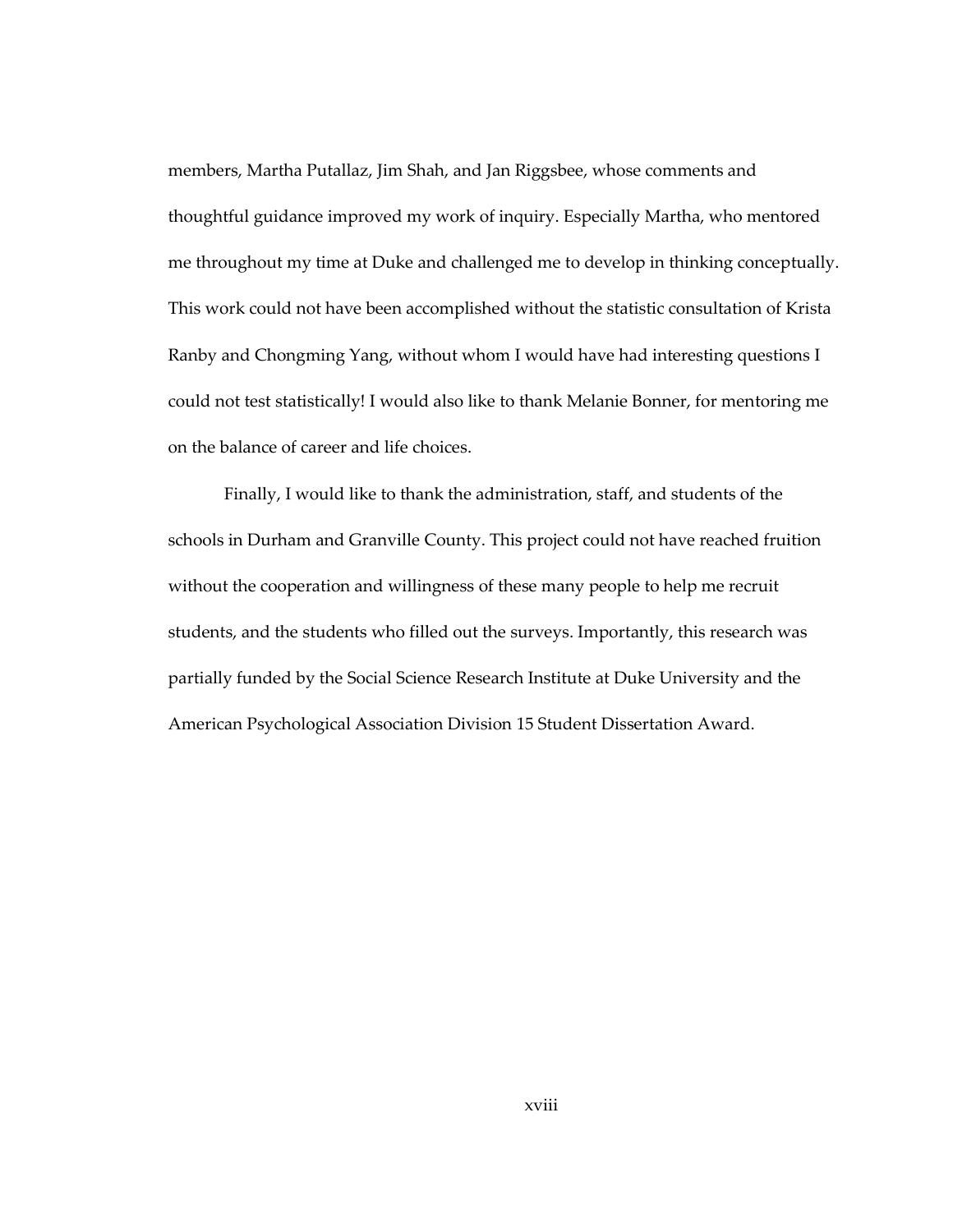### **1. Introduction**

Regulation is at the heart of the individual's ability to engage, persist, and complete tasks. The ability to adjust and monitor behaviors, cognitions, and emotions related to the task at hand influence successful task completion. Within academic settings, self-regulation has been examined as a determinant of behavior and achievement [Pintrich, 2000; Zimmerman, 1989; Zimmerman, 2006]. A separate line of research has examined motivation as an instigator of actions towards achieving tasks [Atkinson & Birch, 1978]. This approach to motivation was applied to social-cognitive motivational constructs that influence task engagement and completion in achievement settings [Atkinson, 1964; Dweck & Leggett, 1988; Eccles et al., 1983]. There has also been some research on the relations between motivation and self-regulation and subsequent outcomes [Corno, 2001; Kuhl, 1985]. Researchers have examined how cognitive regulation relates to academic outcomes [Pintrich & Garcia, 1991] and theorized about the role that behavior regulation [Pintrich, 2000] and emotion regulation [Tyson, Linnenbrink-Garcia, & Hill, 2009] play in predicting academic outcomes. The present work builds and extends these lines of research by proposing a model of the Regulatory Capacities of Motivational Constructs (RCMC).

According to RCMC (see Figure 1), motivation is thought to activate task-specific self-regulation. Thus, it is important to distinguish between general or trait selfregulation, which refers to a pervasive form of self-regulation that is somewhat stable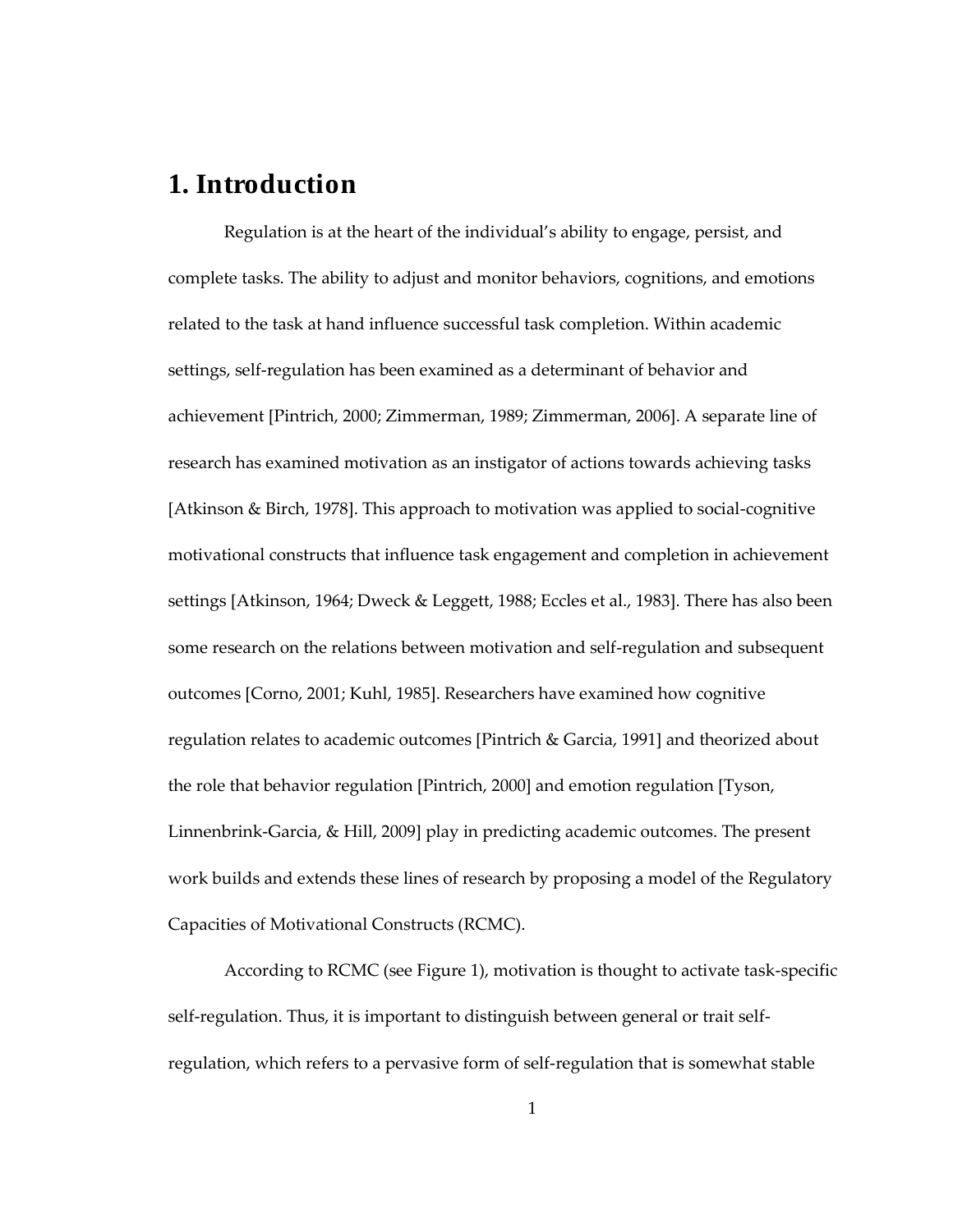across situations, and situation or task-specific self-regulation, situated within the specific context [Baumeister & Vohs, 2004; Boekaerts, Pintrich, & Zeidner, 2000; Hoyle, 2010; Pintrich, 2000; Zimmerman, 1989, 2006]. According to RCMC, task-specific motivational constructs are proposed to activate task-specific self-regulation (i.e., selfregulated learning). As depicted in Figure 1, motivational constructs set self-regulatory capacities in motion [Corno, 1989]. These are maintained through volitional processes [Kuhl, 1984]. When a distracting event occurs, whether internal or external, the quality and quantity of re-engagement is determined by motivation that sets in motion selfregulated learning. This process may occur over an extremely short (e.g., seconds) or long (e.g., months) period of time. However, it is proposed that these dynamics determine achievement outcomes.

Thinking about these processes, it is important to consider different contexts such as specific course subjects (e.g., English or math) or broader contexts such as favorite versus least favorite classes. Prior research has generally focused on examining motivation and self-regulation processes in specific school subjects such as math, English, art, and sports [Eccles, Wigfield, Harold, & Blumenfeld, 1993; Eccles, Wigfield, & Schiefele, 1998; Schunk, Pintrich, & Meece, 2008; Wigfield & Eccles, 2000]. The findings point to important differences in specific domains, such as math versus art [Eccles, Wigfield, Harold, & Blumenfeld, 1993; Eccles, Wigfield, & Schiefele, 1998; Schunk et al., 2008; Wigfield & Eccles, 2000]. However, these studies did not consider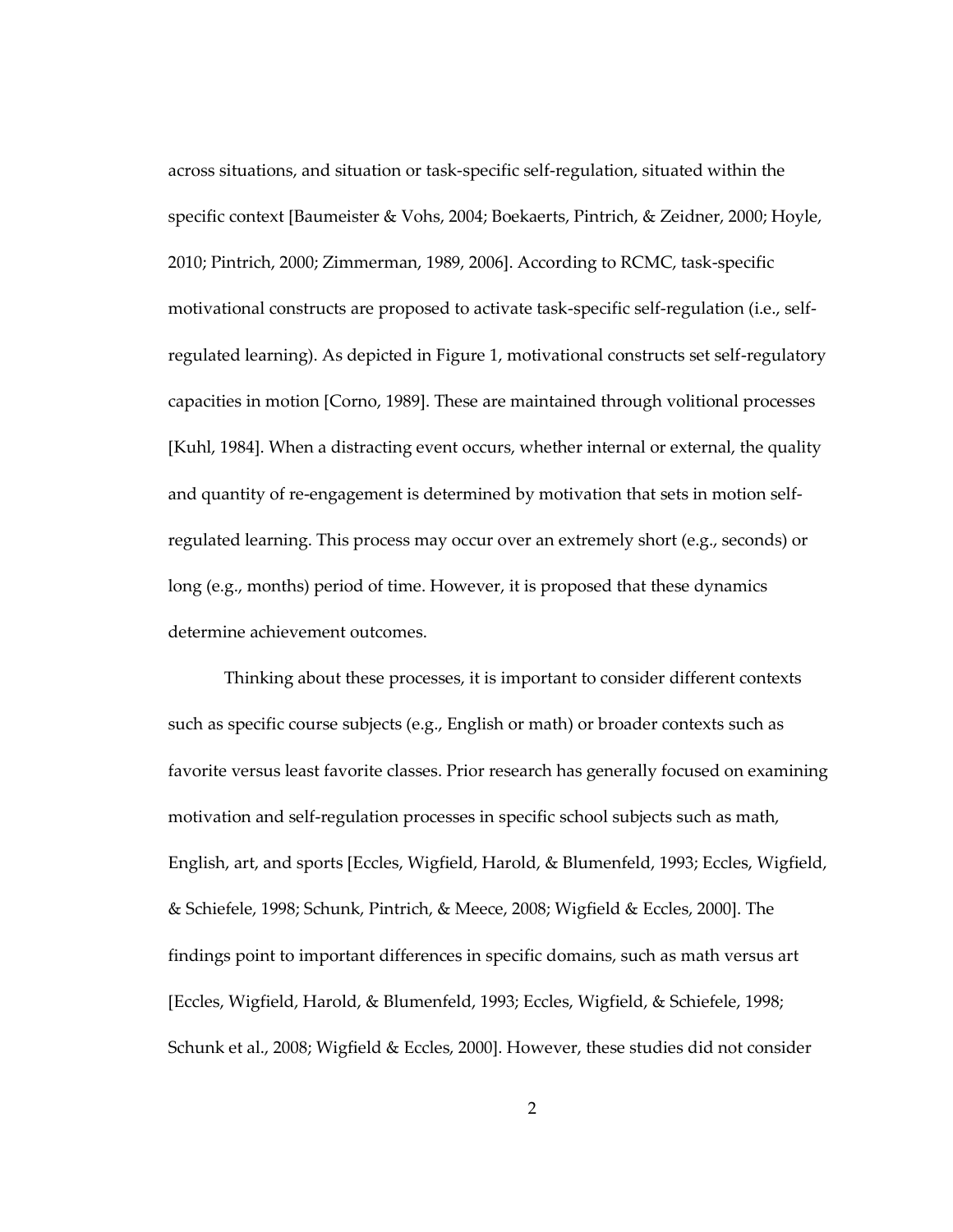whether students like or dislike the classes they were in. That is, goal orientations, expectancies, and values were considered as they relate to these specific subjects across the board, in relation to gender or different age groups, without any recognition that students who dislike a class might be less motivated and, as a result, require more regulation than those who like the class. The current study builds on previous work considering domain-specific motivation and self-regulation, by further probing for differences in motivation, self-regulation, and related outcomes based on preference. For instance, students who consider math their favorite subject may be motivated and require less self-regulation to succeed than students who consider math their least favorite subject. This is in line with research that suggests that situational demands can influence both motivation and patterns of cognition, affect, and behavior [Ames & Archer, 1988]. It also coincides with studies examining how control and values influence emotions, self-regulation, and other achievement outcomes [Pekrun, 2006; Shell & Husman, 2008]. Students may feel they have more control over situations they prefer than those they dislike. In order to unpack the different relations between motivation and self-regulation, the current study asked students to situate themselves within their favorite and least favorite classes. This approach allows within person comparison of the relation between motivation and self-regulation to subsequent outcomes.

Self-regulation may also be influenced by experience and expertise. While adolescents have developed self-regulatory capacities, they may be considered novice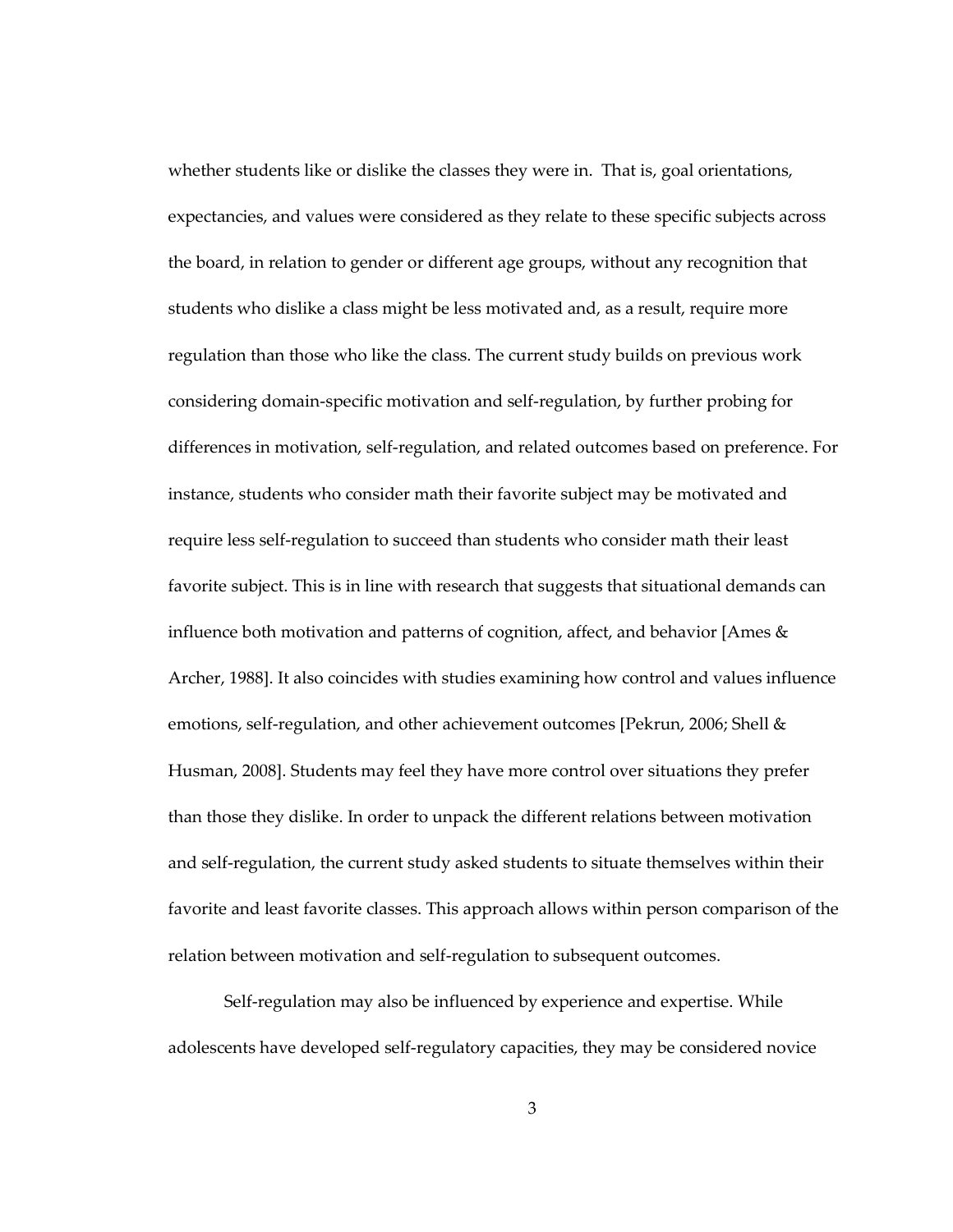regulators [Pintrich & Zusho, 2002] as they have relatively little experience harnessing these capacities. On the other hand, young adults are thought to have acquired not only the necessary capacities but the relevant experiences to facilitate higher expertise. College students are considered more expert than high school students in their ability to regulate, as they have had to draw on their regulatory capacities and utilize them more than high school students. In the current study, these different levels of expertise are examined by considering both high school and college students.

Finally, the current study employs a broad lens to examine social-cognitive constructs of academic motivation, drawing from both expectancy-value theory [Eccles et al., 1983] and goal orientation theory [Dweck & Leggett, 1988]. Each theory was developed from a different line of research and taps into disparate motivational constructs. Consideration of these different components affords a holistic approach to the individual, considering the dynamics among these different motivational constructs. This approach is also in line with current work underscoring the importance of considering the interplay among motivational constructs across theories [Hulleman, Schrager, Bodmann, & Harackiewicz, 2010; Shell & Husman, 2008; Wigfield & Cambria, 2010]. Similarly, self-regulation is also conceptualized by building on research about broad and task-specific constructs of academic self-regulated learning [Pintrich, 2000; Zimmerman, 1989] and extending them to include self-regulated emotions. In sum, the current work aims to capture the full breadth and dynamics within a broad array of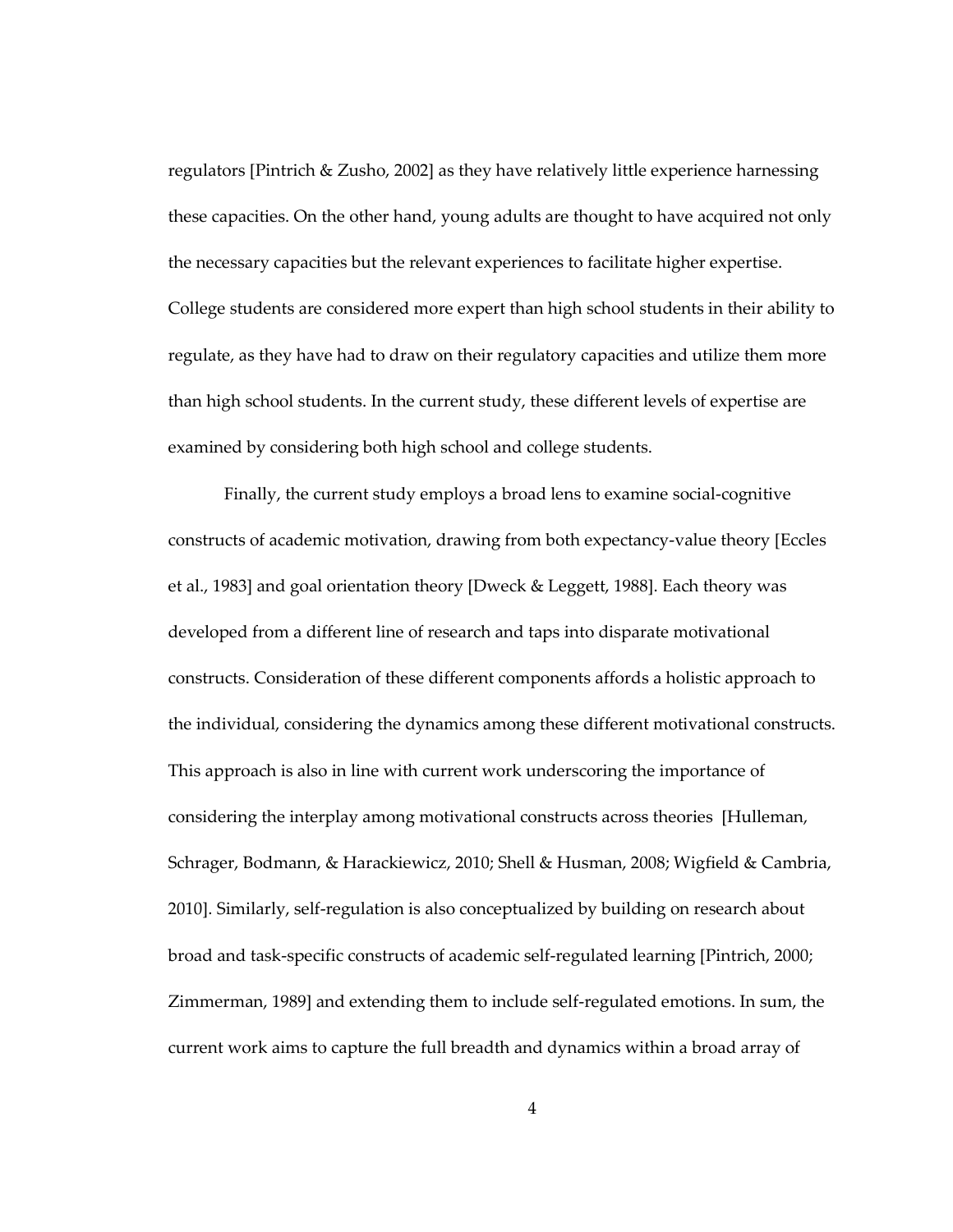processes. Toward this goal, two motivational theories are used to conceptualize achievement motivation, and three forms of self-regulation are considered.

To provide the background for this work, I review two motivational theories, Goal Theory and Expectancy-Value Theory, which comprise seven motivational constructs that are used to examine different aspects of motivation. I also extend the current self-regulated learning framework to include self-regulated emotions. I use this broader framework of self-regulated cognitions, behaviors, and emotions to examine how motivational constructs relate to academic outcomes (learning processes, academic behaviors, and achievement) via different forms of self-regulation. I employ a twopronged approach for examining the complex relations between motivation and selfregulation toward academic outcomes. First, variable-centered analyses are used to examine different pathways through which self-regulation mediates the relations between motivation and academic outcomes. Second, person-centered analyses are used to group participants into self-regulation profiles, which are proposed to mediate the relations between motivation and academic outcomes. By employing these two sets of analyses, I attempt to elucidate the complex nature of these multiple constructs in high school and college students in their favorite and least favorite classes.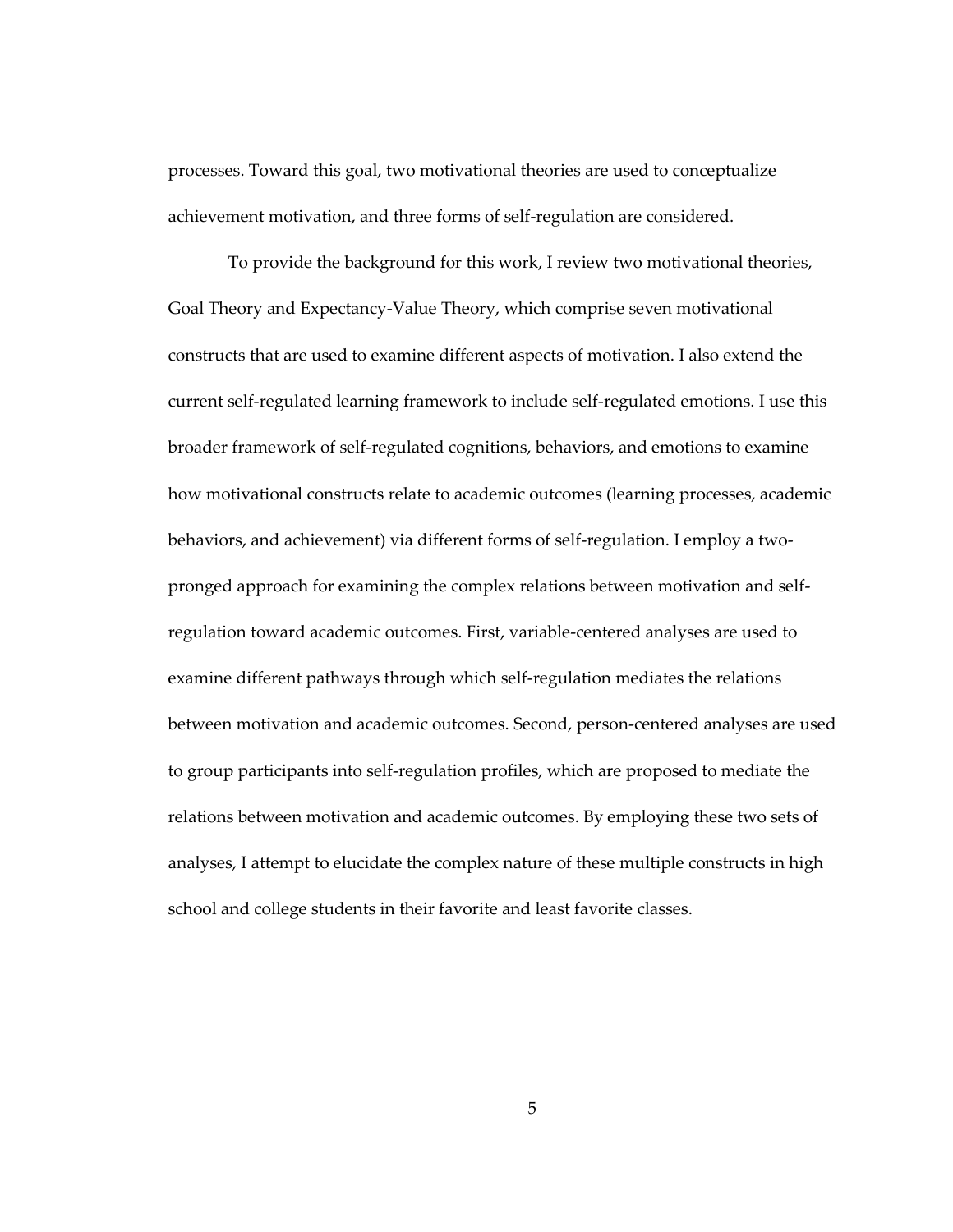### **2. Theoretical Background**

In this section, I review the literature on academic motivation and self-regulation using a social-cognitive approach. Specifically, two theories of academic motivation are reviewed: achievement goal theory and expectancy-value theory. Each theory grew from a different tradition of academic motivation, thus contributing independent approaches to motivation [Wigfield & Cambria, 2010]. Theories of expectancy-value in achievement motivation focus on the self-evaluations of one's abilities to succeed or fail in the domain or task at hand, as well as valuation of the task [Atkinson, 1964; Eccles et al., 1983; Wigfield & Eccles, 2000]. Goal orientations are the reasons or purpose students have for engaging in the task [Dweck & Legget, 1988]. These motivational constructs are proposed to activate self-regulation. The framework used to examine self-regulation in this paper integrates self-regulated emotion and behavior into the already established cognitive self-regulation [Zimmerman, 1989, 2006]. Finally, these theories of motivation and self-regulation are integrated and developed into the proposed model of motivated self-regulation (Regulatory Capacities of Motivational Constructs - RCMC).

### *2.1 Expectancy -Value Theory*

Expectancy-value theory grew from Atkinson's recognition that expectancies for success and task value (incentive value) influence individuals' persistence, choices, and achievement [Schunk et al., 2008). Initially, Atkinson (1964] considered expectancies and value as inversely related in determining the tendency to succeed or fail. As such,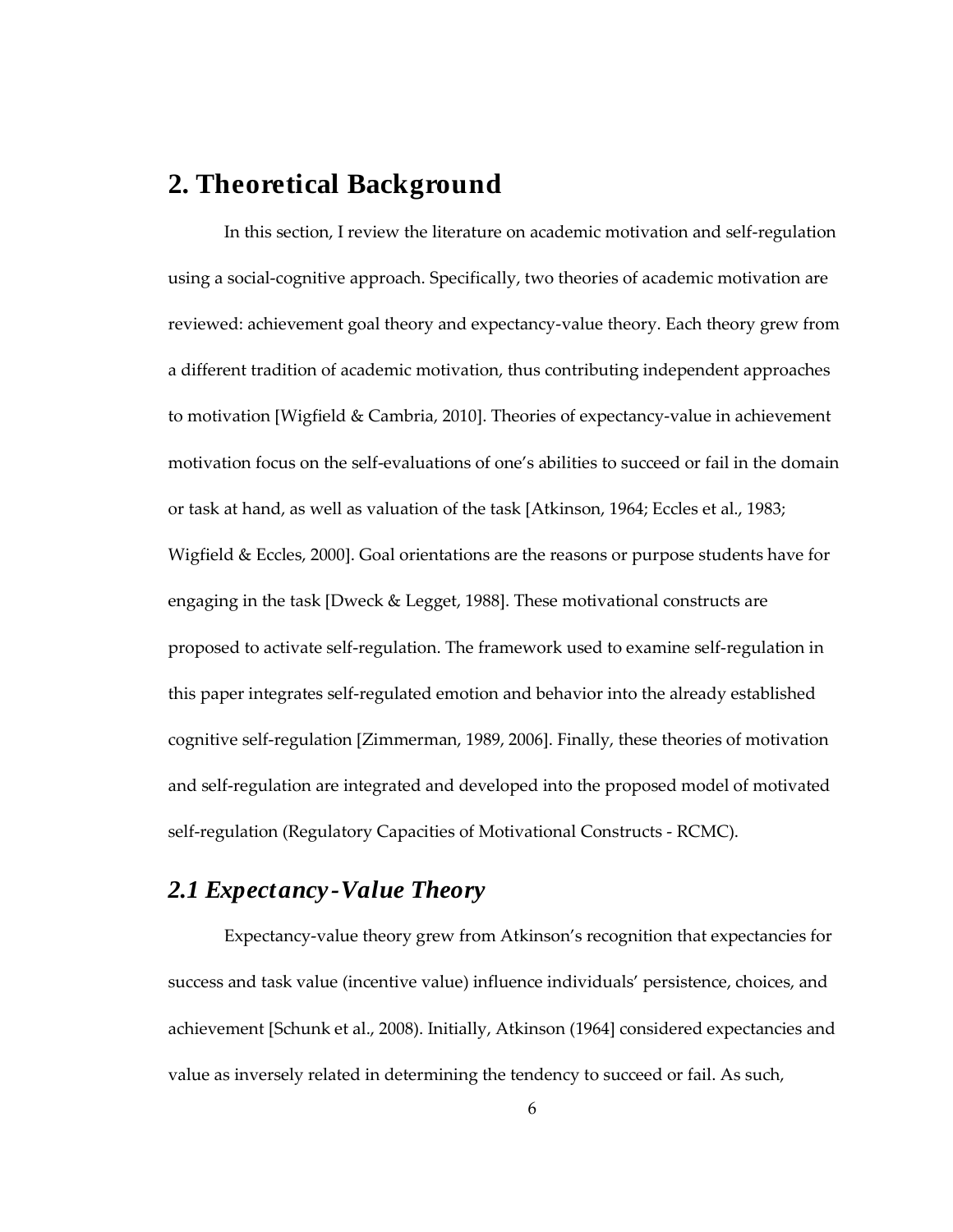evaluation of one could be deduced from the value of the other. Research by Eccles and others [Battle, 1966; Eccles & Wigfield , 1995] extended Atkinson's theory emphasizing expectancies for success and task value as distinct constructs that influence task related achievement and processes. Contrary to Atkinson, Eccles and her colleagues [Eccles & Wigfield, 1995; Eccles et al., 1998] found that expectancies and value are positively correlated. Eccles et al.'s modern expectancy-value theory is used here. Below I provide a more in-depth description of this theoretical approach.

#### **2.1.1 Expectancies**

Expectancies refer to the learner's expectations for success or failure regarding the academic situation or task. Specifically, expectancies answer the question "Am I able to do this task?" Perceived competence, task-specific self-concept, and self-efficacy are similar to expectancies in that they capture how well one thinks one will be able to complete certain tasks [Eccles & Wigfield, 1995; Schunk et al., 2008]. More specifically, Eccles and Wigfield (1995) found that self-concept, self-perceptions of ability, and expectancies for success do not differentiate into separable factors using factor analysis. However, expectancies differ from self-esteem or self-worth, which are broader feelingbased self-evaluations. Expectancies are based on personal attributions of prior experience, cognitive evaluations of ability, and self-concept [Eccles et al., 1983; Weiner, 1985; Wigfield & Eccles, 2000] as well as task related expectations such as the difficulty of the task [Atkinson, 1964].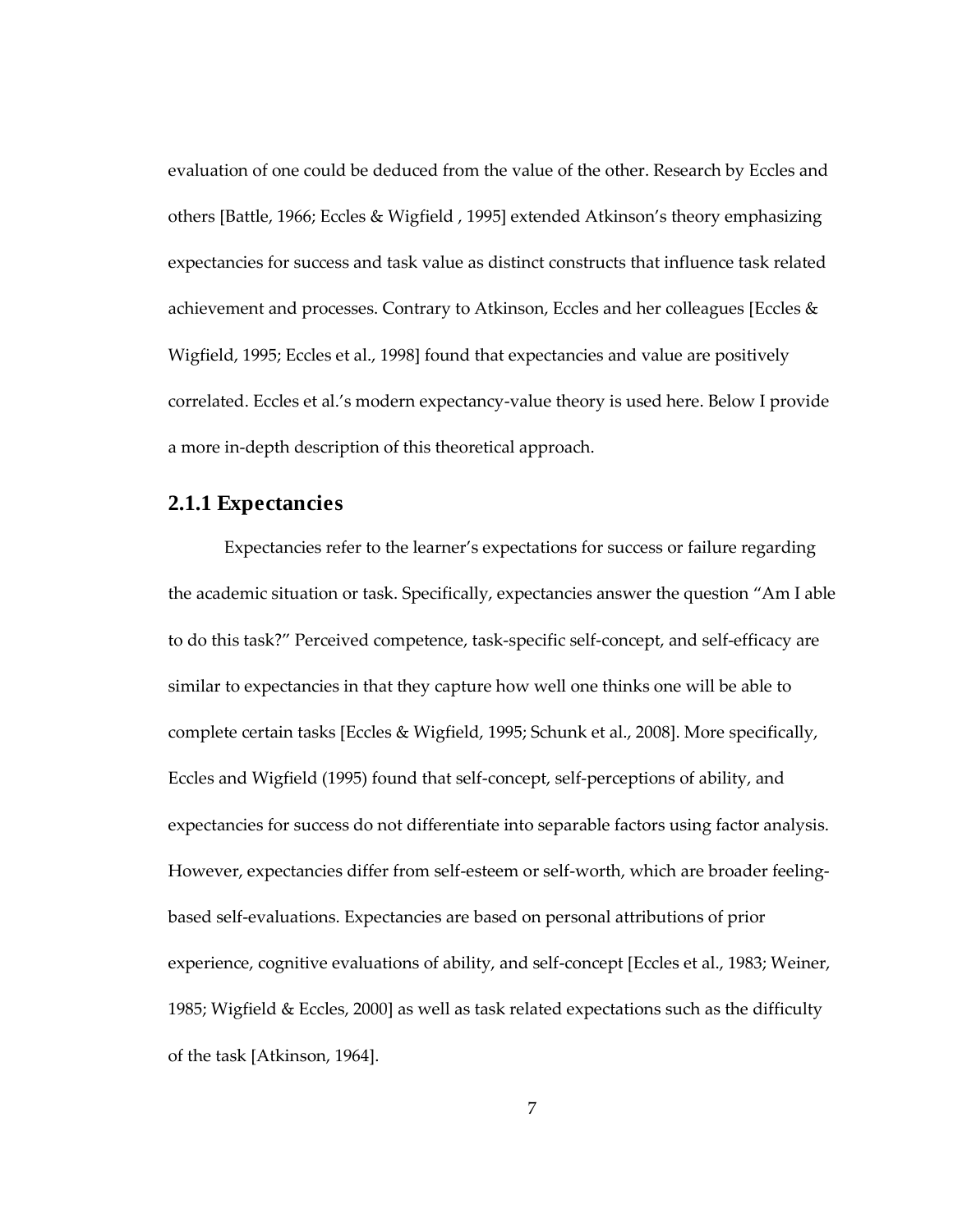Additionally, attributions, task difficulty, previous experience, and situational stability influence expectancies. The situation itself is thought to influence expectancies. When there is situational stability, success generally increases expectancies while failure lowers expectancies, especially when attributions for failure are based on ability [Weiner, 1979, 1985]. Task difficulty influences the learner's expectancies as well. Task difficulty increases expectancies for failure, and as a result, students who perceive they are less capable focus on avoiding failure [Atkinson, 1964]. Expectancies may thus influence whether students are focused on learning, succeeding, or avoiding failure, and have been suggested to influence goal endorsement [Plante, O'Keefe, & Théorêt, under review].

The relations of expectancies to regulatory efforts and achievement outcomes are quite consistent. Students with high expectancies show more persistence, effort, and higher achievement [Battle, 1965, 1966; Greene, DeBacker, Ravindran, & Krows, 1999; Wigfield  $\&$  Eccles, 1992]. This is more true of older students (e.g., high school and college) than younger students (e.g., elementary school) [Wigfield, Eccles, & Pintrich, 1996] since they have more experience in achievement situations. Adolescents and young adults have had more opportunity than younger children to experience failure after lower expectations for success. Older students have likely consolidated an understanding of the predictive value in expectancies. As a result, they may also persist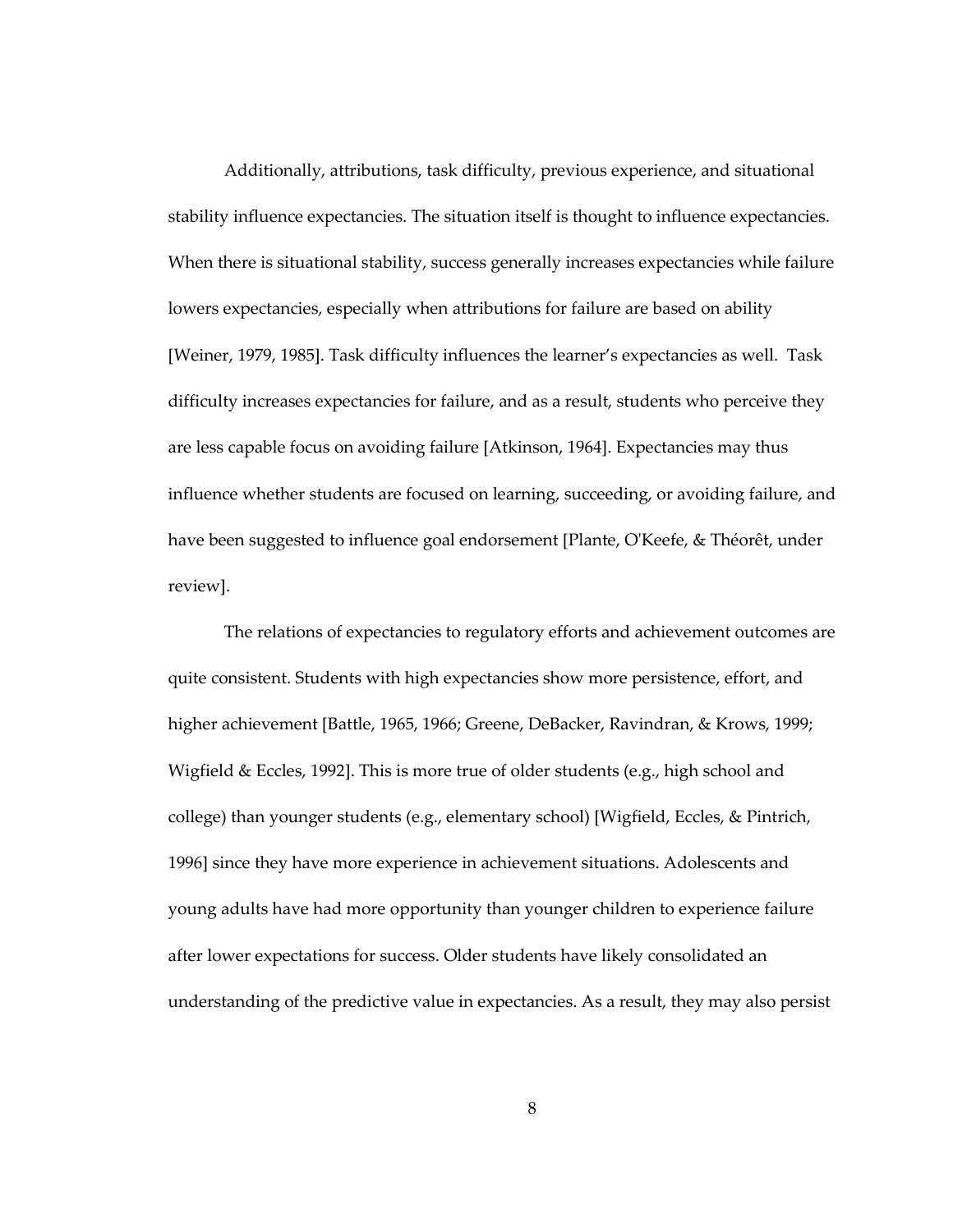less, knowing that their effort may not result in success; therefore, more expectancies result in more persistence, which in turn leads to higher achievement.

#### **2.1.2 Value**

The second component of expectancy-value theory is value. The value of the task is related to the question "Why do I want to do this task?" The value of an academic situation or task is determined by the characteristics of the task and by the person's goals, needs, and values [Eccles et al., 1983]. Eccles et al. [1983; Eccles & Wigfield, 1995; Wigfield & Eccles, 2000] distinguish between three kinds of values: interest/intrinsic value, attainment value, and utility value. Interest/intrinsic value refers to the affectivecognitive state of enjoyment. Attainment value refers to the importance of the task for self-identification with the academic domain. Utility value is how useful the academic task is – how it fits into a person's future plans. These forms of task-value are illustrated in the following example of a student taking a chemistry class for completion of pre-med requirements. The interest/intrinsic value of this task is any positive emotion or curiosity that the student experiences in relation to chemistry. The attainment value of this course is reflected in the student's belief that knowledge of chemistry is central to the student's sense of self as a medical doctor. The utility value is that completing this course is one of the student's entrance requirements. These three reasons for engaging in the academic activity are different, and while one can have all three, not all three need to exist for engagement to occur.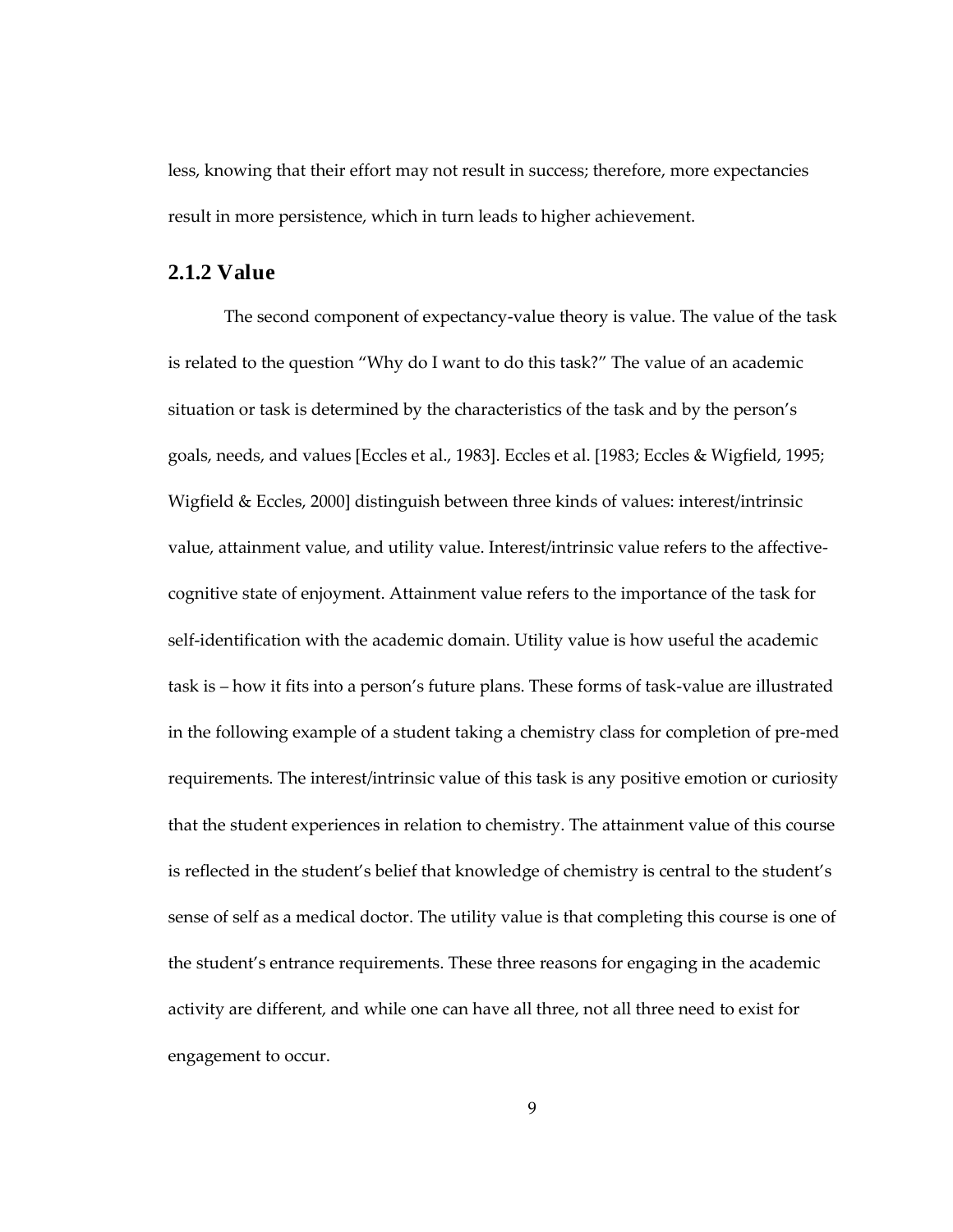Many studies examining task value have conceptualized task-value as a composite of interest, utility, and attainment value. These studies found that a composite measure of task value was related to a variety of adaptive outcomes such as choice of classes, persistence, engagement, and achievement [Eccles et al., 1983; Wigfield & Eccles, 1992]. In examining the relations of the specific task values to academic outcomes, interest/intrinsic value has been studied the most as an independent construct. Studies on interest generally find that interest is related to adaptive achievement outcomes such as persistence and achievement. Interest has been found to be related to cognitive strategy use and to positive affect [Schiefele, 2001]. The inherent positive affect, attentiveness, and alertness drive the individual to highly engage in the task at hand that contributes to acquisition of knowledge and competence [Renninger, 2009; Schiefele, 2001]. Similarly, studies examining attainment value found that attainment value was linked with choice and persistence [Wigfield & Eccles, 1992].

Only a few studies have examined the different components of value simultaneously (e.g., attainment, utility, and interest) and considered how they differentially predict achievement outcomes. Greene et al., (1999) investigated how goals, expectancies, values, stereotypes, and gender predicted effort and achievement. They found that while expectancies were a positive predictor of achievement and effort, of the values, only interest predicted effort. Updegraff, Eccles, Barber, and O'Brien (1996) examined whether utility and interest values predicted math course enrollment,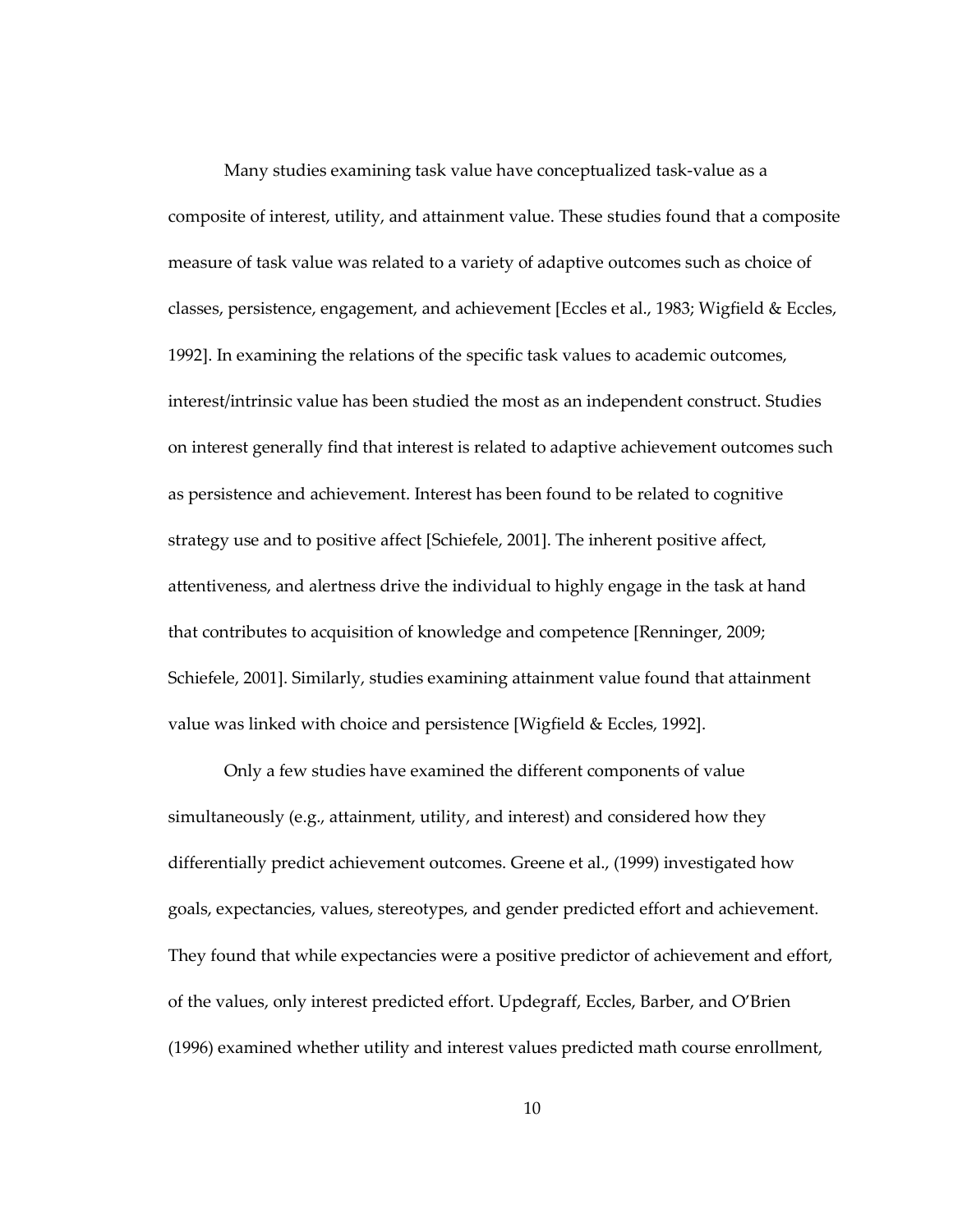and found that only utility predicted such enrollment. Thus, it seems there is some evidence suggesting that the different values are related to different outcomes. Thus, there are theoretical and practical benefits to considering each value separately, as certain task values might be emphasized for certain desired outcomes. The current study examined the individual contribution of each value.

### *2.2 Achievement Goal Approach*

Similar to task value, achievement goal orientations also relate to the question "Why do I want to do this task?" Goal orientations originated from Dweck's (1989; Dweck & Legget, 1988) implicit theories of intelligence, according to which individuals view intelligence as fixed (entity beliefs) or malleable (incremental beliefs). Dweck and her colleagues hypothesized that individuals who have entity beliefs of intelligence focus on demonstrating their competence, thus endorsing performance goal orientations. Individuals who have incremental beliefs of intelligence focus on learning and developing, endorsing mastery goal orientations.

Achievement goal orientations are social-cognitive motivational constructs that explain the reasons people have for engaging in certain activities [Dweck & Leggett, 1988]. They activate affective-behavioral-cognitive patterns that shape the type of learning students engage in, and how information is processed. According to achievement goal theory, individuals are generally focused on learning and developing (mastery or task goal orientation) or on demonstrating competence (performance or ego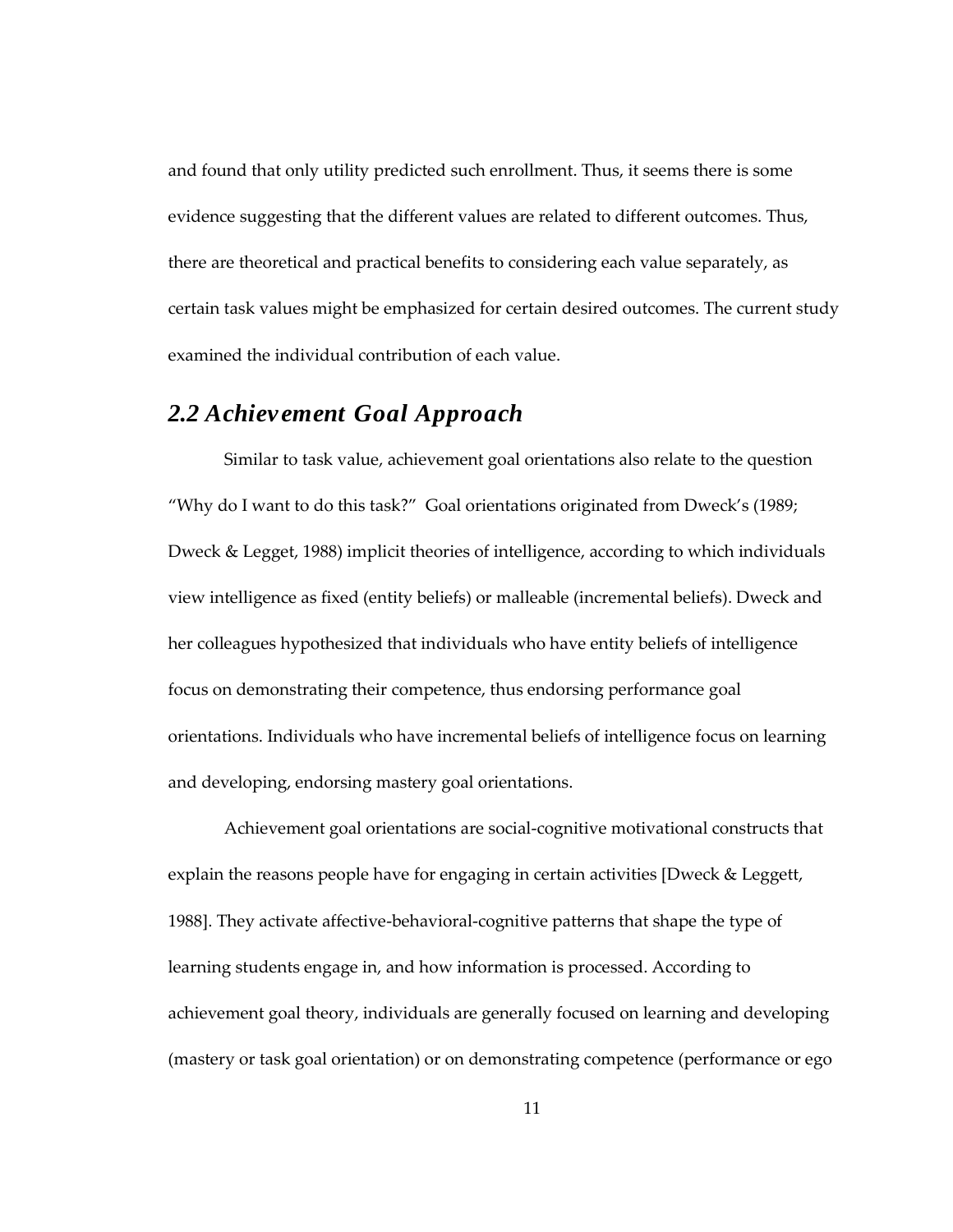goal orientation) [Ames, 1992; Dweck & Leggett, 1988; Nicholls, 1984]. Additionally, individuals may approach or avoid these goal orientations [Elliot, 1999; Elliot & McGregor, 2001; Pintrich, 2000]. For example, students either focus on demonstrating competence (performance-approach) or avoiding appearing incompetent (performanceavoidance). Similarly, students may focus on learning and developing skills (masteryapproach) or focus on not misunderstanding (mastery-avoidance) [Elliot, 1999; Pintrich, 2000]. The most commonly used model for studying achievement goal orientations is a trichotomous model [Elliot & Church, 1997], which omits mastery-avoidance goal orientations. This model is employed in the current paper.

Achievement goal orientations are found to be differentially related to academic outcomes [Linnenbrink-Garcia, Tyson, & Patall, 2008; Pintrich, 2000]. Mastery goal orientations are positively related to adaptive outcomes such as academic achievement, positive self-perceptions (e.g., academic self-efficacy and academic self-competence), adaptive help-seeking, self-regulated learning, and positive affect [Bong, 2008; Dweck & Leggett, 1988; Hulleman et al., 2010; Levy-Tossman, Kaplan, & Assor, 2007; Middleton, Kaplan, & Midgley, 2004; Middleton & Midgley, 1997; Pintrich, 2000; Pintrich & Garcia, 1991; Pintrich & Schunk, 1996; Ryan, Hicks, & Midgley, 1997; Shim, Ryan, & Anderson, 2008]. Performance-avoidance goal orientations are consistently linked to maladaptive outcomes such as fear of failure, low competence expectations, procrastination, avoidance of help-seeking, maladaptive patterns of learning, and low achievement and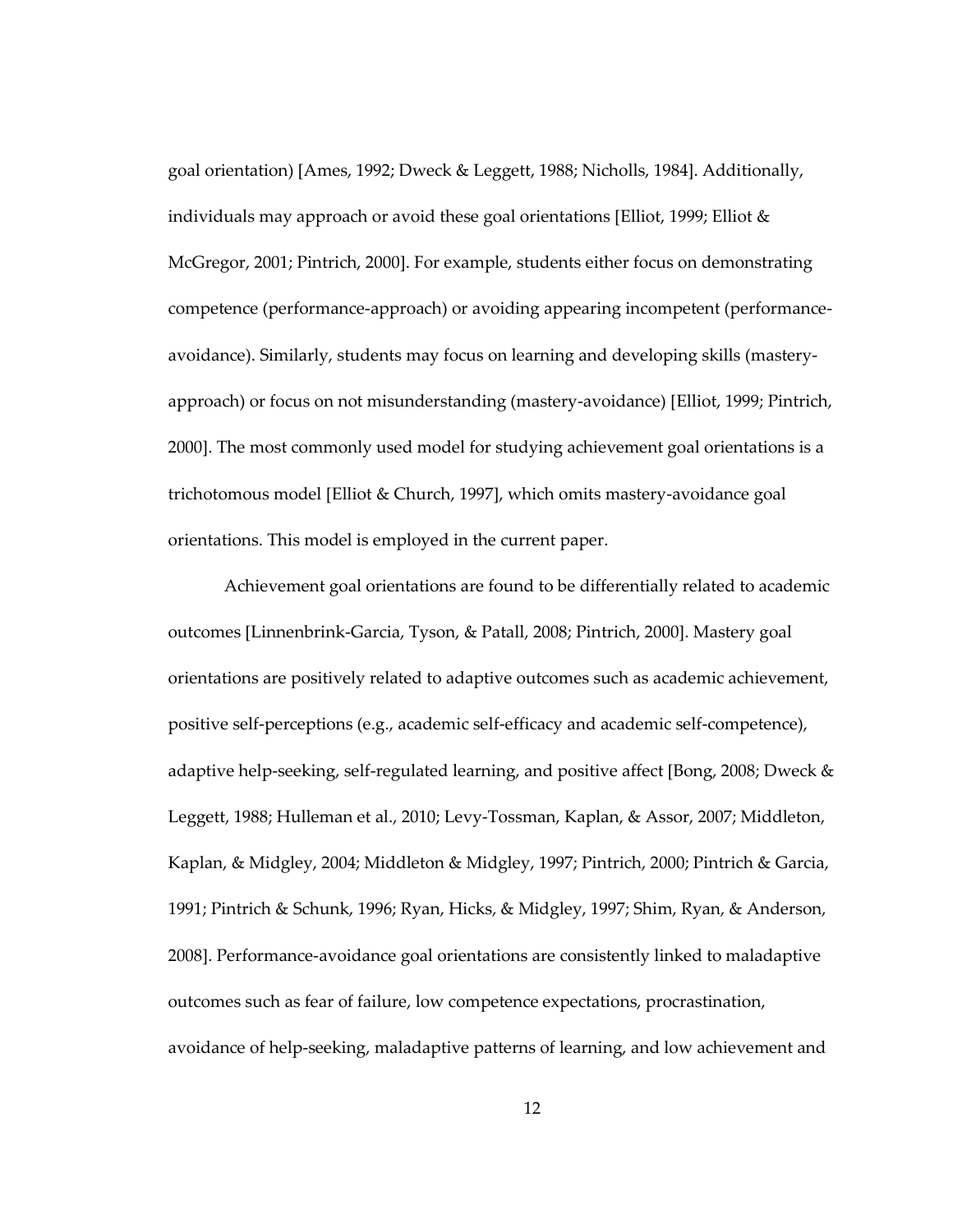are negatively related to persistence [Hulleman et al., 2010; Middleton & Midgley, 1997; Ryan et al., 1997; Wolters, 2004]. The findings for performance-approach goal orientations are less consistent; they are either positively, negatively, or unrelated to adaptive and maladaptive outcomes and processes such as persistence, effort, achievement, and avoidance of help-seeking and threat associated with help seeking [Bong, 2008; Harackiewicz, Barron, Pintrich, Elliot, & Thrash, 2002; Hulleman et al., 2010; Linnenbrink-Garcia et al., 2008; Middleton et al., 2004; Middleton & Midgley, 1997; Midgley, Kaplan, & Middleton, 2001; Pintrich, 2000; Pintrich & Garcia, 1991; Ryan et al., 1997; Ryan & Shim, 2008; Wolters, 2004]. Most of these studies examined how goal orientations relate to subsequent outcomes in isolation, without integrating other motivational constructs. The current study crosses this barrier by considering both goal orientations and expectancy-value constructs.

#### *2.3 Inter-relations betw een Motivational Constructs*

Motivational constructs are thought to be interrelated in different ways. These different approaches to the relations among motivation constructs are considered to be in competition [Plante et al., under review]. However, in RCMC, it is proposed that at any given time, depending on the individual and the context, any of these relations may hold. Therefore, it is important to situate examination of these relations within a specific context, and not necessarily think about them as general relations that occur across situations, individuals, or domains. For example, it might be that for certain individuals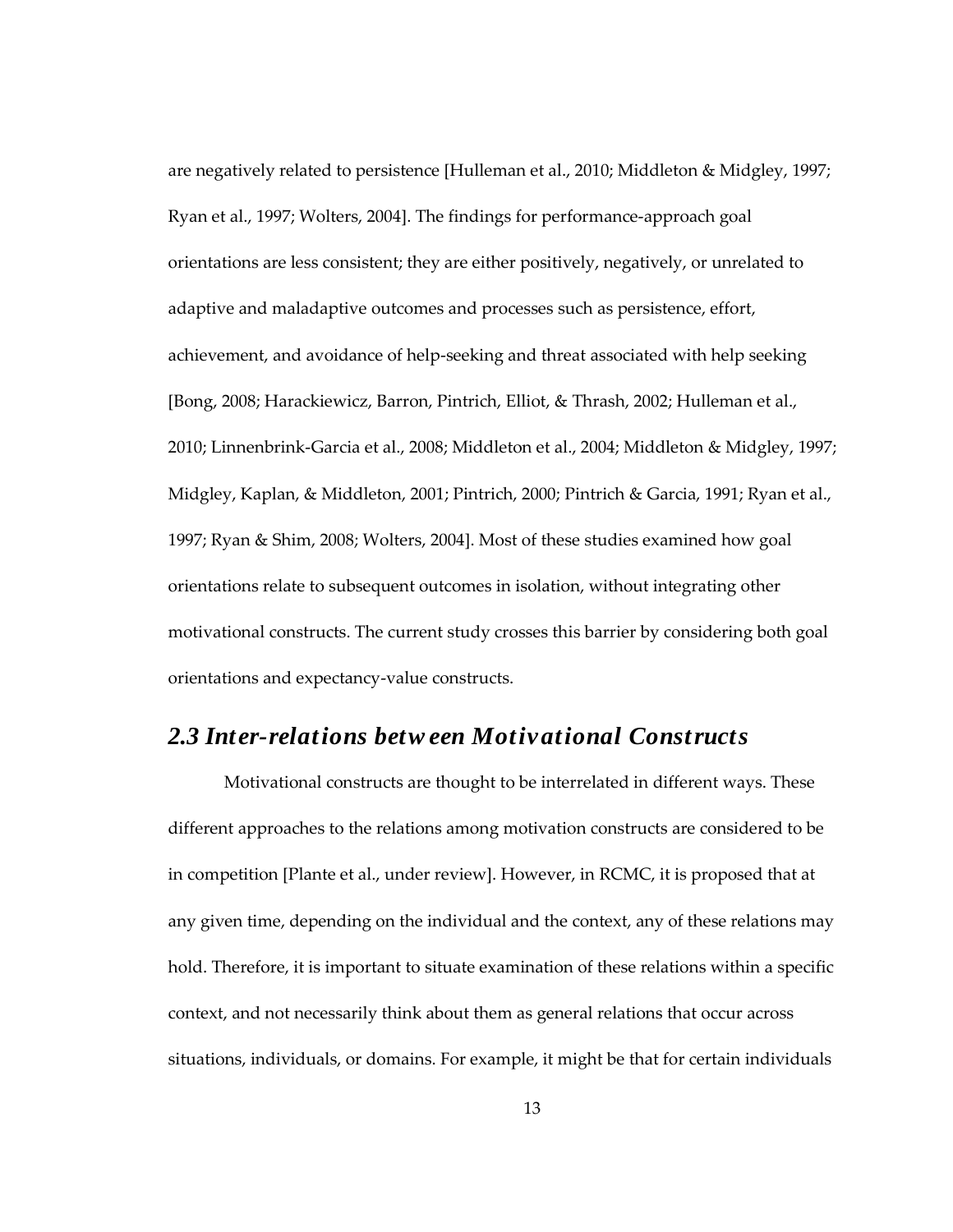in certain contexts, goal orientations lead to expectancies and values in math [Eccles et al., 1983], while for other individuals expectancies and values lead to goal orientations [Greene et al., 1999]. Critically, these relations would depend on whether math was perceived as a liked or disliked class. For students who like math, interest/intrinsic value might lead to goal orientation endorsement, while for those who dislike math, performance goal orientations might be a stronger predictor of self-regulation and subsequent outcome. Thus, a third approach posits that at any given moment, all of these motivational constructs function in concert, so that each could contribute to selfregulation independently of the others. As such, three main relations between motivational constructs may occur: 1) goals lead to expectancies and values; 2) expectancies and values lead to goals; 3) all motivation constructs function in concert.

In the current study motivational constructs are examined as they function in concert. That is, motivation constructs do not mediate or moderate each other, but function in a constant ebb and flow with each other. At one moment goal orientations might be dominant, while in the following moment expectancies might be more salient [Shah, Hall, & Leander, 2009]. The saliency of motivational constructs changes depending on the instantaneous dynamics of the task and the motivation to continue engagement with the task. These oscillating relations are especially ubiquitous in tasks that require an unprecedented amount of time, such as a novel task or a long term paper. While students might have a good idea of the amount of time such a task might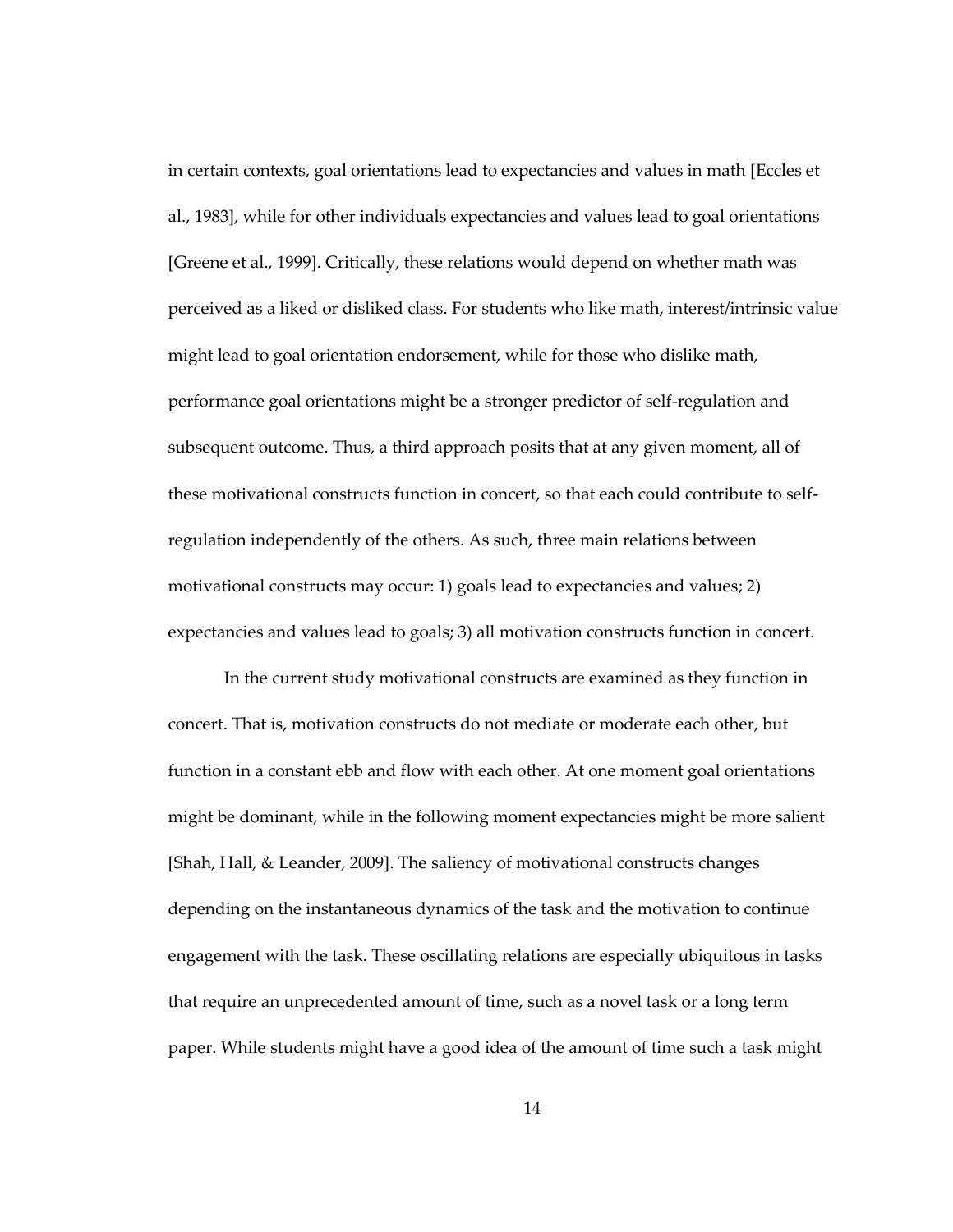demand, the long-term nature of these tasks might lead to fatigue, depletion of resources, or boredom that require motivation to reinstill regulation more often than tasks with an evident time limit, such as class attendance. Thus, within a class subject over a longer period of time and across tasks, motivation is thought to work in concert such that lower levels of one form of motivation (e.g., utility) might be buffered by a higher level of another form of motivation (e.g., mastery goal orientations). Students with higher levels of multiple forms of motivation would be more resilient to decrements in motivation and, as a result, be better able to regulate towards successful completion.

#### **2.3.1 Development**

By the time adolescents are in high school, the development of academic motivation seems to have somewhat stabilized. As children become adolescents and young adults, their ability to understand, interpret, and learn from the situation is enhanced [Kopp, 1989; Wellman & Liu, 2004]. These abilities also influence self- and other-awareness that determine self-beliefs and the saliency of others' performance. By adolescence, learners are thought to have developed relatively accurate self-perceptions (e.g., expectancies) [Nicholls, 1979], which are related to declines in domain-specific value, ability-related beliefs, and mastery goal orientations [Hidi, Renninger, & Krapp, 2004; Linnenbrink-Garcia & Fredricks, 2007; Parsons & Ruble, 1977; Wigfield & Eccles, 2000]. By high school motivation is generally thought to be stable. The peer group also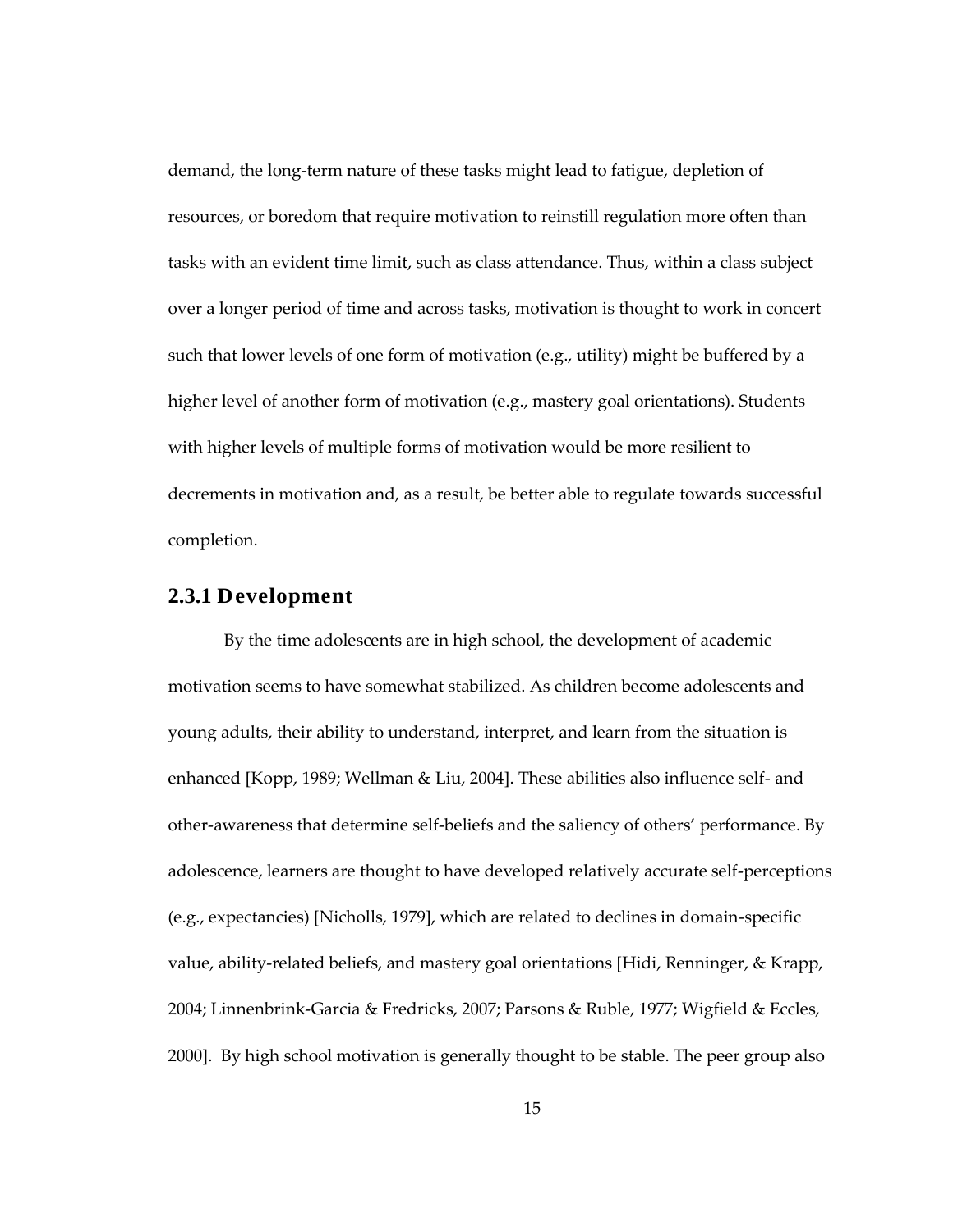becomes important for adolescents, and this continues as high school students transition to college.

The described developmental changes make non-academic factors in school and outside of school more salient. As a result, academic work is threatened by competing demands. Therefore, older children and adolescents require the use of self-regulation to a greater extent in order for adaptive learning to occur. This is presumed to be even more pronounced for college students.

### *2.4 Self-Regulation*

The current work proposes that there are two forms of self-regulation. One is general self-regulation and can be thought of as broad regulatory processes, dispositions, or traits that influence cognitions, behaviors, and emotions. The second form of self-regulation is task-specific and includes self-regulatory capacities that are aimed at adjusting and monitoring affect, behaviors, and cognitions related to specific tasks. This more specific self-regulation facilitates task related achievements (e.g., task completion or memory) and is the focus of the current study. In academic settings, this second type of task-specific self-regulation has been referred to as "self-regulated learning" [Pintrich, 2000; Zimmerman, 1989].

Many definitions of self-regulation have been proposed, all of which emphasize that individuals strive to maintain optimal levels of functioning [Baumeister & Vohs, 2004; Boekaerts, Pintrich, & Zeidner, 2000; Hoyle, 2010]. In all of these definitions,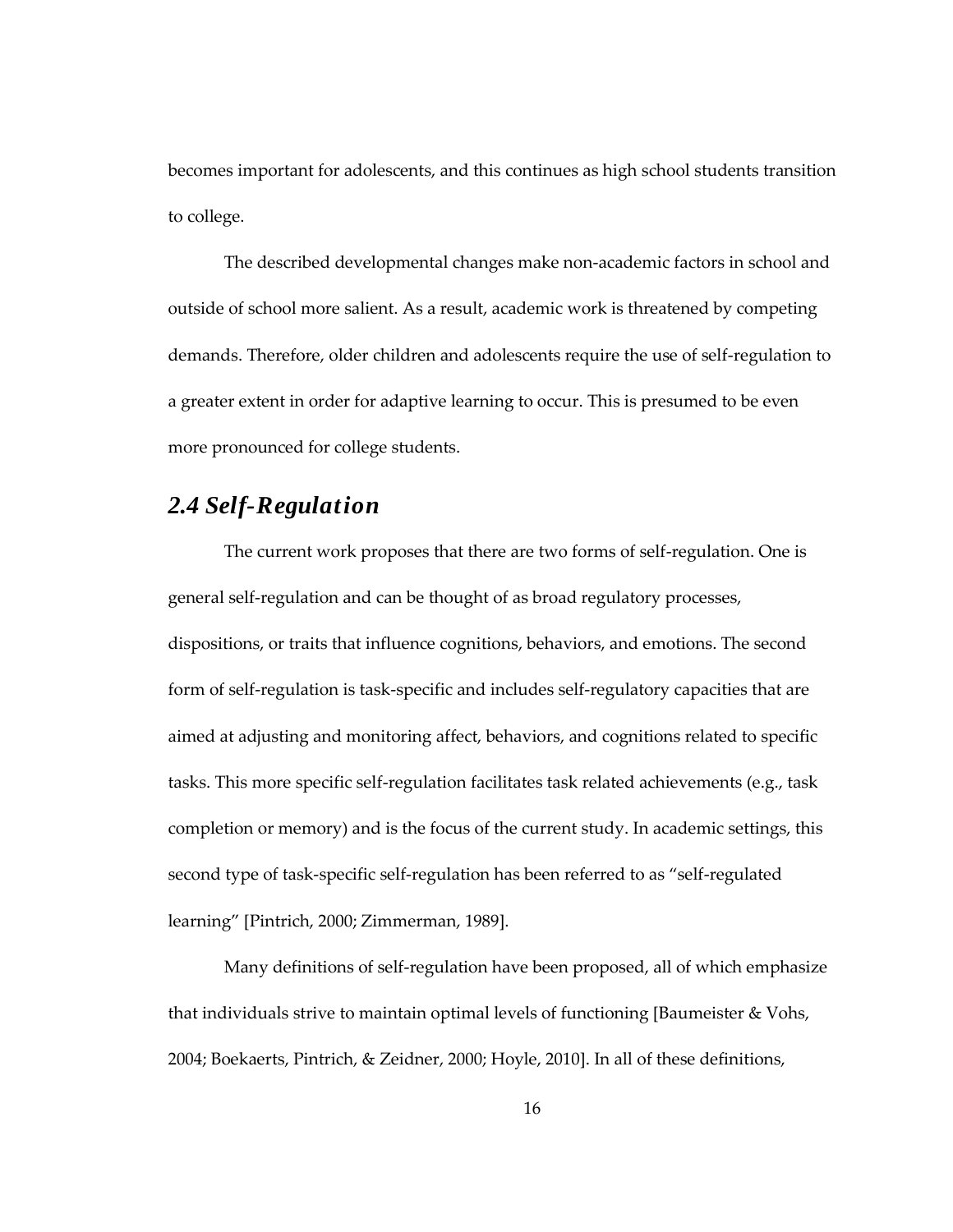individuals are thought to self-regulate by monitoring and adjusting behaviors, cognitions, and affect. Planning has also been included as part of self-regulation, however, it is not necessary for self-regulation to occur. At the same time, planning plays an important role for certain types of cognitive and behavioral self-regulation (e.g., metacognition and time planning, respectively). These forms of self-regulated behaviors and cognitions have been extensively studied. The current study maintains the distinction between self-regulated behaviors and cognitions, while building on and extending previous research. It adds self-regulated emotion to the well-established selfregulated cognition and behavior frameworks. In addition, considering each form of self-regulation allows for understanding and unpacking the different components of self-regulation [Snow, Corno, & Jackson, 1996], though affective, behavioral, and cognitive self-regulation are interrelated. Finally, these forms of specific regulation are differentiated from broader forms of self-regulation such as self-control [Hoyle, 2010; Tangney, Baumeister, & Boone, 2004].

Self-control is different from the more specific self-regulated processes in that it does not aim to adjust specific processes, but is focused on a more general allencompassing regulatory capacity [Muraven, Shmueli, & Burkley, 2006; Tangney et al., 2004]. Self-control refers to the ability to inhibit or override certain desires, behaviors, or processes that would otherwise interfere with achieving the desired outcome [Muraven et al., 2006]. Like other self-regulation capacities, self-control is especially important in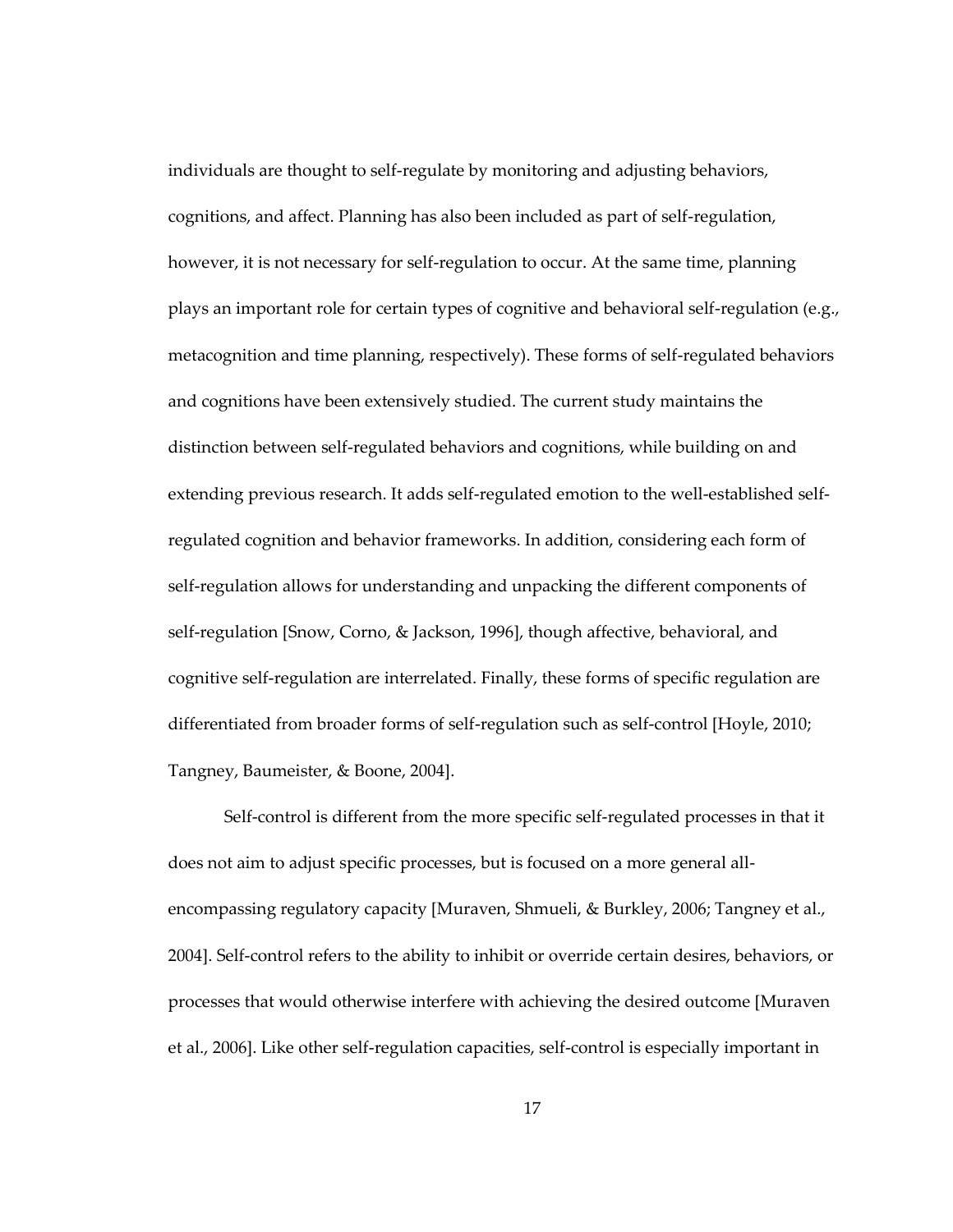educational contexts as students experience the ebb and flow of non-task related emotions, cognitions, and behaviors prior to and during task engagement. In examining self-control and academic achievement in college undergraduate students, self-control was positively related to grade point average [Tangney et al., 2004]. This suggests that self-control is important in determining students' persistence on the academic task despite distractions. More specific forms of self-regulation are thought to be just as important, if not more so. These forms of self-regulation are reviewed below. I begin this section with a review of self-regulated behaviors and cognitions, and finally extend this framework to include self-regulated emotion.

#### **2.4.1 Self-regulated behavior**

Self-regulated behavior has been recognized as important for achievement, as it permits monitoring and adjusting behavior [Kuhl, 1984; Pintrich, 2000; Xu, 2008; Zimmerman, 2000]. This includes behaviors that allow for an appropriate amount of time and an environment conducive to task engagement. While there are many different kinds of behavior regulation, the current study focuses on two types of self-regulated behavior: environmental regulation and time planning [Pintrich, 2000; Zimmerman, 1989, 2006].

Choosing where to study is referred to as environmental regulation, or the ability to adjust the environment to ensure optimal learning conditions [Zimmerman, 2000,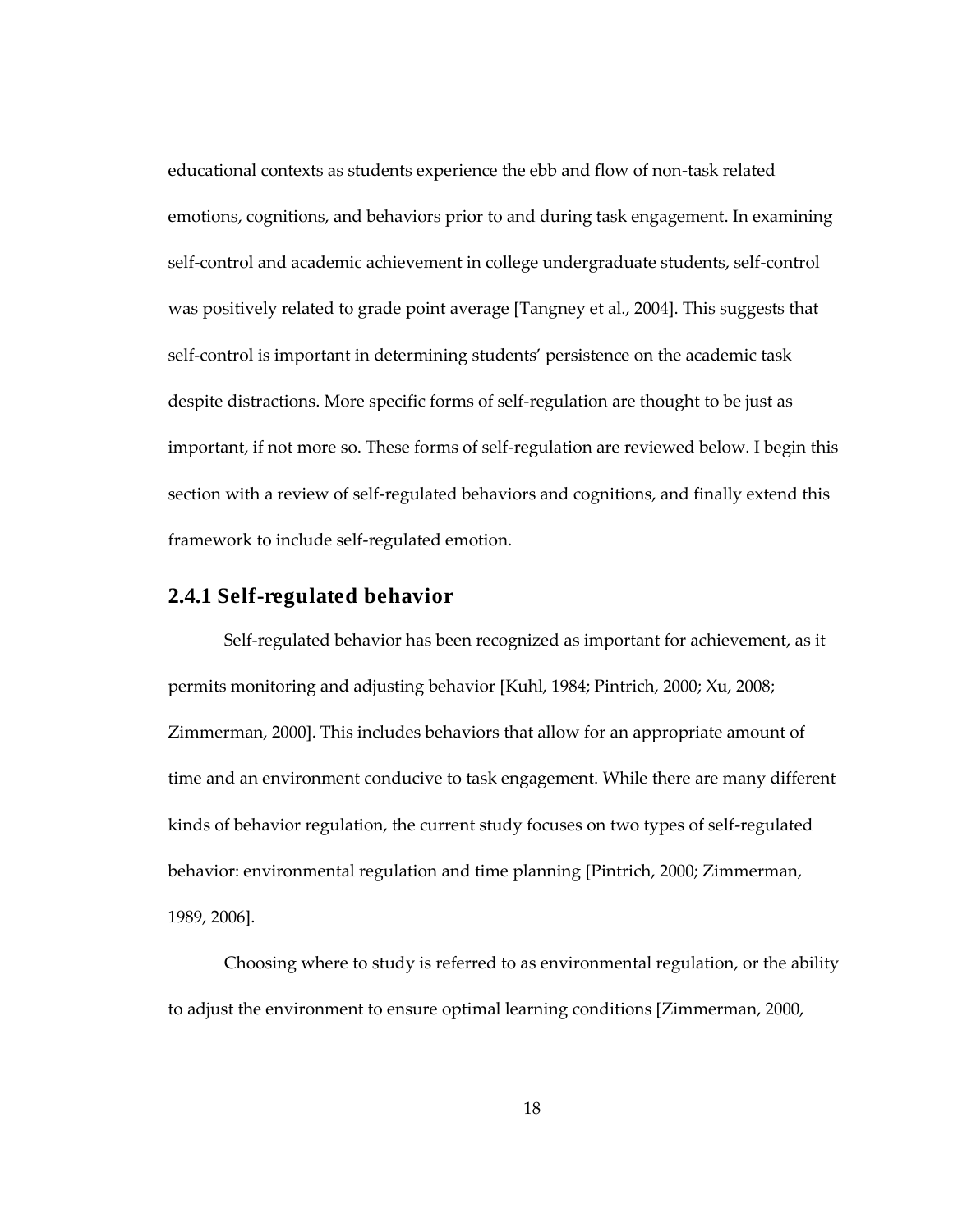2006]. Presumably, the type or quality of environmental regulation changes as students gain more independence in college.

While environmental regulation determines where one studies, time planning influences what, when, and for how long learners engage in the different school materials [Pintrich & Garcia, 1991]. Time planning refers to allotting enough time to work on the task with respect to all of the other desired activities. Other activities might include participation in sports, spending time with friends, and family obligations. Time planning is therefore somewhat dependent on accurate identification of sub-tasks and how long each task will take. At the same time, students might need some flexibility, especially with new tasks. Therefore, monitoring and adjusting the time according to actual task progress is crucial and as such, time planning is considered a regulatory capacity.

The interlinked nature of cognitive processes and self-regulated behavior is quite evident. Individuals need to draw on cognitive processes such as accurate selfperceptions, self-reflection, and planning in order to regulate their behavior. In addition, the inter-related nature of self-regulation can lead self-regulated behavior to influence one's experienced emotions and cognitions, thus influencing self-regulated cognitions and emotions. That is, while cognitive processes are involved in determining behavioral self-regulation [Winne & Nesbit, 2010], the enacted behaviors, such as where one studies, may influence the quality and quantity of one's intrusive and adaptive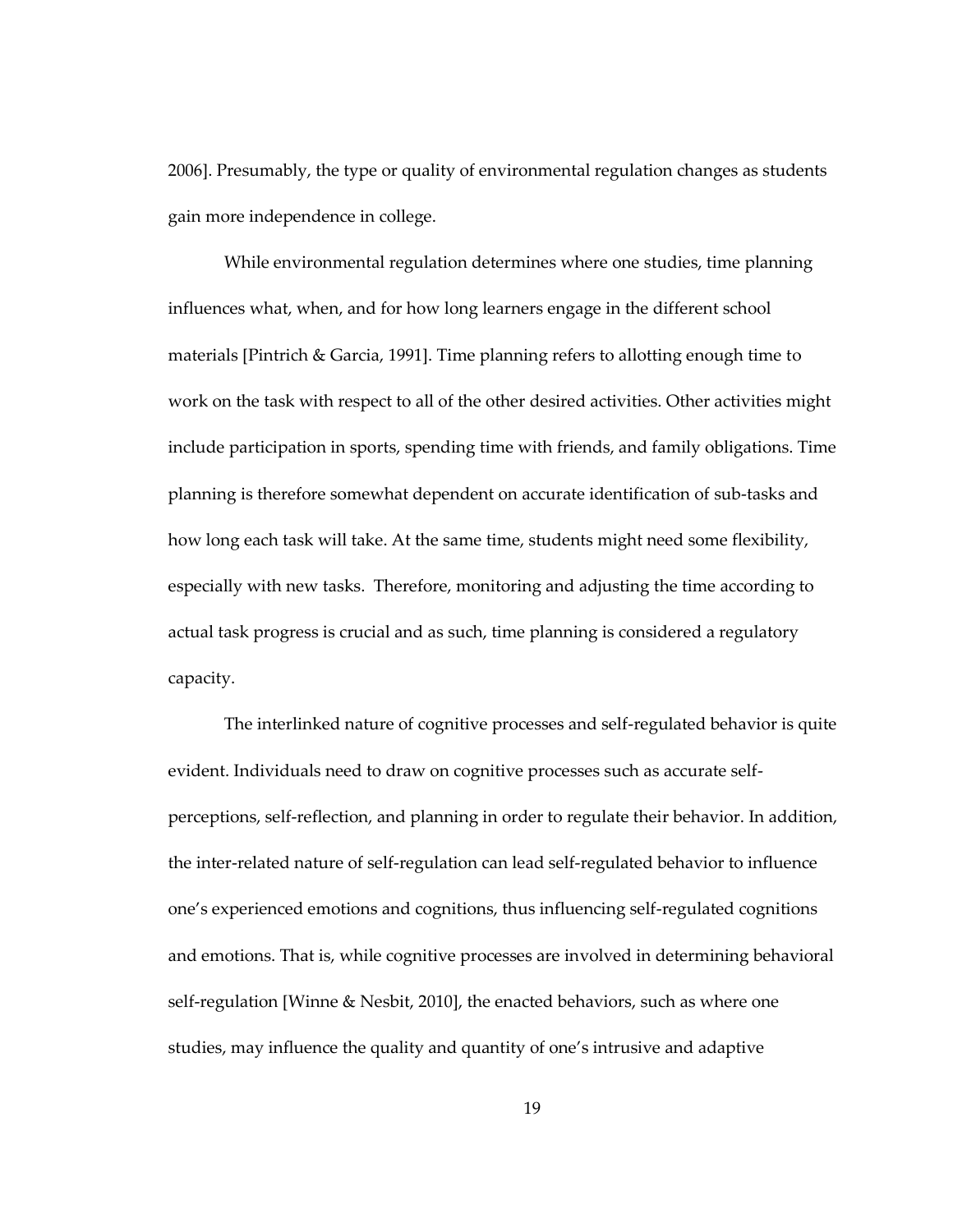cognitions or experienced emotions. As such, behavioral regulation may influence the extent to which emotional and cognitive regulation are harnessed for successful task completion.

### **2.4.2 Self-regulated cognition**

Cognitive processes employed during task engagement have long been recognized as important. Metacognition is a highly studied and well-developed selfregulated cognition. It refers to knowledge or thoughts about any cognitive processes such as planning, goal setting, deliberate activation of prior content knowledge, strategy use, and self-instruction [Flavell, 1979; Pintrich, 2000; Winne & Nesbit, 2010; Zimmerman, 2006]. Metacognitive processes include an understanding of how cognition works, an awareness that there are different cognitive processes that facilitate task engagement, and the ability to implement a variety of processes at will. Self-monitoring and self-recording are processes that allow one to mentally track and physically record one's performance, respectively [Zimmerman, 2006]. These processes impact the accuracy of feedback loops and how subsequent behaviors and learning strategies are adjusted in order to perform the desired task. For example, a student who notices that a certain study strategy is not conducive to the task (e.g., memorizing by re-reading) can try a different strategy to facilitate the learning process (e.g., use note cards). By monitoring how this new form of rehearsal and organization influences acquisition, strategies can be readjusted as necessary. In addition, self-evaluative judgments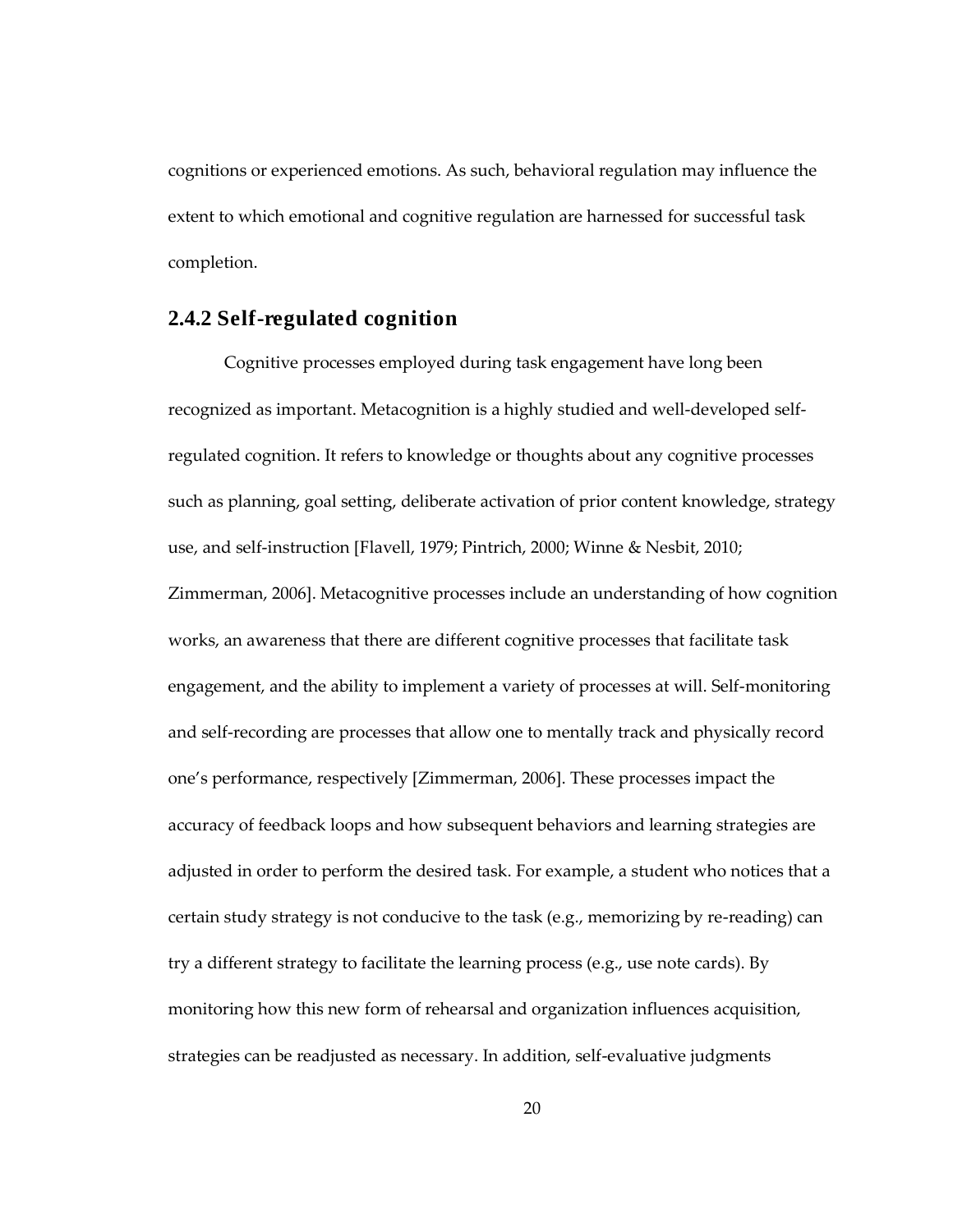compare self-observed information with self and other improvement, and allow the student to adjust accordingly. Increases in these comparative processes and adjustments eventually lead to higher levels of knowledge and academic performance [Zimmerman, 2006]. The extent that the learner is aware of these processes determines the deliberate manipulation one can exert [Winne & Nesbit, 2010]. Finally, active and deliberate manipulation of encoding require some knowledge of how information is remembered.

Metacognition has been found to be positively related to academic achievement [Pintrich & De Groot, 1990]. More specifically, self-monitoring was related to deeper levels of processing the learned materials and higher levels of achievement [Lan, 1996]. The present study further examines how metacognition is related to levels of processing and engagement, academic behaviors, and achievement situated within favorite and least favorite classes. It is hypothesized that in least favorite classes, students need to be more planful and monitor their progress in comparison with favorite classes, in which these come more willingly.

It is also crucial to attend to a task while ignoring irrelevant stimuli (Cherry, 1953; Rensink, O'Regan, & Clark, 1997). Another important set of processes related to cognitive regulation is attention regulation. The ability to control and adjust attention is referred to as attention regulation and is considered crucial for task engagement. It is imperative for academic success that students harness attentional processes when necessary, whether deliberately or automatically. The proposed definition for optimal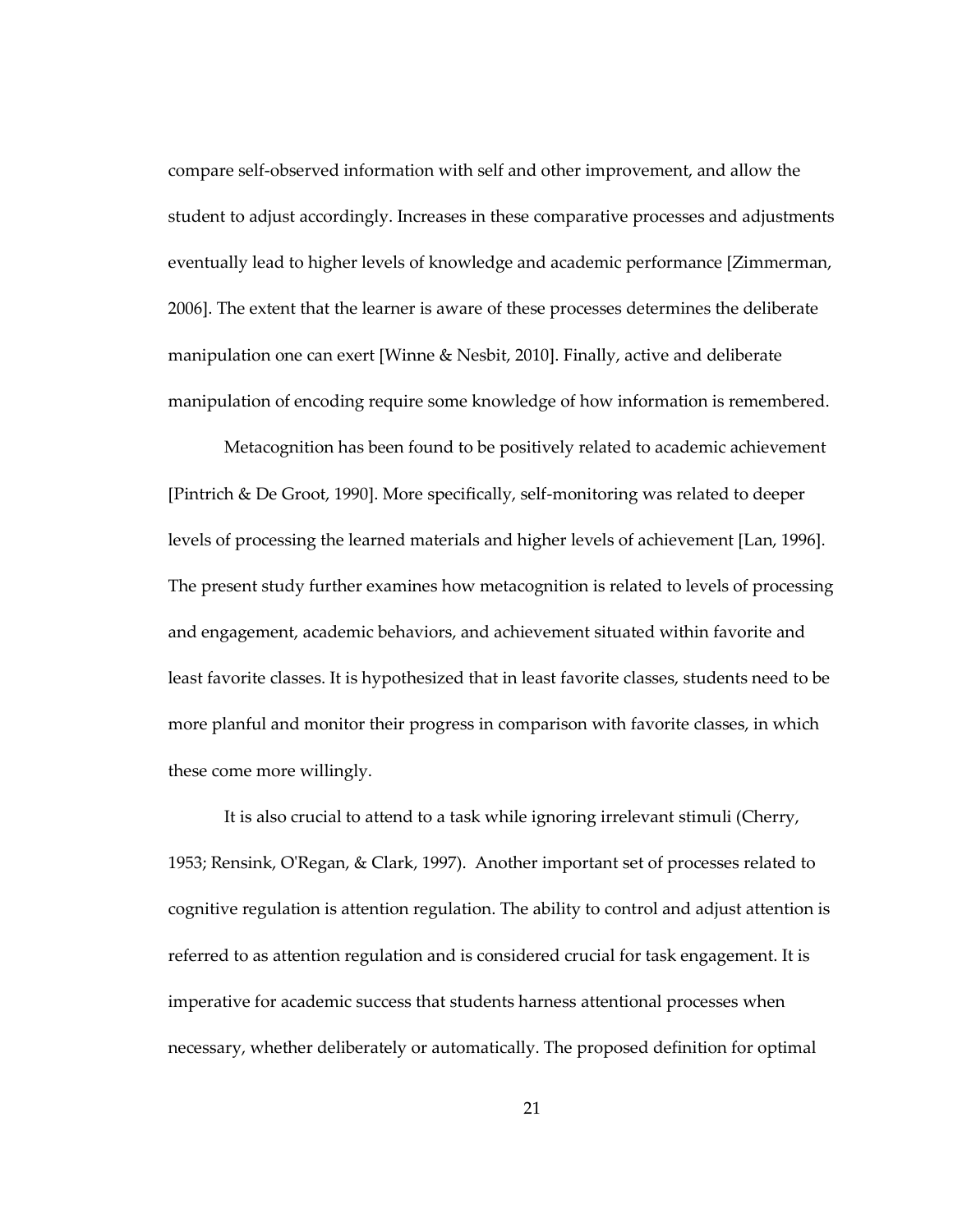attention regulation is characterized by the ability to refrain from elaboration of irrelevant thoughts and to refocus attention towards the task at hand. This is especially important as it is highly likely that irrelevant thoughts arise during task engagement, yet the ability to refrain from engaging and ruminating contribute to effective academic regulation. An extreme case of attention regulation occurs during a state of flow [Csikszentmihalyi, 1990], when irrelevant cognitions are automatically terminated. This automatic filtering of relevant and irrelevant stimuli can occur intentionally or automatically, as in a state of flow. While intentional attention regulation is crucial for successful task engagement and completion, many attentional capacities occur automatically. For example, selective attention, change blindness, and attention focusing [Schunk, 2004; Zimmerman, 2000] generally occur at an unconscious level yet influence task engagement. While these attentional processes have been identified as crucial for one's ability to focus on the task at hand despite distractions, to my knowledge, these have not been integrated under a general framework of attention regulation, as proposed here.

There is little research on the relations between attention regulation and academic achievement. Recently, Steinmayr, Ziegler, and Trauble (2010) examined how quality and quantity of sustained attention predicted academic achievement in German high school students. They found that levels of intelligence interacted with sustained attention such that only for students who were above medium/average verbal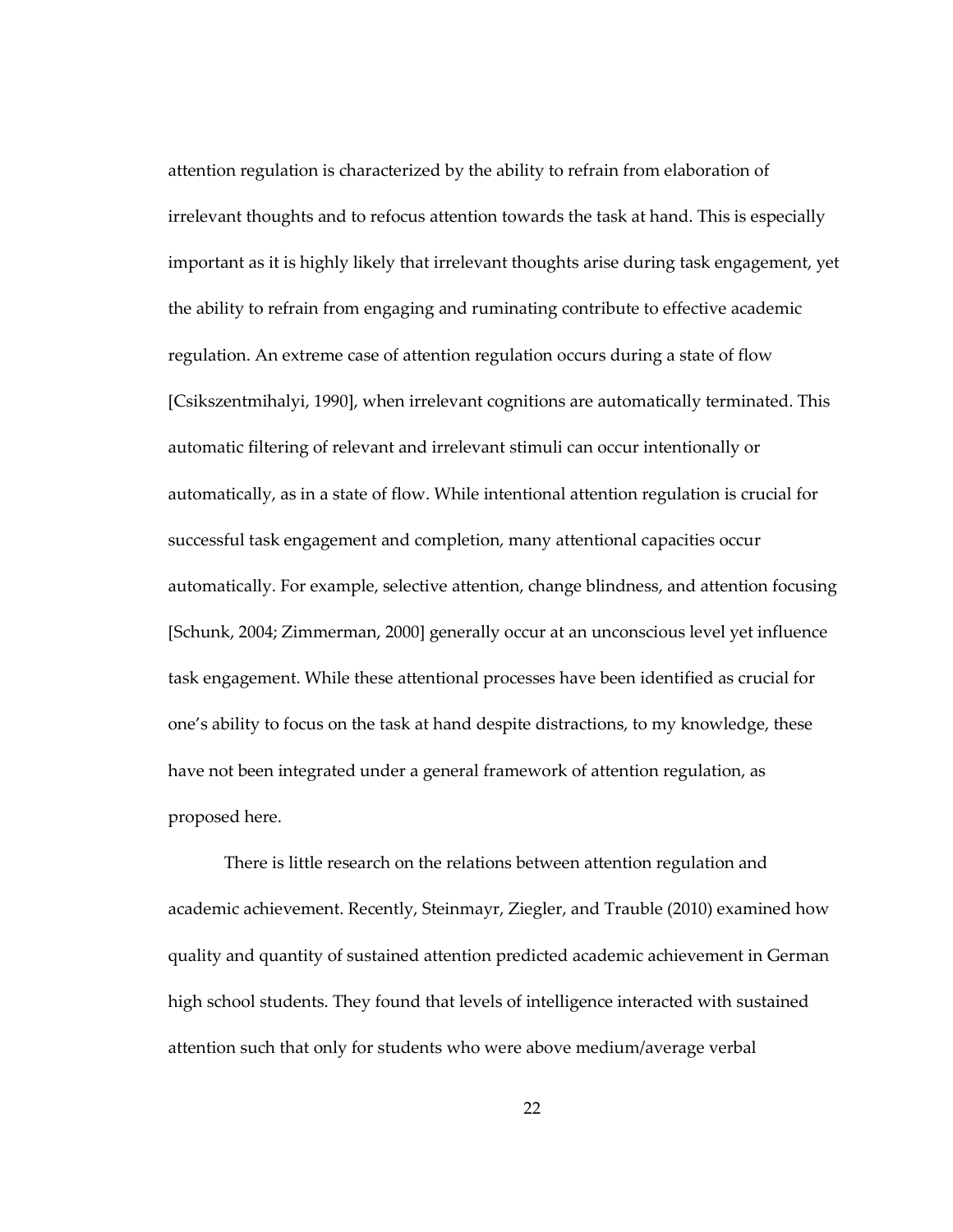intelligence higher quantity of sustained attention was related to grades in German. For students high in quality of sustained attention, numerical intelligence predicted math grades. This finding suggests that the ability to regulate attention and sustain it when necessary is crucial for academic achievement. Indeed, without attending to the learned materials or to the assignment, one cannot engage or complete the assigned task.

In thinking about attention regulation, the inter-related nature of self-regulated behavioral and cognitive learning is easily illustrated. Students who choose to study in an environment that is highly distracting are more likely to require activation of attention regulation. The distractions draw attention away from the intended tasks and therefore result in the need for more activation of attention regulation. This might also occur in obligatory or disliked classes. Students who take a class that they dislike are proposed to have a harder time keeping their focus on the task at hand. In these situations it might be internal distractions (e.g., ruminative thoughts) that influence lack of attention more than external distractions in the context. As such, attention regulation is thought to be activated more in least favorite than favorite classes.

### **2.4.3 Self-regulated emotion**

Emotions are quite pervasive in their influence on behaviors and cognitions, yet little attention has been given to emotional regulation in achievement settings (e.g., Pintrich & DeGroot, 1990). Acknowledging emotions is especially relevant given recent work underscoring the importance of emotions in academic settings [Linnenbrink &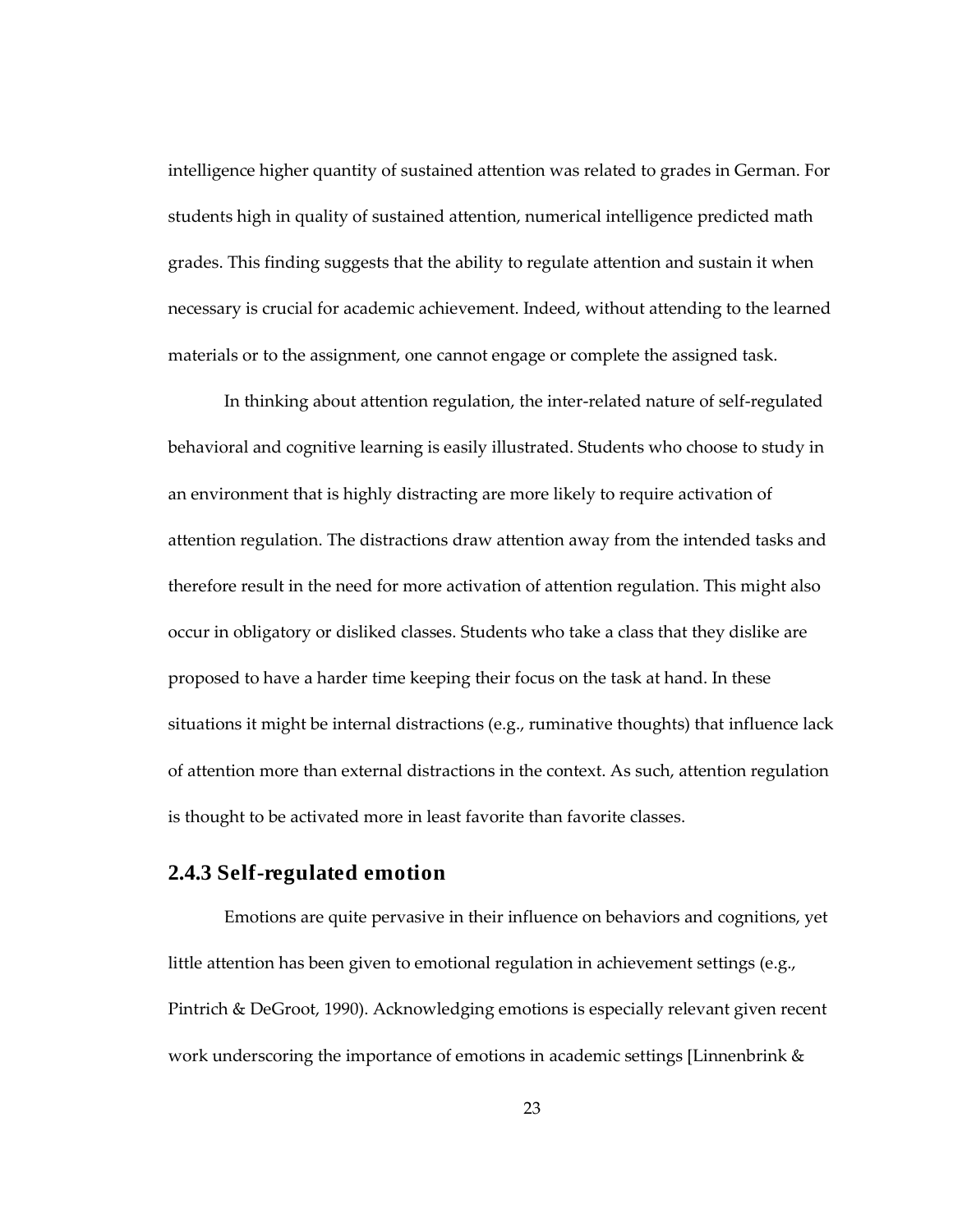Pintrich, 2002; Meyer & Turner, 2006; Pekrun, 2006; Pekrun & Linnenbirnk-Garcia, in press]. Emotions may be especially pertinent in liked versus disliked situations such as favorite and least favorite classes. In favorite classes, students might experience positive emotion before their class, or antecedent positive emotions, that facilitate in-class emotion regulation. In contrast, in least favorite classes, students likely experience negative affect prior to and during class and task engagement, so that emotion regulation is thought to be especially important for successful task completion. Importantly, emotions organize and facilitate other psychological processes such as attention and problem-solving [Cole, Marting, & Dennis, 2004]. The present framework of self-regulated learning incorporates emotional regulation by considering task-specific emotional regulation (i.e., self-regulated emotion). Specifically, of interest are processes aimed at influencing when and how emotion is expressed [Gross, 1998].

Individuals can alter their emotional responses prior to their occurrence or while experiencing the emotion by cognitive appraisals. In fact, emotion regulation is highly influenced by cognition. These cognitive processes involved in emotion regulation occur along a continuum of time [Gross & John, 2003]. Emotion regulation that occurs prior to the experience of the emotion is called antecedent-focused, while regulation that occurs while an emotion is aroused is referred to as response-focused [Gross, 1998]. Antecedent-focused emotion regulation includes behavioral regulation such as situation selection and modification, or cognitive strategies such as attention deployment,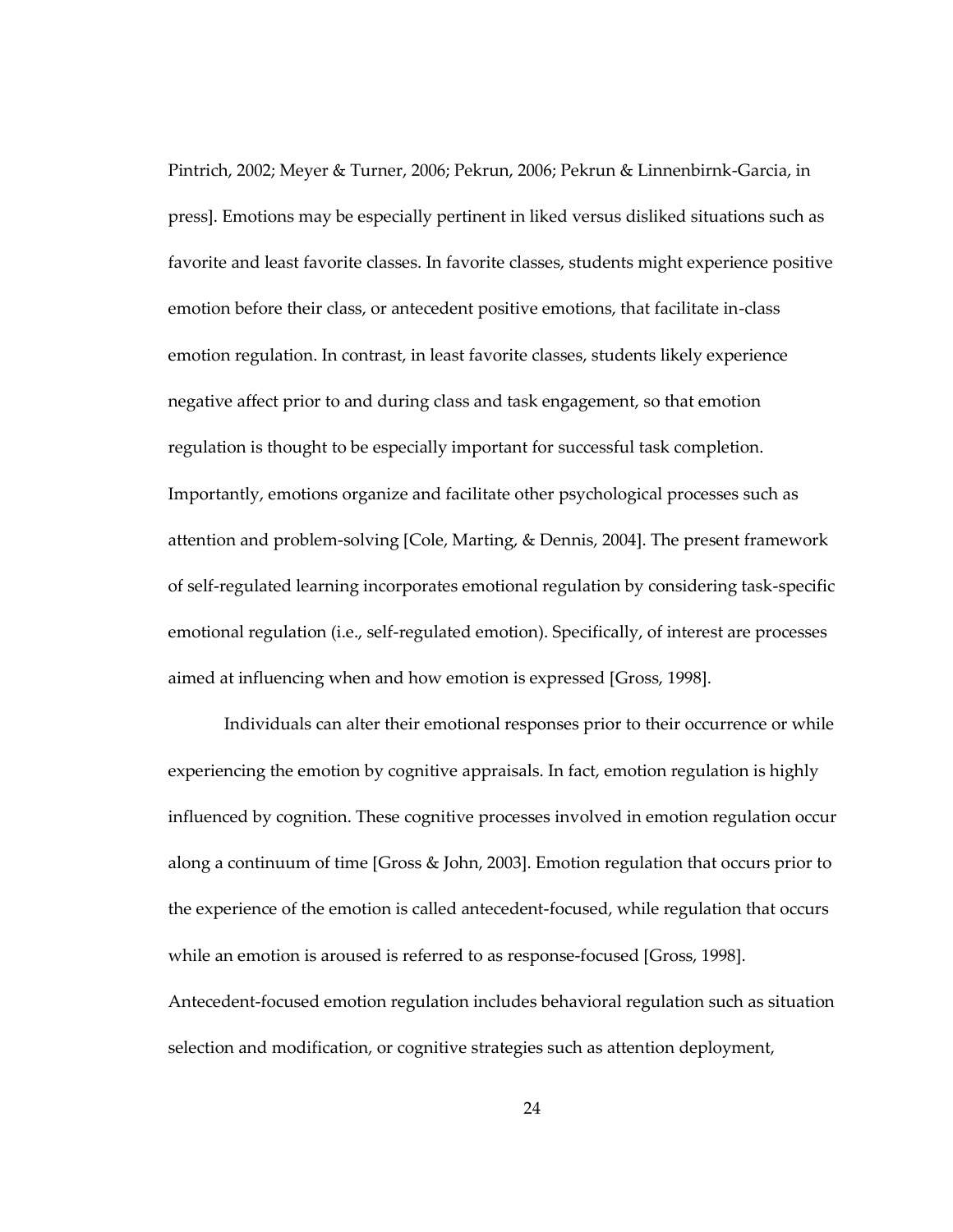cognitive change, or reappraisal of emotional-stimuli. All of these occur before the emotional cues have reached their fruition via the emotional inclination. Responsefocused emotion regulation occurs after the emotional tendencies are triggered and the emotional response is already underway. At this point, suppression is used to inhibit emotion-expressive behaviors. Both reappraisal and suppression are perceived by the individual as successful regulation efforts, however, research suggests that adaptive emotion regulation such as reappraisal is related to adaptive emotional outcomes such as efficacy of negative mood regulation and repair, reinterpretation, authenticity, and academic achievement [Gross, 1998; Gross & John, 2003; Gumora & Arsenio, 2002]. Suppression, on the other hand, is related to undesirable characteristics such as lack of authenticity, rumination, lack of emotional clarity, and lower levels of positive emotions [Gross & John, 2003]. Thus, in general, suppression is not a desired emotion regulatory strategy and seems to contribute more to emotional instability rather than to a positive stable demeanor. In the current study, suppression and reappraisal related to academic tasks are assessed for favorite and least favorite classes in order to examine how these processes might differ when students are situated in contexts they like or dislike. Effective regulators should draw on reappraisal more in least favorite classes, while ineffective regulators will likely employ suppression strategies.

Another form of self-regulated emotion is that of rumination. Rumination refers to incessant thinking and behavioral styles in response to a sad or negative mood,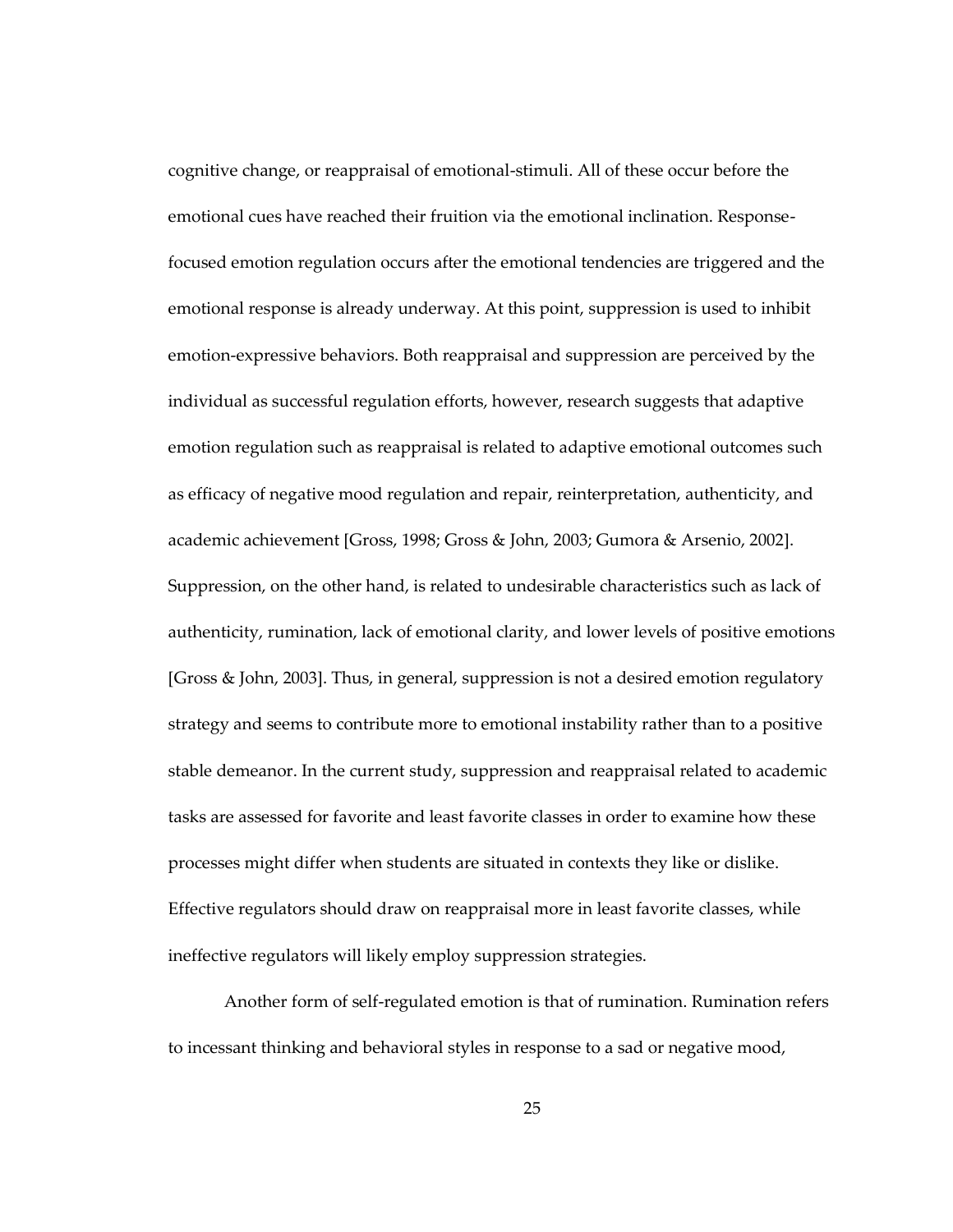intended to remedy the situation [Morrison & O'Connor, 2008; Nolen-Hoeksema, Morrow, & Fredrickson, 1993]. However, the focus on the causes and consequences of the negative event is actually detrimental to the person, as it does not focus the person on how other activities might be beneficial in remedying the situation. In applying this to an academic setting, rumination about causes and consequences of a certain task (e.g., upcoming test) will deter the student from actually learning. This is different from planning, as it is feeling-focused and influences one's emotions. In addition, the incessant focus on emotions diverts attention from academic-related thoughts and behaviors. Kuhl (1994) recognized rumination as a form of state-orientation that inhibits individuals from taking action. Indeed, rumination is considered a maladaptive form of emotion regulation that employs cognitive strategy. Individuals who ruminate augment a negative aspect rather than down-regulate negative emotions such as anxiety and stress. A ruminative style can thus immobilize an individual because of the obsession with possible negative effects, thus contributing to a negative attentional bias and maladaptive affect, or to behaviors such as procrastination, anxiety, or depression [Nolen-Hoeksema et al., 1993]. To this end, rumination is similar to a state orientation in which one experiences an inability to escape a mode of control, and initiation of the intended behavior is difficult [Kuhl, 1994]. This maladaptive form of regulation is hypothesized to occur more in least favorite than favorite classes, in which regulation might be automatically activated.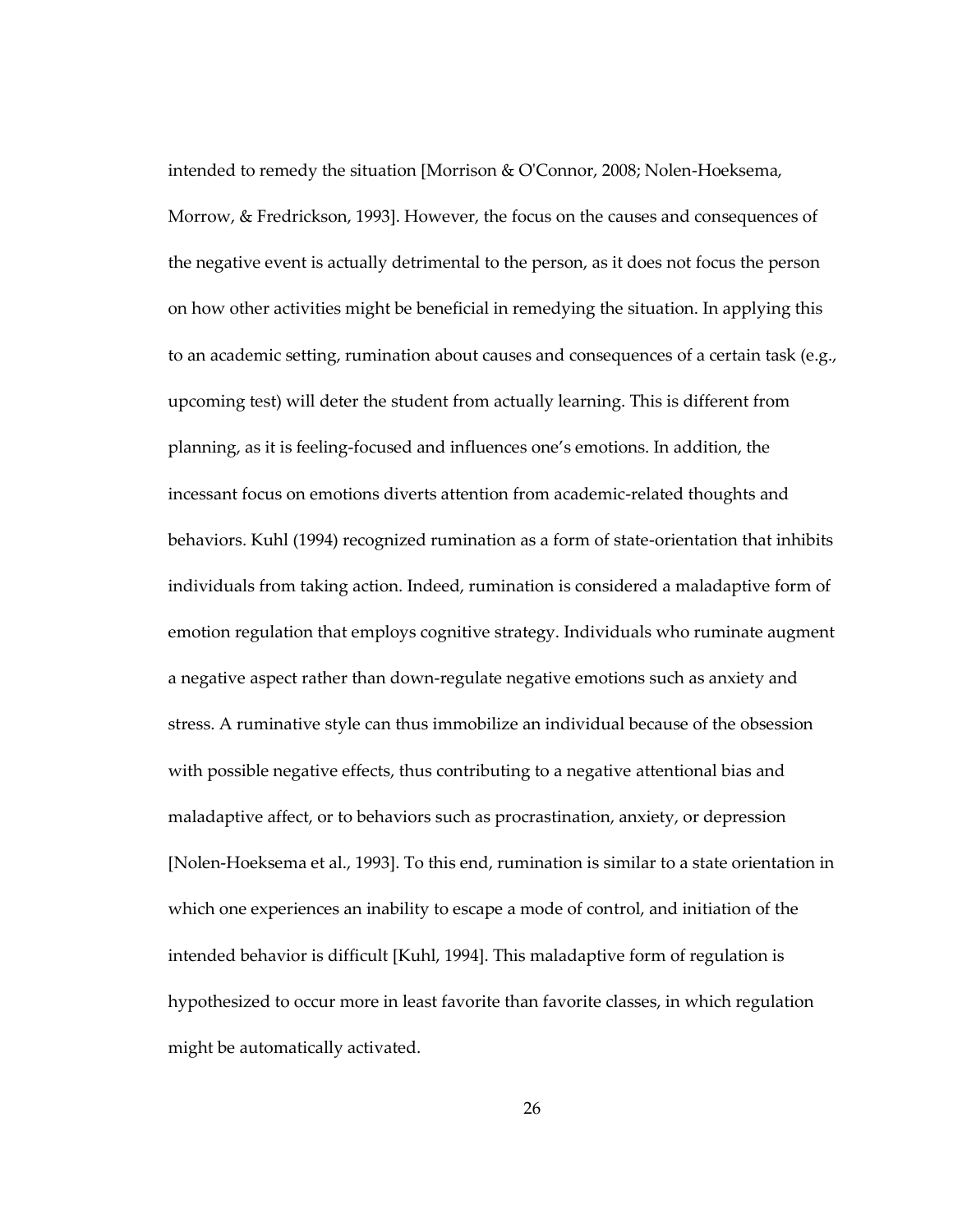### **2.4.5 Interrelations of self-regulation**

Self-regulated cognitions, behaviors, and emotions are highly intertwined and crucial for engagement in any activity. Over- or under-arousal of affect, behaviors, or cognitions debilitates the individual from taking actions towards accomplishing goals or tasks. Due to the interconnected nature of affective, behavioral, and cognitive processes, presumably, regulation in one domain influences the other domains [Pintrich, 2000; Pintrich & Zusho, 2002; Winne & Nesbit, 2010]. For example, affective over-arousal lures related cognitions and inhibits adaptive behaviors [Nolen-Hoeksema et al., 1993]. Alternatively, the ability to regulate intrusive or pervasive cognitions facilitates adaptive emotion regulation [Gross, 1998; Gross & John, 2003]. In a similar way, regulating behaviors contributes to adaptive cognitions and emotions [Atkinson & Birch, 1978; Zimmerman, 2006]. That is, a student who schedules time for learning predetermines that a behavioral episode will be dedicated to learning, thus reducing the likelihood of interfering cognitions and affect [Pintrich & Garcia, 1991]. In this way, self-regulation sets the stage for the ability to engage and take part in activities [Boekaerts et al., 2000; Kuhl, 1984].

Previous research has focused on the individual contribution of each regulatory capacity by examining it in isolation. While there is great importance to these individual relations, these studies overlook the multidimensionality of self-regulation. Regulatory processes are likely associated in certain ways and group together. It is important to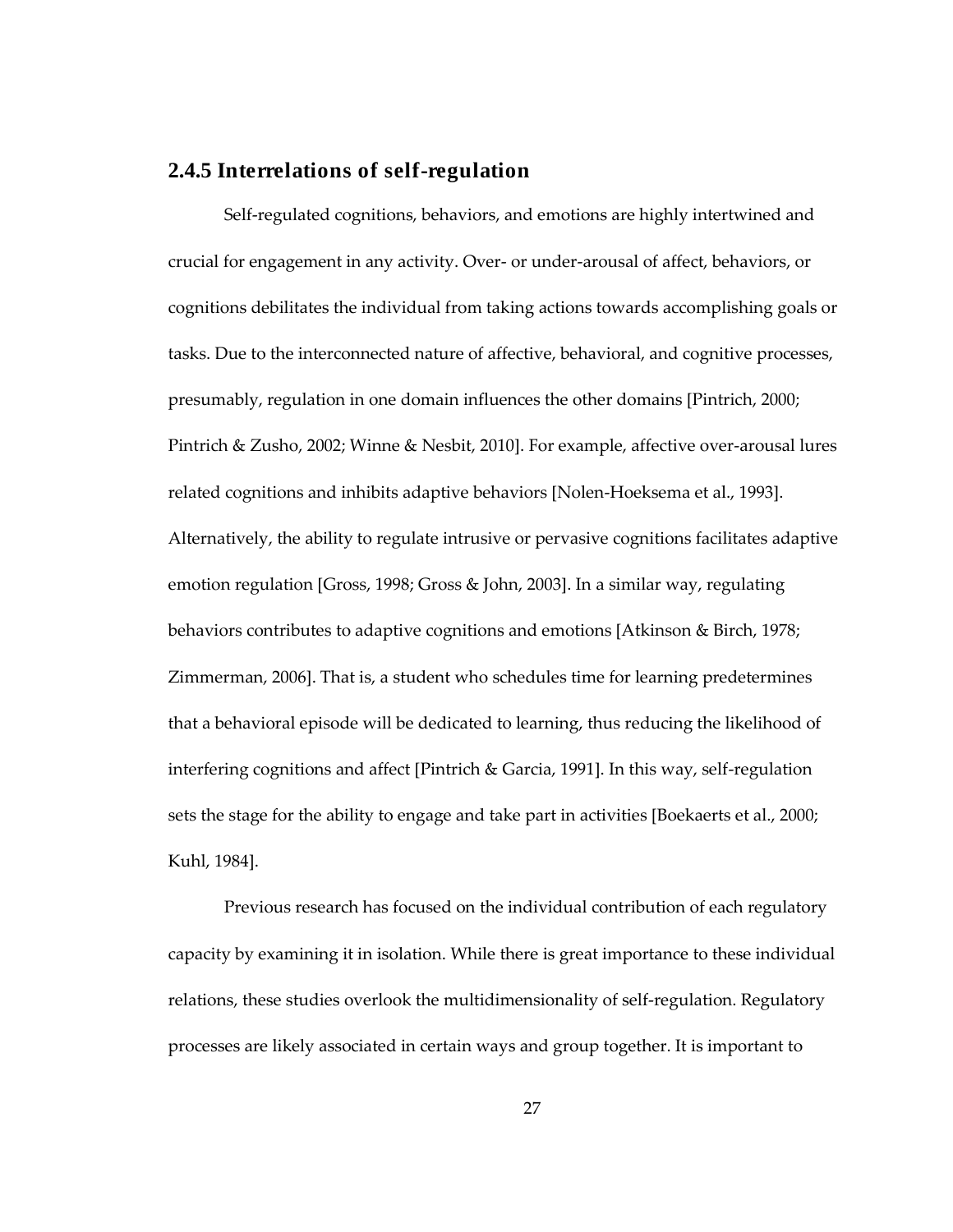consider how processes jointly predict outcomes, and there is preliminary research highlighting the utility of a multi-dimensional approach [Shell & Husman, 2008]. As such, a central hypothesis of the current study is that regulatory processes combine into profiles and that this may vary by individuals and contexts. While there may be different combinations of regulatory processes, two extreme profiles are thought to emerge: effective and ineffective regulation. The effective regulation group is hypothesized to be high in all adaptive regulatory capacities, while the ineffective regulation group is hypothesized to be low in all adaptive regulatory capacities. However, it is likely that other profiles may emerge as well. For example, there might be a group of students who are adept at behavioral regulation, and only moderately effective at cognitive and affective regulation. Another profile that might emerge is one that is high in emotion regulation, moderate in cognitive regulation, and low in behavioral regulation. These groups might be effective regulators in that they have high academic achievement, engagement, and cognitive strategy use; however, the ways that they are academically successful differs. This would suggest that there are multiple pathways to achieving academic success. Thus, in the proposed study I consider how motivation is related to profiles of self-regulation, in addition to examining the relations of motivation to individual self-regulatory capacities. Finally, as discussed below, profiles are posited to differ, depending on the students' development.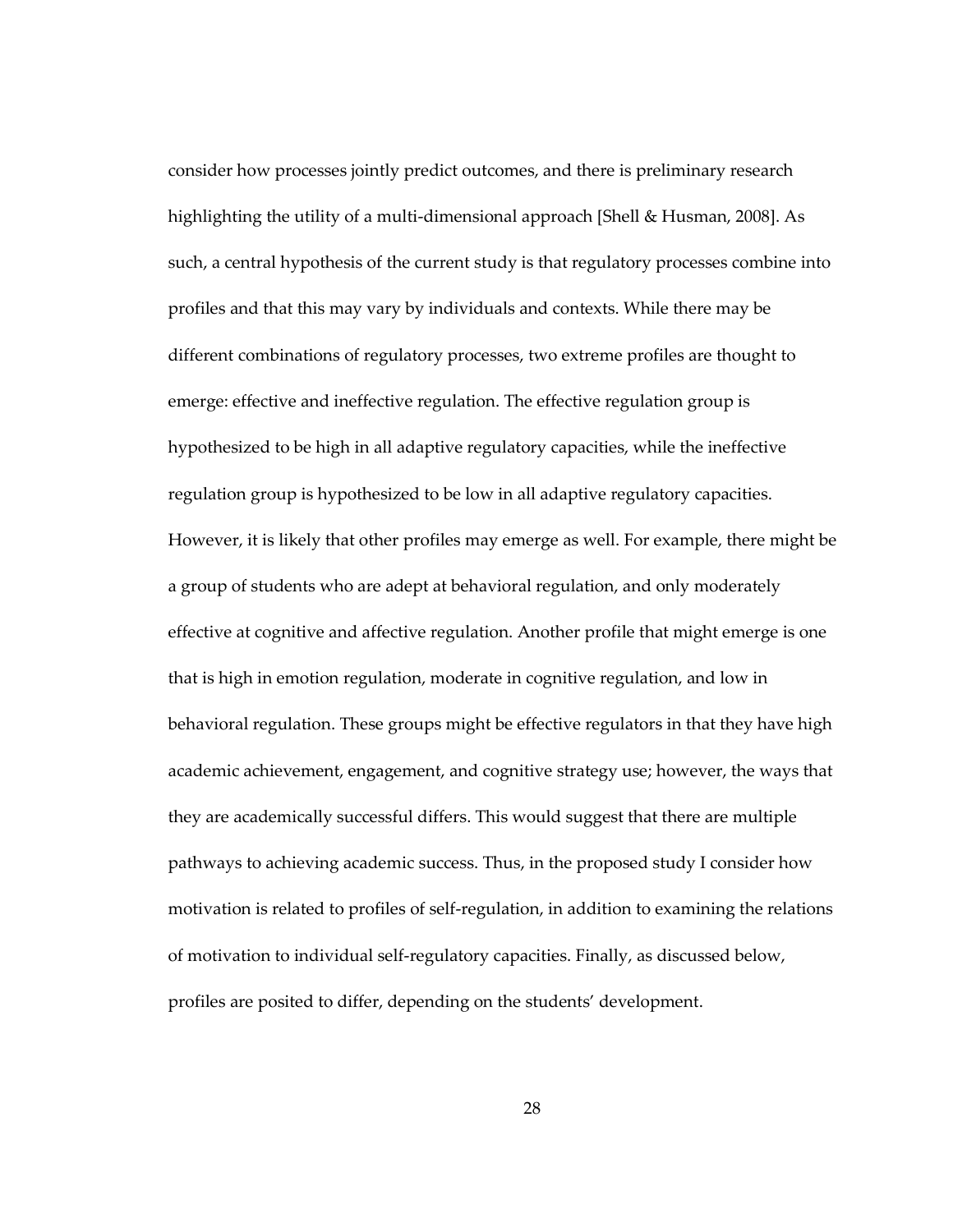### **2.4.6 Development**

By adolescence, the capacity to regulate is thought to have developed. However, the fact that adolescents are able to self-regulate does not mean that they do. Adolescents are novice regulators in the sense that they may not know the specific regulatory capacities required for certain tasks [Pintrich & Zusho, 2002]. In contrast, college students have acquired both the capacity to regulate and the expertise to do so. Presumably, there are nuanced differences between how novice high school students and expert college students regulate and how the relations between motivation and selfregulation are related to achievement outcomes.

For college students, certain regulatory capacities might play a more central role than for high school students. College students are afforded higher levels of autonomy and less structure in comparison with high school students. This increased independence requires college students to garner regulatory skills more often than high school students. These skills might be qualitatively different from younger adolescents, who are generally monitored by adults such as parents. For example, environmental regulation is posited to be more crucial for college students as they are more independent and can choose where to study, in contrast to high school students who generally live at home and do not have much choice about where to study.

In terms of how regulatory capacities might consolidate into profiles, it is expected that the profiles of effective regulators in high school and college should differ.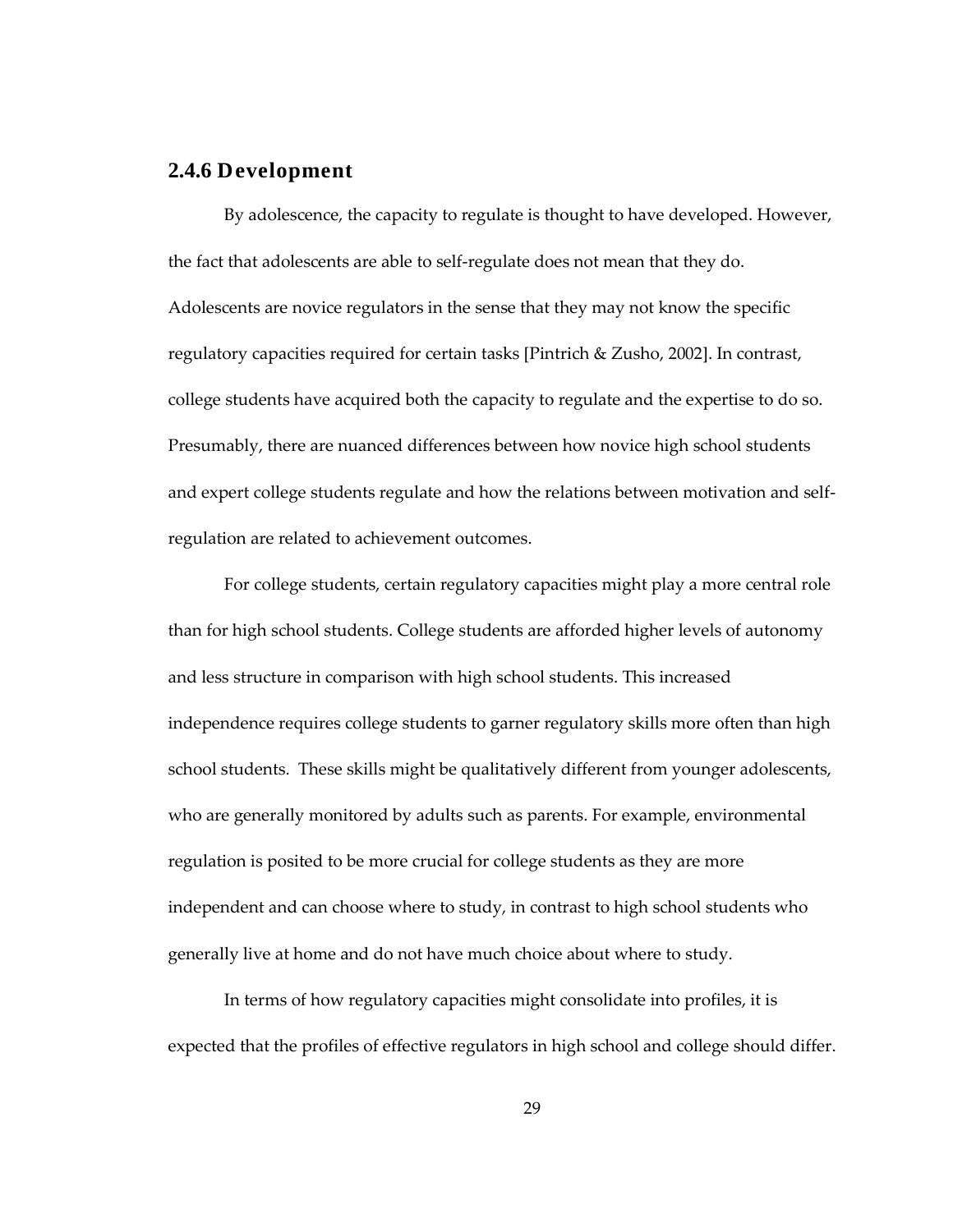These profiles of effective regulation are hypothesized to mediate the relations between motivation and academic outcomes differently for college versus high school students. This may occur because high school students are constrained by their schedules, surroundings, and the autonomy afforded to them by their primary caregiver. That is, high school students have to go to school at a certain time, participate in specific after school activities, and live in a given location with spatial limitations. They have little control or choice in terms of where and when to study. As a result, they will be less able to regulate as a whole and consequently, their motivation may not predict the types of regulation measured in this study.

## *2.5 Achievement Outcomes*

Many different achievement outcomes seem to be important indicators of academic and later career success. The foci in this study are academic achievement (grades), learning processes, academic engagement, and academic behaviors. Each of these academic outcomes has been studied in relation to goal orientations, expectancies, and/or values. However, they have not been considered in terms of how the relations between the motivation constructs influence all of these outcomes, and how the relations between motivation and self-regulation influence their attainment.

Achievement has traditionally been included as an outcome of interest because these are the standards by which students are evaluated. Achievement is thought to reflect comprehension and retention of the learned materials, as well as the potential for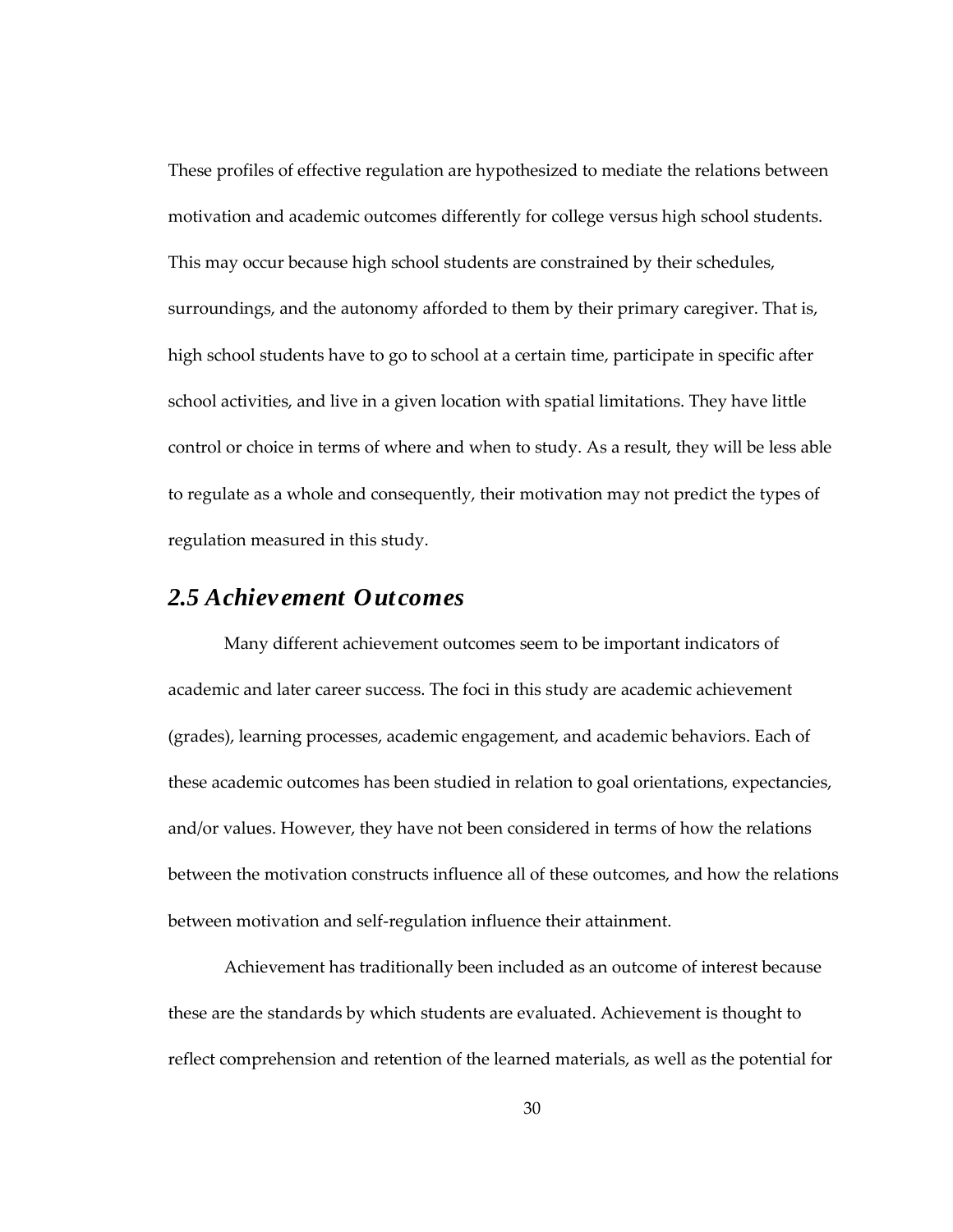future success. Additionally, achievement reflects criteria for assessments that can be incorporated into one's feedback loop for how well one is learning and progressing [Schunk, 2001]. As such, achievement can be thought of as teacher's observations.

Unlike achievement, academic engagement refers to one's commitment, focus, and persistence on a task. Academic engagement has been thought of in terms of its behavioral, emotional, and cognitive components [Fredricks, Blumenfeld, & Paris, 2004]. In the current study, engagement is conceptualized broadly as students' participation and involvement in the class as well as investment of thoughtfulness and willingness to exert effort in order to comprehend complex ideas [Assor, Kaplan, & Roth, 2002; Fredricks et al., 2004]. Without engaging in class, learning and task completion are impeded.

Related to both academic achievement and engagement are the behaviors the student employs. That is, one's behaviors are thought to be indicative of one's level of engagement and influence actual academic achievement. Specifically, indications such as the amount of time spent on classwork, how often one misses or how regularly one attends class, and whether assignments are turned in on time are thought to be behaviors especially important for academic success. Students who do not spend too much time on their classwork or who miss class regularly are likely to miss out on activities and information transmitted during class time. In the end, academic

31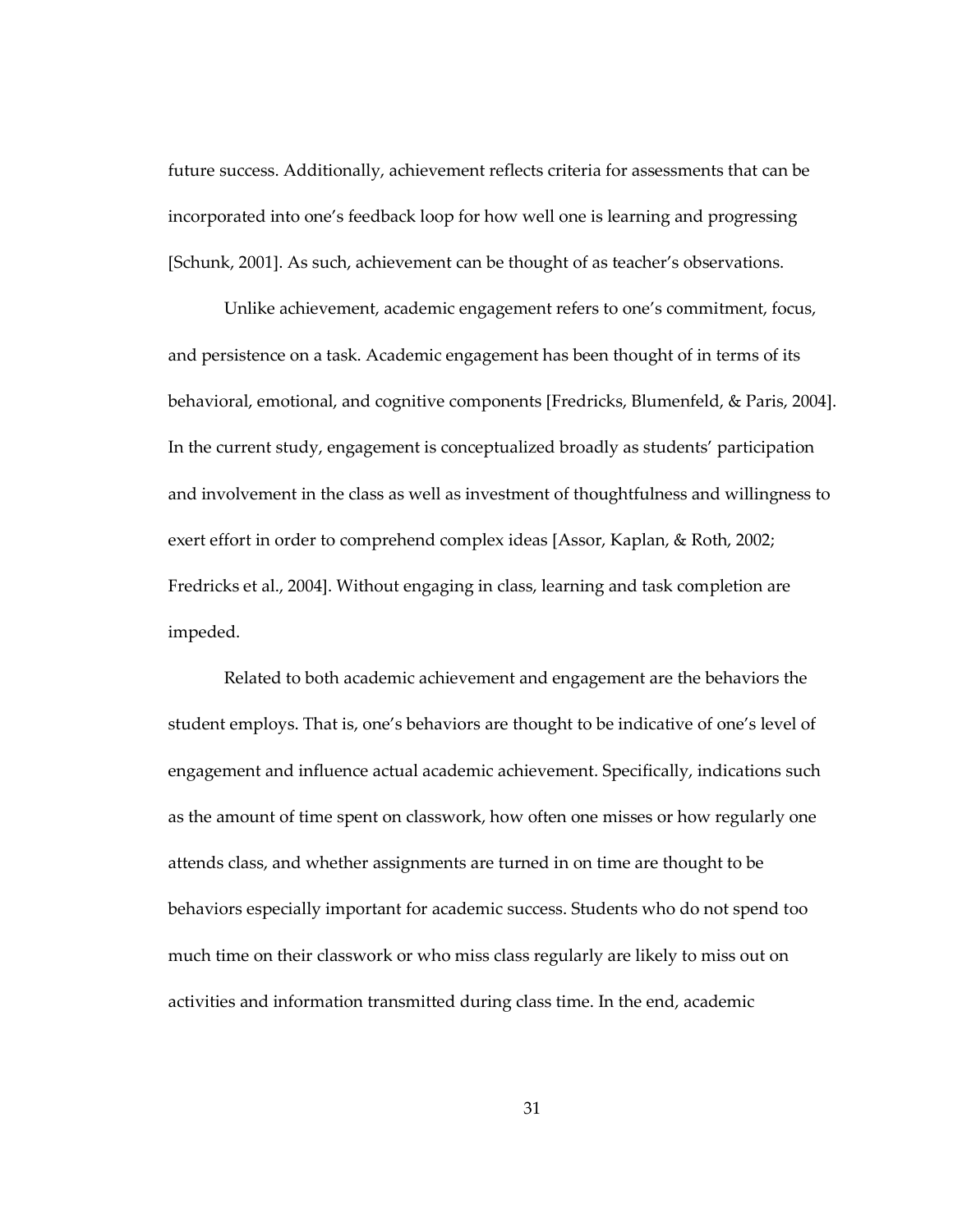achievement would suffer decrements as students miss out on behaviors related to their evaluations (e.g., achievement) and levels of processing the learned materials.

Academic tasks require different cognitive strategies such as memory and information processing capabilities that occur automatically or deliberately. These learning processes can be thought of as surface and deep depending on the level of cognitive engagement that they require [Pintrich & Garcia, 1991]. In general, surface processing is considered less beneficial because it involves finishing the task (e.g., reading) by focusing on facts and details through use of simple cognitive strategies such as rehearsal. Deep processing is comprised of more elaborative cognitive strategies such as paraphrasing or summarizing, identifying the author's goals, and focusing on the meaning and organization of the academic materials (e.g., text). The quality and quantity of memory is thus influenced by surface and deep processing.

The focus of the current study is on rehearsal, elaboration, and organization strategies [Pintrich & Garcia, 1991]. Rehearsal strategies refer to saying words out loud while reading or reciting items to be learned and can be done in a rather passive and unreflective manner. Rehearsal strategies help the student attend to information and keep it active in working memory; however, they are not effective in incorporating the new information into existing long-term memory. As such, rehearsal is considered a less effective form of processing.

32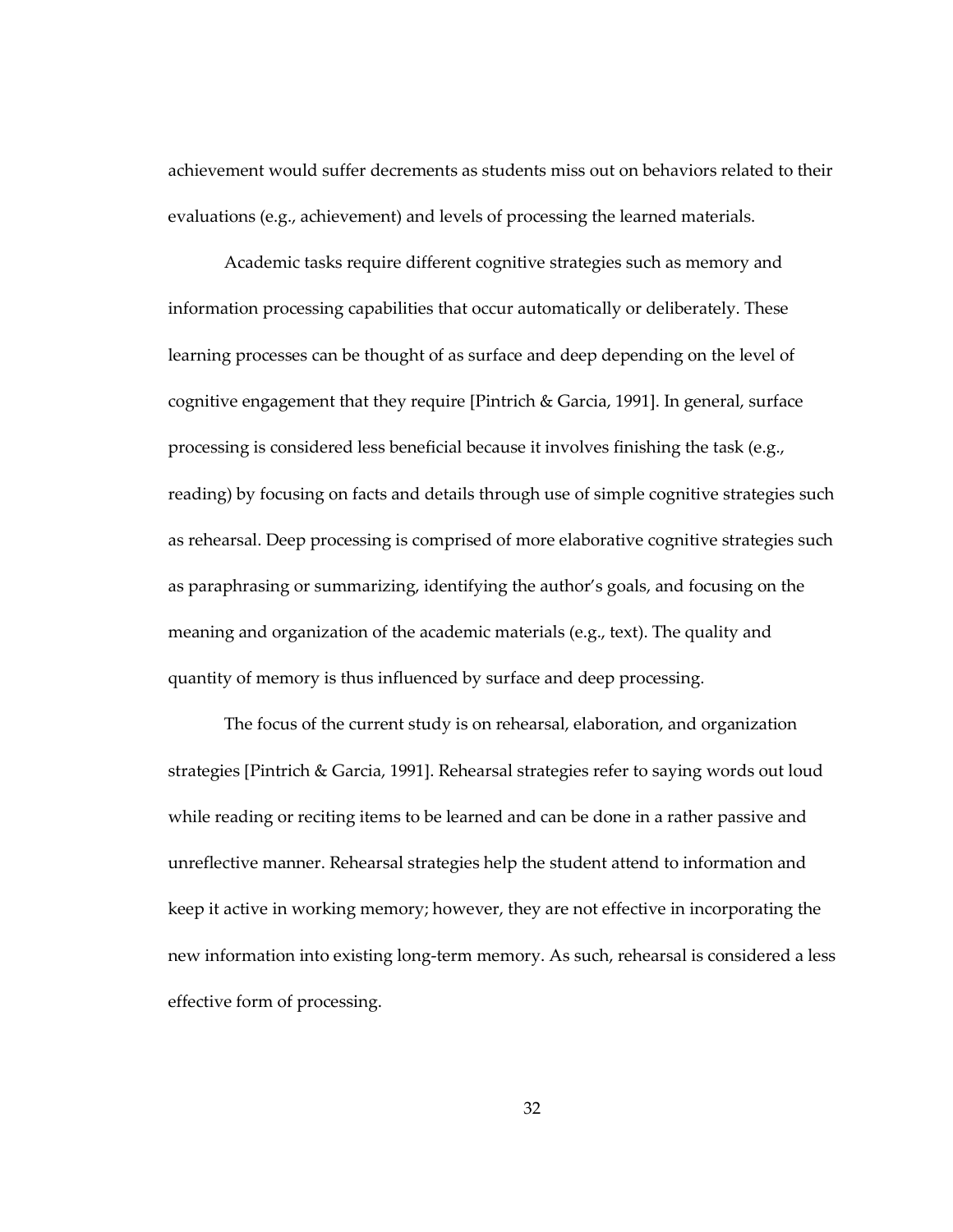Deeper forms of processing include elaboration and organization, and are more useful in integrating and connecting new information with previous knowledge. Organization refers to actively interacting with the academic materials by changing its initial organization, such as selecting the main idea from the text, outlining learned materials, and/or selecting ideas from the material by specific techniques such as sketching a network or map. Elaboration refers to the different methods used to integrate and connect new information with previous knowledge. For example, paraphrasing, summarizing materials, creating analogies, explaining the learned ideas to someone else, or asking and answering questions. Deep processing (e.g., organization and elaboration) is generally related to higher levels of achievement outcomes, although recent work suggests that surface processing (e.g., rehearsal) could be beneficial for simple unchallenging tasks.

Both deep and surface processing are influenced by affective states. Affect highly influences memory processes such as initial encoding, long-term storage, and retrieval; positive affect facilitates and negative affect detracts from adaptive processing [Linnenbrink & Pintrich, 2004]. These findings underscore the importance of considering the interlinked nature of affect, behavior, and cognition and their regulation. Indeed, in academic settings, the ability to express learned information through tasks such as writing papers and taking exams is crucial [D. Schunk, 2004]. Retrieval processes that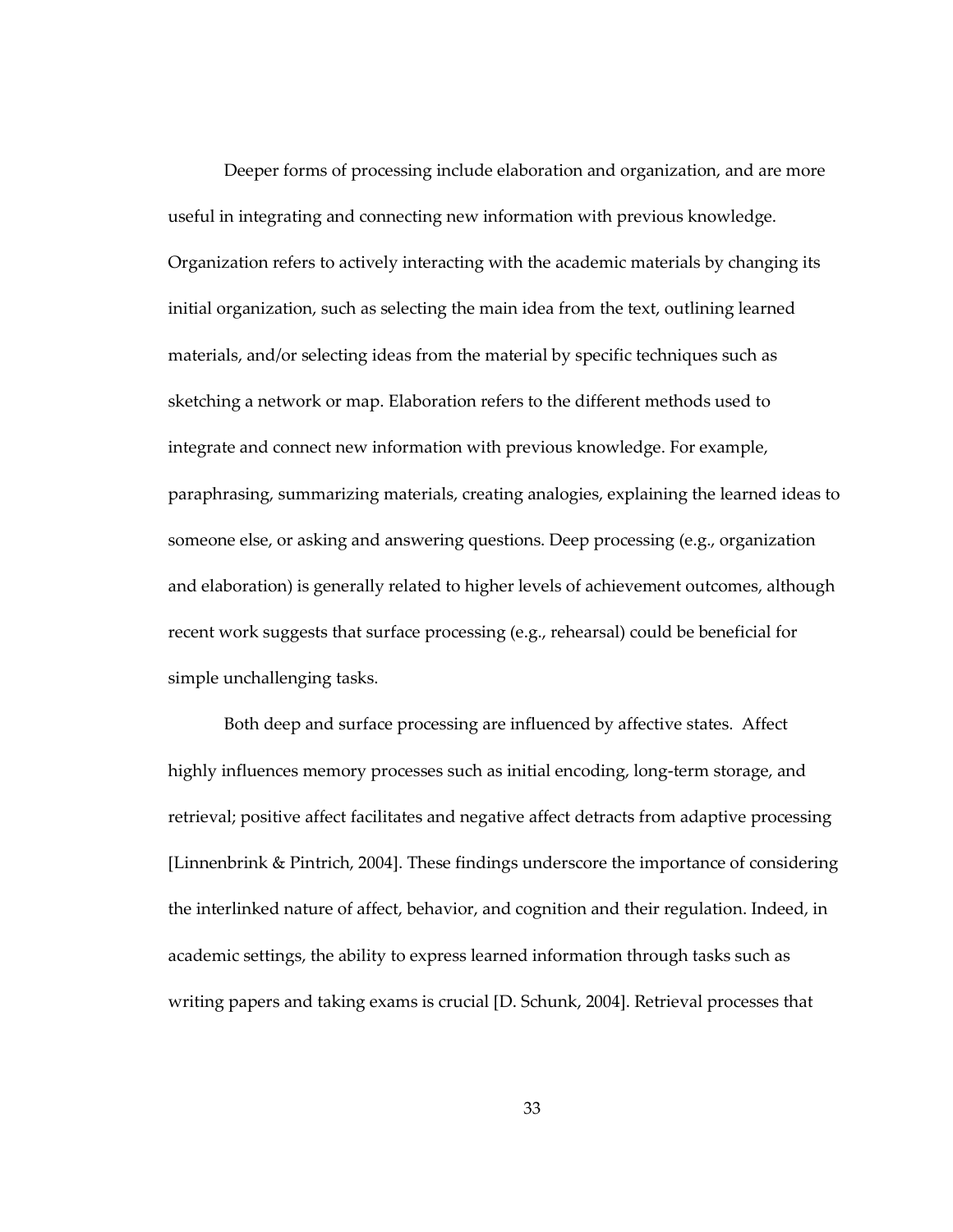tap into stored knowledge and coherent behavioral expression even determine how teachers evaluate the learner.

Presumably, achievement outcomes are influenced by the ability to regulate cognitive processes such as attention, behavior, and affect. Motivation is thought to impact the self-regulation that is harnessed towards these achievement outcomes. The following section ties self-regulation and motivational constructs together in presenting the proposed relations between motivation and self-regulation in academic settings.

# *2.6 Theoretical Model and Research Questions*

# **2.6.1 The Regulatory Capacities of Motivation Constructs (RCMC) Model**

The current study is an initial examination of the Regulatory Capacities of Motivation Constructs (RCMC) Model (see Figure 1). According to RCMC, within specific contexts and tasks, motivation influences the self-regulatory capacities that are used toward task completion and related outcomes. These regulatory capacities are maintained through volition until interrupted by a distraction. This distraction could be internal (e.g., thought) or external (e.g., phone ringing). Regardless of the reason for this disruption, when a disruption occurs and self-regulation is interrupted, motivation reactivates self-regulation once the individual is ready to re-engage in the task. The motivational constructs thus determine to what extent certain self-regulatory capacities are used.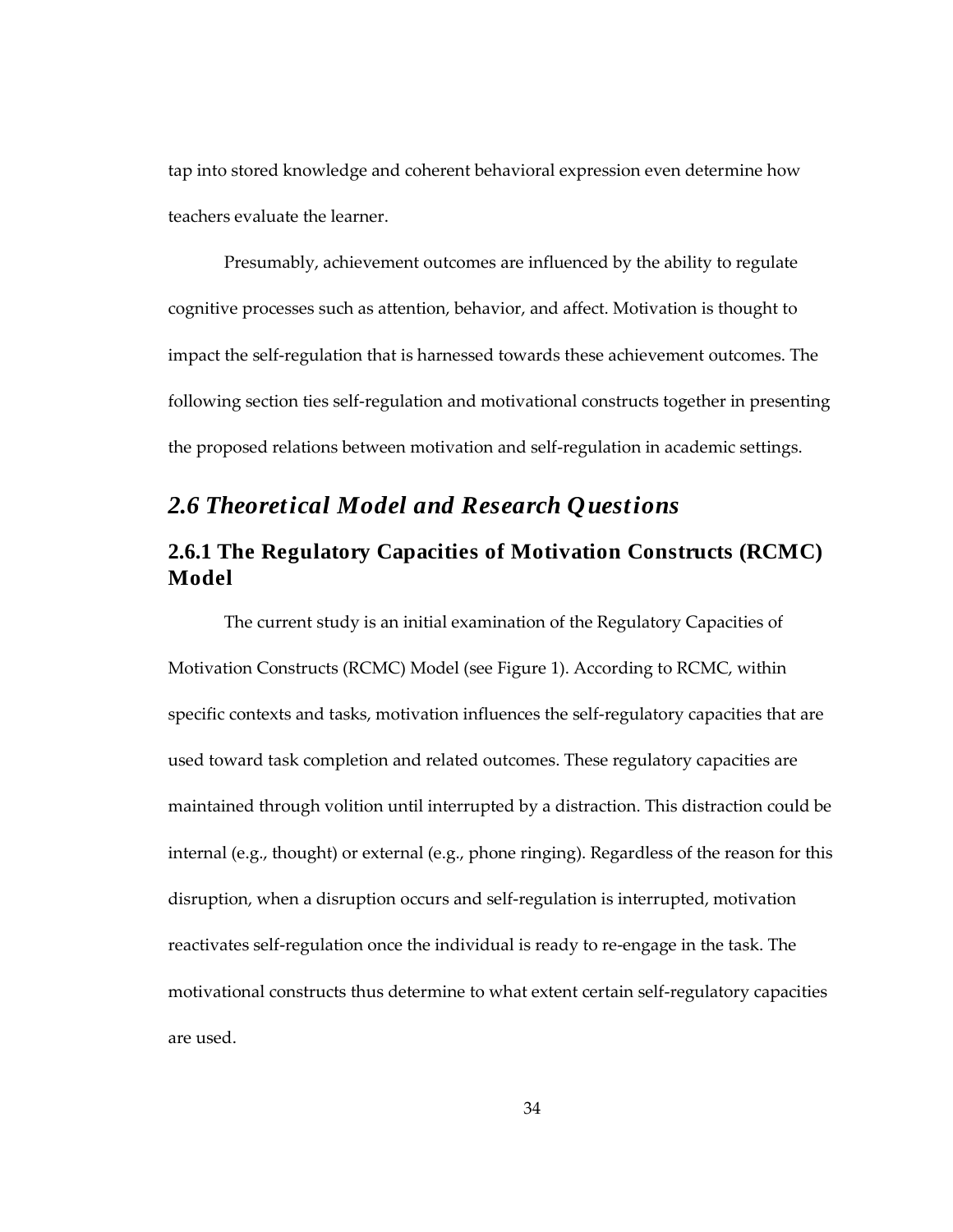Self-regulation determines achievement, learning, and academic behaviors. Certain forms of self-regulation are more beneficial for certain outcomes. For example, behavior regulation is purported to be most influential on subsequent behaviors. On the other hand, it may be that cognitive regulation most readily influences how students process the learned materials. Motivation for the task or subject is thought to activate certain forms of regulation. A student who is focused on learning and developing as a means for high achievement (mastery goal orientation) might regulate cognitions more than one who is focused on not appearing incompetent (performance-avoidance goal orientation). Thus, while motivation may directly influence the academic outcome, it also determines the types of regulation that are activated toward accomplishing this outcome.

## **2.6.2 Relations between Motivation and Self-Regulation**

The relation between motivational constructs and task-specific self-regulation is thought to be complex and somewhat context-specific. In situating the student within the classroom, those who favor their class will not need to harness self-regulation as much as those who do not favor their class. As such, self-regulation is hypothesized to be activated by motivational processes more in least favorite classes. In both situations, whether in favorite or least favorite classes, motivation is thought to lead to similar selfregulatory activation. However, levels of motivation are presumed to be higher in favorite classes. Following is an explanation of the expected relations between each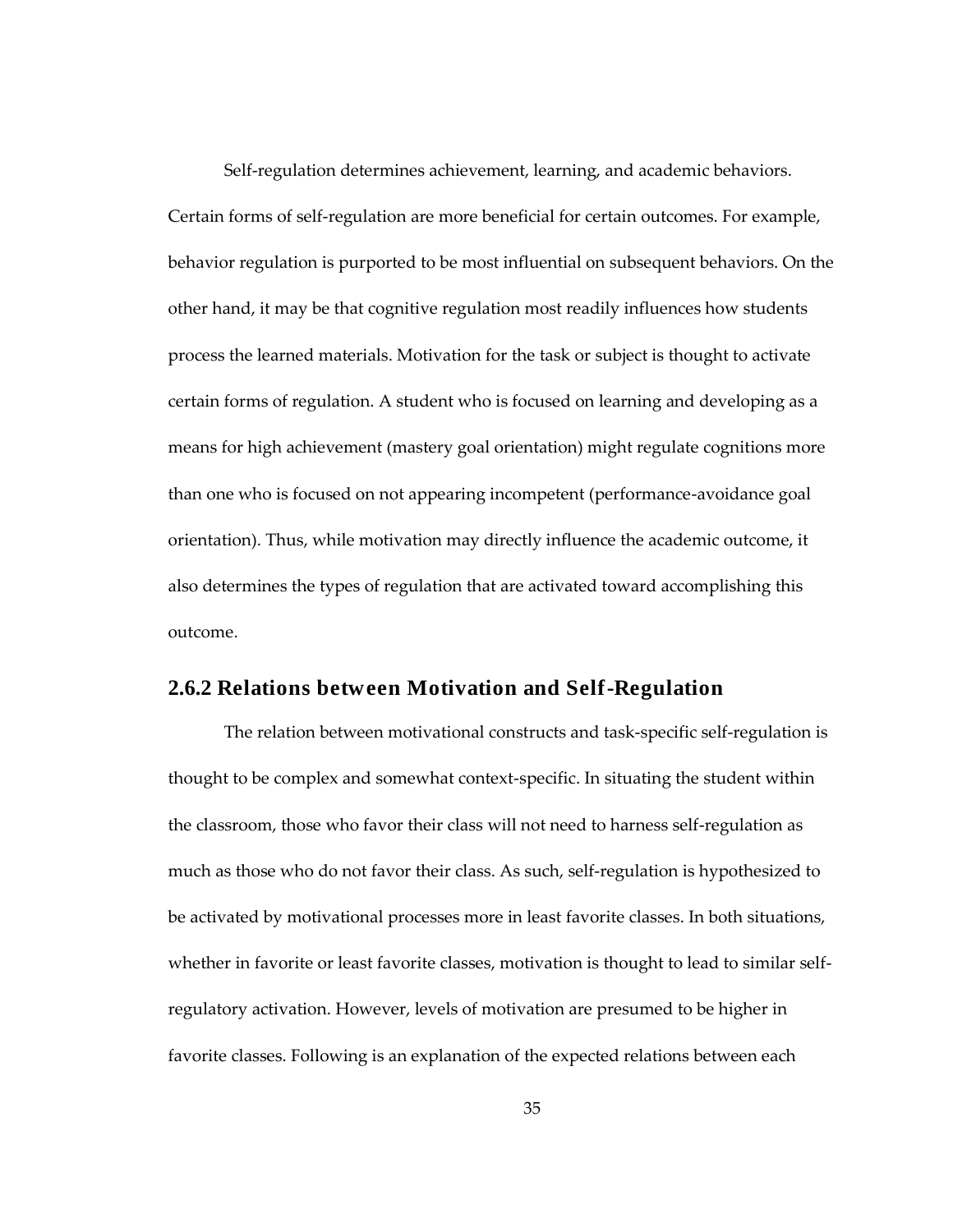motivational construct and self-regulatory capacities. The hypothesized relations are presented in Table 1.

#### **2.6.2.1 Expectancies**

In hypothesizing about how expectancies are related to regulation, an important finding to consider is that students who expect to do well exhibit more adaptive patterns of learning [Harter, 1988; Wigfield & Eccles, 2002]. Students high in expectancies for success experience antecedent positive affect that shapes their general approach to the task at hand. They experience fewer negative emotions, more positive emotions, are less concerned with others' performance, and are more focused on the task [Harter, 1988; Wigfield & Eccles, 2002]. Their positive outlook facilitates garnering self-regulation toward academic work, especially because of the expected reward of successful task completion. Specifically, the heightened positive affect should help prepare students to engage in the task both cognitively and behaviorally. Expectancies are hypothesized to be positively related to self-regulation, including self-regulated emotion. That is, expectancies are predicted to be negatively related to maladaptive forms of emotion regulation (rumination and suppression) and positively related to adaptive cognitive and emotion regulation (metacognition, attention regulation, and reappraisal), as presented in Table 1. However, no specific predictions are made with regard to behavior regulation, as expectancies may be positively or negatively related to behavior regulation. Students with high expectancies may highly regulate their behaviors in order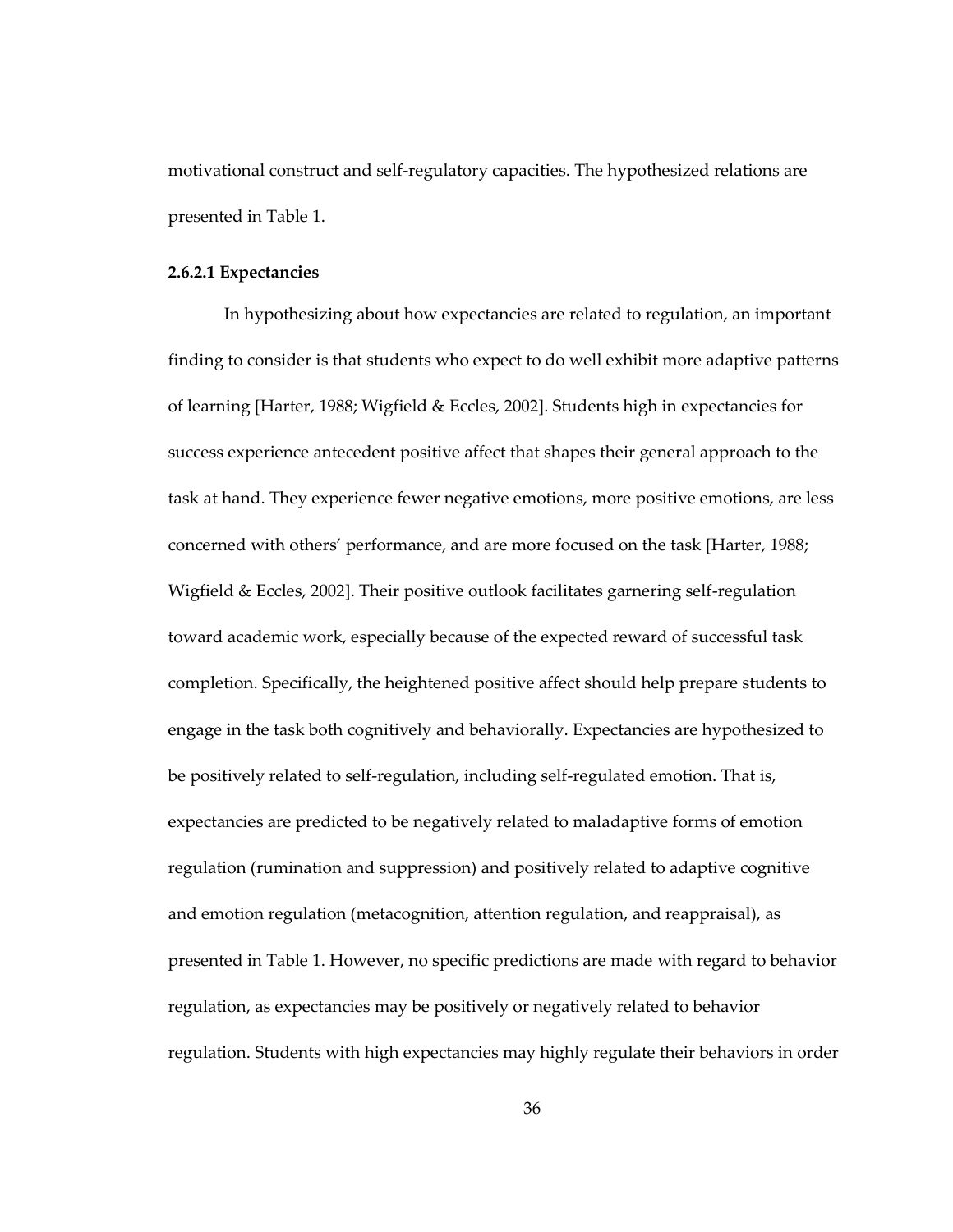to reach their full potential. At the same time, students who expect to do well may not be as concerned with their progress because they are confident that they will succeed. As a result, these students may not allot enough time or consider where to study. Expectancies are also posited to be positively related to academic achievement and engagement. It is not hypothesized that there will be differences between favorite and least favorite classes in terms of the valence of the relations, although expectancies may be more strongly related to self-regulation in least favorite classes. Last, expectancies are hypothesized to be related to profiles of high self-regulation.

#### **2.6.2.2 Task-value**

Task-value is also predicted to influence self-regulation. Differential relations are hypothesized for each of the three types of value, as each value is inherently distinct in a few aspects that likely influence the activation of self-regulation (Eccles et al., 1983). First, both utility and attainment value emphasize the practical aspects of task completion, regardless of how one feels about this task. In contrast, intrinsic/interest value generates positive affect related to the task [Ainley, 2006]. Another important distinction is that attainment value emphasizes the importance of the task to the self, thus highlighting the threat one faces upon impaired completion. As a result, when attainment value is salient, maladaptive forms of self-regulation may be activated. Utility value emphasizes the long-term importance of task completion. This focus on the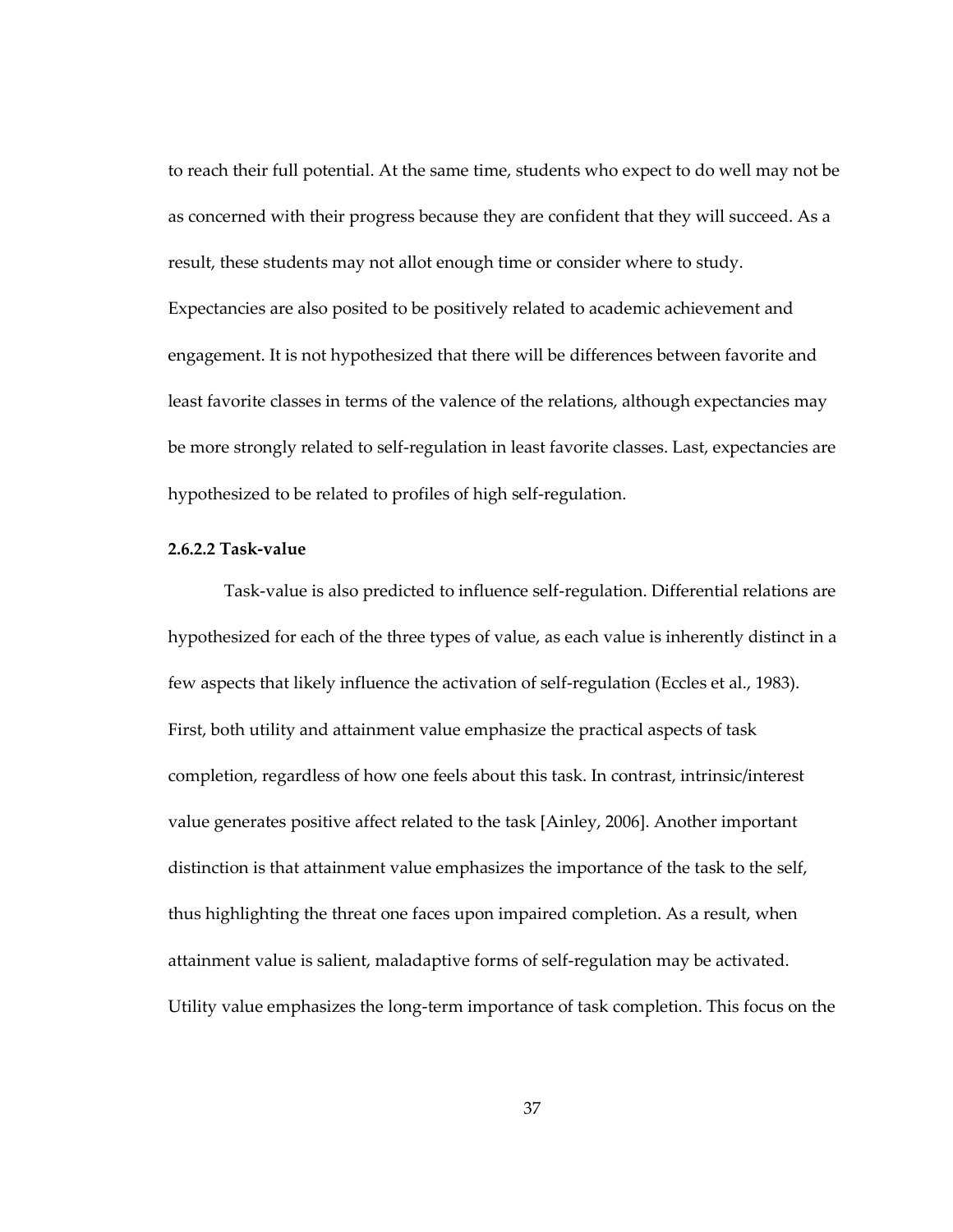practical benefits of attainment should focus the individual on the cognitive and behavioral aspects of task completion.

While these three task values are different, they are all hypothesized to activate metacognition, attention regulation, time planning, and environment regulation as they focus the individual on the value of the task (see Table 1). The nuanced differences between the three values should emerge in emotional regulation. Specifically, while intrinsic and utility values are hypothesized to be positively related to adaptive emotion regulation (reappraisal) and negatively related to maladaptive forms of emotion regulation (suppression and rumination), attainment value may be positively or negatively related to these due to the focus on the importance of the academic task to self-identity, thus making threat to the self more salient. This might make negative affect more salient and could result in maladaptive affect regulation. Therefore, positive or negative relations are hypothesized for attainment value and reappraisal, suppression, and rumination. Interest/intrinsic value is hypothesized to activate adaptive forms of regulation. Because interest is an affective-cognitive state [Ainley, 2006] that results from the interaction with the context [Hidi & Renninger, 2006], it is presumed to be a potent regulator, especially of adaptive forms of affective and cognitive processes. These relations should be augmented in least favorite classes, in which motivation is thought to play an especially important role in determining self-regulation and subsequent outcomes.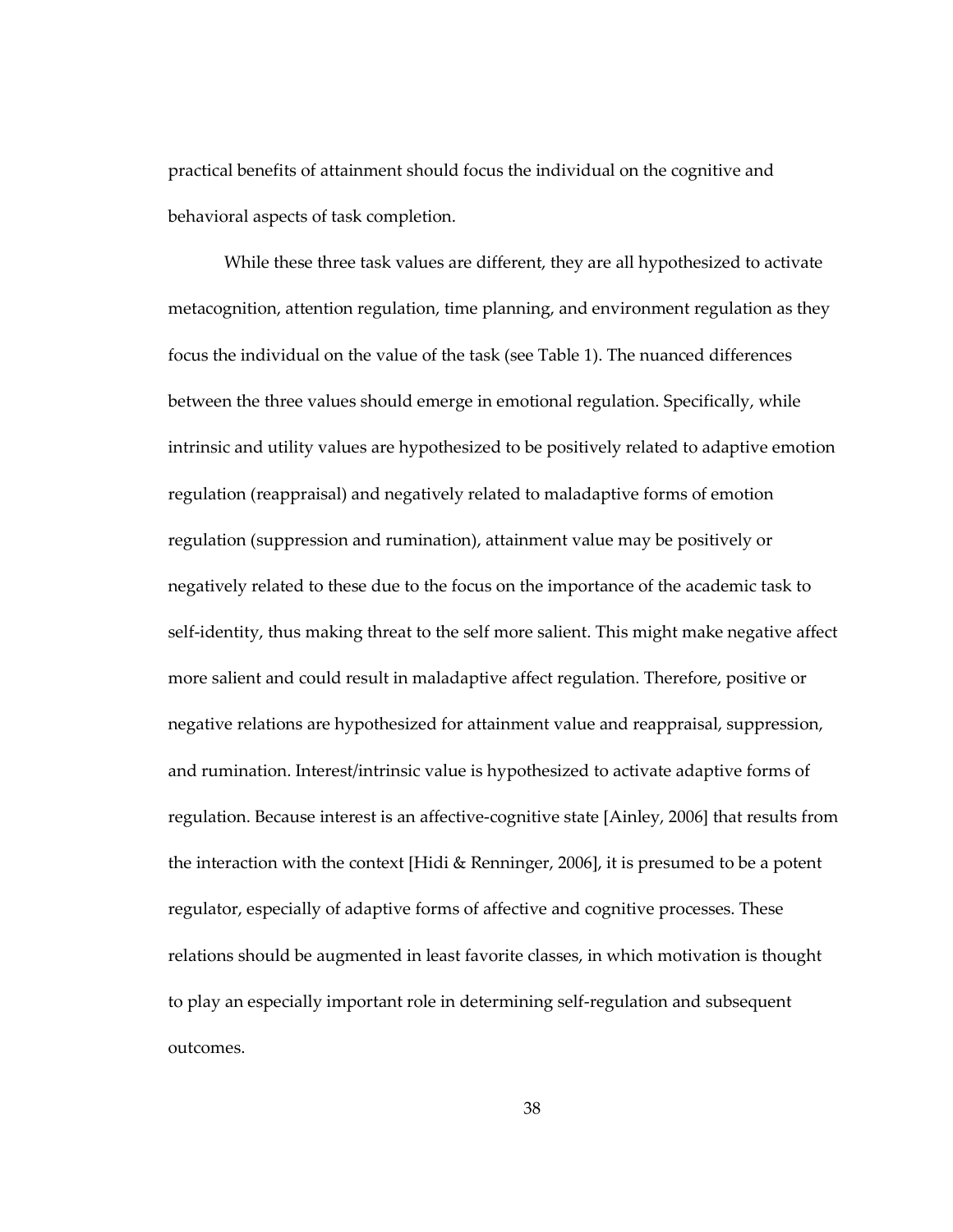Motivation is also thought to influence profiles of self-regulation. Due to the exploratory nature of grouping participants into profile groupings, it is difficult to make specific hypotheses as I am not sure which profiles will emerge.

#### **2.6.2.3 Goal orientations**

Similar to values, goal orientations are thought to be differentially related to selfregulation (see Table 1). In considering mastery goal orientations, the endorsement of mastery goal orientations is thought to instigate adaptive affective, behavioral, and cognitive regulation [Pintrich, 2000]. Studies show that mastery goal orientations elicit adaptive strategies: seeking challenging tasks; monitoring progress, time, and behaviors; maintaining effective striving under failure; exerting more effort and persistence; and procrastinating less [Dweck & Leggett, 1988; Pintrich & Garcia, 1991; Wolters, 2004]. This is posited to occur because mastery goal orientations focus the individual on internal processes by encouraging development and learning [Dweck & Leggett, 1988]. The learner uses self-set or self-referential standards and orients the monitoring processes to cues that show progress in learning and improving [Ames, 1992; Pintrich, 2000]. As a result, students endorsing mastery goal orientations are more likely to become highly attentive to the task at hand, as they are concerned with deeper learning and understanding of the materials regardless of whether they like or dislike the class. Consequently, the student is highly engaged, experiences positive emotion, and becomes somewhat immersed in the task [Linnenbrink & Pintrich, 2002; Pintrich, 2000].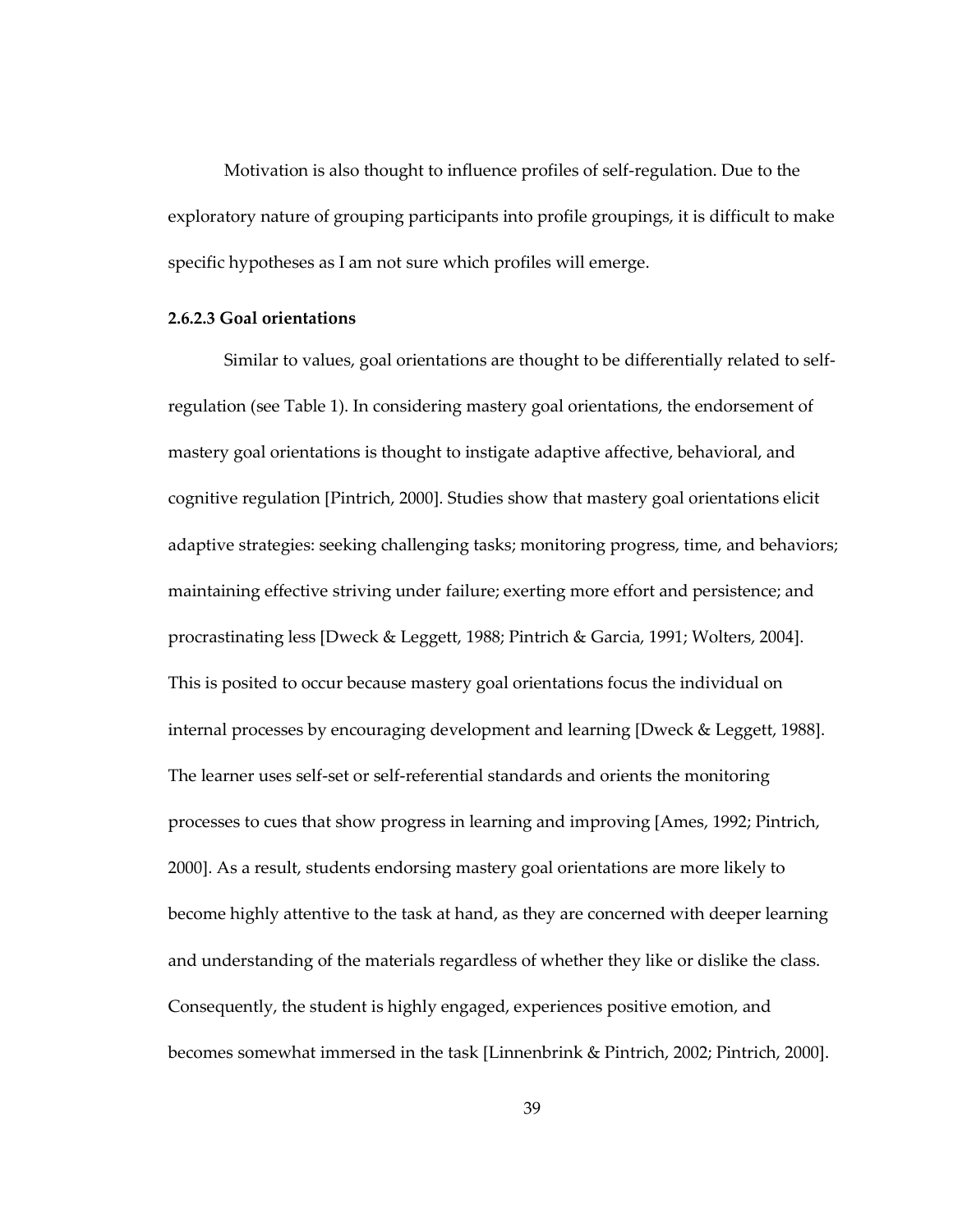In addition, self-regulation may occur automatically without the learner's awareness, especially in favorite classes. This automaticity in self-regulatory processes is effective because it does not tax consciously active resources and allows deeper cognitive processing related to the task because cognitive capacities are freed [Linnenbrink & Pintrich, 2002]. Accordingly, mastery goal orientations are predicted to activate adaptive forms of self-regulation and be negatively related to suppression and rumination, which are maladaptive forms of emotion regulation, in both favorite and least favorite classes. Additionally, mastery goal orientations are posited to activate profiles of effective selfregulation.

In terms of performance goal orientations, performance-avoidance goal orientations have been consistently linked with maladaptive processes such as procrastination and avoidance of help-seeking, and negatively related to persistence [Ryan et al., 1997; Wolters, 2004]. This suggests that students meet difficulties in regulating their affect and cognitions, and exhibit maladaptive forms of behavior regulation. A performance-avoidance oriented learner is focused on avoiding failure, which highlights the proximity to failing in an attempt to prevent failing. The focus on avoidance of failure has been consistently related to maladaptive processes [Weiner, 1985] and strategies that decrease involvement in academic tasks. More specifically, performance-avoidance goal orientations are negatively related to metacognition, cognitive strategy use, and persistence, and are positively related to disorganization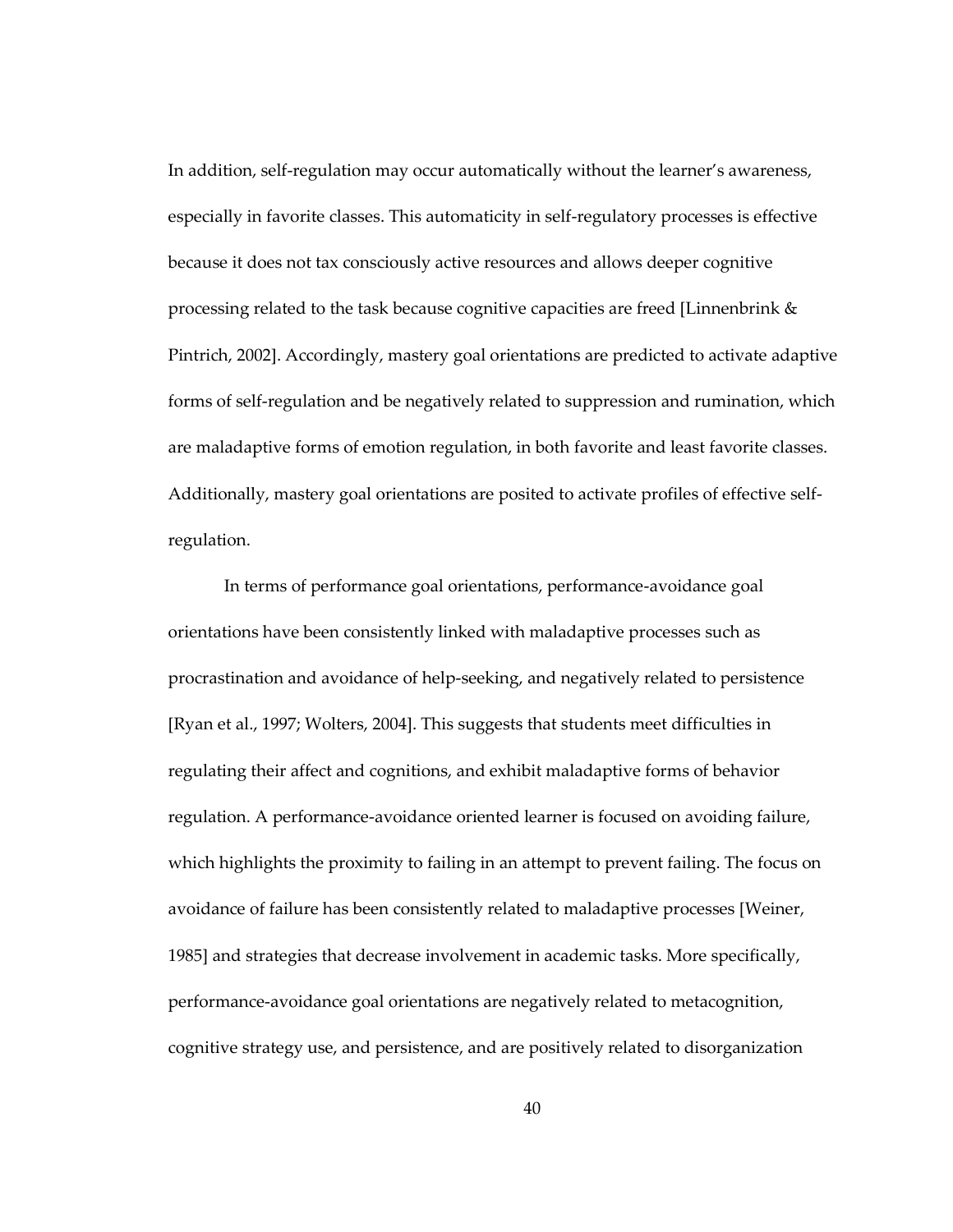[Elliot & McGregor, 2001; Wolters, 2004]. As such, endorsement of performanceavoidance goal orientations is hypothesized to be negatively related to metacognition, attention regulation, and reappraisal, and positively related to suppression and rumination (see Table 1). In an attempt to avoid failure, students may be highly concerned with planning what and where to study as a tactic to decrease negative emotions or monitor contact with peers, therefore a positive relation with time and environment regulation is hypothesized for favorite classes. However, the avoidance of failing might be related to lack of time planning in least favorite classes, thus contributing to self-impairment (e.g., self-handicapping). Over-thinking, ruminating, and forms of intrusive and perseverating thoughts are frequently associated with an impaired ability to initiate a change of behavior [Kuhl, 1994]. This immobilizes the individual and therefore is related to maladaptive processes and outcomes. The focus on avoiding failure in a disliked class might instantiate a state-orientation to the extent that environmental regulation is also hampered, whereas in a liked class the focus on avoiding failure might be a catalyst for time and environment regulation. For similar reasons, students who endorse performance-avoidance goal orientations are likely to activate profiles of ineffective self-regulation.

In contrast to performance-avoidance goal orientations, the findings for performance-approach goal orientations suggest that there may be benefits to endorsing performance-approach goal orientations with respect to achievement [Harackiewicz et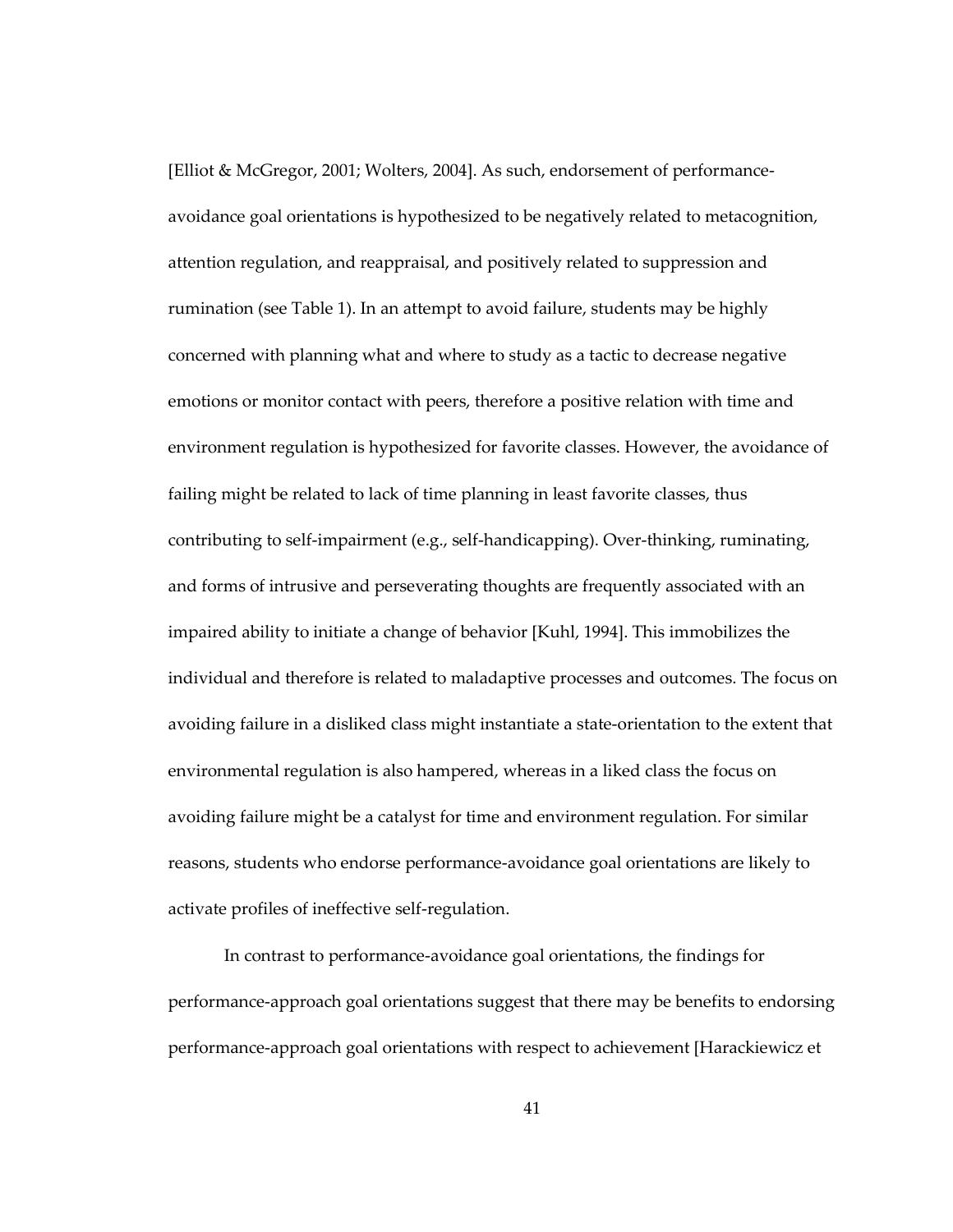al., 2002; Hulleman et al., 2010; Linnenbrink-Garcia, Tyson, & Patall, 2008; Wolters, Yu, & Pintrich, 1996]. Performance-approach goal orientations are related to both adaptive and maladaptive forms of engagement and achievement outcomes [Pintrich & Garcia, 1991]. These inconsistent findings might be explained by individual differences in how learners self-regulate [Tyson et al., 2009] in specific contexts. Students who endorse performance-approach goal orientations are focused on three main evaluations: 1) selfevaluations, 2) other evaluations, and 3) comparison of self with others. These multiple levels of comparison require constant shifts of attention and social comparison processes. As with performance-avoidance goal orientation endorsement, cognitive processes related to academics are interrupted by this self and other evaluation and comparison, which is likely to result in detrimental affective-cognitive processes such as rumination. While these processes are likely to detract from adaptive forms of cognition, affect, and behavior, the strong drive to outperform others might lead to high levels of self-control and attentional regulation during a learning episode. Based on previous inconsistencies in findings, performance-approach goal orientations and regulatory processes are hypothesized to yield positive, negative, or null relations (indicated by an empty cell in Table 1). Because of the multiple levels of regulation, performanceapproach goal orientations are hypothesized to be positively related to attention regulation. Students high in performance-approach goal orientations are likely deliberately shifting their attention from self to others to the task in order to ensure their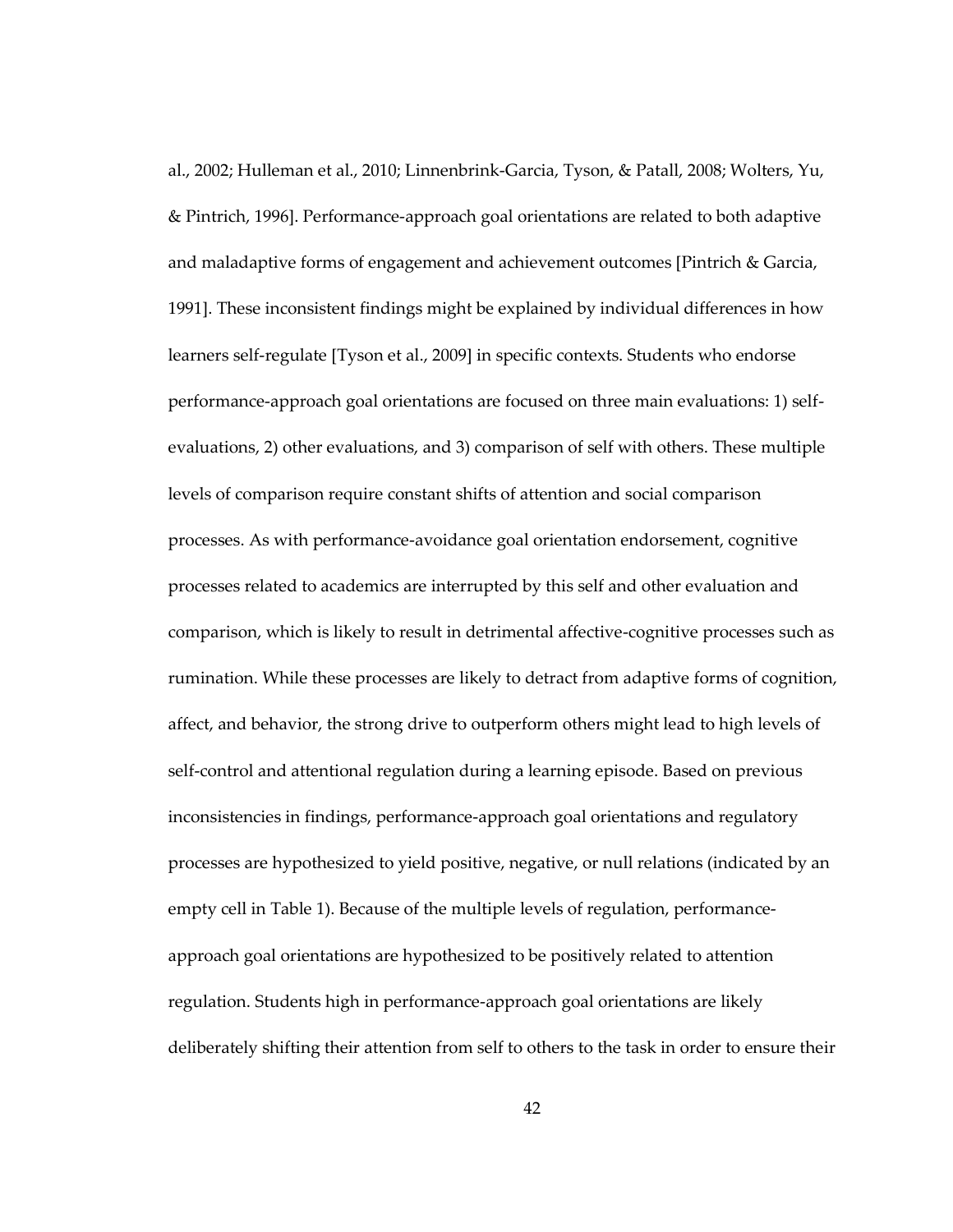competence is high in relation to others, especially in least favorite classes. In least favorite classes, performance-approach may also be positively related to reappraisal and behavioral regulation, as students are focused on outperforming others. To a certain extent, performance-approach might serve as a catalyst for adaptive regulation in least favorite classes, but be somewhat more detrimental in favorite classes.

In addition, performance-approach goal orientations are hypothesized to be related to self-regulation profiles that will be comprised of only some adaptive regulatory processes, but not others. For example, a student who is performanceapproach oriented might be an effective behavioral regulator (e.g., time, content, environment), but poor in cognitive and affective regulation. Alternatively, another student who is performance-approach oriented might be an effective emotion and attention regulator, yet choose a place to study which might not be conducive to learning but allows for social comparison (e.g., studies wherever his classmates do).

## **2.6.3 Motivation and Self-Regulation to Achievement Outcomes**

In RCMC, the relations between motivation and self-regulation are presumed to determine achievement outcomes. In this sense, self-regulation is presumed to mediate the relations between motivation and learning processes, academic behaviors, and achievement. Motivation alone cannot actuate desired outcomes, as it is a cognitiveaffective construct. Motivation needs to translate into actual actions in order for it to result in any outcome – whether behavioral or cognitive. That is, without initiation of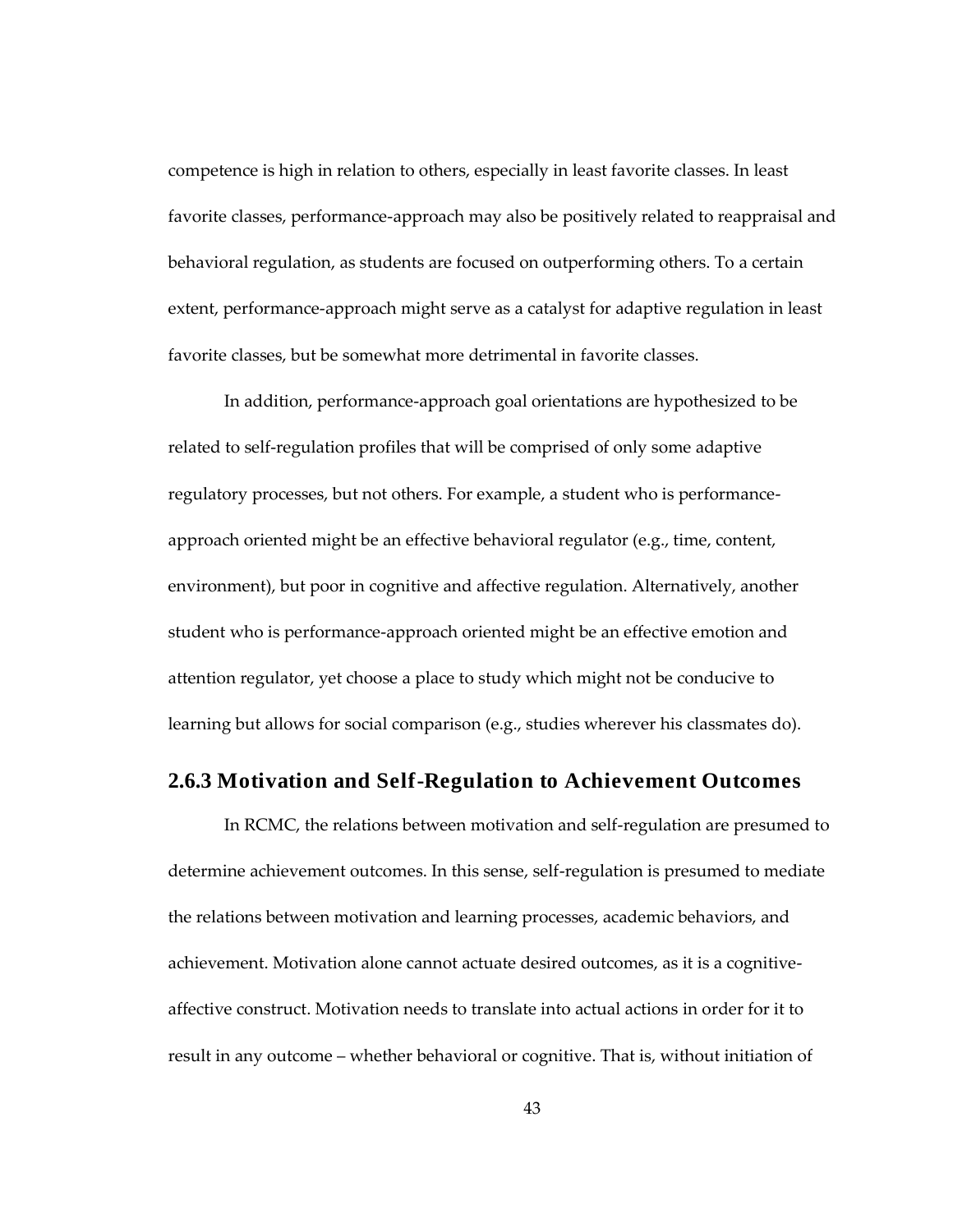cognitions and behaviors, motivation is a desire that cannot reach fruition. In the absence of regulation of these cognitions and behaviors, desired outcomes cannot be reached. It is therefore important to consider how motivation influences regulation, and how these relations determine achievement outcomes.

In general, the relations between mastery goal orientations, expectancy, interest, and utility value are thought to be positively related to achievement outcomes via adaptive forms of self-regulation. Performance-avoidance and attainment value may be related to maladaptive forms of regulation which would lead to diminished achievement levels and learning processes. Performance-approach may be related to achievement outcomes via adaptive or maladaptive forms of regulation, depending on the outcome and the class context. In favorite classes, endorsement of performanceapproach goal orientations may lead to maladaptive self-regulation that leads to poor achievement outcomes, whereas in least favorite classes, performance-approach goal orientation endorsement may actually serve as a catalyst for self-regulation towards adaptive outcomes. That is, in subjects that students dislike, some social comparison on how one is doing might actually lead to heightened regulation towards achievement and learning. The current study was designed to examine these complex relations between motivation and self-regulation, and outcomes.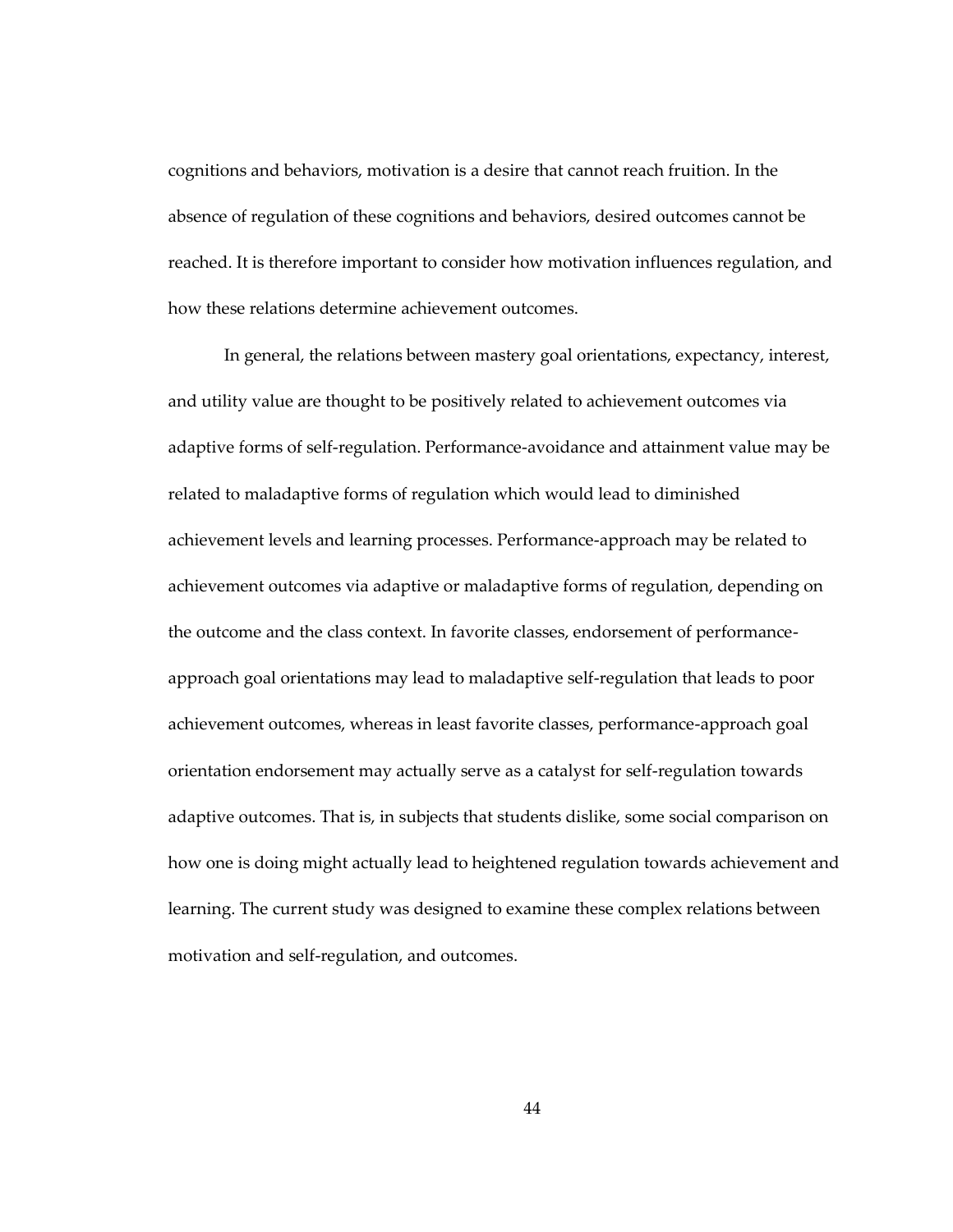# *2.7 Current Study*

The current study aims to unpack the role that self-regulation plays in mediating the relations between motivation and achievement outcomes in a classroom setting. To do this, I administered a survey assessing motivation, self-regulation, learning processes, and academic achievement and behaviors to high school and college students. A developmental perspective was employed by examining high school and college sophomores and juniors. This cross-sectional study is a first step in trying to understand how the association between motivation and self-regulation influences academic outcomes. This is important because qualitative and quantitative changes are expected in students' regulatory capacities as they transition from high school to college and become more independent. For college students, certain regulatory capacities might play a more central role than for high school students. College students are afforded more autonomy and less structure in comparison with high school students. This increased independence requires college students to garner regulatory skills more often than high school students. These skills might be qualitatively different from younger adolescents, who are generally monitored by adults such as parents. For example, environmental regulation is posited to be more crucial for college students as they are more independent and can choose where to study in contrast to high school students, who generally live at home and do not have much choice about where to study.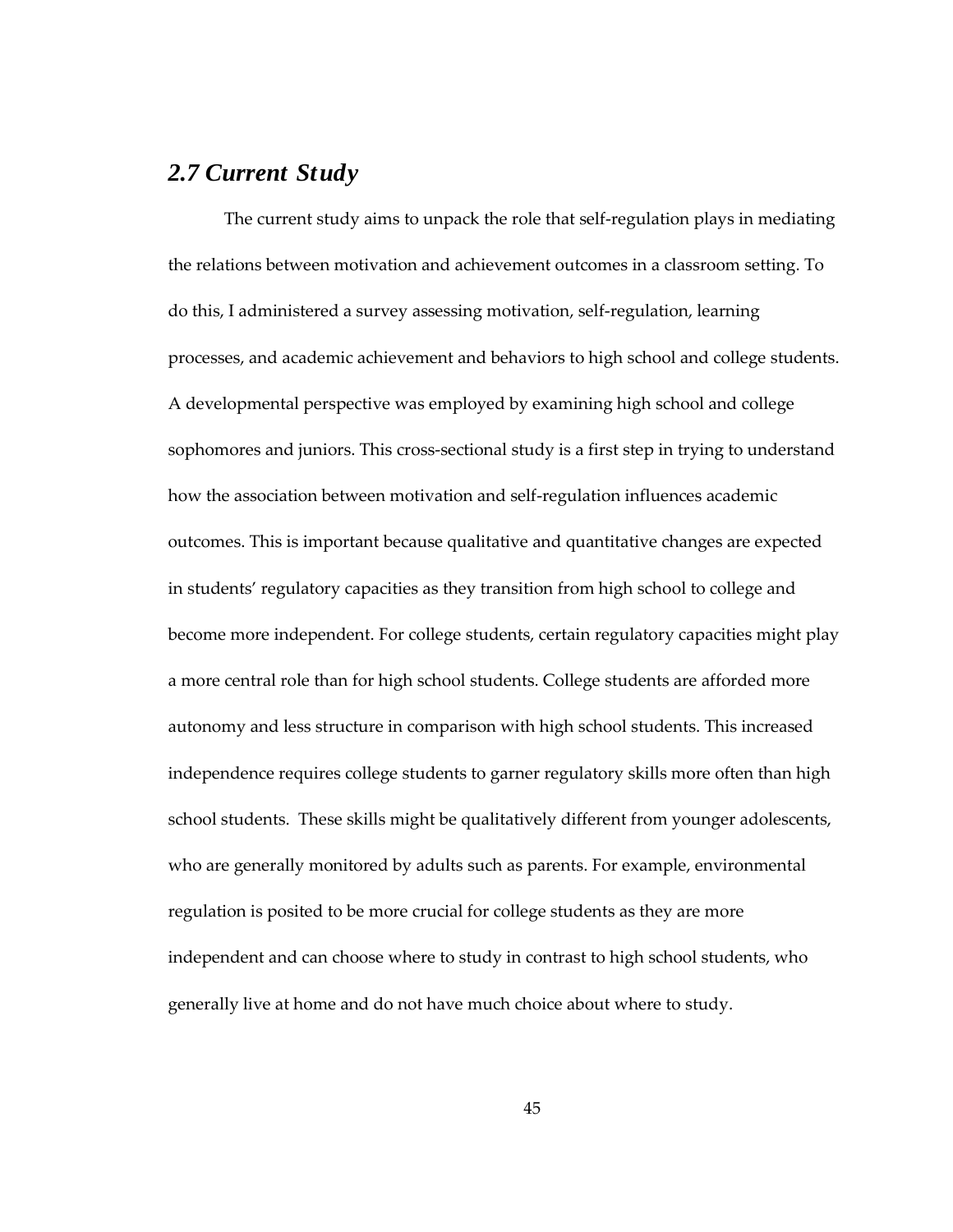It is likely that older students are more knowledgeable and metacognitively aware of their abilities to influence their learning. They should be able to garner selfregulation prior and during their learning episode more effectively than high school students.

The current study therefore examines how motivation activates self-regulation in high school and college students. A central hypothesis is that there will be differences between high school and college students in the extent to which motivation activates self-regulation related to outcomes. That is, the hypothesized valence and direction of the relations between motivation and self-regulation should be similar for high school and college students, but the relations will be augmented for college students as their social-academic environment affords them more freedom, which requires more regulation. Additionally, college students are more expert at deliberately activating motivation and harnessing self-regulation. Finally, these relations are hypothesized to be more pronounced in least favorite classes.

In addition to the developmental perspective, academic motivation and selfregulation were assessed in favorite and least favorite classes/subjects to allow comparison between situations in which academic motivation is high versus low. Presumably, in favorite classes students are highly motivated and garner self-regulation towards academic success more easily than in least favorite classes. Self-regulation likely occurs automatically without the need for deliberate activation in situations that are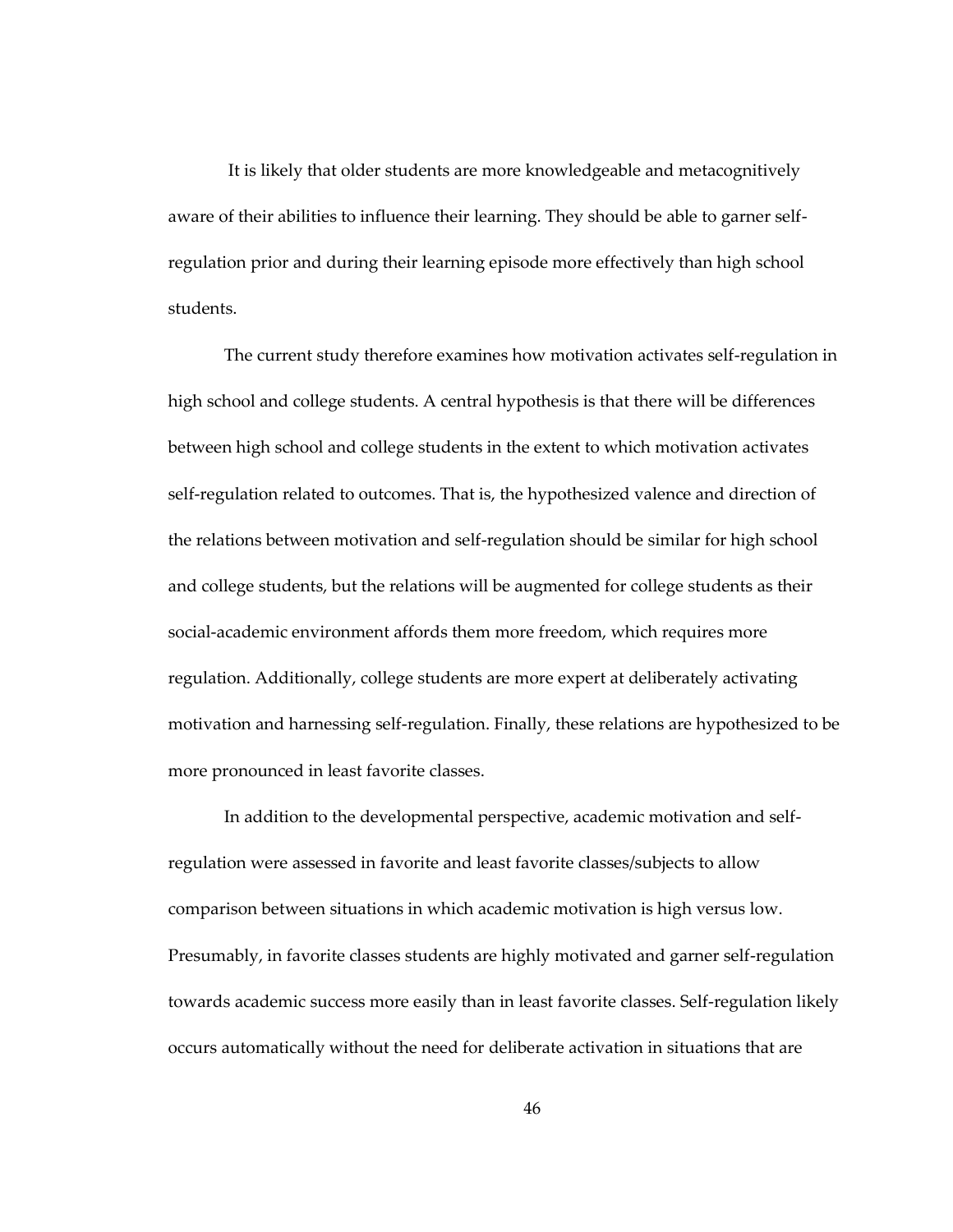preferred, versus those that are not preferred but might be obligatory. In contrast, in least favorite classes, motivation and self-regulation are hypothesized to be more salient and determine achievement outcomes. In addition, as described earlier, motivational constructs that may be maladaptive in favorite classes might have a positive influence in least favorite classes (e.g., performance-avoidance).

The possibility that there may be different forms of adaptive motivation and selfregulation was addressed by Research Question 1: Are there multiple pathways to academic success? A central aim of this study is to identify multiple pathways to academic success. According to RCMC, motivation constructs activate different regulatory processes that lead to achievement outcomes. Self-regulatory processes are deemed to be activated by the motivation construct that is salient at the moment of intent to engage. For example, a student high in mastery goal orientations will activate different self-regulatory processes than a student whose task value is the main motivator for task engagement. However, both of these paths may be equally beneficial for academic success. Indeed, there may be multiple pathways to academic achievement and the different motivation constructs are hypothesized to be related to academic outcomes via self-regulation in different ways, especially in different contexts (e.g., favorite versus least favorite classes). In order to answer this question, a fully saturated model with motivation as the independent variable, self-regulation as the mediation variable, and achievement outcomes (learning processes, academic behaviors,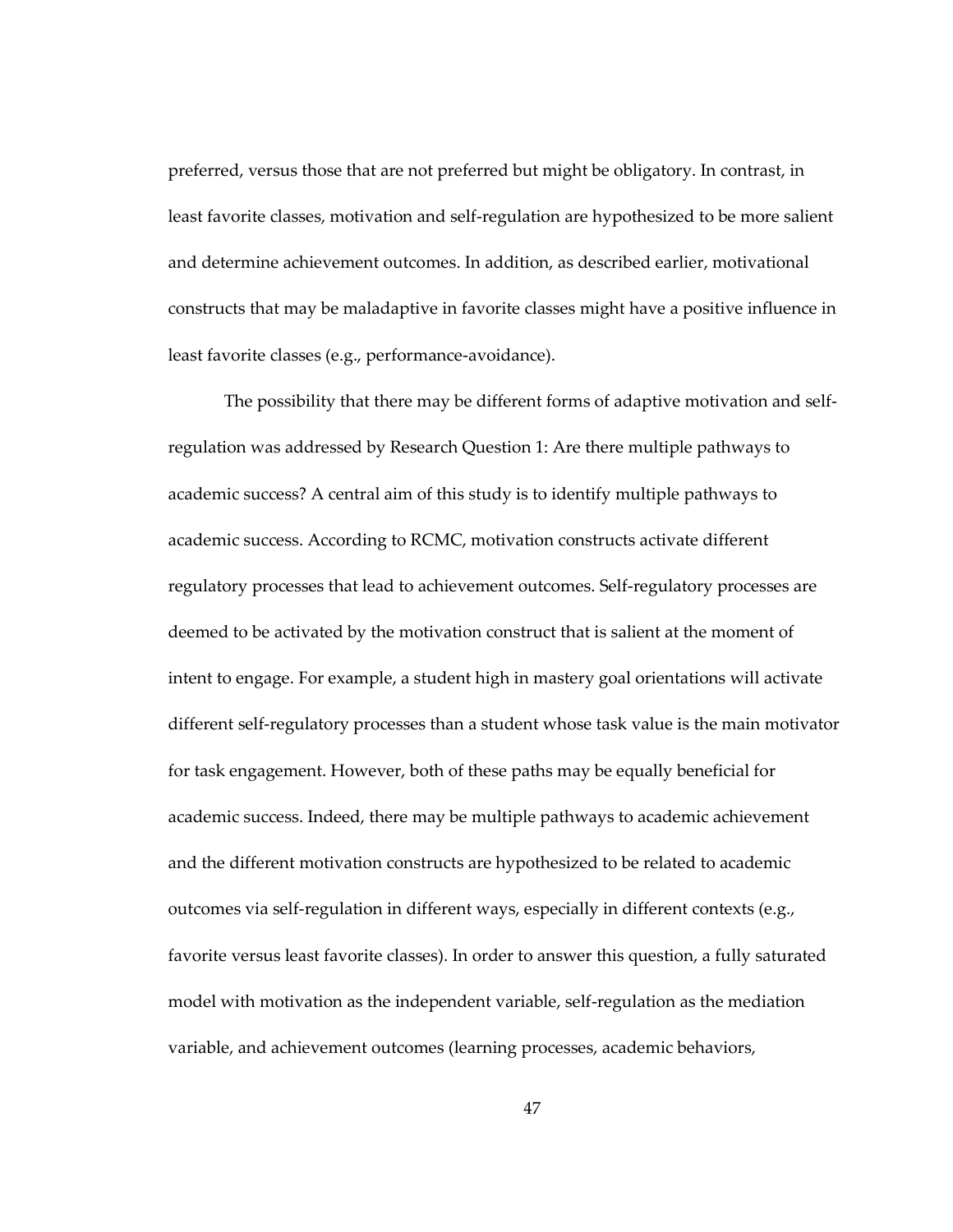achievement) will be examined. The hypothesized model that will be tested is presented in Figure 2.

In order to further examine how different pathways may be adaptive, the relations between motivation and self-regulation toward achievement outcomes is examined in favorite and least favorite subjects separately. A comparison between these two situations allows us to distinguish which regulatory capacities are important for academic success and which ones are especially crucial for situations when academic tasks are not inherently attractive to the student. In least favorite subjects, it is hypothesized that learners need to actively garner self-regulatory capacities, whereas for favorite subjects self-regulation might occur automatically and as a result not be garnered as actively. Additionally, the regulatory capacities harnessed may change somewhat as individuals become more expert regulators, thus high school and college students are examined separately.

In addition to examining how varying levels of each motivational construct relate to self-regulation, a second question inquired about the synergistic effect of different self-regulatory components. This was addressed by Research Question 2: How do self-regulation capacities work in concert and combine into profiles that mediate the relations between motivation and achievement outcomes? The multidimensional nature of self-regulation suggests that for certain people, specific regulatory capacities group together, while for other individuals a different combination of regulatory capacities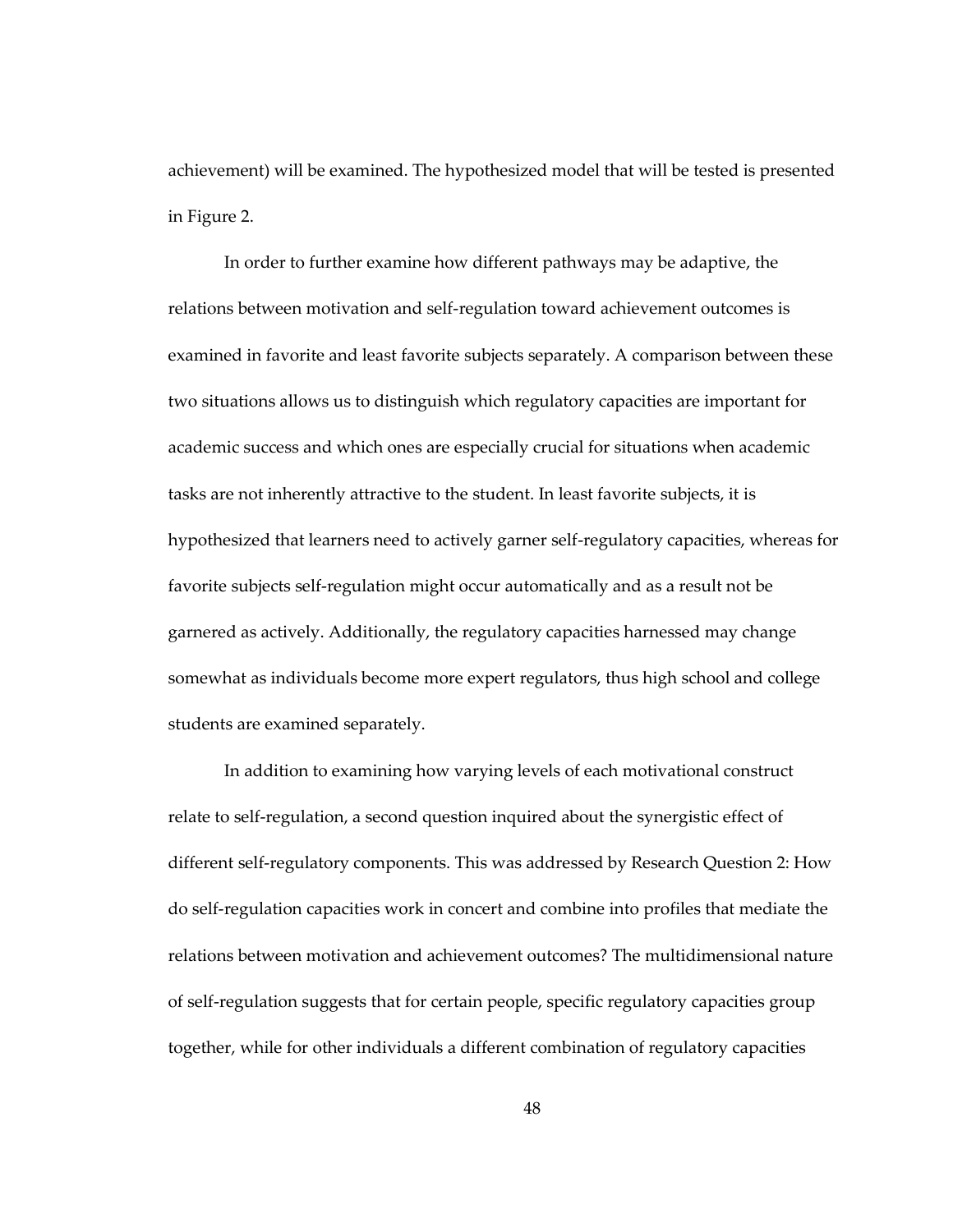might be at work. These combinations or "profiles" might vary depending on the situation. That is, whether it is a favorite or least favorite class might determine different combinations of self-regulatory profiles. In order to answer this question, a latent class analysis was used to determine classes or profiles of self-regulation. The main hypothesis was that there will be variation in the classes that emerge. While class analyses are somewhat exploratory in nature, two extreme, encompassing profiles were predicted to emerge: high regulators who report actively garnering adaptive selfregulatory processes, especially in least favorite subjects; and low regulators who report low levels of adaptive self-regulatory processes. While it is difficult to predict what the other groups will look like, it is expected that profiles will emerge with students who garner different combinations of self-regulation in between these two extreme groups who are either high or low on self-regulatory capacities. For example, one group might be high in cognitive-emotion regulation in that they will report high levels of emotion regulation and low or moderate levels of other types of regulation. Another group might be more behaviorally oriented; their profile will be most dominated by time planning and environmental regulation, while their emotion and cognitive regulation will be low to moderate. Certain regulatory capacities might compensate for the lack of others.

Developmentally, regulatory profiles should be somewhat different for high school and college students. Because college students are more expert regulators, they may be more specialized in the regulatory capacities on which they draw. For example,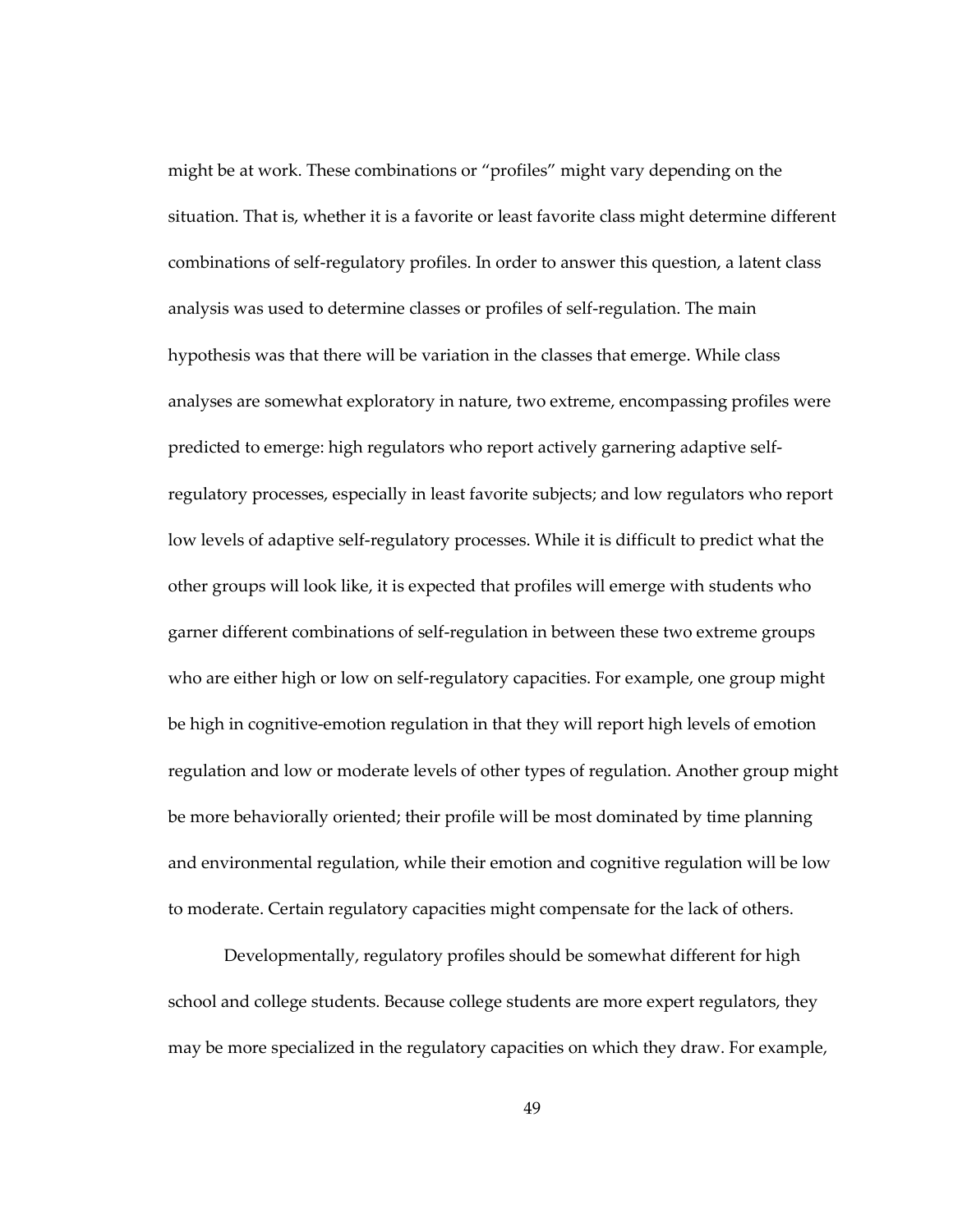aside from high and low regulators, additional profiles may emerge that are high on emotion regulation but low on behavior and cognitive regulation, one that is high on behavior regulation but low on emotion and cognitive regulation, and a final profile high on cognitive but low on emotion and behavior regulation.

In thinking about how these profiles mediate the relations between motivation and achievement outcomes, a number of profiles may be adaptive. While the high regulator class is hypothesized to be adaptive across outcomes and contexts and the low regulator class maladaptive, specialized latent classes may be beneficial for specific achievement outcomes in specific situations. For example, in favorite classes, membership in any of the latent classes except the low regulator class, may be an adaptive mediator of motivation to outcomes. In least favorite classes, high regulation class membership and emotion regulation class membership may be an adaptive mediator of motivation to outcomes, but membership in the behavior regulation class may not. Mastery goal orientation, expectancies, and the three task values are hypothesized to be positively related to adaptive regulation profiles, while performanceavoidance goal orientation endorsement is hypothesized to be positively related to maladaptive profile membership. Performance-approach goal orientations may be either positively or negatively related to either high or low regulation profile membership.

In summary, the current study employs two forms of structural equation modeling as a first step to examining the RCMC model. Specifically, variable- and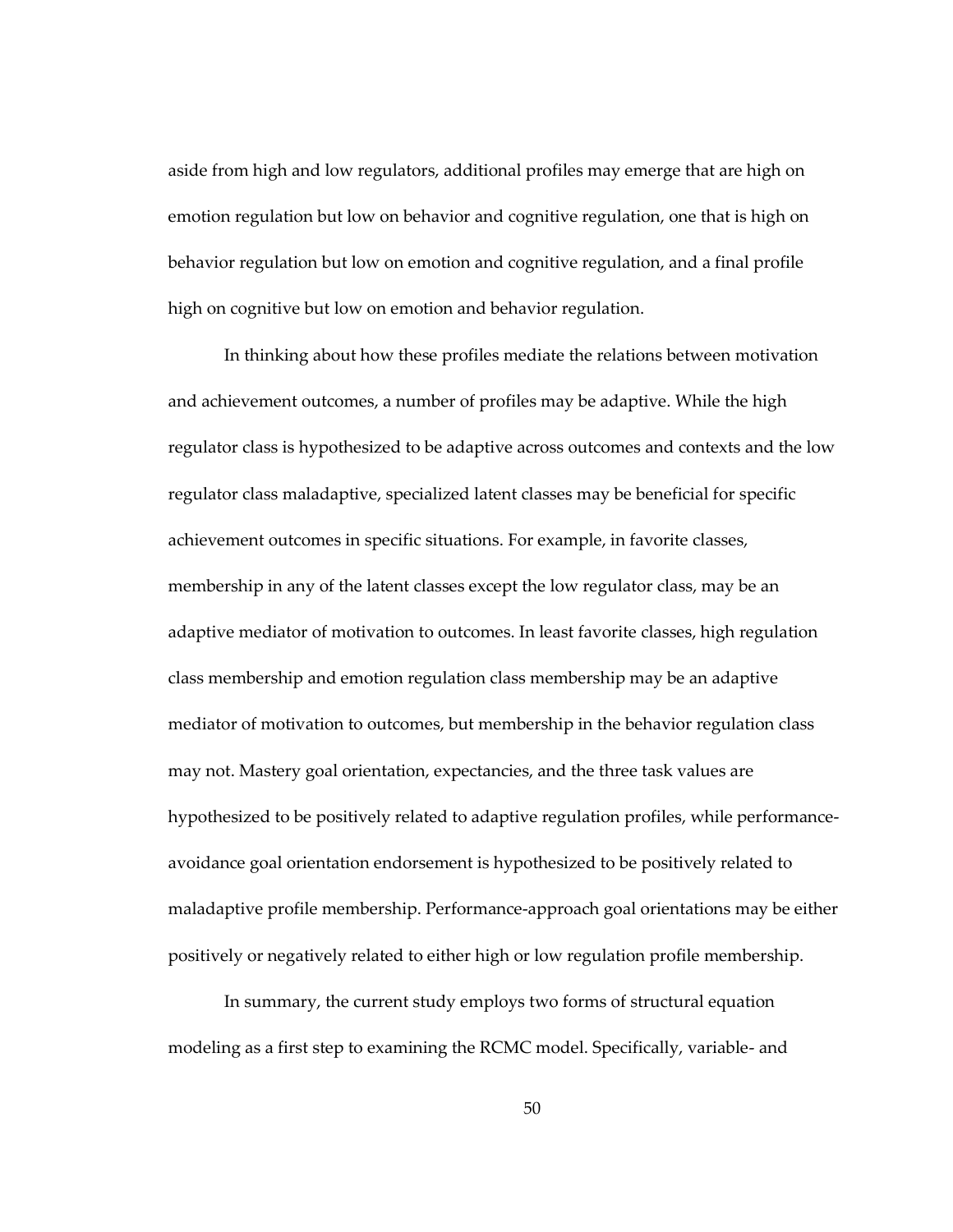person-centered approaches are used to examine whether motivation activates selfregulation towards academic success. In addition to examining how these processes differ across age groups, students are situated within favorite and least favorite classes in order to detect nuanced differences in self-regulation and the relations between motivation and self-regulation.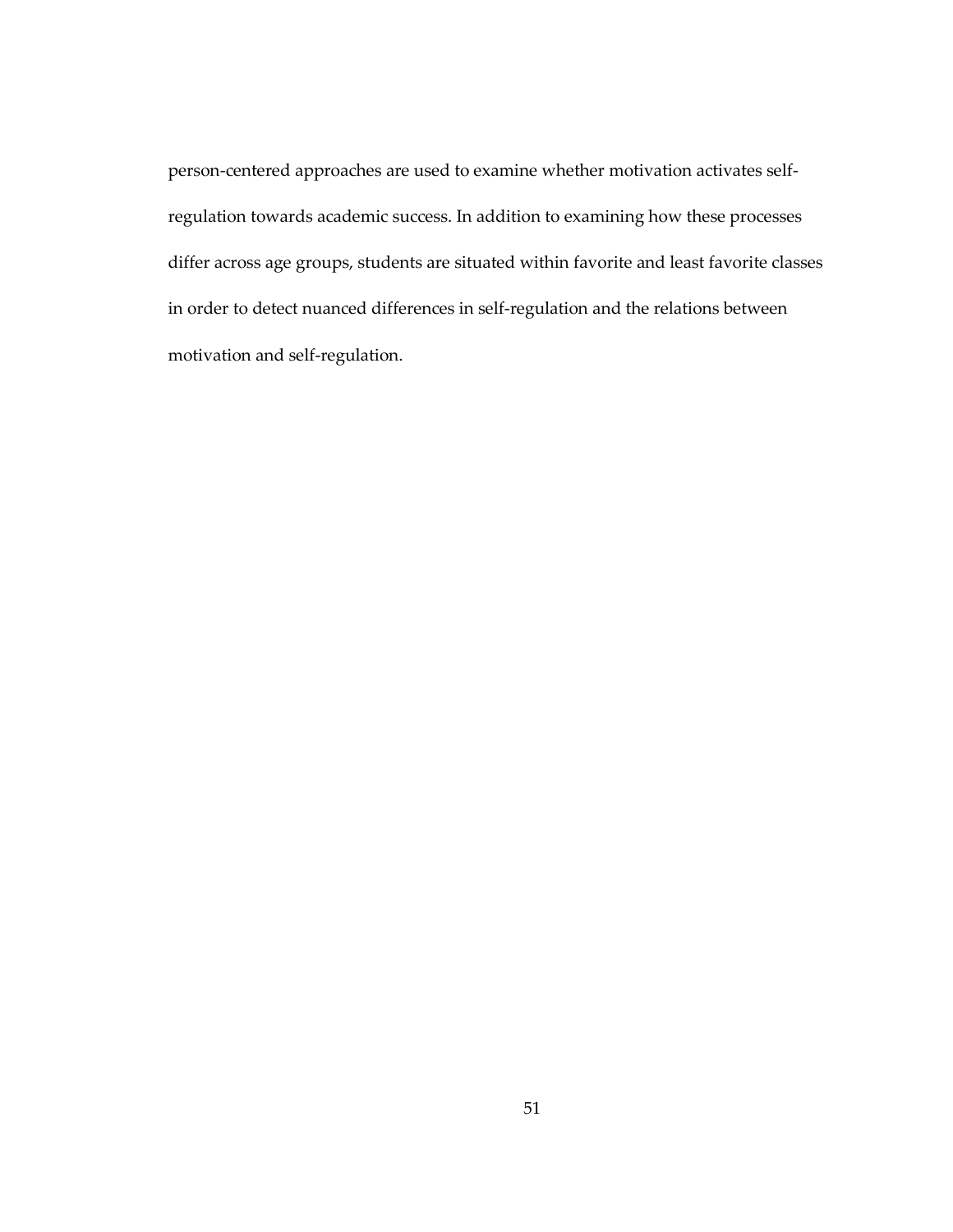# **3. Method**

# *3.1 Participants*

One-hundred and seventy-seven high school students and two-hundred and seventy college students from the southeastern United States comprised the sample. Of the high school students, 64% were female and of the college students 46% were female. The college students were 81% sophomores and 19% juniors, and the high school students were 42% sophomores and 58% juniors; 28% of the high school students were 15 years old, 45% were 16 years old, and 17% were 17 years old. The college student sample was more diverse in age, with 3% 18 years old, 53% 19 years old, 34% 20 years old, 7% 21 years old, one participant was 23 years old, and one participant was 25 years old. The high school sample was somewhat diverse, with the majority of participants (55%) reporting their race as White/Caucasian, 19% as African-American/Black, 4% as Asian-American/Asian, and 3% as Latino. One participant reported Native American, and 6% reported Mixed or Other. The college sample was more ethnically diverse. Twelve percent of the students were African-American/Black, 27% Asian-American/Asian, 47% White/Caucasian, 7% Latino, 1% Native American, <1% Middle Eastern. The rest of the participants were either "mixed" or "other"; 3% did not report their race.

High school students were recruited from local schools in two counties. In order to equate for the competitive selection process of the college participants, only high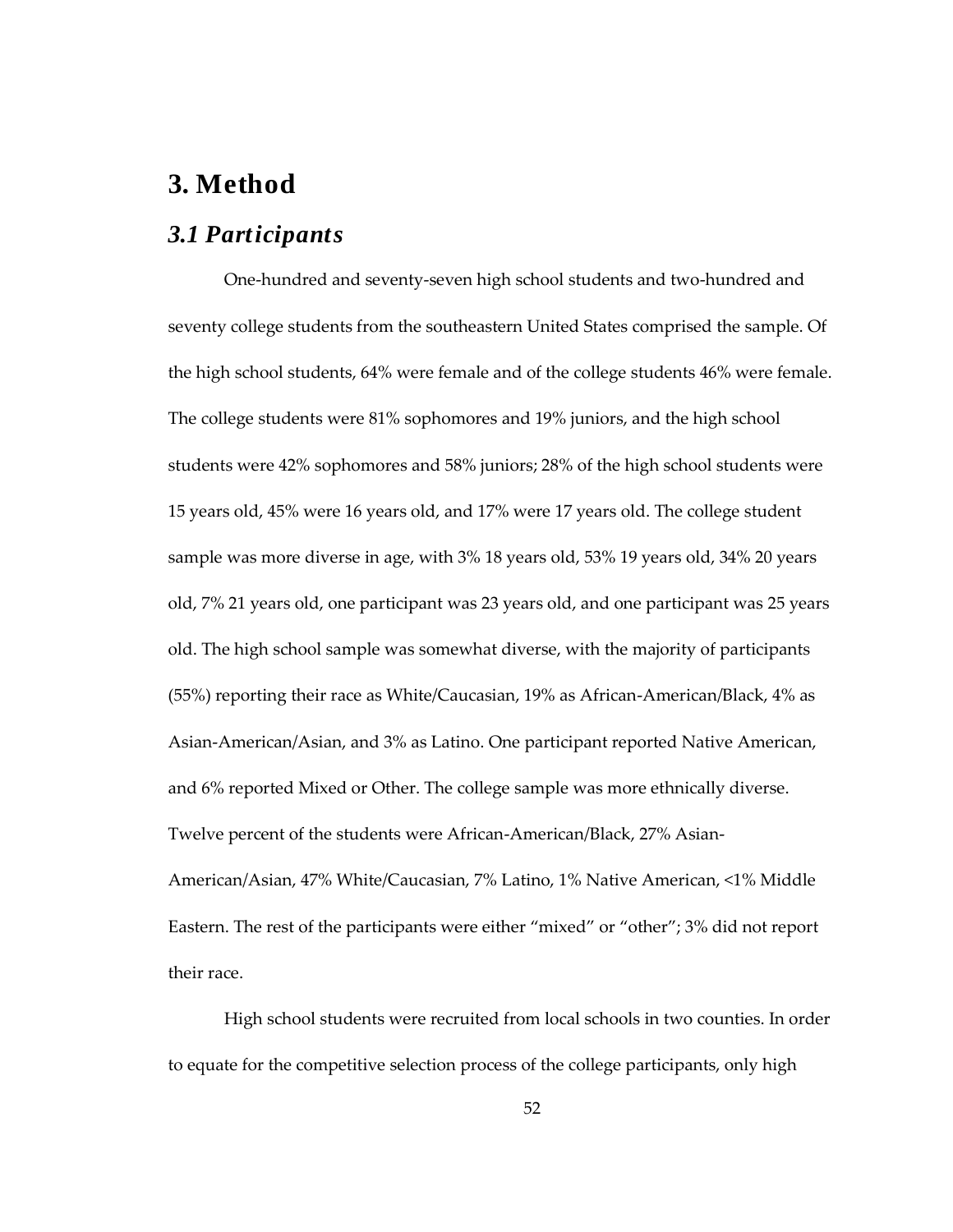school participants who were recognized as "college bound" by their school were recruited. Twenty-nine percent of the students were from a prestigious private school in one county. This school has a 100% graduation rate [Swain, personal communication]. The rest (71%) of the sample were from four different public high schools in a nearby county. The high schools in this county have a 65.3% graduation rate compared to the state-wide 74.2% graduation rate [NC Schools Report Cards]. Therefore, the students from these schools had to have attended at least one honors class in order to participate in the study. There were no socio-economic data available on the participants, although in the public schools 39.57% of students are considered "economically disadvantaged" by State standards. Students in the private school receive financial aid based on a number of factors and there was no public data regarding the economic status of these students [Patterson, personal communication]. There is no data available for the total number of high school students eligible to participate in the study. However, based on the general information obtained from school administrators and teachers about the approximate number of eligible high school students (e.g., college bound students), the participation was around 35% participation rate. While this raises some questions regarding the generalizability to the larger population, such rates are typical of much of survey research. The college students were recruited through the Department of Psychology and Neuroscience subject pool at a prestigious private university ranked in the top 10 in the U.S.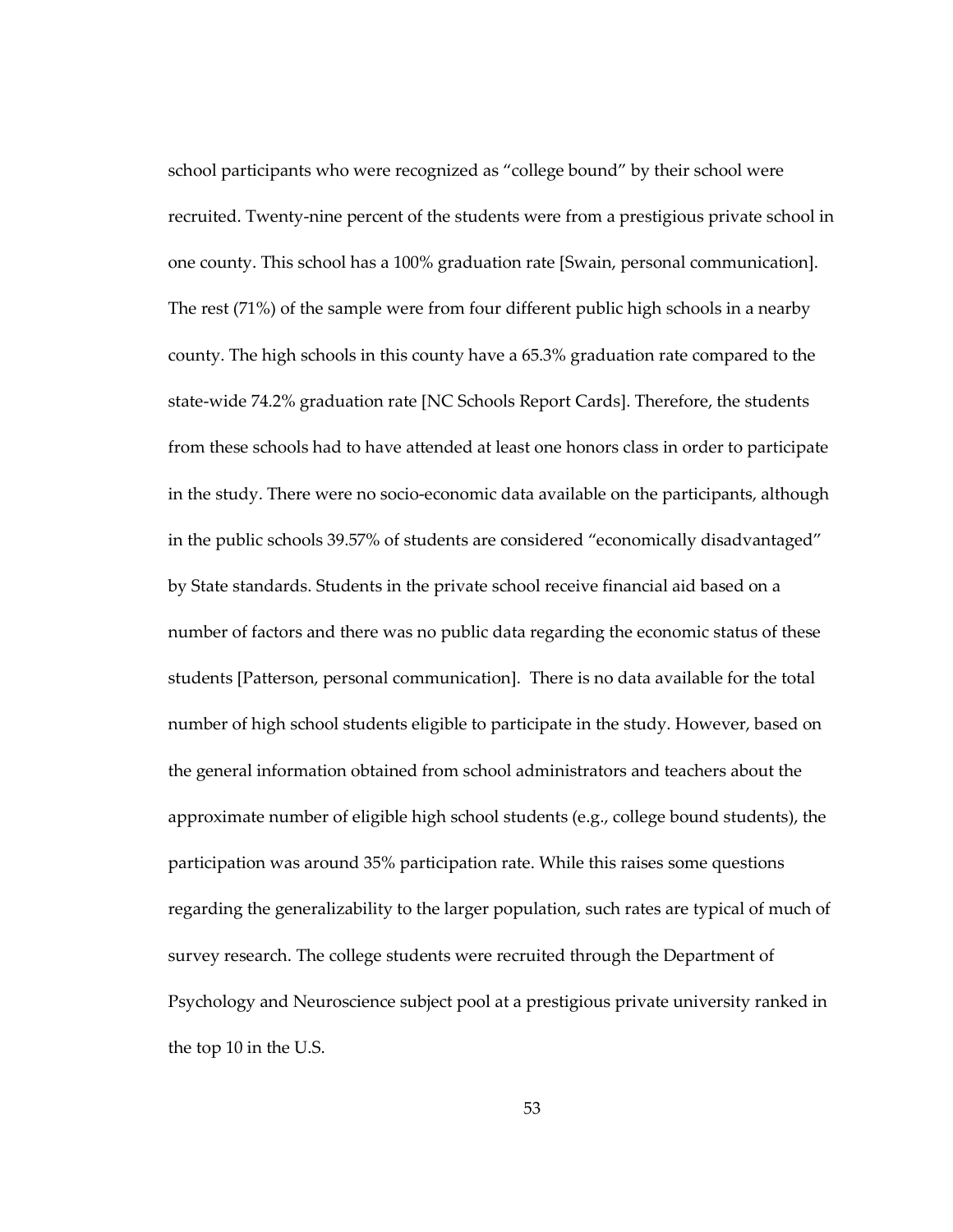Data were collected over the course of two semesters. During the spring of 2010 19% of the college and 29% of the high school data were gathered, with the rest collected during the Fall of 2010.

Sophomores and juniors from local high schools and colleges were targeted because, unlike freshmen, by sophomore year most students have presumably acclimated to the demands of their new academic context. Freshmen are thought to be novice regulators in a new context, so these students' reports might be confounded with the experience of adjusting to a new setting and a new set of rules. High school seniors were not included because they are usually absorbed in the process of submitting college applications. Similarly, college seniors were not included as they are usually in the process of considering job or graduate school applications. High school and college seniors may be less focused on their current academic demands, especially towards the end of the year when their future is less inchoate.

# *3.2 Procedures*

Students were recruited through their academic institution. For high school students, consent forms and fliers about the study were posted and distributed at their school. Two options for parent consent and survey completion were offered to high school students: paper or online. Only students who received parental consent for their participation in the study were allowed to give assent and participate. Students were allowed to complete the survey at their leisure and no instructional time was used for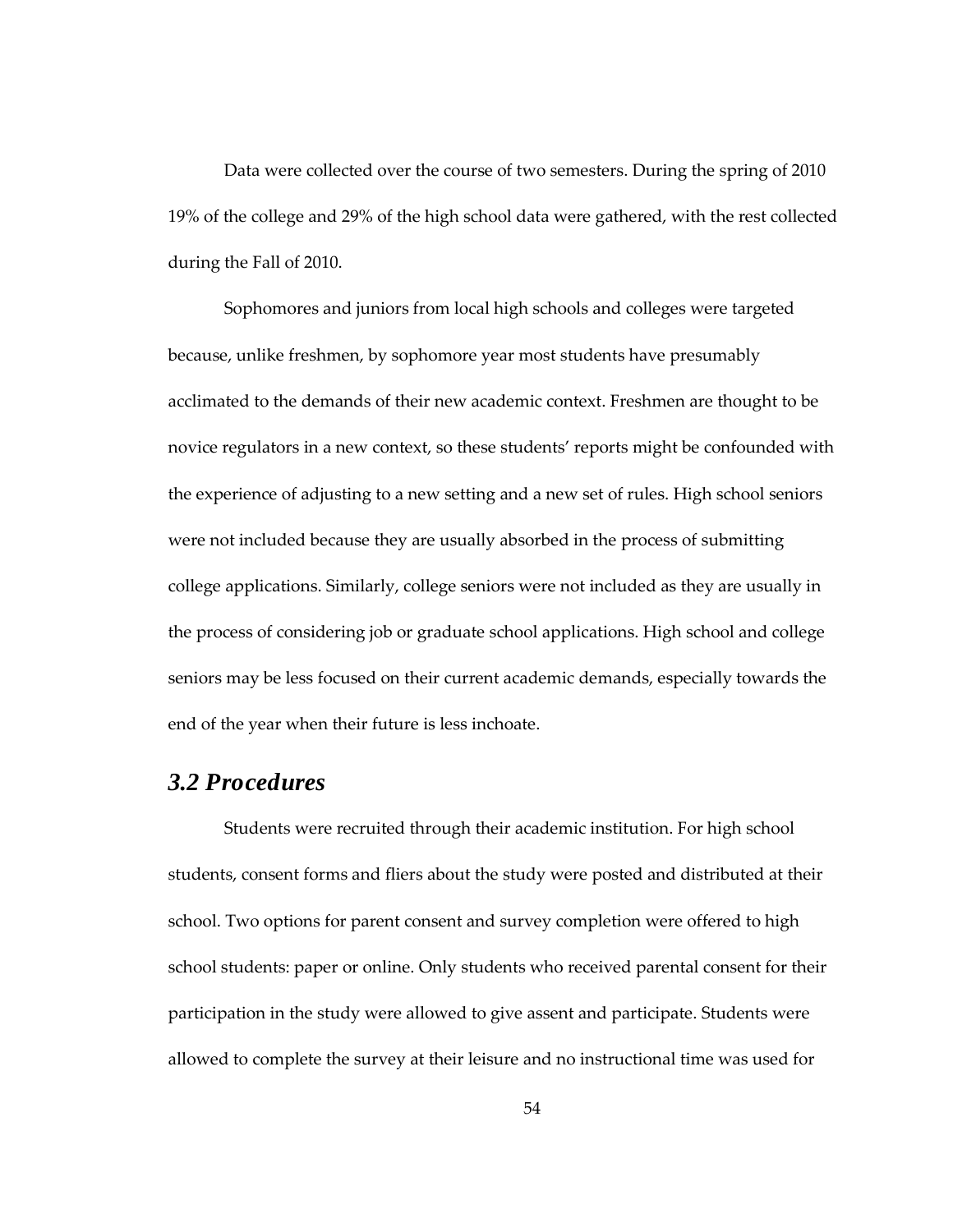survey completion. Seventy-four percent of the high school surveys were completed online and the rest were paper surveys. High school participants were compensated \$10 for their participation.

For college students, recruitment occurred through the university psychology subject pool. College students signed up to participate online and answered an online survey. College students received one subject pool credit for participation.

The survey consisted of three sections, the first two queried students about their favorite and least favorite classes. These sections were identical except that the first focused on favorite classes and the second on least favorite classes. For the first part of the survey, students were asked to identify their favorite class. The class that they nominated as favorite was the class that this part of the survey referred to. For the second part of the survey students were asked to think about and identify their least favorite class. The survey that followed was identical to that for the favorite class, except that all of the questions in this part of the survey referred to the class they designated as their least favorite class. The final part of the survey assessed demographic information. The favorite class part of the survey always appeared first. This was done because completion of the least favorite part first was thought to prime negative affect, thoughts, and dispositions, and perhaps influence responses and participation negatively.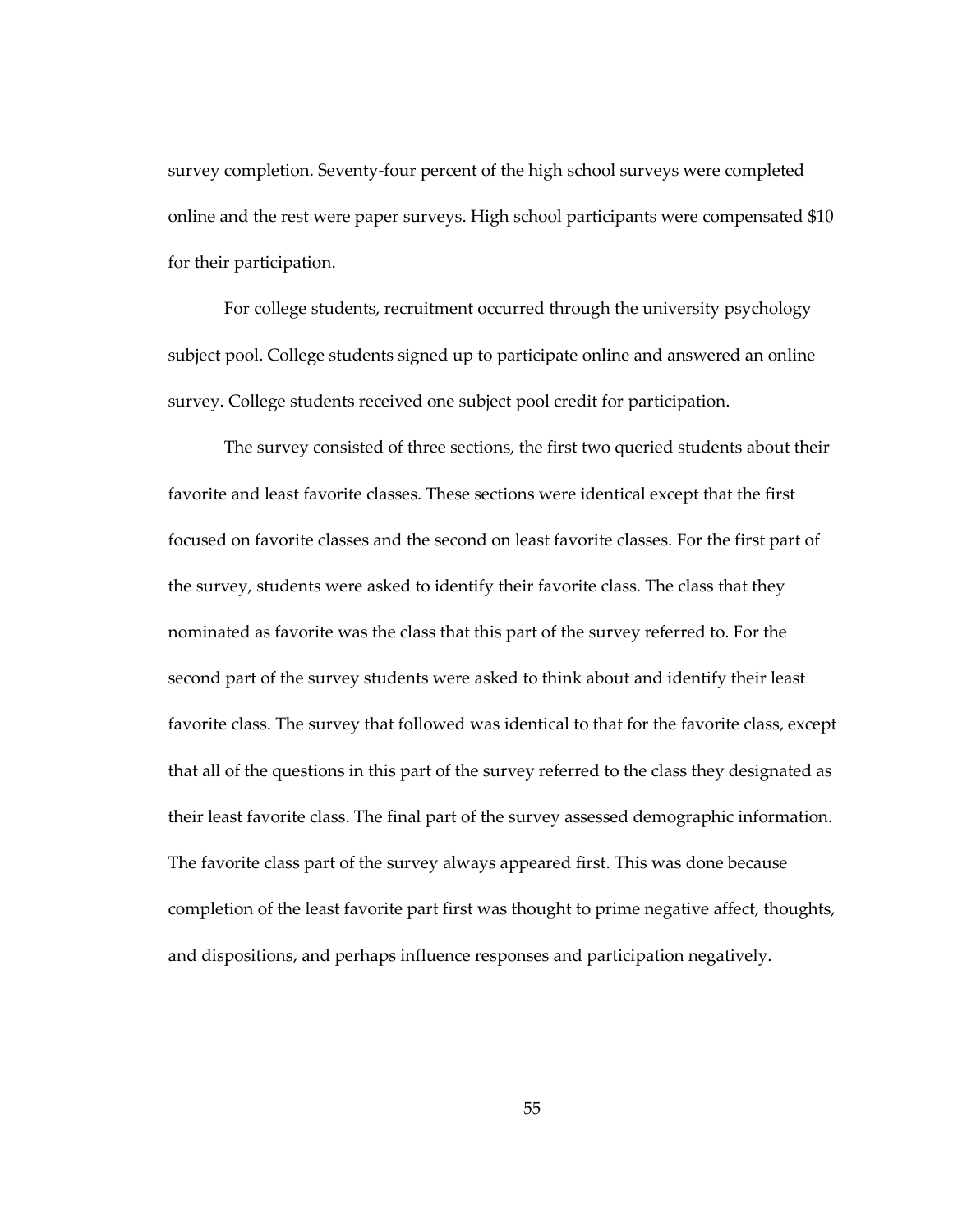# *3.3 Measures*

With the exception of achievement among high school students, all measures were self-reported. Unless otherwise indicated, all survey items were measured using a 5-point Likert scale from 1- Strongly Disagree, to 5 – Strongly Agree. A complete list of all survey items is presented in Appendix A. All measures have been validated for use with a variety of ages, ranging from elementary school through college students. To further validate the measures for use with high school and college students, confirmatory factor analyses (CFA) and reliability analyses were conducted for each set of measures (e.g., for motivation, self-regulation, and outcomes separately). As will be described later when each set of measures is presented, the motivation variables were submitted to one CFA, the self-regulation measures to an additional CFA, and the outcome measures to a separate CFA. Fit indices (CFI, TLI, and RMSEA) for all of the CFAs for the measurement models are presented in Table 2. Following is a brief description of each measure.

## **3.3.1 Motivation variables – independent variables**

Seven motivation constructs were assessed. The items assessing the seven constructs were intermixed among each other. CFA analyses suggest that the seven motivation variables were distinct from each other in both favorite and least favorite subjects for high school and college students, despite the high correlation between performance-approach and performance-avoidance goal orientations (r= .72, p<.001; See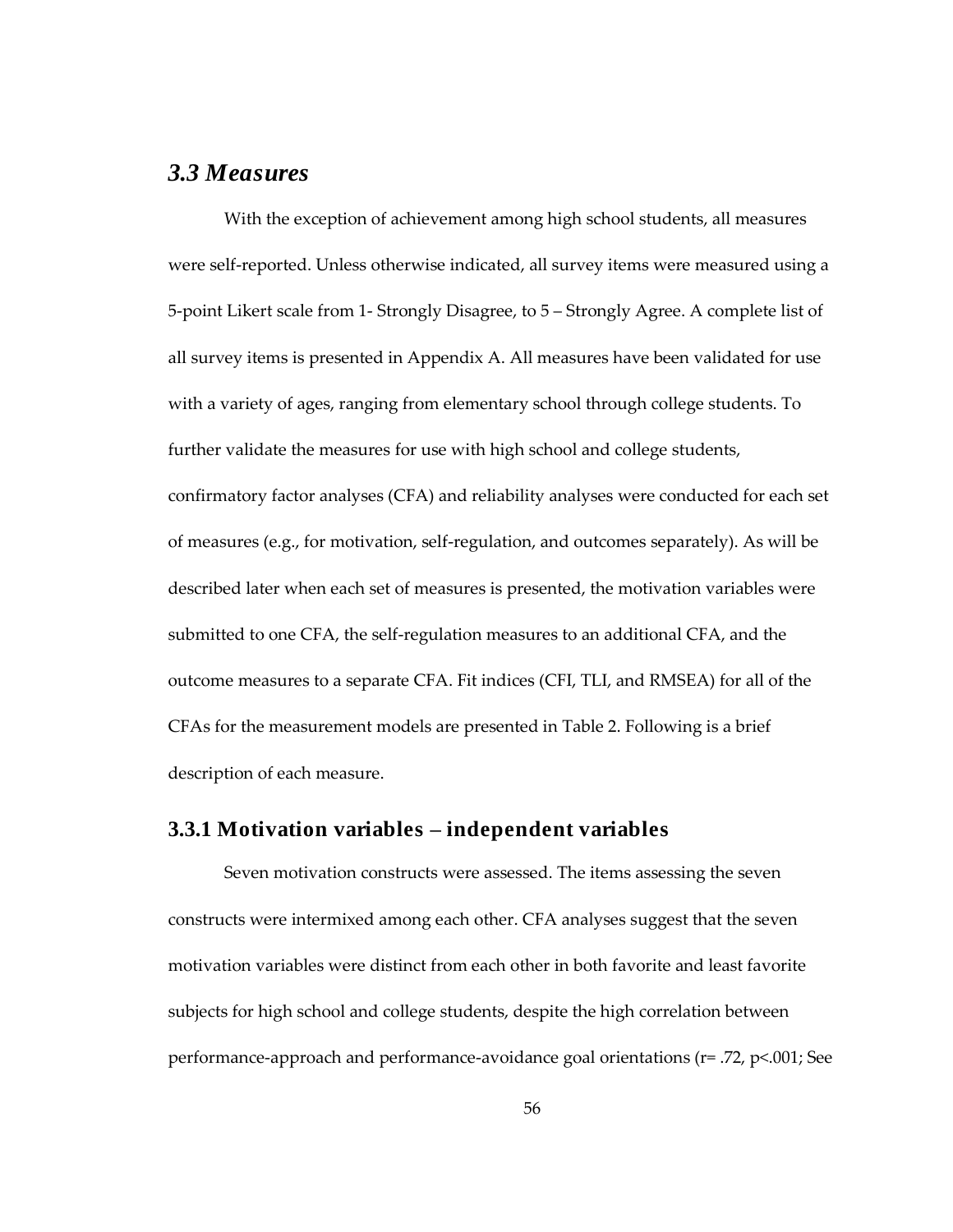Tables 3 & 4 for correlations) as well as mastery goal orientations with the value measures (see Table 2 for fit statistics and Figure 3 for the measurement model). Please refer to the Appendix for all the scale items.

Mastery goal orientations were assessed using the Patterns of Adaptive Learning Survey (PALS) [Midgley et al., 2000]. This scale assesses a student's focus on learning and developing using 5 items. Sample items include: "It's important to me that I thoroughly understand my class work in (favorite/least favorite)." and "It's important to me that I improve my academic skills in class." Reliability for the items was high (High School Favorite  $\alpha$  = .82; High School Least Favorite  $\alpha$  = .88; College Favorite  $\alpha$  = .83; College Least Favorite  $\alpha$  = .92).

Performance-approach goal orientations were also assessed using PALS [Midgley et al., 2000]. This scale measures a student's focus on appearing competent using 5 items. Sample items include: "It's important to me that other students think I am good at (favorite/least favorite)," and "One of my goals is to show others that I'm good at (favorite/least favorite)." Reliability for these items was also high (High School Favorite  $\alpha$  = .85; High School Least Favorite  $\alpha$  = .93; College Favorite  $\alpha$  = .84; College Least Favorite  $\alpha$  = .89).

Performance-avoidance goal orientations were assessed using the PALS [Midgley et al., 2000] as well. This scale assesses a student's focus on not appearing incompetent using 4 items. Sample items include: "It's important to me that I don't look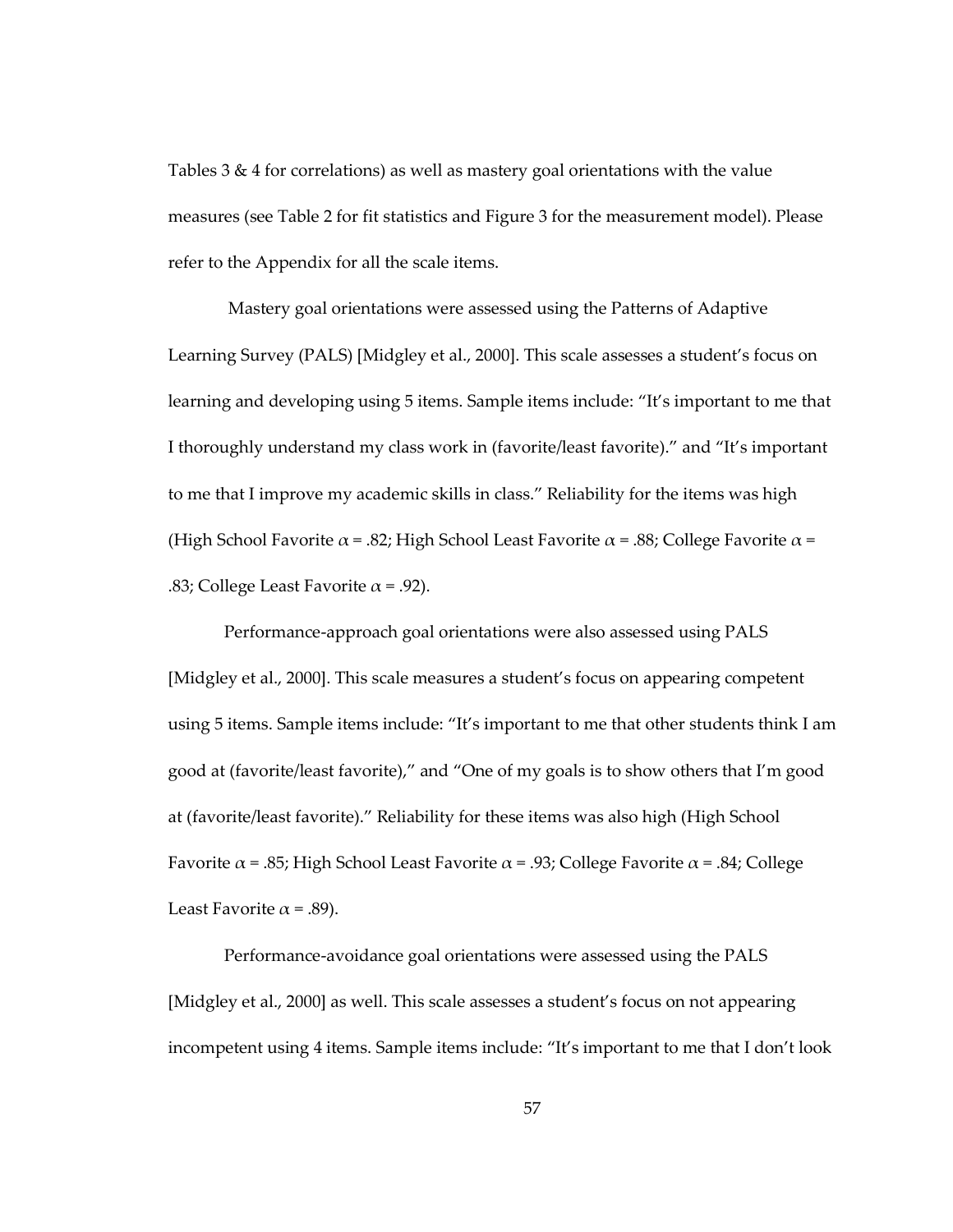stupid in class," and "One of my goals is to keep others from thinking I'm not smart in (favorite/least favorite)." Reliability for the items for the scale was fair (High School Favorite  $\alpha$  = .71; High School Least Favorite  $\alpha$  = .83; College Favorite  $\alpha$  = .70; College Least Favorite  $\alpha$  = .84).

Expectancies for success assesses students' self-evaluations of their likelihood to complete the class successfully. Expectancies were assessed with four items, each with a different 5 point scale, based on the measures developed by Eccles, Wigfield, Harold, and Blumenfeld (1993). Sample items include: "How well do you think you will do in (favorite/least favorite) this term?" (1=very poorly, 3=about the same, 5= very well), and "If you were to order all the students in your (favorite/least favorite) class from worst to the best, where would you put yourself? (1= the worst, 3= in the middle, 5 = the best). Reliability for the items for this scale was excellent (High School Favorite  $\alpha$  = .85; High School Least Favorite  $\alpha$  = .92; College Favorite  $\alpha$  = .89; College Least Favorite  $\alpha$  = .94).

Task value refers to beliefs students have about the task or domain of study. Three forms of task value were measured using the Eccles et al. (1993) measure: 1) interest/intrinsic task value, 2) attainment value, and 3) utility value. Interest/Intrinsic value is one's inherent positive affect and desire to partake in activities related to the subject at hand. This was assessed using 6 items. Sample items include: "I enjoy (favorite/least favorite)," and " In general, I find working on assignments in (favorite/least favorite) class..." (very boring, not boring and not interesting, very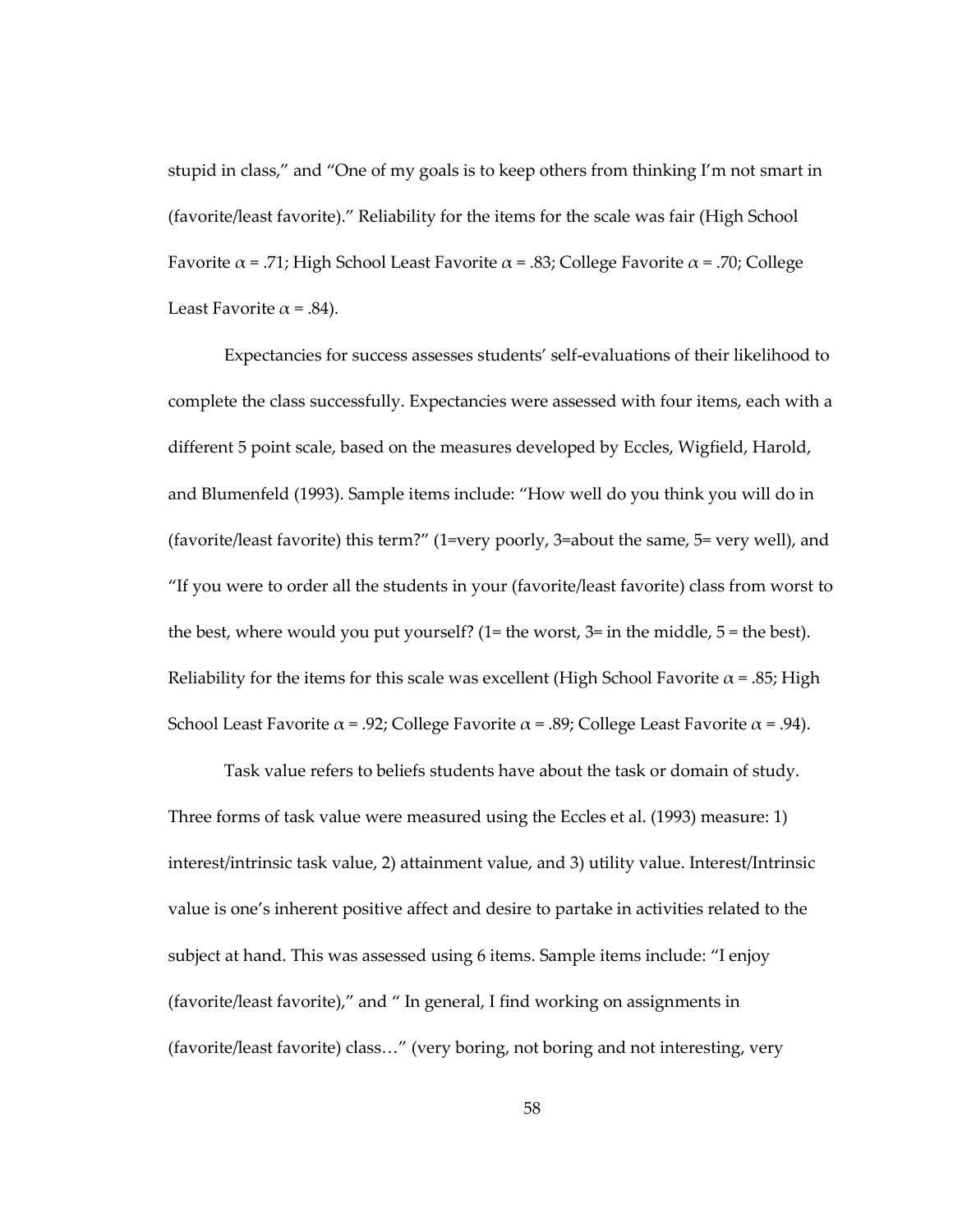interesting). Reliability for these items was also high (High School Favorite  $\alpha$  = .90; High School Least Favorite  $\alpha$  = .92; College Favorite  $\alpha$  = .86; College Least Favorite  $\alpha$  = .92). Attainment value refers to one's identity with the subject. Five items were used to assess attainment value including: "It is important for me to be a person who reasons or thinks like someone in the field of (favorite/least favorite)," and "Being good in (favorite/least favorite)is an important part of who I am." Reliability for these items was high (High School Favorite  $\alpha = .79$ ; High School Least Favorite  $\alpha = .85$ ; College Favorite  $\alpha = .78$ ; College Least Favorite  $\alpha$  = .87). Utility value measures how useful one perceives the domain to be. This was measured with 5 items. Sample items include: "Concepts, ideas, or knowledge from (favorite/least favorite) are valuable because they will help me in the future," and "Being good in (favorite/least favorite) will be important for my future (like when I get a job)." The reliability for the items in this scale was high (High School Favorite  $\alpha$  = .86; High School Least Favorite  $\alpha$  = .91; College Favorite  $\alpha$  = .88; College Least Favorite  $\alpha$  = .90).

#### **3.3.2 Self-regulation variables**

Self-regulation constructs were assessed using both established scales and scales that were created for the purpose of this study. The initial CFA using the intended scales showed very poor fit of the measurement model. Therefore, the scales were modified based on MPlus modification indices, exploratory factor analyses (EFA) examining all the items simultaneously, and the face validity of the items as they related to the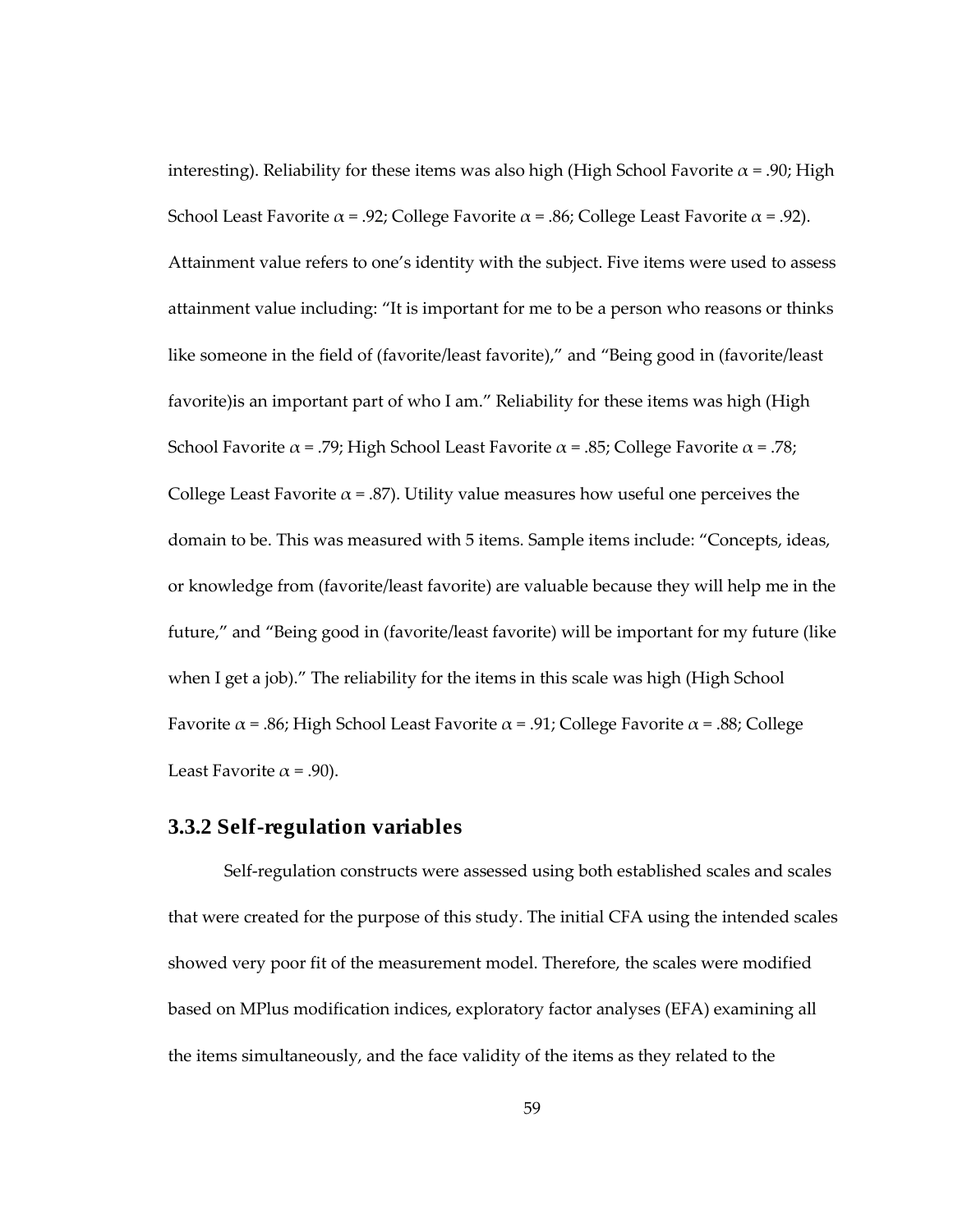measured construct. This resulted in some of the cross-loading items from one scale being grouped with items from another scale. Items with high pattern coefficients on a different factor than intended were either dropped or retained based on the face validity of the item for the factor and the reliability analyses. For example, an item that was originally from the Motivated Strategies for Learning Questionnaire [MSLQ; Pintrich, Smith, Garcia, & McKeachie, 1993] Metacognitive Self-Regulation Scale had a large pattern coefficient on the factor comprised of the Attention Regulation Scale items. This item was retained because it fit with the attention regulation factor and improved the reliability of the item scores for that factor. Therefore, the final scales were composed of a mix of some items from the different scales, as was deemed appropriate based on the theoretical definition of the construct, the EFAs, and the CFAs (see Figure 4). The final measurement model had good fit based on the fit statistics for both high school and college in favorite and least favorite classes (see Table 2). Below is a description of each scale and items.

Metacognitive Regulation was assessed using a subset of 5 items from the Metacognitive Self-Regulation Scale from the MSLQ [Pintrich et al., 1993]. One item was dropped because the item had large pattern coefficients on the attention regulation scale. Based on the fit indices from CFAs and reliability analyses, six additional items were dropped. The final scale was comprised of 5 items. One item assesses active cognitive use to facilitate focusing "When reading or studying for my (favorite/least favorite)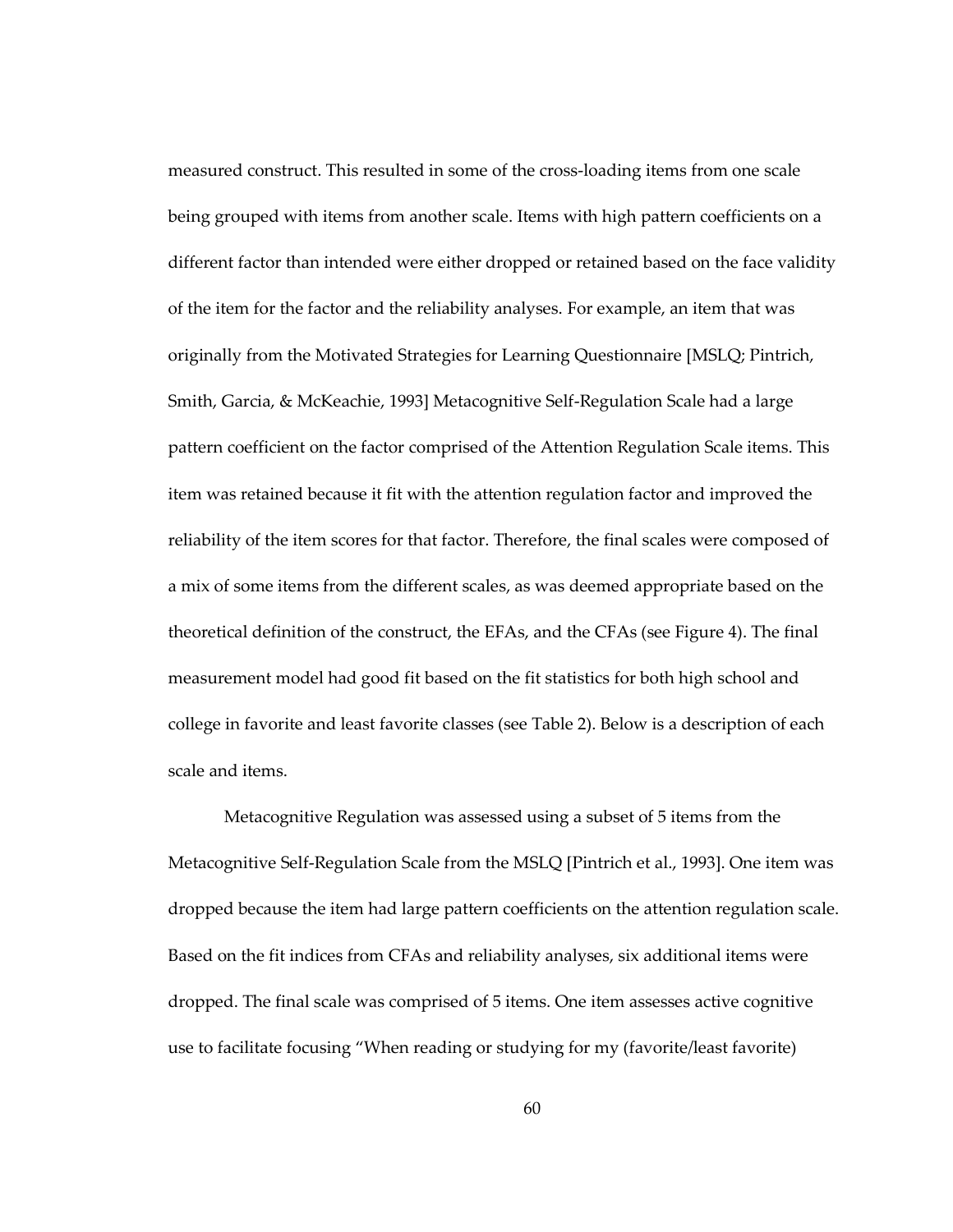class, I make up questions to help focus my reading or studying." One item assesses planning "I try to think through a topic and decide what I am supposed to learn from it rather than just reading it over when studying." And three items assess monitoring, for example: "If class materials are difficult to understand, I change the way I read or study the material." (Please refer to the Appendix A for all the scale items.) Thus the combination of attention, planning, and monitoring that was originally intended in the design of the MSLQ Metacognitive Self-Regulation Scale was maintained. Reliability for the items was fair (High School Favorite  $\alpha$  = .75; High School Least Favorite  $\alpha$  = .83; College Favorite  $\alpha$  = .65; College Least Favorite  $\alpha$  = .77).

Attention Regulation refers to students' ability to maintain their focus on the current task. This scale was created for this study. The final scale was comprised of 5 items, three original items, one that was originally from Tangney et al.'s scale "I have trouble concentrating in (favorite/least favorite) class. (Reverse coded)" and one item originally from the MSLQ [Pintrich et al., 1991] "During class time I often miss important points because I'm thinking of other things (like daydreaming). (Reverse coded)." Three items were created for this study. All of the items were reverse coded so that a higher score is indicative of higher levels of attention regulation. Reliability of the items was high (High School Favorite  $\alpha$  = .85; High School Least Favorite  $\alpha$  = .89; College Favorite  $\alpha$  = .87; College Least Favorite  $\alpha$  = .89).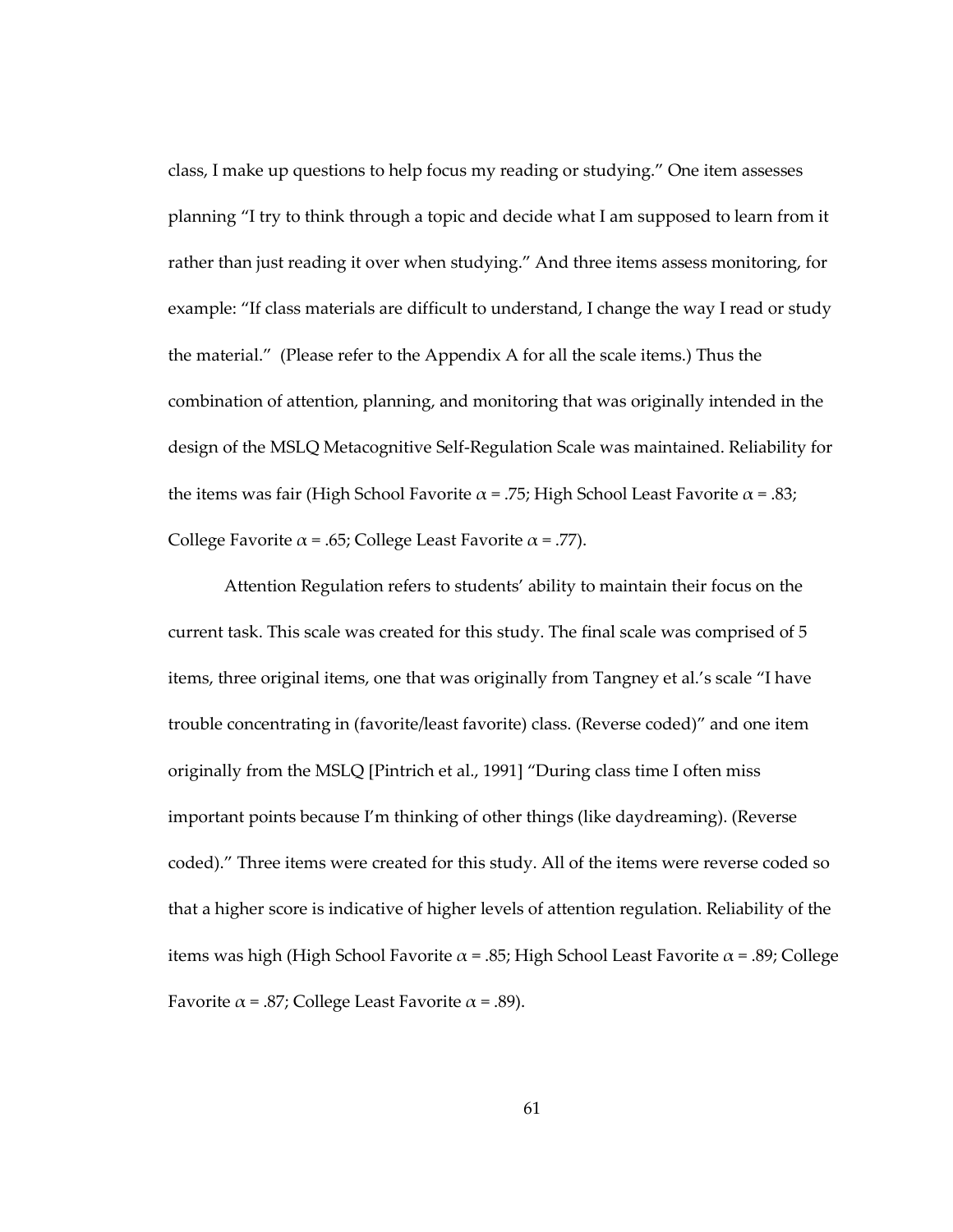Time Planning assesses students' ability to regulate their academic behaviors related to their course by planning and monitoring their time use. This scale was comprised of five items. Sample items include: "I set a plan for how to go about completing my assignments in (favorite/least favorite)," and "I make lists for work that needs to be accomplished or finished in (favorite/least favorite)." Reliability for the items was high (High School Favorite  $\alpha$  = .80; High School Least Favorite  $\alpha$  = .82; College Favorite  $\alpha$  = .84; College Least Favorite  $\alpha$  = .87).

Environmental Regulation assesses students' capability to regulate their behaviors by choosing and adapting their place of study. The scale, created for this study, was comprised of three items. Sample items include: "I usually study in a place where I can concentrate on my work in (favorite/least favorite)," and "I go to study at a place where I know the noise level will not disrupt my work." While the original intention of the scale was to assess not just planning but also monitoring of the context, the items that assess monitoring either had large pattern coefficients with other scales or weakened scale reliability. Therefore, 4 items were not included in the final scale. The items on the final scale were highly reliable (High School Favorite  $\alpha$  = .86; High School Least Favorite  $\alpha$  = .90; College Favorite  $\alpha$  = .81; College Least Favorite  $\alpha$  = .91).

Rumination is a form of maladaptive emotion regulation and was assessed using an adapted version of Nolen-Hoeksema's Rumination scale [Nolen-Hoeksema, Morrow, & Fredrickson, 1993]. This scale assesses students' rumination in relation to their course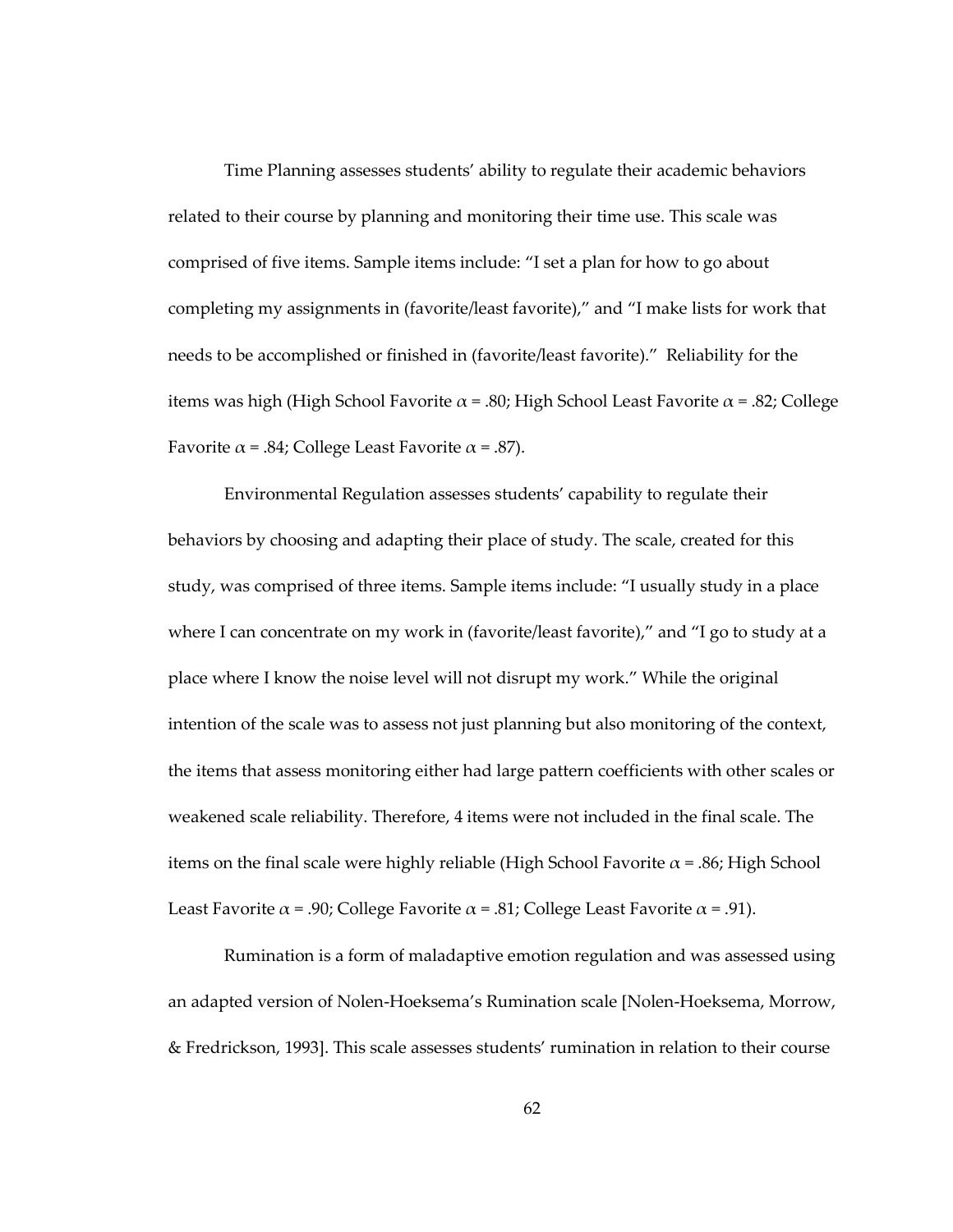work. One item was dropped because it contributed to poor model fit and lowered reliability. The final scale was comprised of six items from the original scale, which were used to assess rumination. Sample items include: "I think "Why can't I get going?" to complete work for (favorite/least favorite)," and "I think about a task in my (favorite/least favorite) class, wishing it had gone better." A high score is indicative of high rumination, which is a maladaptive form of emotion regulation. Reliability for the items of this scale was high (High School Favorite  $\alpha$  = .82; High School Least Favorite  $\alpha$  = .89; College Favorite  $\alpha$  = .84; College Least Favorite  $\alpha$  = .89).

Suppression assesses a maladaptive form of emotion regulation in which individuals do not express their emotion. This was assessed using Gross's  $[1998;$  Gross & John, 2003] measure. However, due to heavy cross-loading of one of the items, only three items were used. Sample items include: "I control my emotions by not expressing or showing them in (favorite/least favorite) class," And "When I am feeling negative emotions (such as sadness or anger), I make sure not to express them in (favorite/least favorite) class." High scores on this scale are indicative of high levels of suppression and are considered a maladaptive form of emotion regulation. Reliability for the items was acceptable (High School Favorite  $\alpha$  = .82; High School Least Favorite  $\alpha$  = .82; College Favorite  $\alpha$  = .75; College Least Favorite  $\alpha$  = .79).

Reappraisal assesses an adaptive form of emotion regulation whereby the individual recognizes and adjusts his/her emotion. This scale was based on the Gross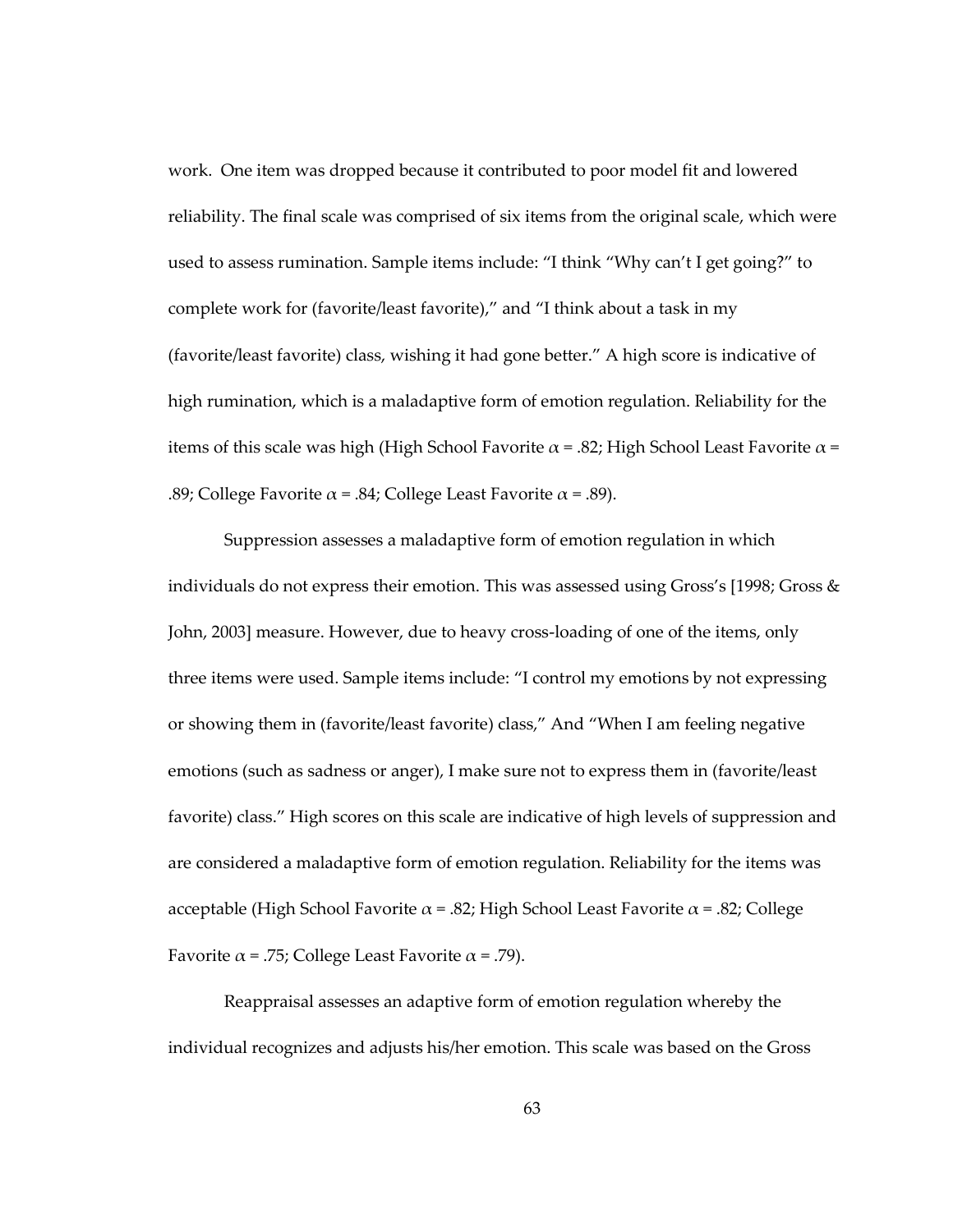scale [1998; Gross & John, 2003] and was composed of 6 items. Sample items include: "When I want to feel more positive emotion related to (favorite/least favorite) (such as joy or amusement), I change the way I'm thinking about the situation," and "When I want to feel less negative emotion related to (favorite/least favorite) (such as sadness or anger), I change the way I'm thinking about the situation." A high score on this scale is indicative of high reappraisal – an adaptive form of emotion regulation. Reliability for the items was high (High School Favorite  $\alpha = .88$ ; High School Least Favorite  $\alpha = .92$ ; College Favorite  $\alpha$  = .90; College Least Favorite  $\alpha$  = .92).

Self-Control Scale assesses a general disposition to regulate oneself in general. This scale was based on Tangney et al. (2004); however, only four items from the original scale were retained. One item heavily cross-loaded on the attention regulation scale and the other seven items decreased reliability, contributed to poor model fit, and/or were cross-loading with other factors without a specific pattern, suggesting that they were simply not measuring any specific capacity. Sample items include: "I say inappropriate things in (favorite/least favorite) class. (Reverse coded)," and "Sometimes I can't stop myself from doing something in (favorite/least favorite) class, even if I know it is wrong. (Reverse coded)" All items were reverse coded so that a high score is indicative of adaptive self-control. Reliability for the items of this scale was acceptable (High School Favorite  $\alpha$  = .77; High School Least Favorite  $\alpha$  = .79; College Favorite  $\alpha$  = .70; College Least Favorite  $\alpha$  = .72).

64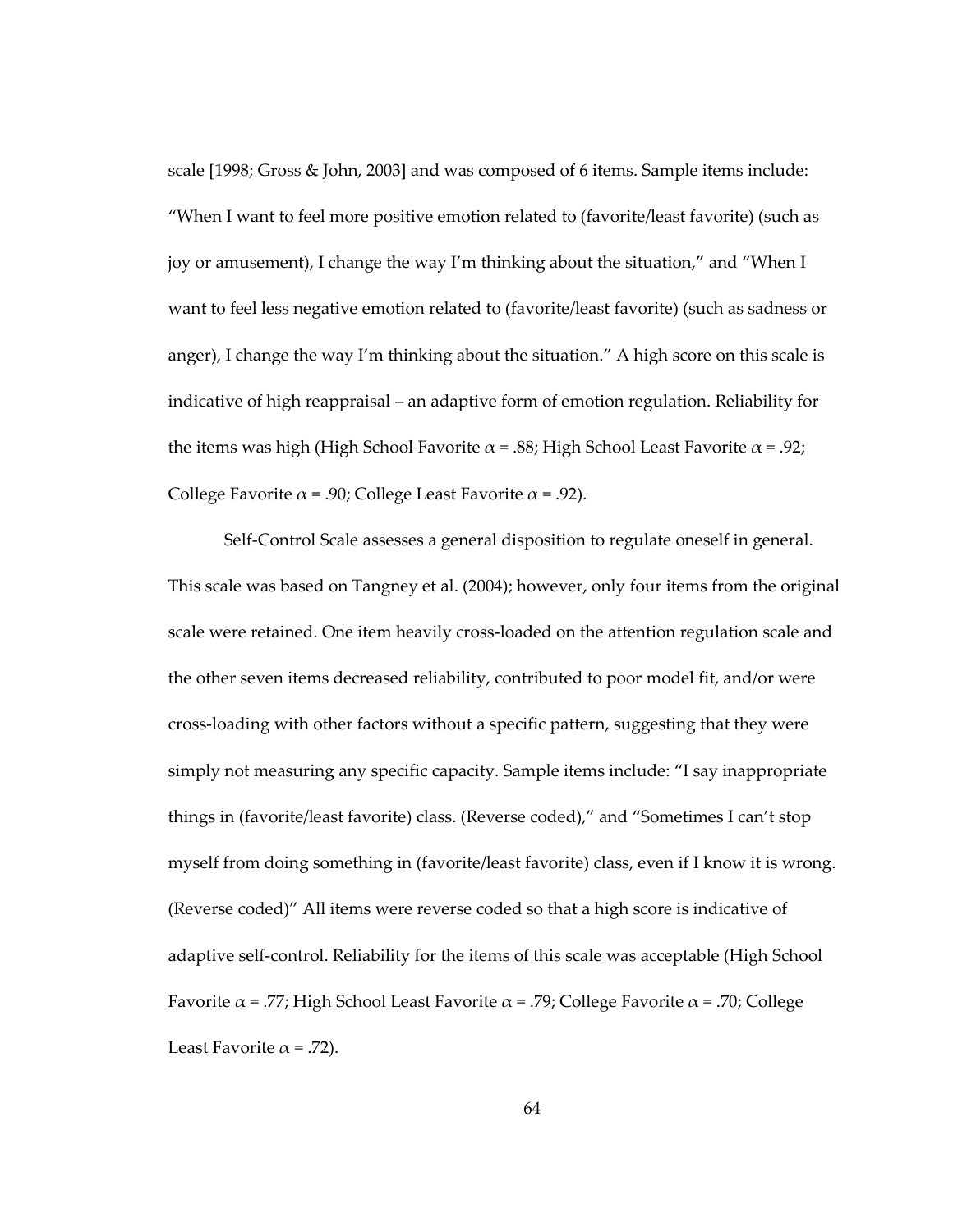## **3.3.3 Learning processes variables**

Learning processes were assessed using established scales that were adapted based on exploratory and confirmatory factor analyses and reliabilities. Specifically, four constructs were of interest: organization, rehearsal, elaboration, and academic engagement. The elaboration items cross-loaded with the organization and academic engagement scales. As described below, the final scales are a combination of the original scales and the cross-loaded items. The final fit of the final scales was good based on CFAs (See Table 2, Figure 5). Please refer to the Appendix for all the scale items.

Organization refers to students' organizing of the materials in a way that facilitates learning. One item from the original organization scale was dropped, as it contributed to poor model fit and lowered reliabilities. The final scale consisted of four items; three from the original MSLQ organization scale and one from the elaboration scale. A sample item from the original organization scale was: "When I study for (favorite/least favorite) class, I outline the material or readings to help me organize my thoughts." The item from the MSLQ elaboration scale was "When I study for (favorite/least favorite) class, I write brief summaries of the main ideas from the readings and the concepts from the lectures." Reliabilities for the items were acceptable (High School Favorite  $\alpha$  = .80; High School Least Favorite  $\alpha$  = .79; College Favorite  $\alpha$  = .74; College Least Favorite  $\alpha$  = .82).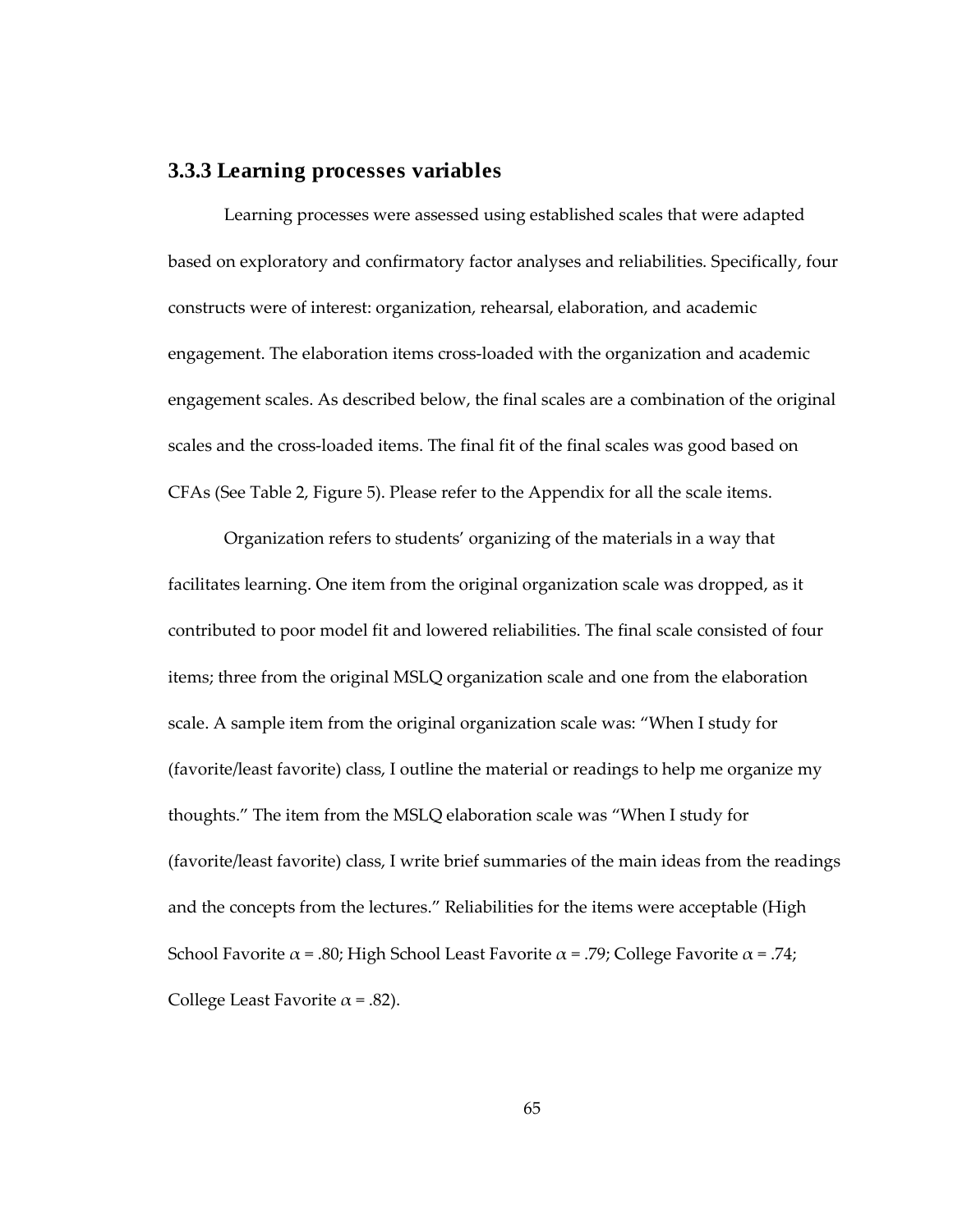Rehearsal refers to surface processing of the learned materials. This is generally thought to be a less adaptive form of learning. The final scale was based on the MSLQ Rehearsal scale and consisted of four items. Sample items included: "When I study for (favorite/least favorite), I practice saying the material to myself over and over," and "I memorize key words to remind me of important concepts or ideas in (favorite/least favorite)." Reliability for the items was fair (High School Favorite  $\alpha$  = .76; High School Least Favorite  $\alpha$  = .78; College Favorite  $\alpha$  = .73; College Least Favorite  $\alpha$  = .80).

Elaboration refers to a deeper form of processing the materials whereby students think about how the learned materials are related to their everyday life and across contexts. Of the original six-item scale, one item had large pattern coefficients on organization and a second item had large pattern coefficients on engagement. Thus, the final scale was comprised of four items from the MSLQ Elaboration scale. Sample items include: "When I study for (favorite/least favorite), I pull together information from different sources, such as class time (lectures or discussions) or readings." and "I try to relate or connect ideas in this subject to those in other classes whenever possible." Reliability for the items was acceptable (High School Favorite  $\alpha$  = .81; High School Least Favorite  $\alpha$  = .84; College Favorite  $\alpha$  = .76; College Least Favorite  $\alpha$  = .78).

Academic Engagement refers to students' involvement with the learned materials and the class. The final scale included seven items, six items are the original scale from Assor, Kaplan, and Roth (2002) and one item from the MSLQ elaboration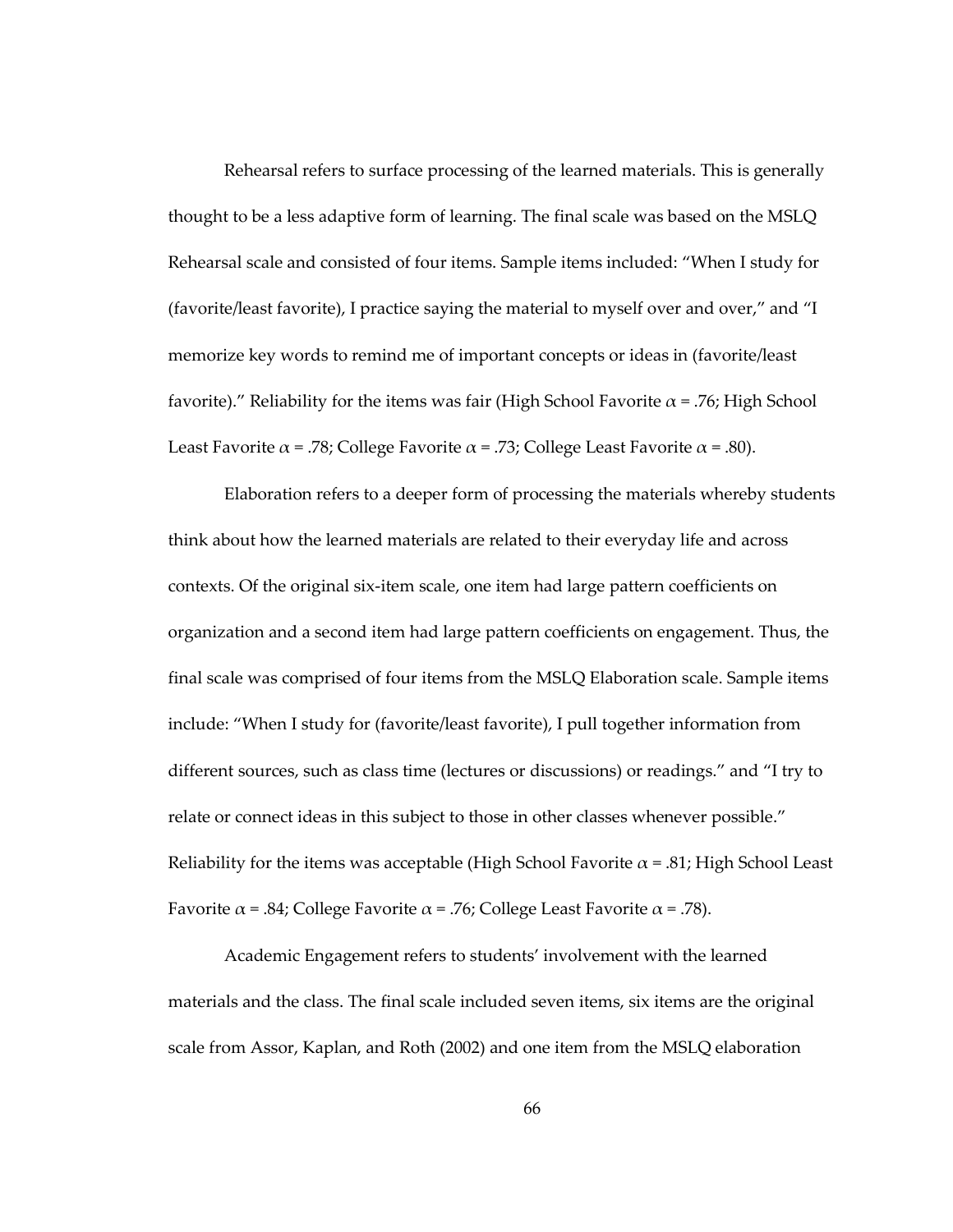scale. Sample items include: "I pay attention and try to follow what the teacher says in (favorite/least favorite) class." and "I often go through the motions in (favorite/least favorite) class, but I'm really not paying attention. (reverse coded)." as well as the item from the MSLQ elaboration scale "I try to apply or use ideas from class assignments or readings in other class activities such as lecture, discussion, or group work." Reliability for the items was acceptable (High School Favorite  $\alpha$  = .75; High School Least Favorite  $\alpha$ = .70; College Favorite  $\alpha$  = .71; College Least Favorite  $\alpha$  = .80).

# **3.3.4 Academic Behavior Variables**

Academic behaviors were based on self-reports of time spent on homework, class attendance, and handing in assignments on time. Because only two items were used for each scale, CFAs could not be conducted.

Time spent was assessed using two items: "During a typical week, about how much time do you spend on class work or assignments for your (least) favorite class?" (the answer was in hours) and "During a typical day, about how much time do you spend on class work or assignments for your (least) favorite class?" (the answer was in minutes). The mean of the standardized values for these two answers was used to indicate the time spent on work related to class. (High School Favorite  $\alpha = .99$ ; High School Least Favorite  $\alpha$  = .99; College Favorite  $\alpha$  = .80; College Least Favorite  $\alpha$  = .76).

Attendance was assessed using two items: "During a typical month, how many times did you miss your (least) favorite class?" (Reverse) and "I attend my (least)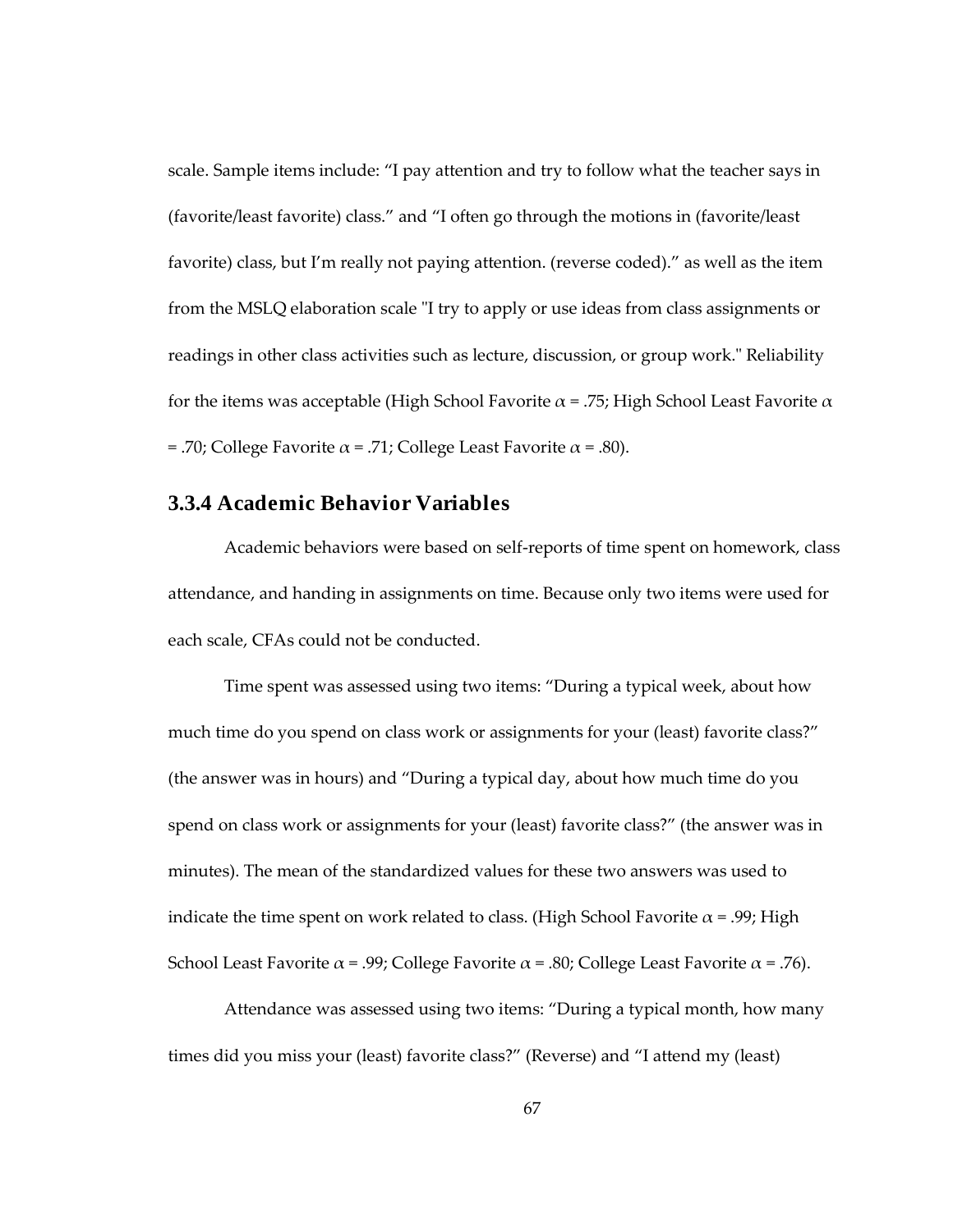favorite class on a regular basis." The mean of the standardized values for these two items was used to indicate attendance, with a high score reflecting regular attendance and a low score reflecting lack of attendance. (High School Favorite  $\alpha$  = .67; High School Least Favorite  $\alpha$  = .50; College Favorite  $\alpha$  = .82; College Least Favorite  $\alpha$  = .92).

Assignment Completion measured students' tendency to turn in assignments on time. Assignment completion on-time was assessed using two items: "During a typical week, how often did you turn in your assignments on-time in your (least) favorite class?" and "During a typical week, how often did you turn in your assignments late in your (least) favorite class?" (Reverse). The mean of the standardized values for these two items was used to indicate on-time assignment completion, with a high score reflecting regularly handing in assignments on-time and a low score reflecting late submission. (High School Favorite  $\alpha$  = .72; High School Least Favorite  $\alpha$  = .63; College Favorite  $\alpha$  = .69; College Least Favorite  $\alpha$  = .82)

# **3.3.5 Achievement**

Academic achievement in favorite and least favorite classes were collected in different ways from high school and college students. For high school students, grades were collected through school records. For college students, emails were sent at the end of the semester asking about the grades students received in the two classes they nominated. Phone numbers were obtained through public records for students who did not reply to emails. A second email was then sent to participants who did not reply to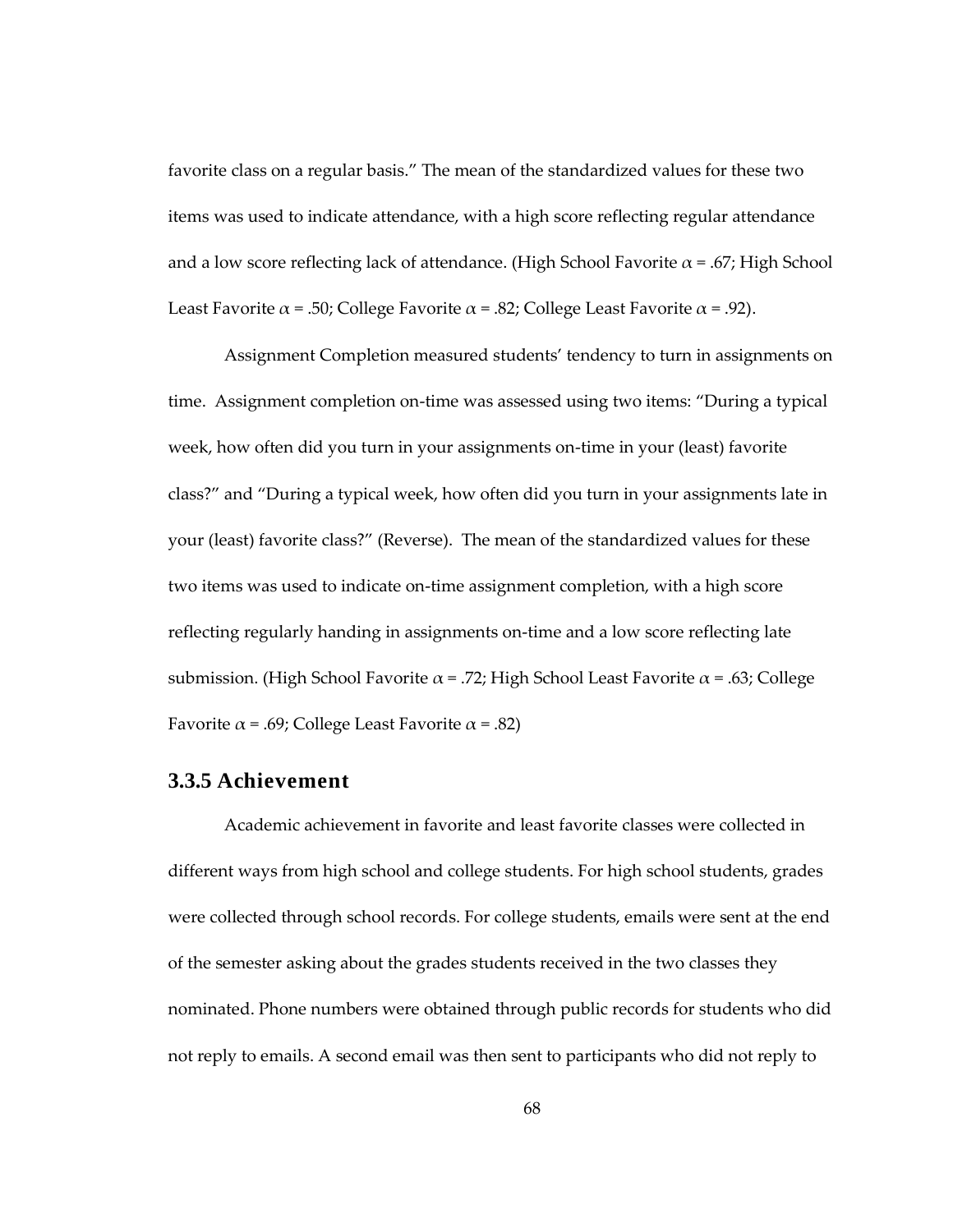the first email and were not reached by phone. For participants who did not respond to either email or phone inquiry grades were considered missing data. The final grades were converted to a similar scale for all participants with 13 indicating an A+, 12 indicating an A, and so on, with a 1 indicating an F. The scale used appears in the Appendix.

Missing grades were treated differently than from the other variables. While a grade was missing at random for a few high school students, it seemed that missingness was not random for the college students. Eighty of the two-hundred and eighty college students did not respond to emails or phone. The students who did not report their grades were higher on performance-avoidance in their favorite class (no grade  $M = 3.10$ , SD =.82; grade  $M = 3.01$ , SD = .67), lower on interest in their favorite class (no grade M  $=4.12$ , SD  $=$  44; grade M  $= 4.27$ , SD  $= .53$ ) and mastery goal orientations in their least favorite class (no grade  $M = 3.21$ , SD = 1.12; grade  $M = 3.36$ , SD = .97). These differences between the two groups of students suggest that the data are not missing at random and therefore participants who did not report their grades were not included in the analyses with grades as the outcome.

# *3.4 Missing Data*

Except for achievement, maximum likelihood was used to estimate missing values at the scale level. At the item level, it appears that items were missing completely at random with no specific pattern across the participants. Therefore, at the item level,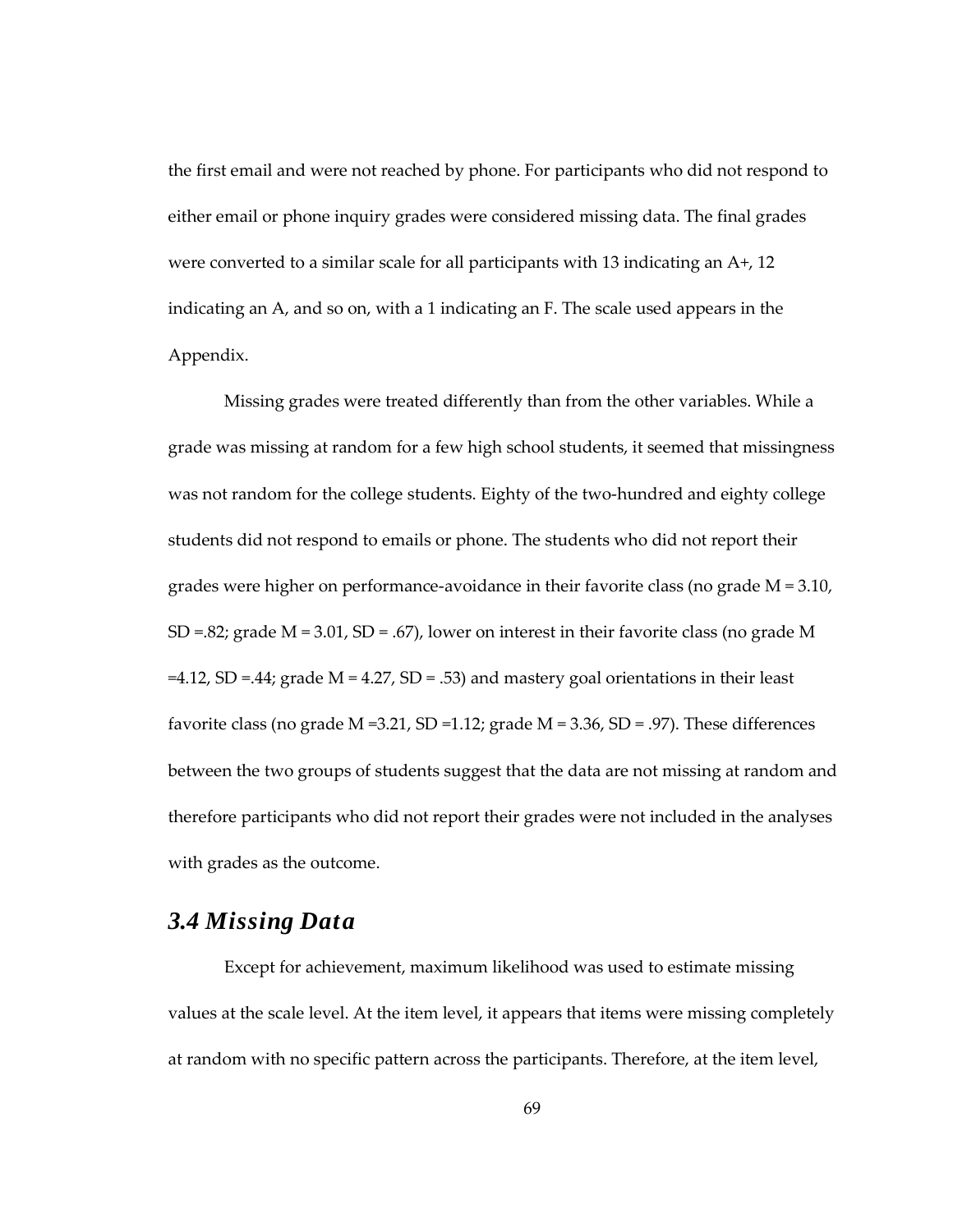scales were computed based on at least 60% of the amount of items that comprise the full scale. For scales that are 4 items or less, scale scores were based on an average of at least 3 items. For 5 and 6-item scales, no more than 2 missing items were allowed and for 7 and 8-item scales no more than 3 missing items were permitted.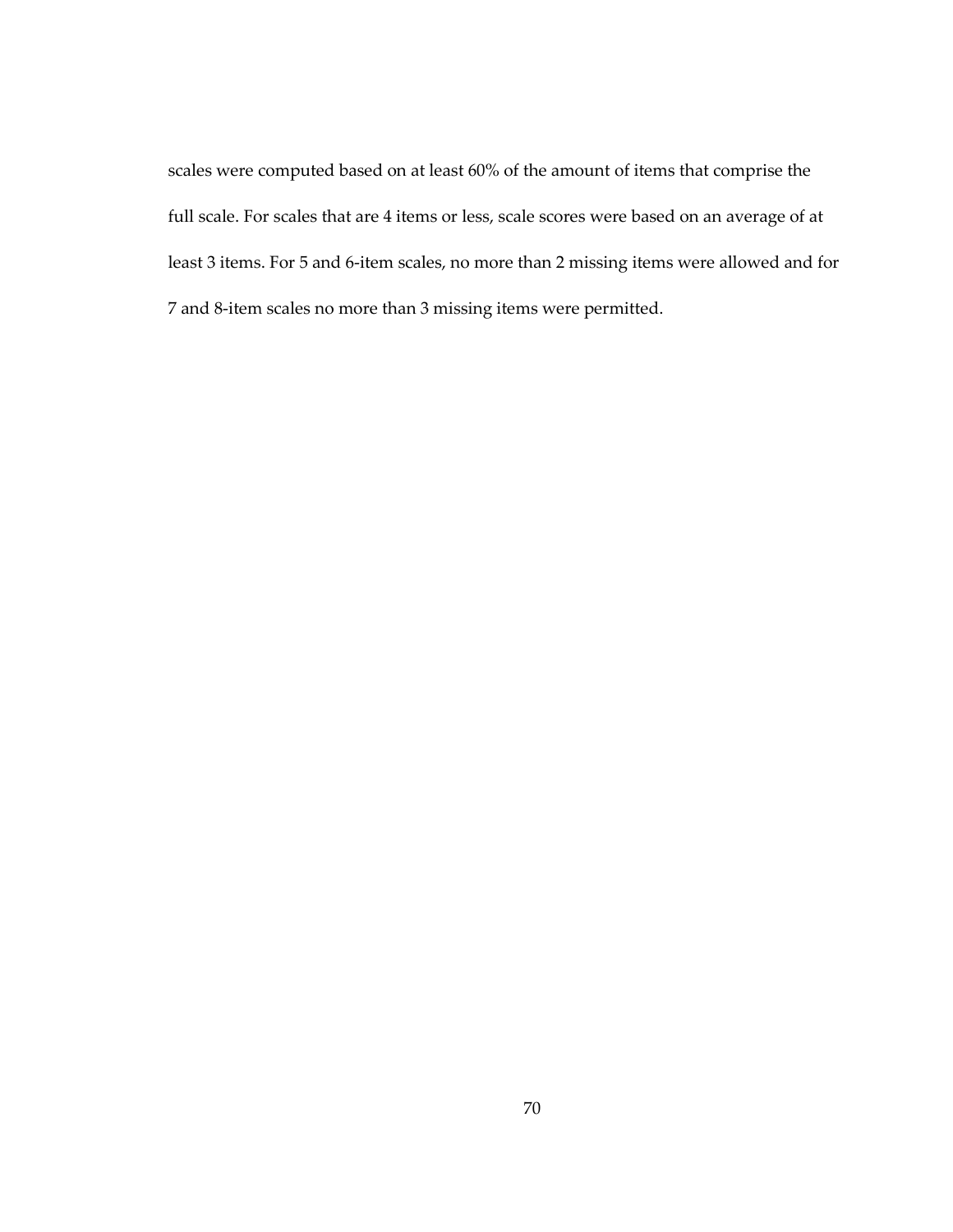# **4. Results**

A two-pronged approach was used in order to examine how the relations of motivation to academic outcomes are mediated via self-regulation. To this end, two main forms of analyses were conducted: variable- and person-centered analyses. Each analysis corresponded to the more specific research questions framing this study. The variable-centered analyses were used to answer Research Question One: Are there multiple pathways to academic success? Person-centered analyses were employed to answer Research Question Two: How do self-regulation capacities work in concert and combine into profiles that mediate the relations between motivation and achievement outcomes?

The variable-centered analysis examined a fully saturated model in which all the motivation variables lead to the emotion, behavior, and cognitive regulation variables, which predict achievement outcomes (see Figure 2). In addition, direct paths for all motivational variables to achievement outcomes were included. A schematic presentation of this model is presented in Figure 2 with the learning processes outcomes. However, a similar model was used with academic behaviors and achievement.

The person-centered analyses were used to examine how the combined effects of self-regulation mediate the relations between motivation and outcomes. For these person-centered models, latent-class analyses were employed to determine the class of the individual based on naturally occurring patterns in the data (see Figure 6). These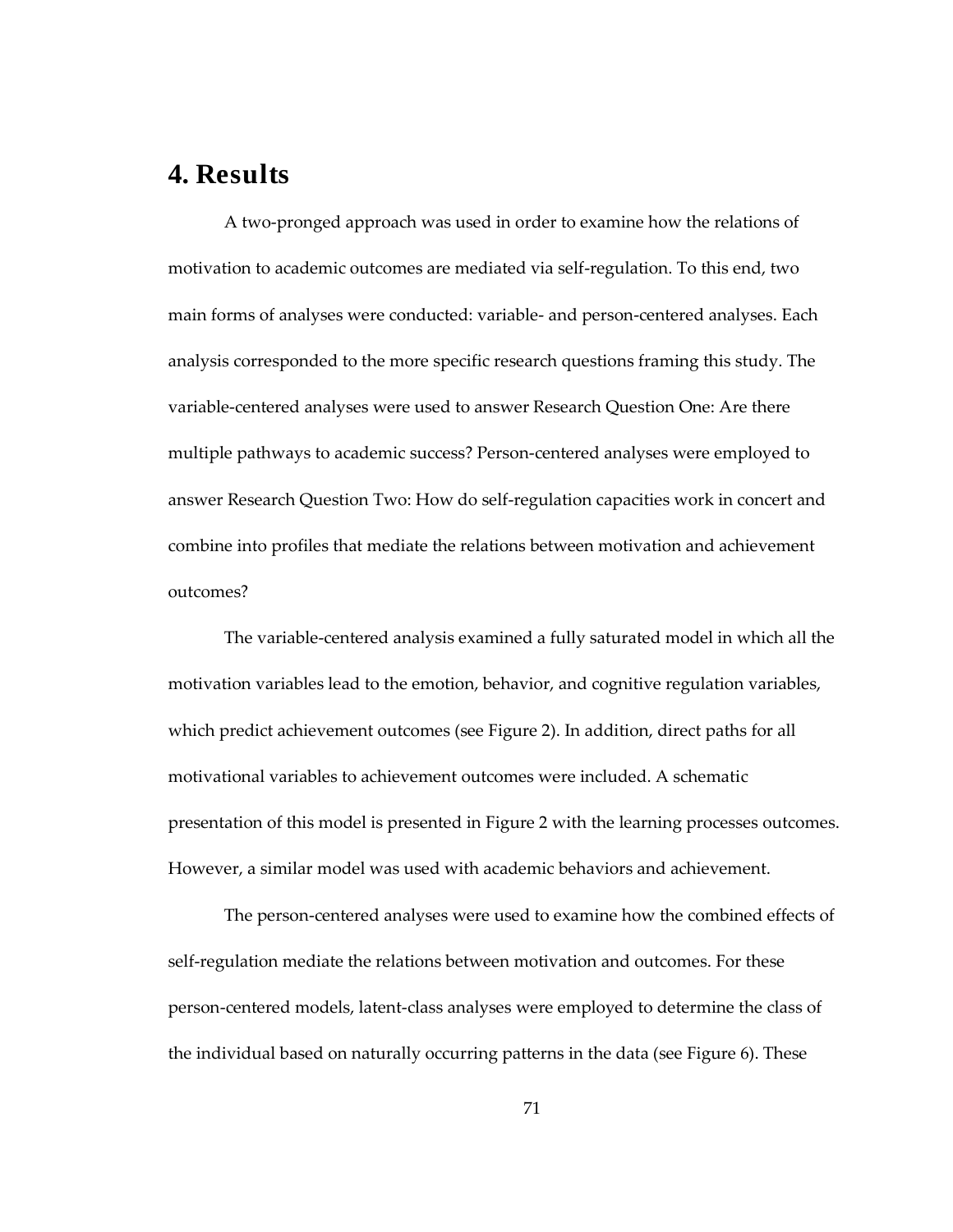groups were used to test a model of how motivation leads to profiles of self-regulation, which in turn lead to learning processes (see Figure 7). Similar models were tested for academic behaviors and academic achievement. Before describing these models, I begin with a description of the types of favorite and least favorite classes and the reasons that students gave for selecting classes.

# *4.1 Characteristics of Favorite and Least Favorite Classes*

The selection of favorite and least favorite classes varied between high school and college students (see Table 5). In high school, the most frequently nominated favorite class was English (26%) followed by History (15.8%) class. High school students' least favorite class was math, nominated by approximately 29%, although it was nominated as a favorite class by 14% of high school students. Given the range of possible subjects in college, there was greater variability in the nominations. College students tended to favor psychology (approximately 30% of all nominations), but also nominated it as one of their least favorite classes (approximately 18% of all nominations). Over the course of the study, there were a number of psychology classes that could have been taken with different professors, so it is likely that different students might like or dislike the same subject taught by a different professor. The second most disliked classes in college were foreign language classes, such as German or Chinese.

The reasons for choosing these classes as favorite or least favorite also varied somewhat. Table 6 presents the coding scheme used to code the answers to the question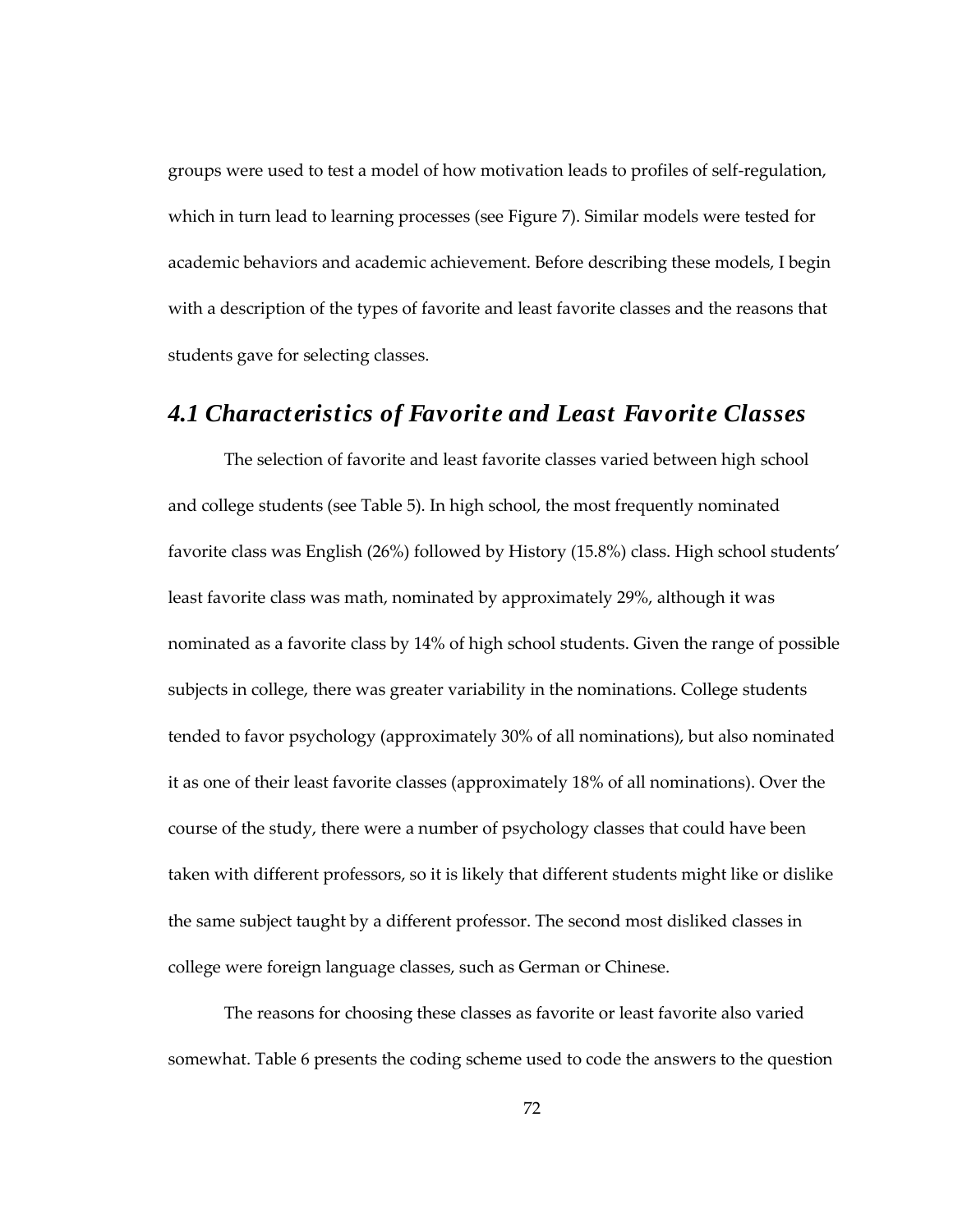"Why is \_\_\_\_ your (least) favorite class?" Because some students provided multiple reasons, there is no statistical test that can be conducted to compare across high school, college, and class type. However, these data can be used to provide an indication of the basis on which students selected their courses as favorite or least favorite. As presented in Figure 8, for high school students, nominations were largely based on the instructor for the course. For college students, the instructor and how interesting the class was were frequent reasons given for selecting a course as a favorite class. Nominating a class as least favorite was chosen based on the instructor, learning subject, and lack of a stimulating environment in both high school and college students.

# *4.2 Mean Level Differences Based on Development, Class Type, and Gender*

Mean differences between favorite and least favorite classes, high school and college students, and males and females were examined using five MANOVAs. One MANOVA examined all the motivation variables, one compared differences in selfregulation, one examined learning processes, and a fourth examined academic behavior. Similarly, an ANOVA was used to examine differences in academic achievement. While there was no specific hypothesis regarding a gender difference, mean level difference were examined to see whether females and males differ in their motivation, selfregulation, and outcomes and whether they varied across classes. This was especially interesting, as research suggests that females tend to be more mastery oriented while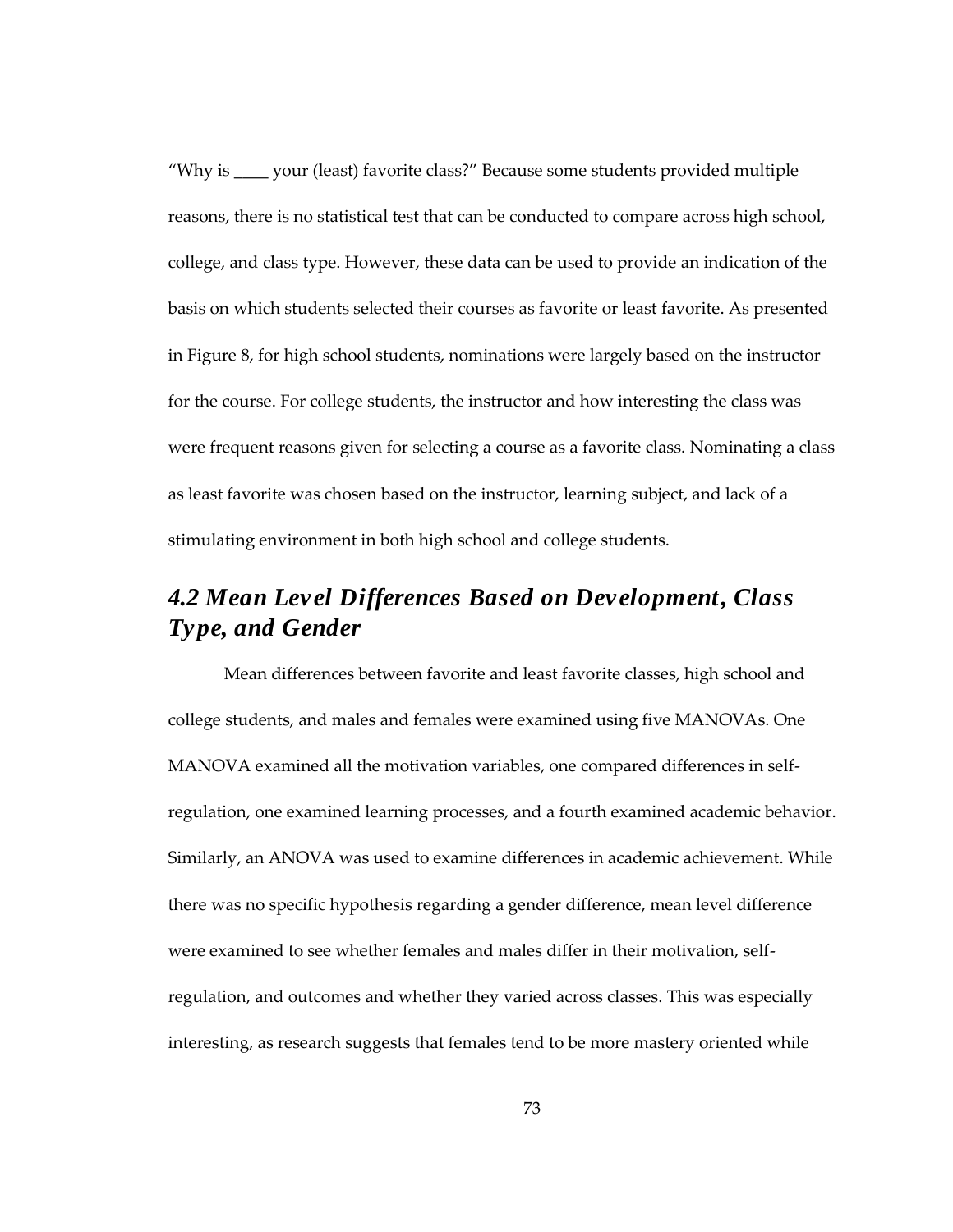males tend to be more performance oriented (Ryan et al., 1997). Additionally, females tend to ruminate more than males and may use emotion regulation more than males in general (Nolen-Hoeksema & Corte, 2004; Papadakis, Prince, Jones, & Strauman, 2006). For each MANOVA, gender and development (high school versus college) were entered as between-subject variables and class type (favorite versus least favorite) was entered as within-subject variables.

Overall, the means for motivation differed between favorite and least favorite classes (F  $(7, 412)$  = 213.53, p = .000), with students reporting a higher level of motivation for favorite classes than least favorite classes (see Table 7). There were also mean differences between high school and college students (F  $(7, 412) = 9.77$ ,  $p = .000$ ) and females and males (F  $(7, 412) = 3.17$ ,  $p = .003$ ) (see Tables 8 and 9, respectively). Of most interest was the class type by developmental stage interaction  $(F(7, 412) = 2.63, p = .011)$ , which qualified the developmental and class type effects.

To better understand these overall effects, follow-up univariate analyses examining the specific motivation constructs were conducted for the effects that were significant at the multivariate level. Investigating the univariate analyses for the class types revealed that in general, all forms of motivation were higher in favorite classes than least favorite classes (see Table 7 for means and standard deviations). These findings are in line with the hypothesis that motivation is higher in favorite classes. Univariate analyses examining developmental differences in motivation between high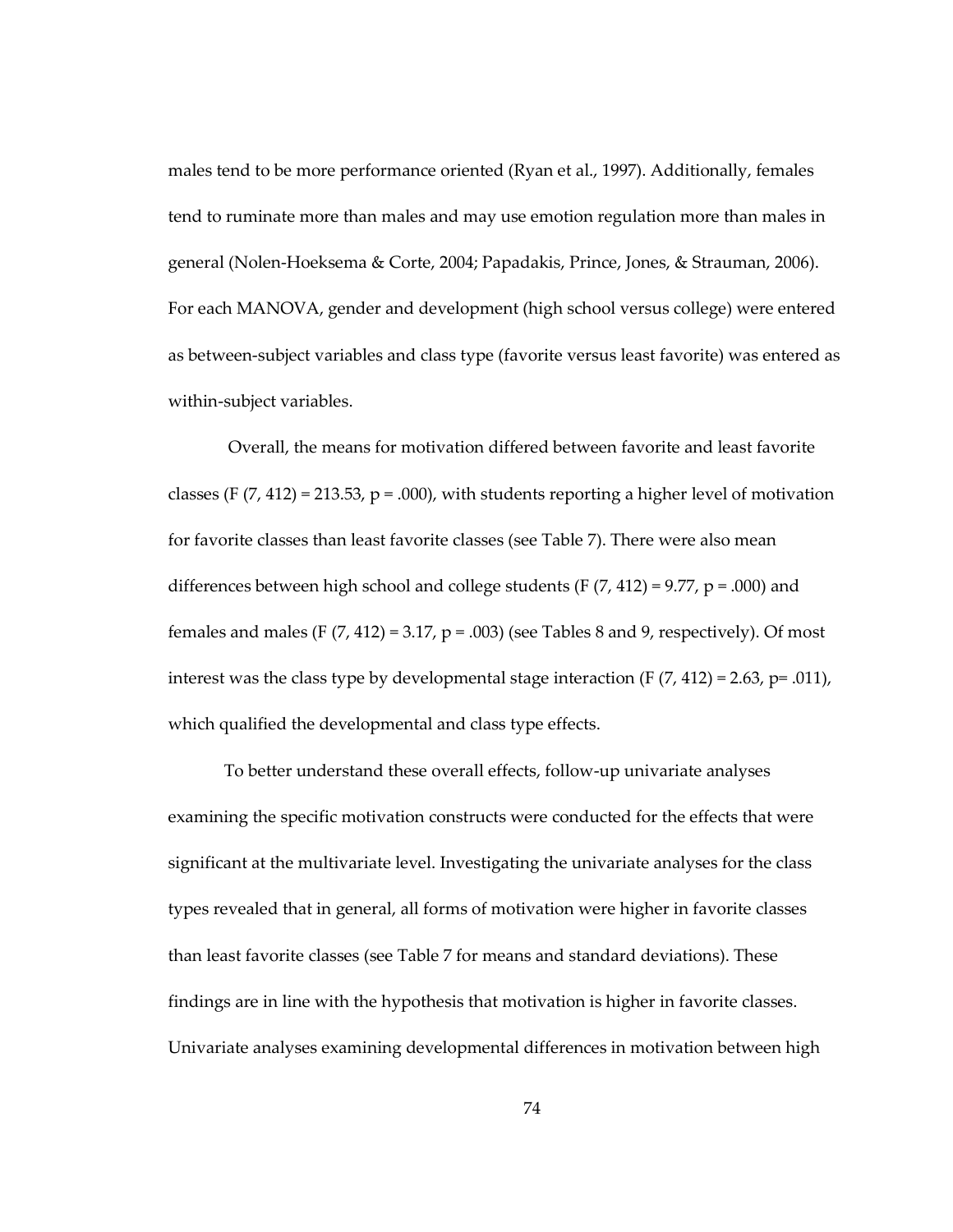school and college students revealed that, in general, high school students had higher levels of performance-approach (High School M = 3.16, College M = 2.85; F  $(1, 418)$  = 19.62,  $p = .000$ ), performance-avoidance (High School M = 3.24, College M = 2.98; F (1,  $418$ ) = 12.66, p = .000), and expectancies (High School M = 3.89, College M = 3.53; F (1,  $418$ ) = 32.82, p = .000), but lower levels of interest (High School M = 3.17, College M = 3.29; F  $(1, 418) = 4.08$ , p = .044). Finally, univariate analyses examining the significant gender differences found that females reported higher levels of mastery goal orientations (Female M = 3.83, Male M = 3.64; F  $(1, 418)$  = 9.92, p = .002) and interest (Female M = 3.30, Male M = 3.17; F  $(1, 418) = 5.30$ , p = .022) (see Table 9), which is consistent with prior research.

Last, univariate analyses examining the class type by development interaction revealed an interaction for expectancies (F  $(1, 418) = 9.60$ ,  $p = .002$ ). The interaction involves a large difference in expectancies between high school and college students in least favorite class versus favorite classes (see Figure 9). High school and college students have more similar expectancies in their favorite than their least favorite classes.

A similar MANOVA and follow-up univariate analyses were conducted for selfregulation. Contrary to the hypotheses, higher levels of self-regulation were reported in favorite versus least favorite classes (F  $(8, 405) = 60.64$ , p = .000) (see Table 7). There were also significant developmental (F  $(8, 405) = 4.19$ , p = .000) and gender differences (F  $(8, 405)$ )  $415$ ) = 4.66, p = .000) (see Tables 10 & 9, respectively). Interestingly, there was a class type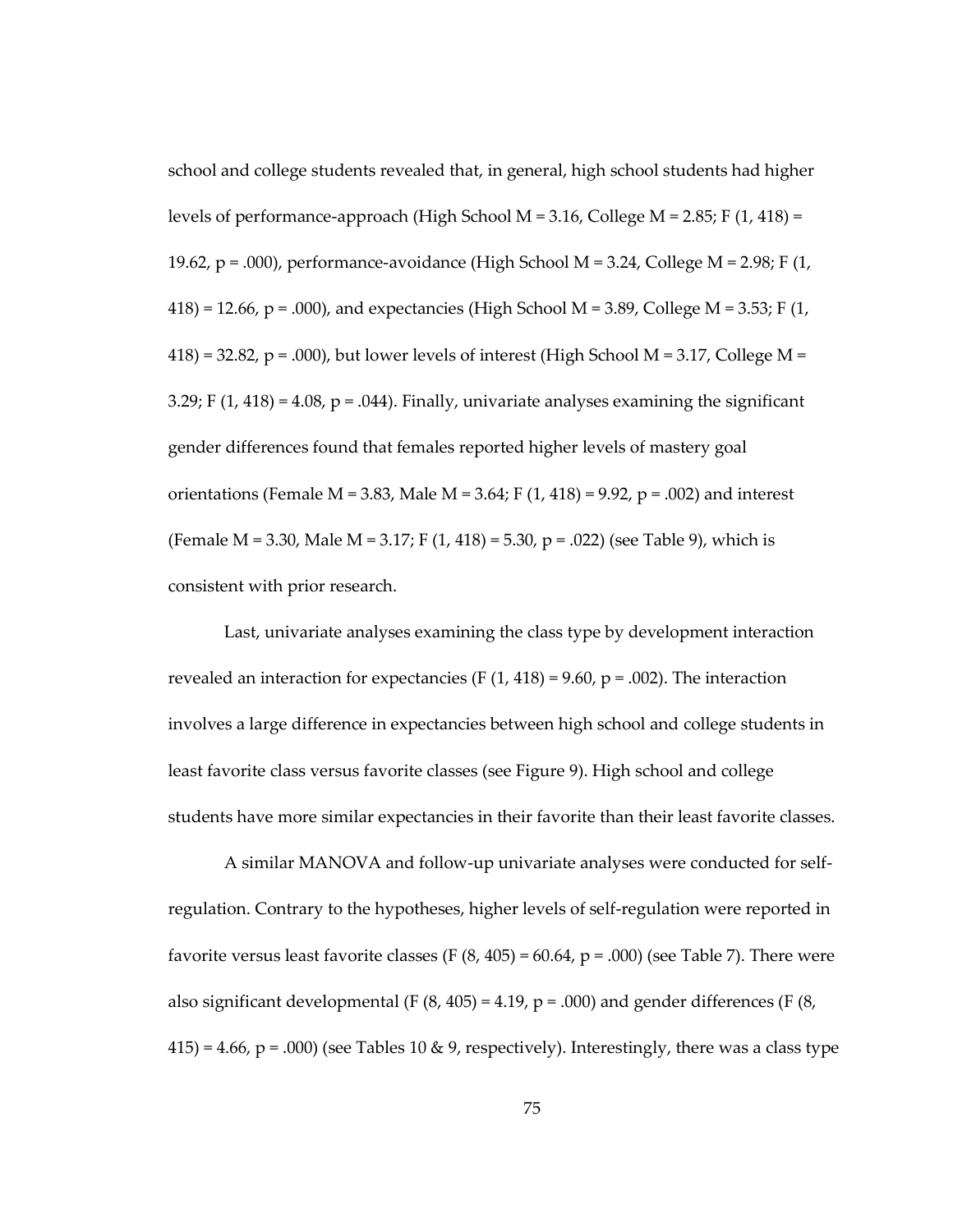by developmental stage interaction (F  $(8, 405) = 3.54$ , p = .001), which qualified the development and class type main effects.

An examination of the specific univariate analyses revealed that there were significant differences between all of the self-regulation across class type except for suppression (see Table 7 for F-values). Specifically, metacognition, attention regulation, time planning, environmental regulation, and reappraisal were higher, and rumination was lower in favorite than least favorite classes (means are presented in Table 7). These findings are in line with the hypotheses that there would be higher levels of adaptive and lower levels of maladaptive (i.e., rumination) forms of regulation in favorite versus least favorite classes in favorite classes.

In terms of developmental differences, high school students had higher levels of reappraisal than college students (High School M = 3.17, College M = 3.01; F  $(1, 412)$  = 4.75, p = .030) but college students had higher levels of time planning than high school students (High School M = 3.37, College M = 3.59; F (1,412) = 10.439, p = .001) (see Table 10). College students were hypothesized to be better regulators than high school students. Thus, the finding that reappraisal was higher for high school students is contrary to the hypotheses, while college students' higher levels of time planning is in line with the hypothesis. There were also overall gender differences (F  $(8, 415) = 4.66$ , p = .000), with females reporting higher levels of self-control (Female  $M = 3.70$ , Male  $M =$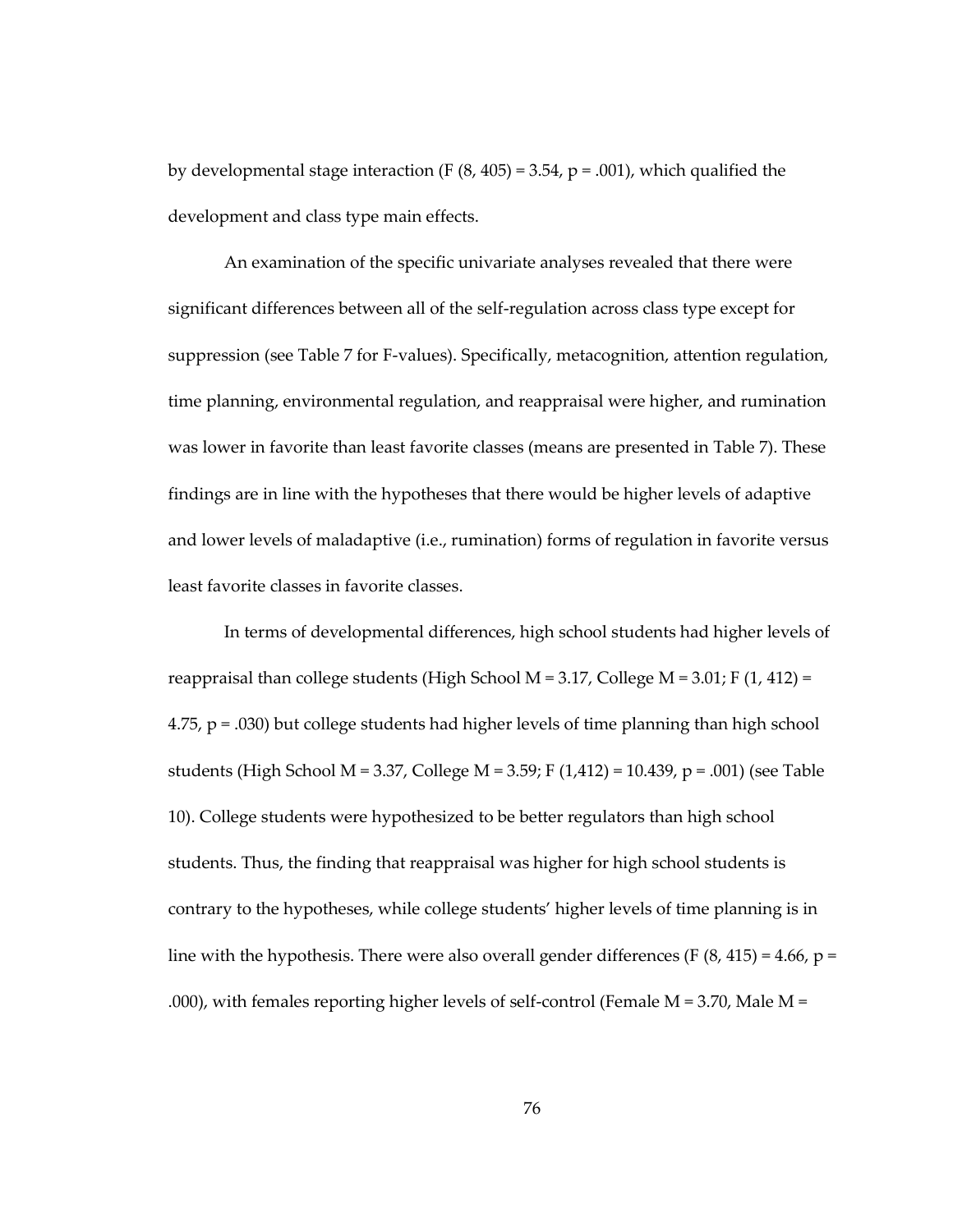3.52; F (1, 412) = 7.93, p = .005) and metacognition (Female M = 3.29, Male M = 3.10; F (1,  $412$ ) = 10.56, p = .001) (see Table 8).

Of most interest was the class type by developmental stage interaction, which was statistically significant at the univariate level for rumination (F  $(1,412) = 16.67$ , p = .000) and suppression (F  $(1, 412) = 7.49$ , p = .006). For both rumination and suppression (see Figures 10 and 11, respectively), college students reported lower levels than high school students in their favorite class, but higher levels than high school students in their least favorite class. Both rumination and suppression are maladaptive forms of regulation. While, as hypothesized, college students regulate more than high school students in their least favorite classes, it is somewhat surprising that they are employing a maladaptive form of emotion regulation. At the same time, the finding that, in favorite classes, college students draw on maladaptive forms of self-regulation less than high school students is in line with the hypothesis that college students are more adept at regulation.

In a similar investigation of learning processes, overall MANOVAs revealed a difference between the means for learning processes between favorite and least favorite classes (F  $(4, 414) = 61.80$ , p = 000) (see Table 7). There were also differences between high school and college students (F  $(4, 414) = 18.84$ , p = .000), as well as gender differences (F  $(4, 414) = 7.30$ ,  $p = .000$ ) (see Table 11 & 9, respectively). There was a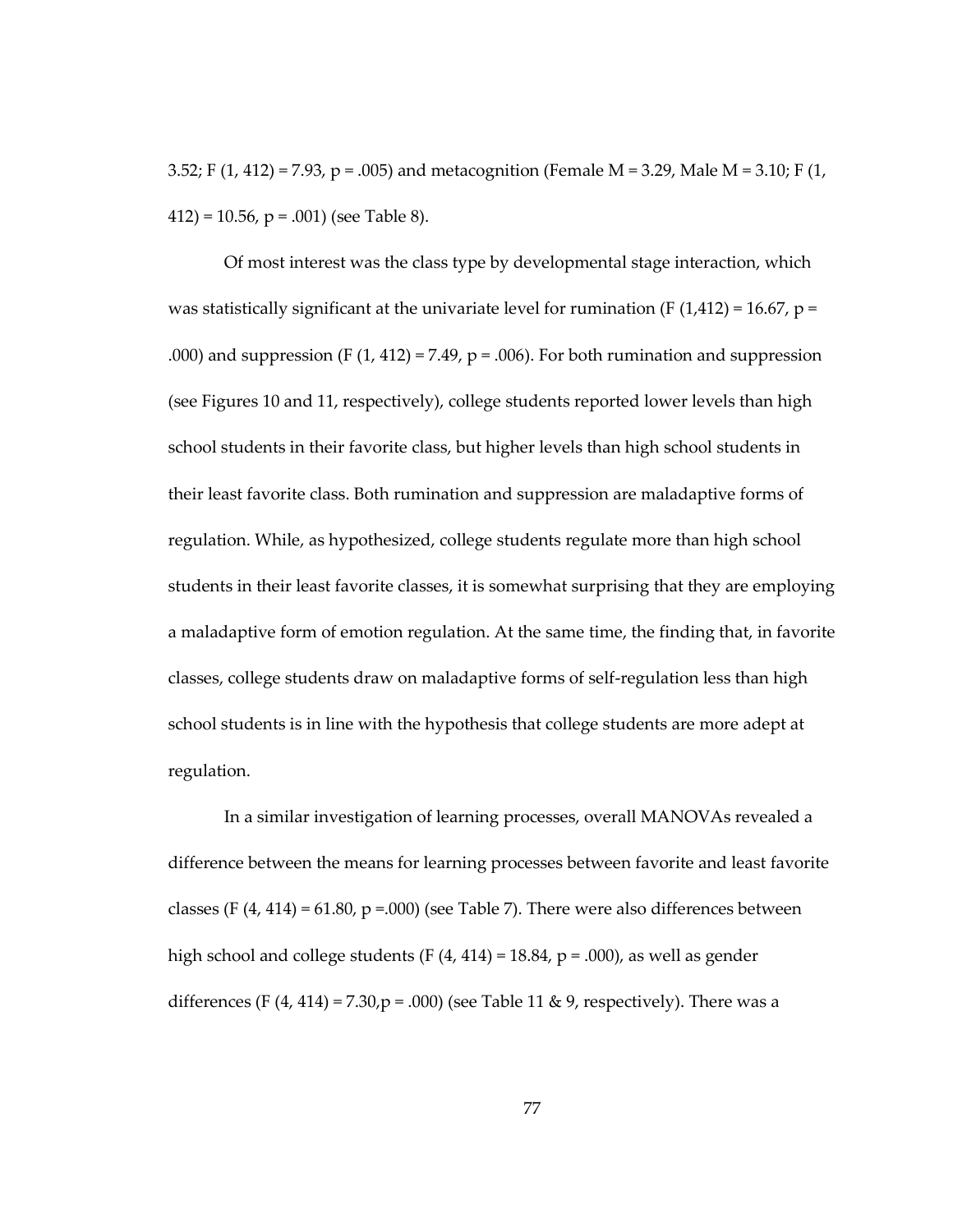significant class type by developmental stage interaction (F  $(4, 414) = 5.20$ , p = .000), which qualified the development and class type main effects.

Further analyses examining the univariate effects found that, as hypothesized, students reported higher use of learning processes in their favorite classes than in their least favorite classes (see Table 7). Univariate analyses comparing high school and college students revealed developmental differences for elaboration (F  $(1,417) = 5.440$ , p  $=$  .018), engagement (F (1,417) = 12.207, p = .000), and organization (F (1,417) = 17.719, p = .000) (see Table 11). College students reported higher levels of elaboration (High School  $M = 3.43$ ; College  $M = 3.60$ , but high school students reported higher levels of organization (High School  $M = 2.79$ ; College  $M = 3.09$ ) and engagement (High School M = 3.88; College M = 3.63). In terms of the univariate effects for gender, higher levels of all learning processes were reported by females versus males (See Table 9 for means).

The only significant univariate effect for the class type by development interaction was for engagement (F  $(1, 417) = 18.336$ , p = .000). The interaction involved a large difference in engagement between high school and college students in least favorite class versus favorite classes (see Figure 12). High school and college students engage at similar levels in their favorite classes, but differ quite substantially in their least favorite classes.

A similar MANOVA and univariate analyses were conducted for academic behaviors. Surprisingly and contrary to the hypotheses, there were no significant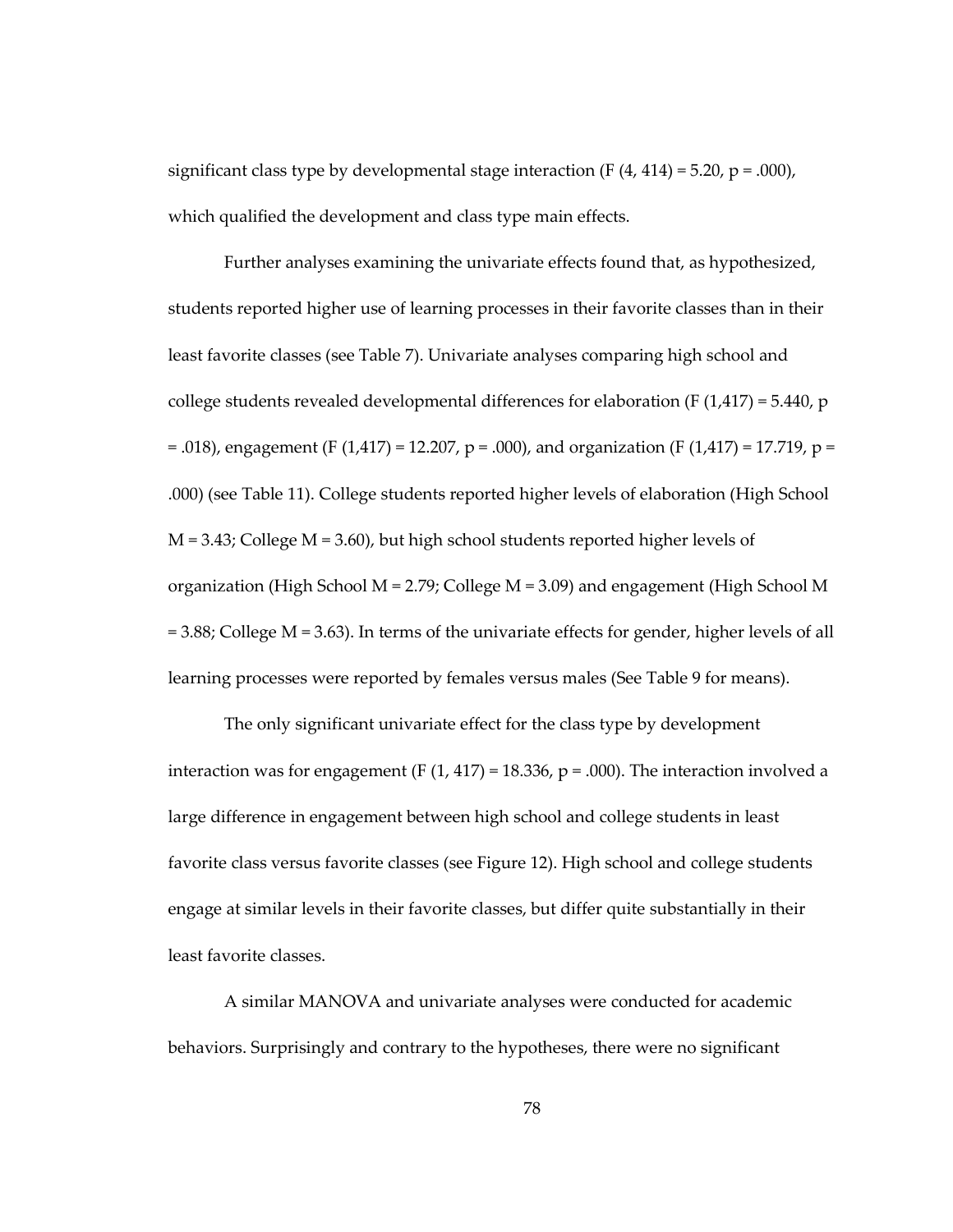differences between favorite and least favorite classes (F (3, 412) = .42, n.s.). However, there were significant differences between high school and college students ( $F(3, 412) =$ 12.83, p = .000) and between females and males (F  $(3, 412)$  = 3.33, p = .019) (see Table 11 & 9, respectively). A significant interaction between class type and development (F (3, 412)  $= 3.34$ ,  $p = .019$ ) qualified these main effects.

Follow-up univariate analyses were conducted to further examine how academic behaviors differed across development and gender. High school students reported higher level of attendance in classes than college students (High School M = .19, College  $M = -.105$ ; F (1, 414) = 14.30, p = .000) (see Table 11). However, college students reported higher levels of assignment completion on time than high school students (High School  $M = -0.145$ , College M = .092; F (1, 414) = 9.32, p = .002). The only significant univariate effect for gender was for attendance. Females reported more regular class attendance than males (Female M = .153, Male M =  $-.069$ ; F  $(1, 414)$  = 8.78, p = .003) (see Table 8).

Most interesting was the interaction between development and class type. High school students reported higher levels of class attendance in least favorite classes whereas college students reported higher levels of attendance in their favorite class (F (1,  $414$ ) = 6.44, p = .012) (See Figure 13). Thus, high school students seem to persist more and attend class even if they dislike it.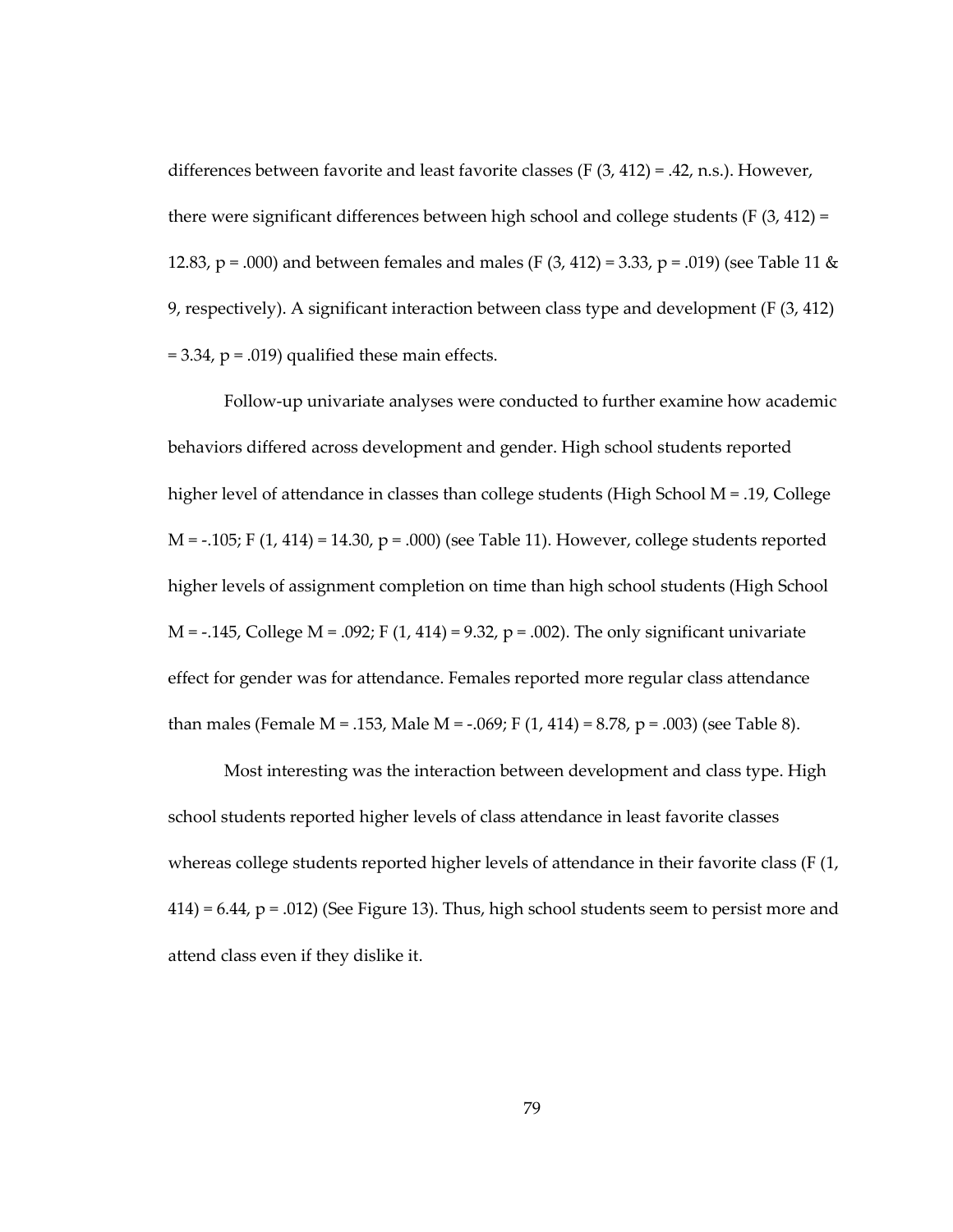Last, an ANOVA examining achievement revealed only a significant difference for type of class  $((F = 1, 340) = 66.68, p = .000)$ . Students had higher levels of achievement in their favorite classes (see Table 7).

# *4.3 Research Question 1: Are there different pathw ays to academic success?*

A central research question was related to the different pathways there might be to achieve academic success. To answer this question, variable-centered analyses were employed to examine a fully saturated mediational model in which all of the motivational variables predicted the self-regulation and outcome measures, and the selfregulation measures also predicted the outcome measures (see Figure 2). This simultaneous inclusion of different variables allowed the examination of the unique contribution that one construct has over the others. The mediating role self-regulation has in the relations between motivation and learning processes, academic behaviors, and achievement, was examined using MacKinnon's (2008) guidelines for testing mediation. Indirect and direct paths were examined based on MacKinnon's (2008; p. 55) assertion that "a mediated effect may exist whether or not there is a statistically significant effect of the independent variable on the dependent variable." That is, in order for a mediation to occur, there need to be two significant relations: 1) between the independent variable (motivation) to the mediator (self-regulation); and 2) between the mediator (selfregulation) and the dependent variable (academic outcomes). The overall indirect effect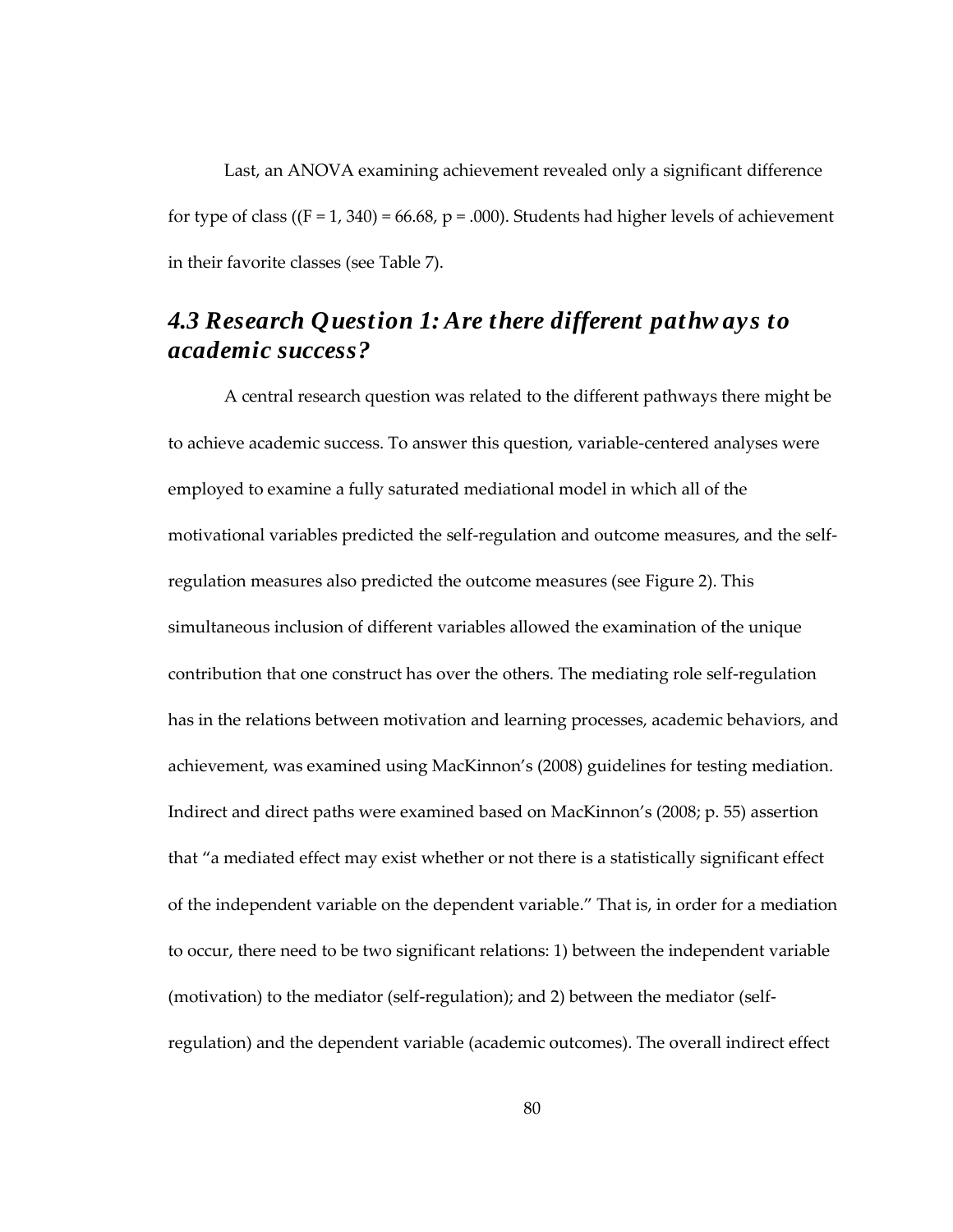(independent variable to mediator X mediator to dependent variable) need not be significant, as there may be a situation in which path 1 is positive and path 2 is negative, resulting in a small non-significant indirect path. However, mediation is occurs through the mediator. The use of structural equation modeling facilitates detection of such mediational effects, especially in the complex models that are tested in the current study. A separate mediation model was examined for each of the academic outcomes (learning processes, academic behaviors, and achievement), in the different class types (favorite and least favorite classes) for high school and college students, for a total of 12 models.

The analyses are presented for high school and college students separately. In the first part of the model (between the motivation to self-regulation measures), the beta coefficients were quite similar regardless of the outcome measure. Therefore, this part of the model is presented first, followed by the self-regulation to learning processes (organization, rehearsal, elaboration, and engagement), the motivation and mediation effects to learning processes, the self-regulation to academic behaviors (time spent on coursework, attendance, and handing in of assignments), the motivation and mediation effects to academic behaviors, self-regulation to achievement, and motivation and mediation to achievement.

Given the relatively high correlations among several of the exogenous variables, the beta coefficients from this model were compared to the bivariate correlations to detect possible statistical suppression due to multicolinearity between exogenous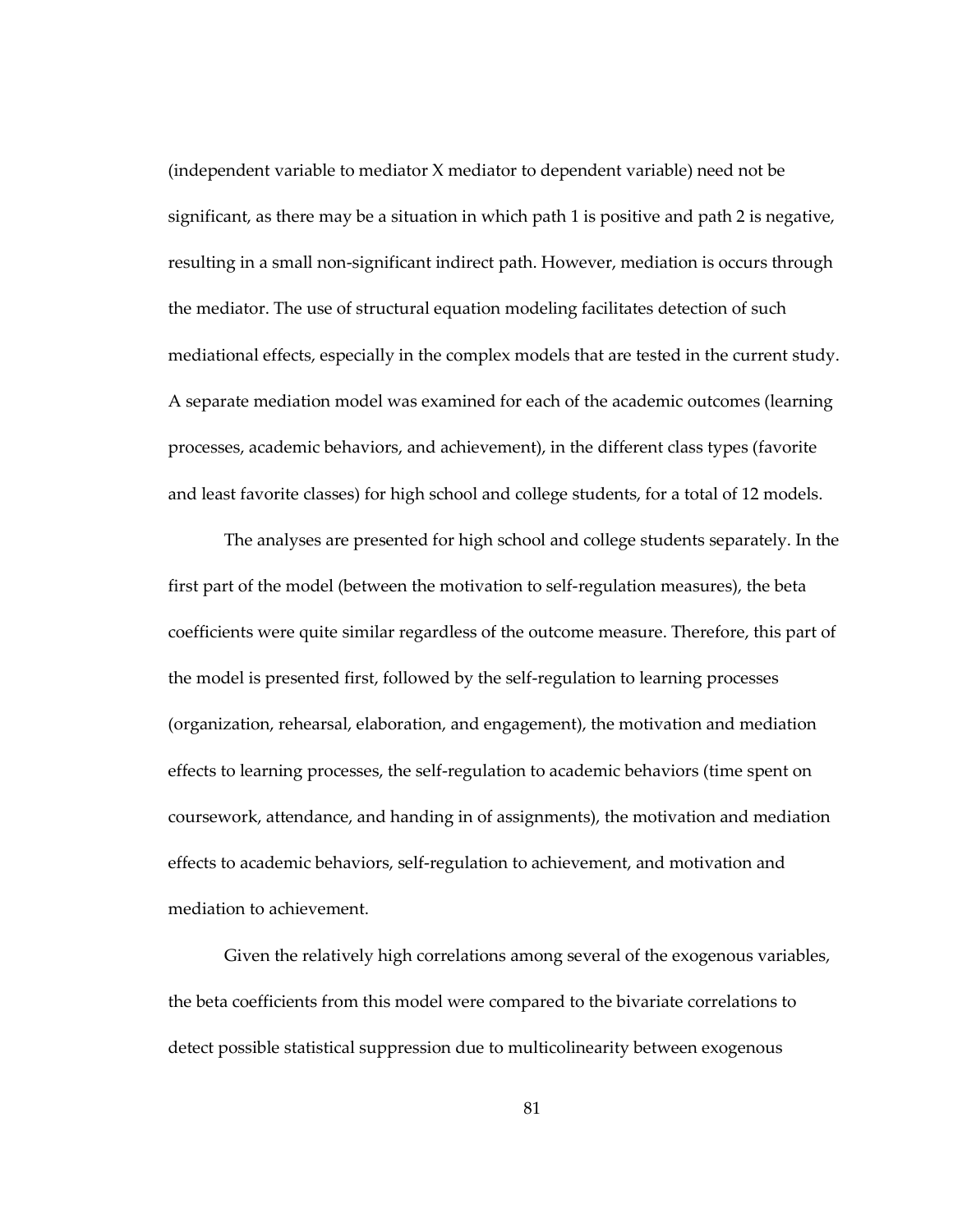variables. In order to determine whether statistical suppression occurred, a model excluding the potentially suppressing exogenous variable was conducted and beta coefficients were compared. These cases are noted in the appropriate places.

## **4.3.1 High School**

#### **4.3.1.1 Motivation to Self-Regulation**

The relations between motivation and self-regulation were similar for learning processes, academic behaviors, and achievement in favorite and least favorite classes, as presented in Tables 12, 13, and 14. In general, contrary to the hypotheses, motivation was related to self-regulation more in favorite than least favorite classes. While mastery goal orientations were positively related to metacognition, time planning, and environment regulation in both favorite and least favorite classes, there was greater magnitude in the relations observed in least favorite classes. This is in line with the hypothesis that activation would be stronger in least favorite classes. In addition, mastery goal orientations were positively related to reappraisal and suppression only in favorite classes. This is contrary to the hypothesis that more regulation would occur in the least favorite classes. The relation of mastery goal orientations to suppression was surprising, since suppression is a maladaptive form of emotion regulation.

Based on the discrepancy between the bivariate correlation and the beta coefficient, the relations of mastery goal orientations to environment regulation in least favorite classes ( $\beta$  = .45, p < .001; r = .51, p < .001) and to suppression in favorite classes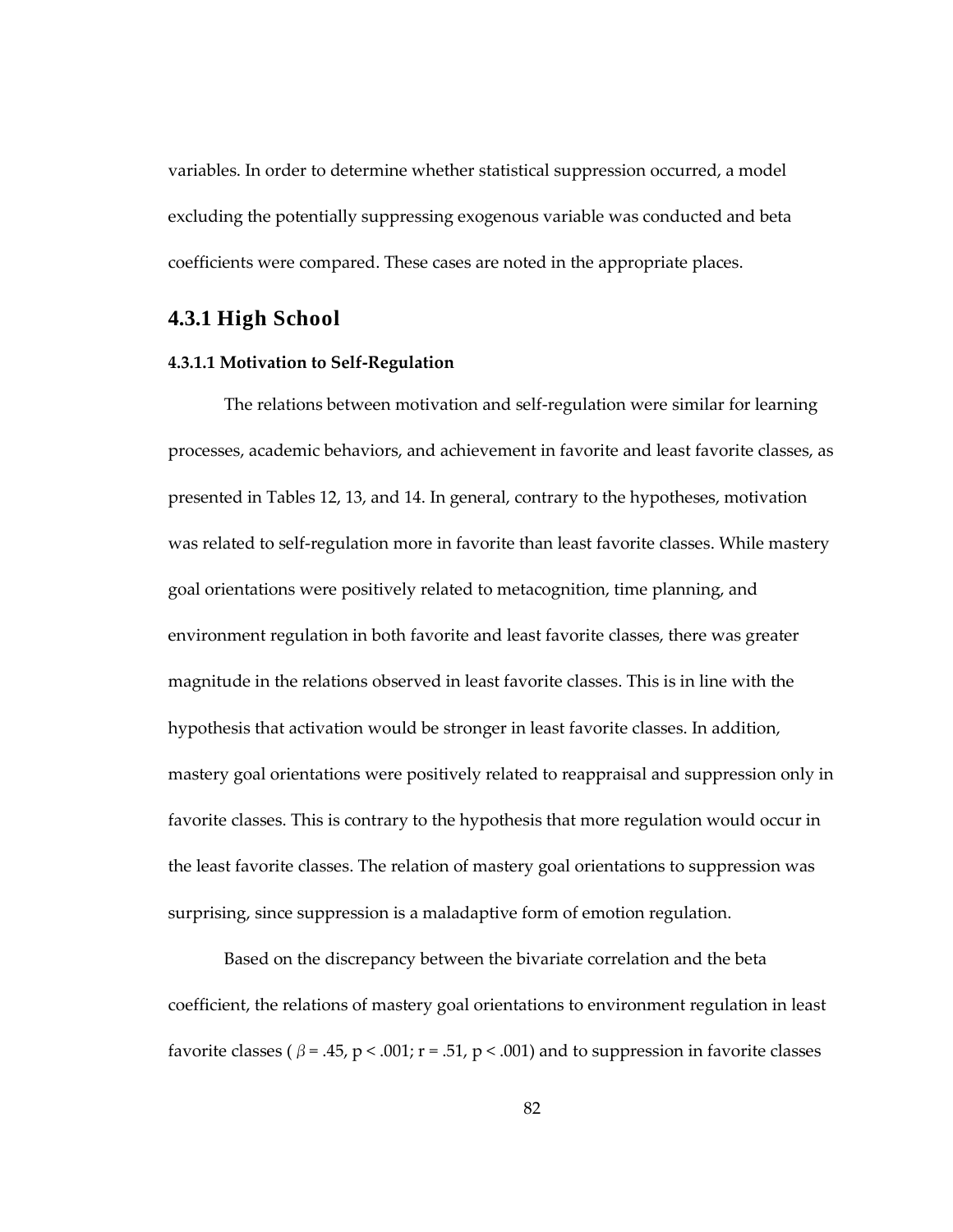$(\beta = .24, p < .05; r = .06, p < .001)$  were examined for statistical suppression. Only the relation between mastery goal orientations and suppression seemed to result from statistical suppression with task value, therefore this finding should be interpreted with caution as these findings may be due to multicollinearity of mastery goal orientations with task value.

Interestingly, performance-approach goal orientations were not significantly related to any form of self-regulation, though performance-avoidance goal orientations were positively related to rumination. Both of these findings are in line with the hypotheses and previous research that has found performance-approach to be unrelated to positive or negative outcomes, and performance-avoidance to be positively related to maladaptive outcomes (Linnenbrink-Garcia et al., 2008).

As hypothesized, both expectancies and interest were positively related to attention regulation in both favorite and least favorite classes (see Tables 12, 13, & 14). However, while expectancy was negatively related to rumination in both favorite and least favorite classes, interest was negatively related to rumination only in favorite classes. These findings are in line with the hypothesized relations. Additionally, the magnitude of the association between expectancy and rumination was greater for least favorite classes, suggesting that motivation plays a more important role in activating self-regulation in least favorite classes, as hypothesized. Finally, attainment value was positively related to rumination. However, this finding might be a result of statistical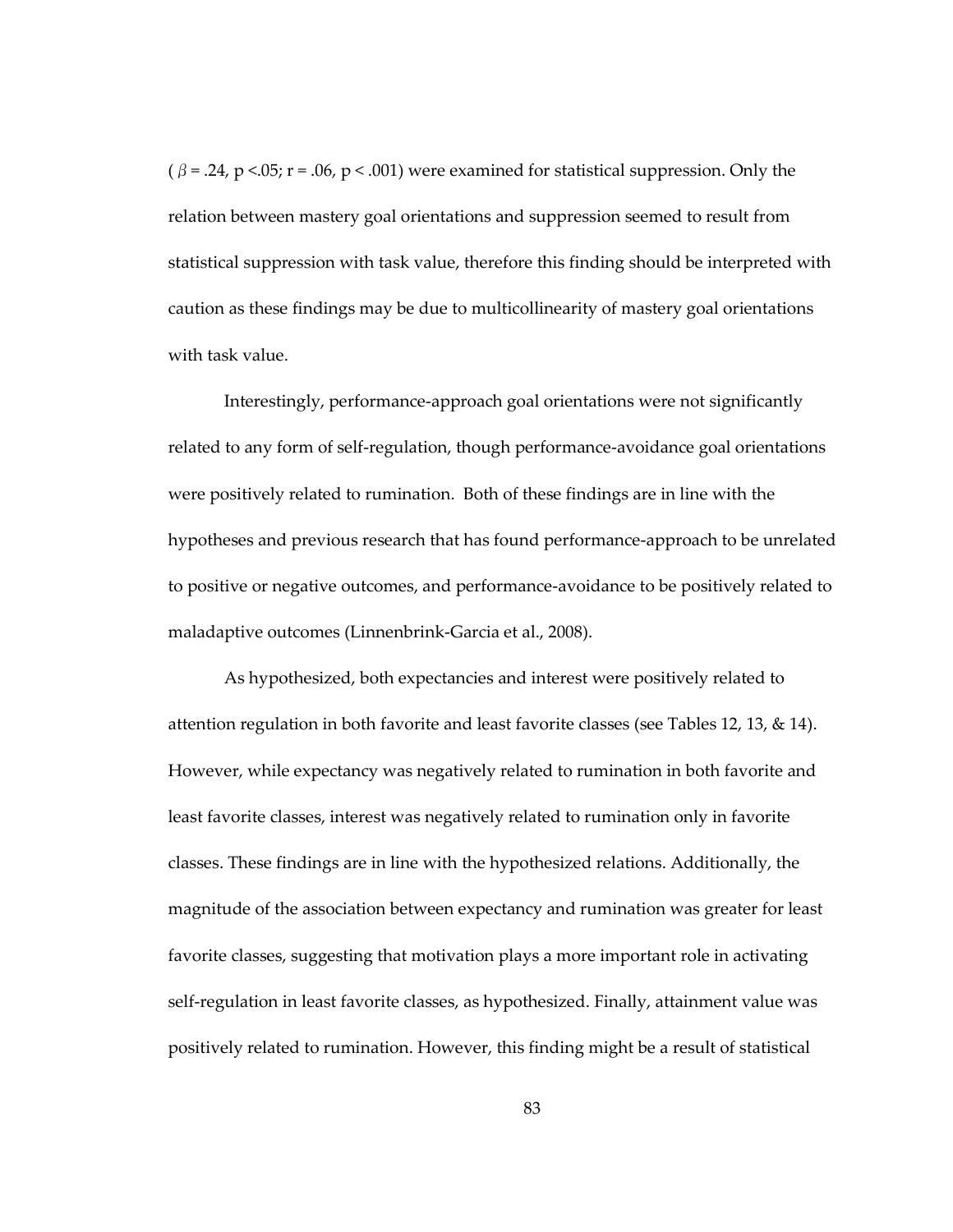suppression due to the high correlation between attainment and the other values, and therefore should be interpreted with caution.

#### **4.3.1.2 Self-Regulation to Learning Processes**

In terms of self-regulation, behavior regulation (time planning) played an important role in predicting learning processes (organization, rehearsal, and elaboration) for favorite and least favorite classes (See Table 15), whereas cognitive regulation (metacognition and attention regulation) seemed to be central in predicting learning processes in least favorite classes. Specifically, metacognition predicted all four learning processes in least favorite classes and organization in favorite classes, and attention regulation was positively related to engagement in both favorite and least favorite classes. Interestingly, and contrary to the hypothesis, emotion regulation was positively related to learning processes in both favorite and least favorite classes; reappraisal predicted rehearsal and elaboration in favorite classes and engagement in least favorite classes. Surprisingly, rumination was positively related to engagement in favorite classes. It is important to note the magnitude of these effects was smaller for emotion regulation than cognitive regulation, suggesting that cognitive regulation plays a more central role than emotion regulation. There was no evidence of statistical suppression.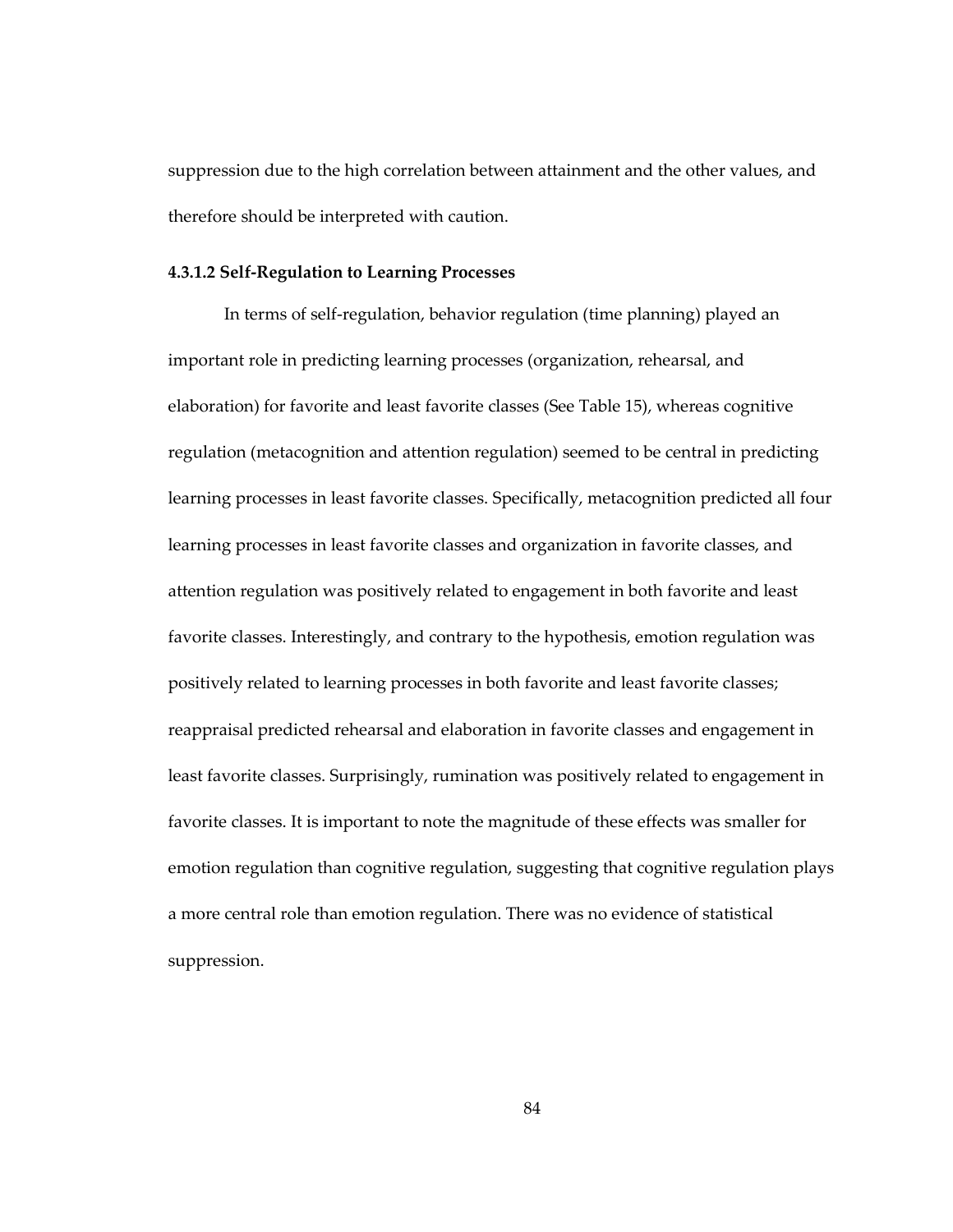#### **4.3.1.3 Main and Mediational Effects to Learning Processes**

In order to examine whether there are multiple pathways to academic success, a more specific question regarding how motivation instigates self-regulation towards academic success was presented. Of interest was how the relations between motivation and learning processes were mediated by self-regulation. All of the mediational relations and the indirect effects are listed in Table 16. In general, as hypothesized, there were more significant indirect effects between motivation to learning processes via selfregulation in least favorite than favorite classes.

Before discussing these mediational effects, I consider main effects as they determine whether a full or partial mediation occurred. Mastery goal orientations were positively related to engagement in favorite and least favorite classes (see Table 15), with a larger magnitude observed in least favorite classes. As expected and in line with previous research, performance-avoidance was negatively related to organization in favorite classes. However, contrary to prediction, performance-avoidance was positively related to elaboration in least favorite classes, suggesting that there may be some advantage to avoiding appearing incompetent in disliked yet obligatory situations. Also surprising was the finding that expectancy was negatively related to organization in least favorite classes – especially because there was no significant bivariate correlation (r = .02, n.s.) between these two variables. However, because there was no multicolinearity between expectancy and other motivational variables, I could not further examine these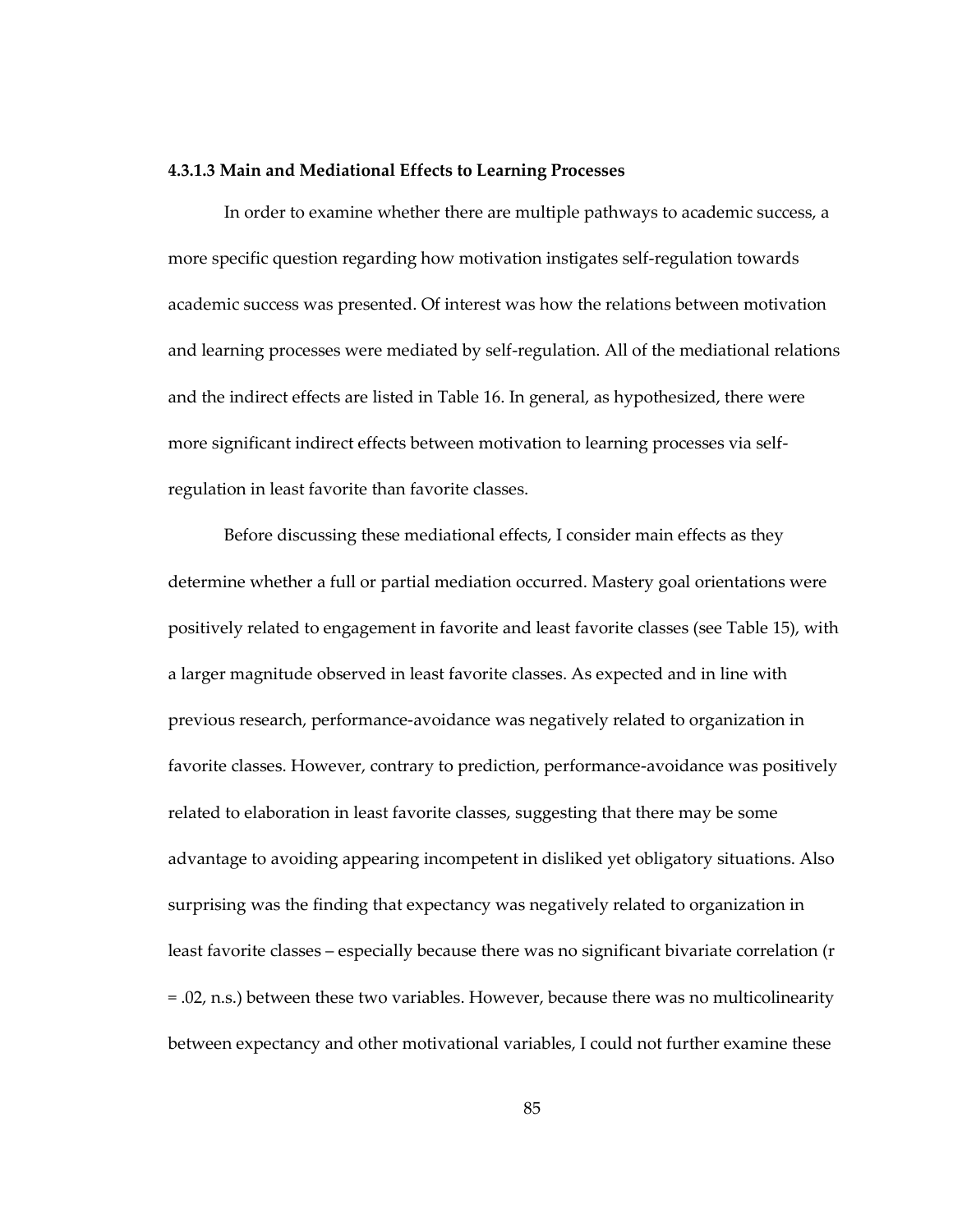relations to rule out statistical artifacts. At the same time, interpretation of this finding should be done with caution. Similar to mastery goal orientations, interest was positively related to engagement but only in favorite classes.

A most unusual finding was the negative relation between attainment value and engagement in favorite and least favorite classes, though the correlations were positive (Fav  $\beta$  = -.23, p < .05; LFav  $\beta$  = -.22, p < .01; Fav r = .26, p < .01; LFav r = .38, p < .001). These relations persisted for favorite classes without mastery goal orientations in the model and became non-significant for least favorite classes. However attainment value no longer predicted engagement when utility and interest values were not included in the model. This suggests that the finding is due to suppression and therefore these relations will not be interpreted.

The variety of mediations that were found lend strong support to the hypothesis that there are multiple pathways to academic success. Table 16 presents a list of the mediations and the indirect effects. Cognitive (metacognition and attention regulation) and behavior (time planning) regulation mediated mainly the relations between motivation (mastery goals, expectancies, and interest) and organization, rehearsal, and elaboration in favorite and least favorite classes, while emotion regulation mediated the relations between motivation and engagement. In general, the mediation paths for mastery goal orientations to self-regulation and subsequent learning processes was positive, and the relations were fully mediated for organization, rehearsal, and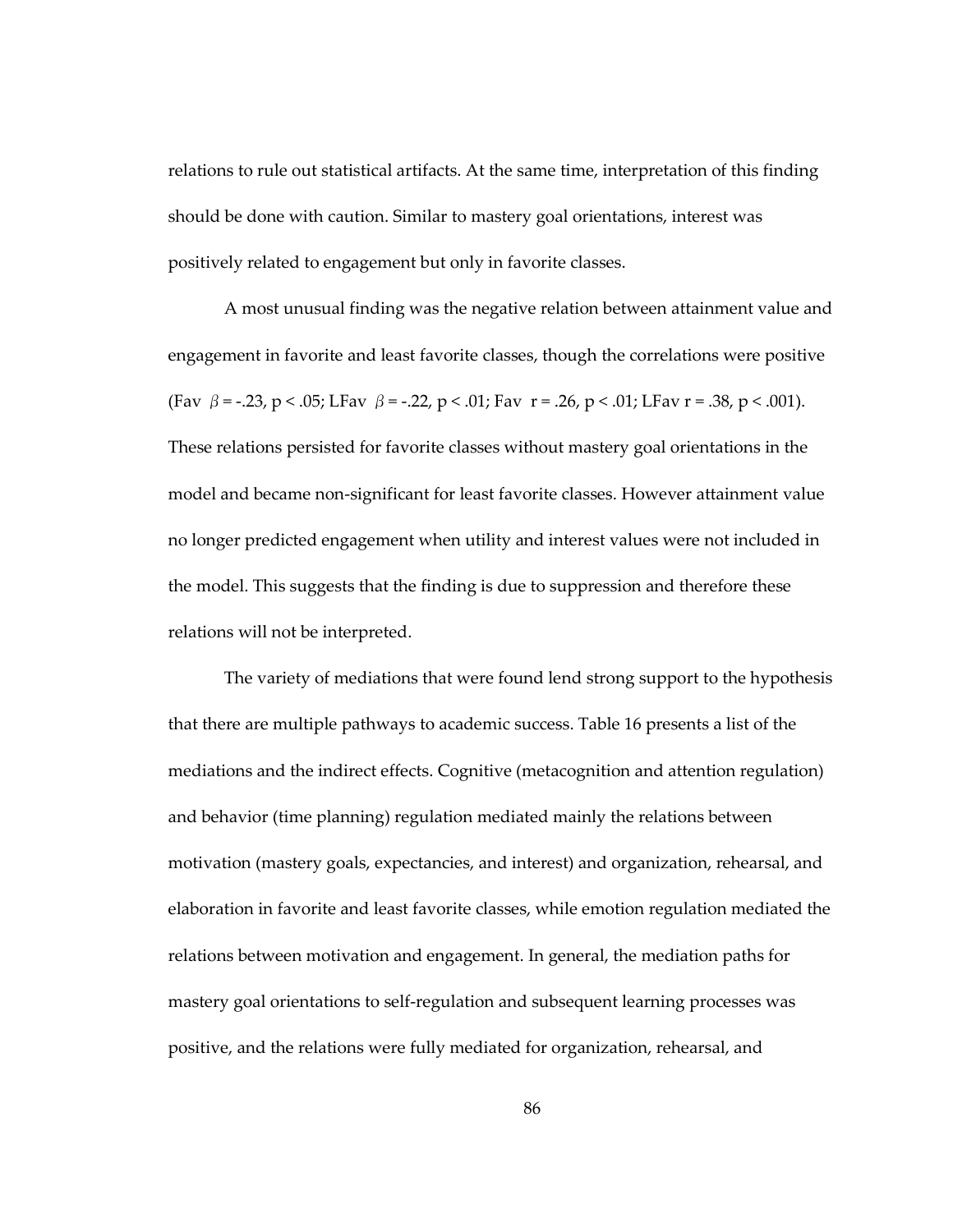elaboration in favorite and least favorite classes. The relations between mastery goal orientations and engagement via metacognition were partially mediated; mastery goal orientations have a direct effect in addition to the mediation through metacognition to engagement. In line with the hypotheses, there were no pathways for performanceapproach goal orientations. Interestingly, the relations between expectancies and interest to engagement were mediated through attention for both favorite and least favorite classes.

The relations between motivation (performance-avoidance goals, expectancy, and interest) to engagement via emotion regulation (rumination and suppression) is somewhat more complex. In general, expectancies and interest were negatively related to rumination, but rumination was positively related to engagement in favorite classes – resulting in a non-significant small effect. In least favorite classes, expectancy was negatively related to rumination and rumination was negatively relate to engagement, suggesting that rumination is a maladaptive mediator for motivation and engagement in least favorite classes, whereas it is a positive mediator in favorite classes.

### **4.3.1.4 Self-Regulation to Academic Behaviors**

There were no significant relations between self-regulation and academic behaviors (see Table 17). This was in line with the hypothesis that students in high school do not have freedom regarding their schedules and where they can study. High school students have fewer opportunities to regulate their behavior or time related to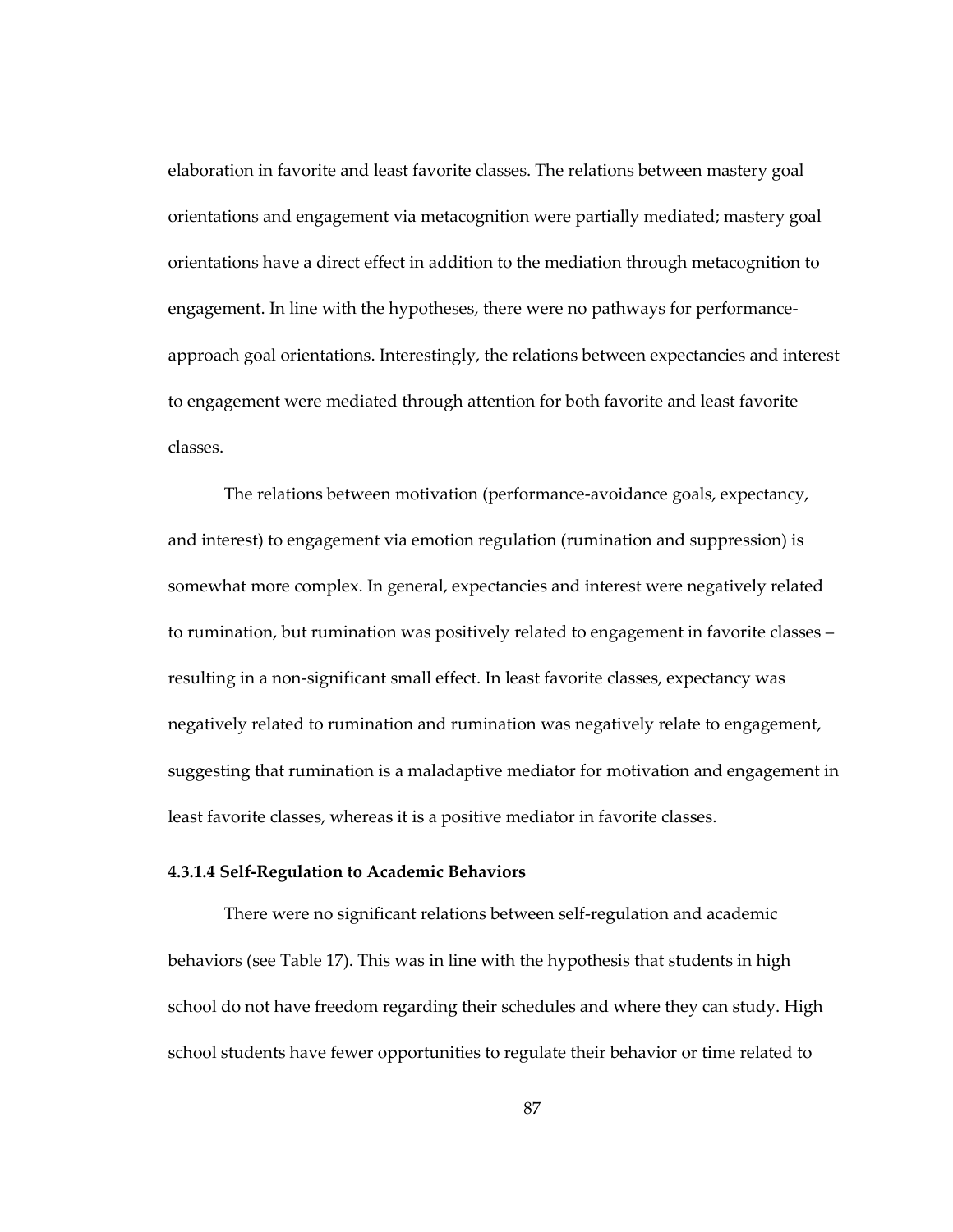studying; they often have to study when they have time to do so. High school students' fixed pre-determined schedules do not afford much autonomy and may result in a "taking the medicine" attitude, whereby students do what they have to do without much feeling or concern.

#### **4.3.1.5 Main and Mediational Effects to Academic Behaviors**

Due to the lack of significant relations between self-regulation and academic behaviors, there were no mediational effects. While there was no mediation between motivation to academic behaviors via self-regulation, there were a few significant main effects between motivation and academic behaviors in high school students (see Table 17). Specifically, in least favorite classes, expectancy predicted attendance and interest predicted handing in of assignments. Interestingly, attainment value was negatively related to handing in of assignments in least favorite classes, but this relation became non-significant when mastery goal orientations were not included in the model. In addition, the positive (though non-significant) correlation between attainment and assignment completion suggests that this finding is a result of statistical suppression and should be interpreted with caution.

#### **4.3.1.6 Self-Regulation to Achievement**

The findings for the relations between self-regulation and achievement were surprising. As can be seen in Table 14, only time planning was related to academic achievement in favorite classes. This was contrary to the hypothesis that self-regulation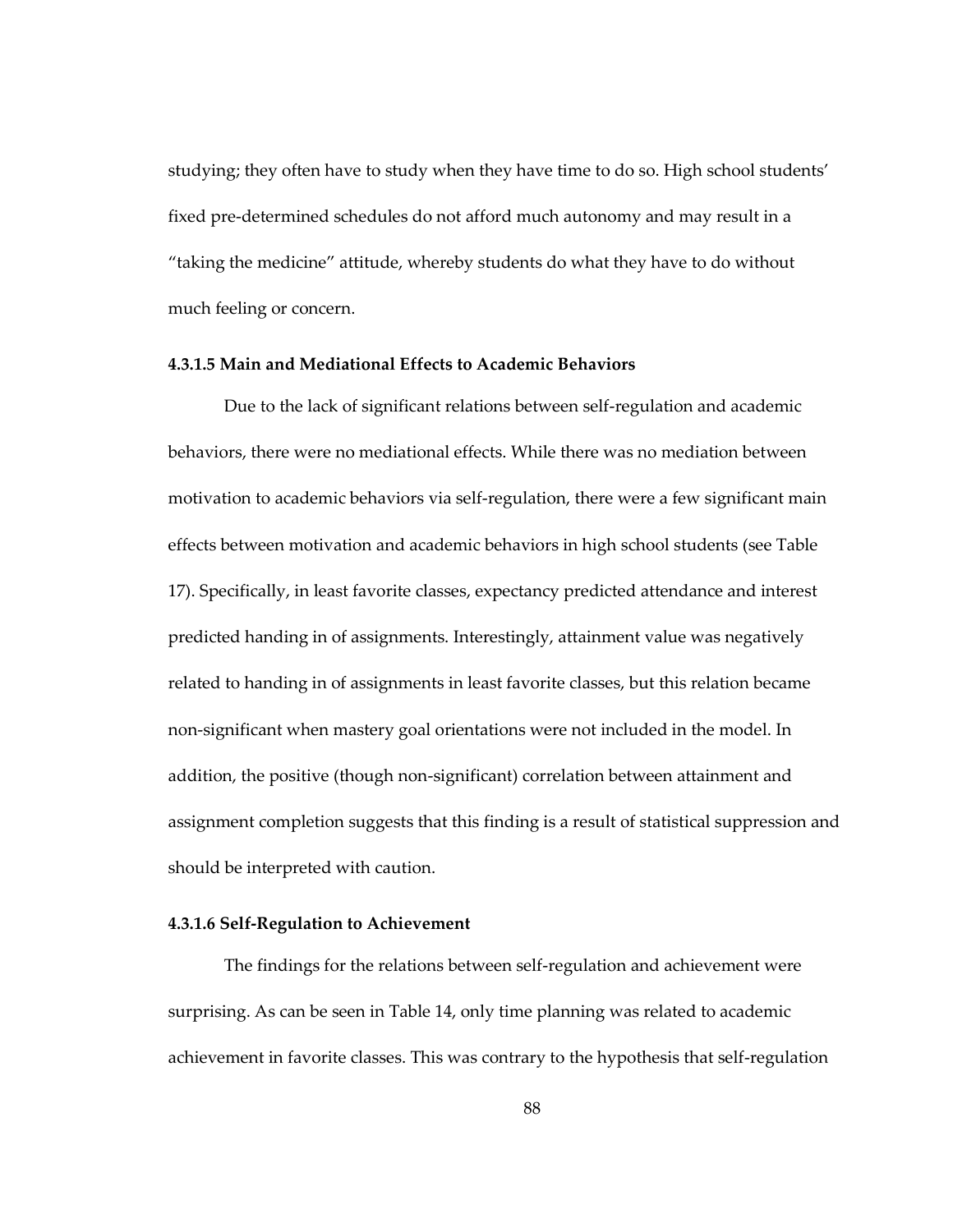would be related to achievement more in least favorite than favorite classes. One explanation for this might be that students actively engage in allotting time for completing work they like, whereas in their least favorite class they just get it done when they can without thinking or planning on when to complete the work.

#### **4.3.1.7 Main and Mediation Effects to Achievement**

In both favorite and least favorite classes, achievement was predicted by expectancies. As hypothesized, the magnitude of this effect was larger in least favorite classes, suggesting that motivation plays a more important role in predicting achievement in least favorite than in favorite classes.

Surprisingly, and contrary to the hypotheses, there was no mediation in least favorite classes. The lack of mediation was due to no significant effects between selfregulation to achievement. In favorite classes, the relations between mastery goal orientations and achievement were mediated by time planning (see Table 14). Specifically, mastery goal orientations were positively related to time planning, which was positively related to achievement. High school students who endorse mastery goals regulate their behaviors through time planning and this, in turn, leads to higher levels of achievement.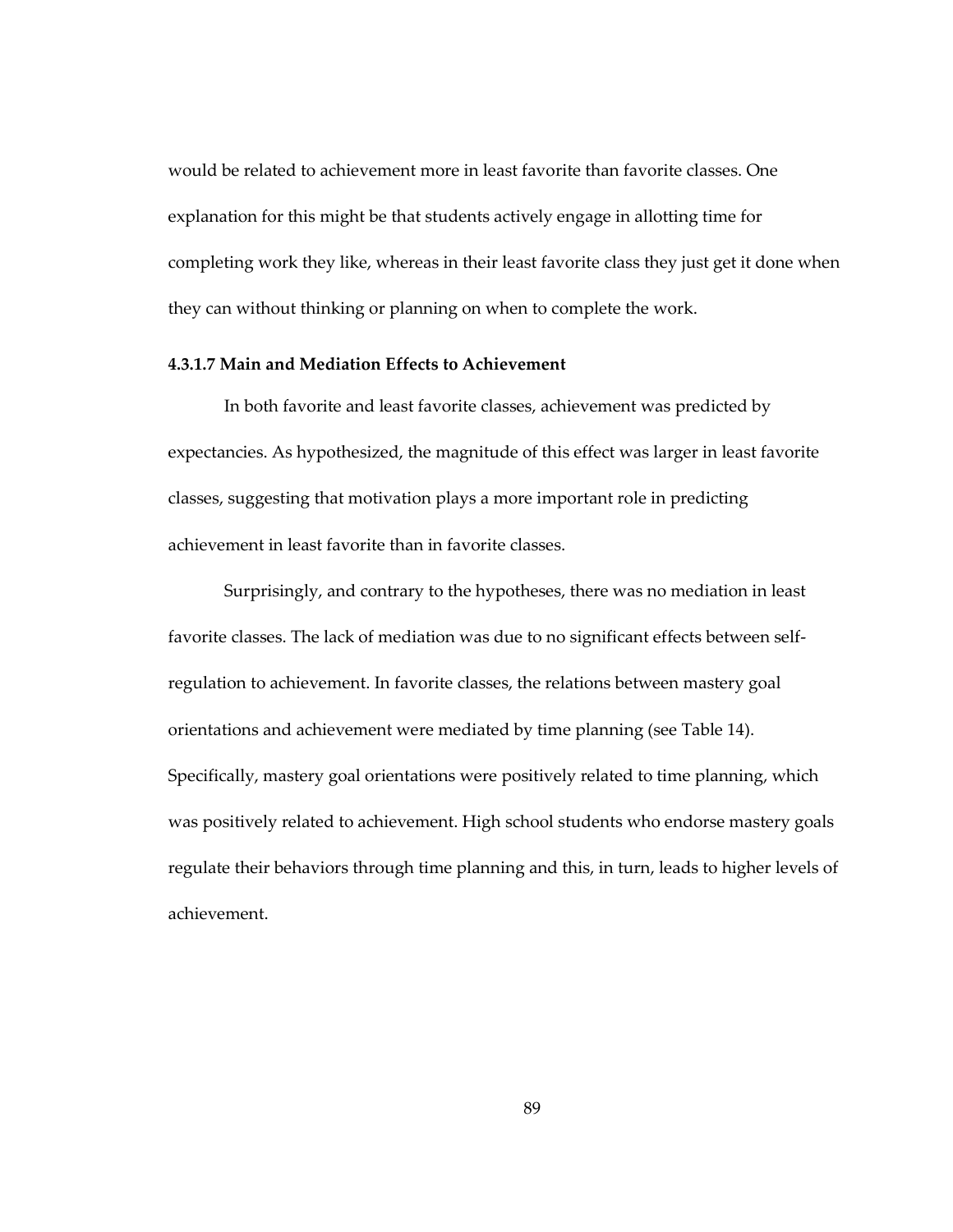### **4.3.2 College**

#### **4.3.2.1 Motivation to Self-Regulation**

As with high school students, the relations between motivation and selfregulation were similar across models, with only slight differences for the achievement model. Therefore, the following discussion addresses the models for learning processes, academic behaviors, and achievement (see Tables 18, 19, and 20). As hypothesized, motivation activated more self-regulatory capacities in college than in high school students, although overall the pattern of findings is similar across both groups. Specifically, mastery goal orientations were positively related to cognitive (metacognition and attention regulation) and behavioral (time planning and environmental regulation) regulation, with higher magnitudes of relations for least favorite classes in all but environmental regulation, in which the relations were slightly stronger for favorite classes (see Table 18, 19, and 20). The only significant relation for performance-approach was negative with emotional suppression in favorite classes ( $\beta$  = -.23,  $p < .05$ ;  $r = -.03$ , n.s.), however, when performance-avoidance was not included in the model, this relation decreased substantially and became non-significant ( $\beta = .001$ , n.s.), suggesting that this was a result of statistical suppression. On the other hand, performance-avoidance was positively related to emotion regulation in both favorite (suppression) and least favorite (reappraisal, rumination, and suppression) classes.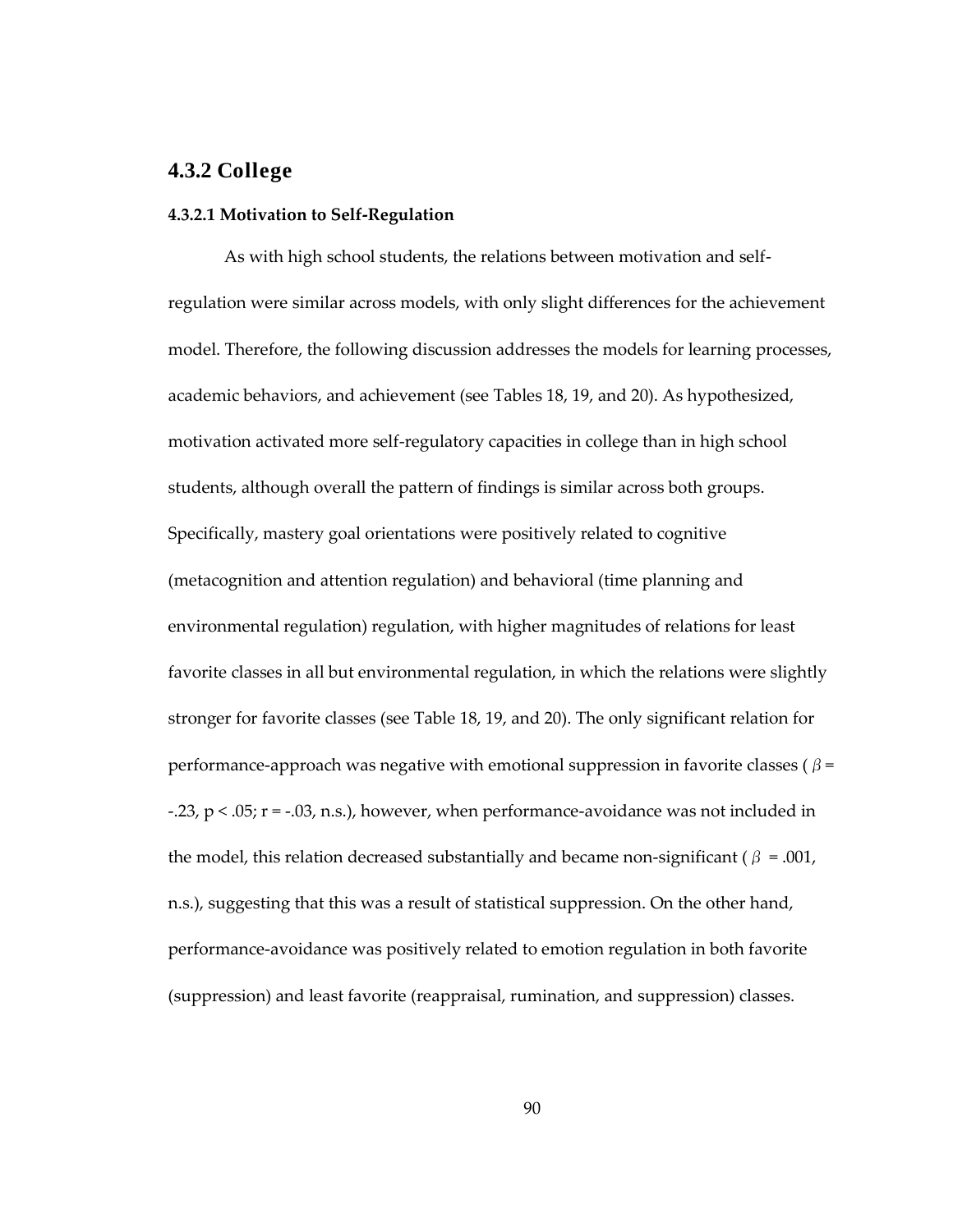Expectancy was positively related to attention regulation and behavioral (time planning and environmental regulation) regulation only in favorite classes, and positively related to metacognition and negatively related to rumination in both favorite and least favorite classes. Interest was positively related to attention in both favorite and least favorite classes, and negatively related to rumination in favorite classes. Additionally, interest was related to metacognition and reappraisal in least favorite classes.

Unlike high school students, utility value negatively predicted attention regulation in least favorite classes, however, the beta decreased and became nonsignificant when mastery goal orientations were not included in the model ( $\beta = -.08$ , n.s.) while the correlation was positive and significant ( $r = 20$ ,  $p < .01$ ), suggesting statistical suppression. Similarly, attainment value was negatively related to time regulation in least favorite classes though the correlation was positive  $(r = .25, p < .01)$ , however this value also decreased and became non-significant when mastery goal orientations were not included in the model ( $\beta$  = -.007, n.s.), suggesting statistical suppression. Finally, attainment was positively related to rumination – a finding unique to college students and supporting the hypothesis that attainment value might be related to maladaptive forms of regulation.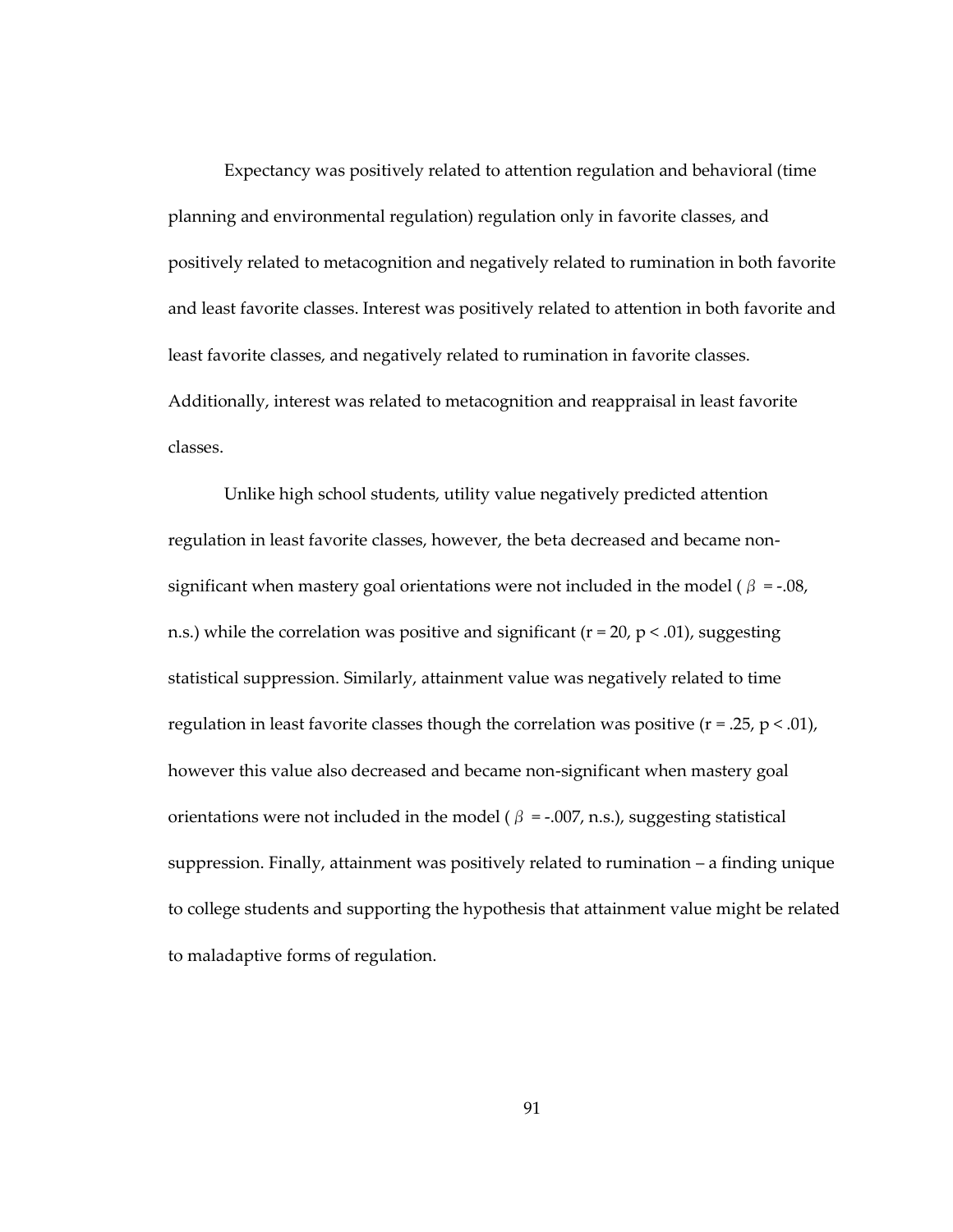## **4.3.2.2 Self-Regulation to Learning Processes**

In terms of self-regulation, cognitive regulation was positively related to all forms of learning processes, although differently for favorite and least favorite classes (see Table 21). Specifically, metacognition was positively related to all forms of learning processes in both favorite and least favorite classes, except for organization and engagement in favorite classes. Attention regulation was positively related to elaboration and engagement in favorite classes, and engagement in least favorite classes. This suggests that the ability to control and adjust one's attention influences engagement, however, only in favorite classes does this facilitate making connections across contexts and domains. In terms of behavior regulation, time planning was related to organization and engagement in both favorite and least favorite classes, and rehearsal in least favorite classes. Most interesting is the role that environmental regulation plays in predicting learning processes in college students. Whereas this form of regulation was not significantly related to any of the outcomes for high school students, for college students it was related to rehearsal, elaboration, and engagement in favorite classes and to elaboration in least favorite classes. This finding is consistent with the hypothesis that college students need to regulate where they study more than high school students do. Finally, emotion regulation predicted more learning processes in college than in high school students. Specifically, rumination was positively and suppression was negatively related to organization in favorite classes. Rumination was positively related to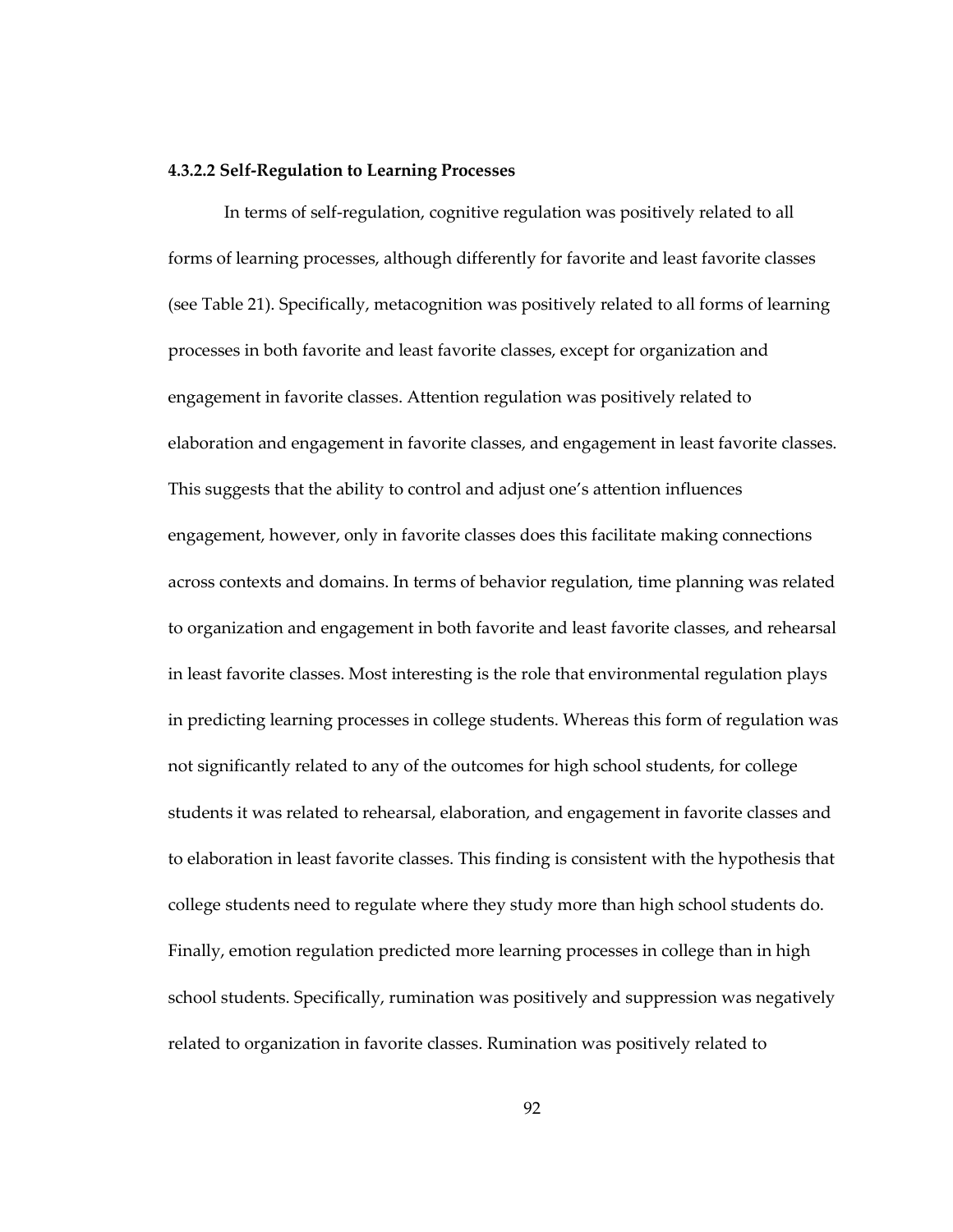elaboration in both favorite and least favorite classes and negatively related to engagement in least favorite classes. The more one ruminates, the more one thinks about how the learned content relates across contexts, yet at the same time, less resources are free to engage in disliked materials. Another maladaptive form of emotion regulation, suppression, was negatively related to engagement, however this was in favorite classes. Surprisingly, not expressing one's emotions in favorite classes actually decreased engagement.

#### **4.3.2.3 Main and Mediational Effects for Learning Processes**

In terms of the main effects, surprisingly mastery goal orientations only predicted elaboration and engagement in least favorite classes (see Table 21). For high school students, mastery goal orientations predicted engagement in both favorite and least favorite classes. Among college students, performance-approach predicted engagement in favorite classes. Interest was positively related to elaboration and engagement only in favorite classes for college students, whereas it did not predict any outcomes for high school students. Finally, attainment was negatively related to rehearsal in least favorite and engagement in favorite classes, although the correlations were positive ( $r = .16$ ,  $p < .01$ ;  $r = .29$ ,  $p < .001$ , respectively). These relations decreased and became non-significant ( $\beta = 0.05$ , n.s. for rehearsal and  $\beta = -0.11$ , n.s. for engagement) when mastery goal orientations were not included in the model, suggesting statistical suppression. Therefore these findings should be interpreted with caution.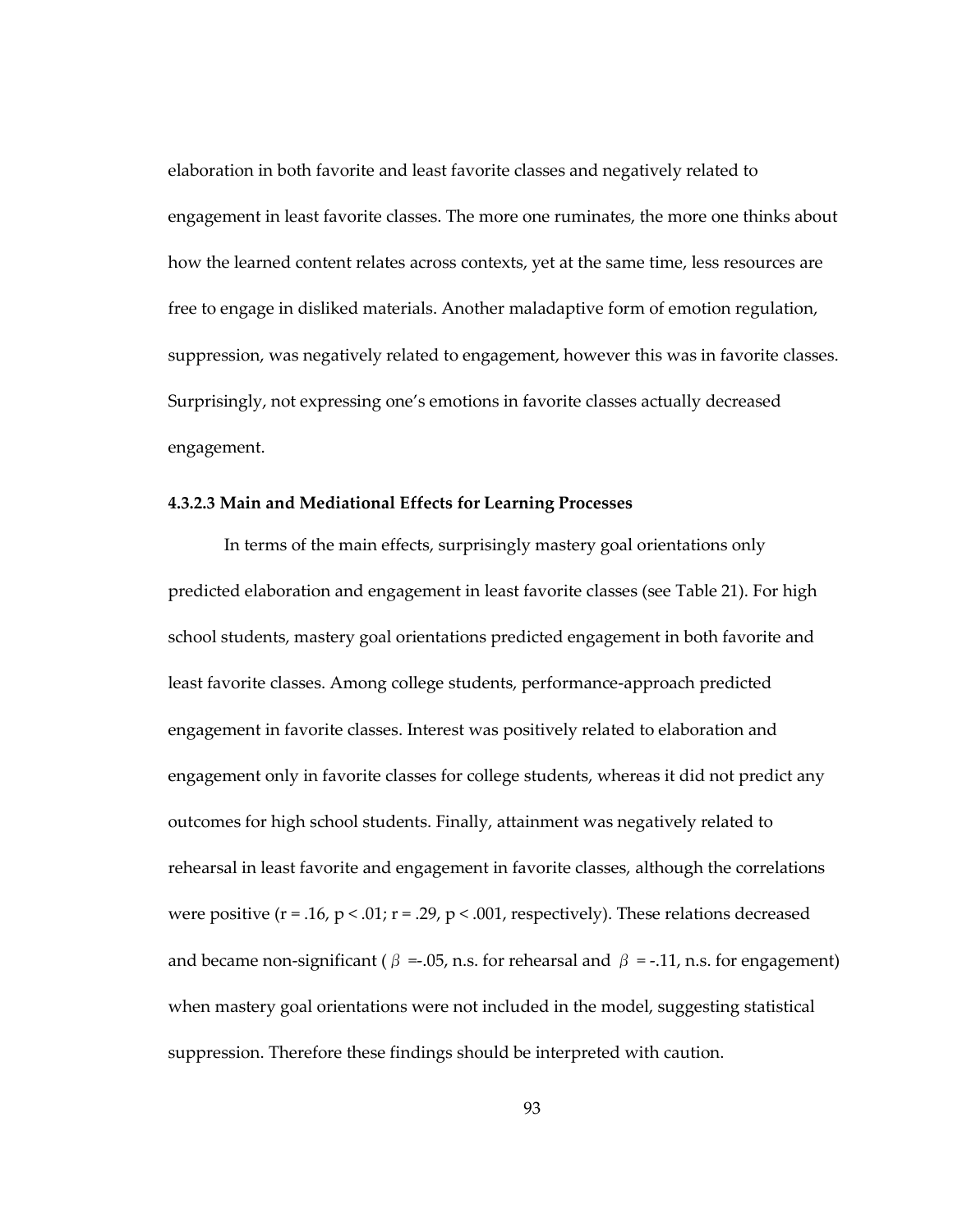In examining the mediational paths, as hypothesized, college students' learning processes were predicted by motivation and self-regulation more than high school students' learning (see Table 14 for high school and Table 22 for college). The relations among motivation, self-regulation, and learning processes were more complex in college than in high school students. The following results are discussed by the outcome.

In examining the findings for organization, the only similarity across high school and college students was that the relations between motivation and organization were mediated by metacognition and time in least favorite classes. However, for college students, mastery goal orientations, expectancy, and interest activated regulation for least favorite classes, whereas only mastery goal orientations played an active role for high school students in least favorite classes. For college students, in favorite classes, behavior (time) and emotion (rumination and suppression) regulation mediated the relations between motivation and organization. Whereas mastery goal orientations were positively related to time planning, expectancy and performance-avoidance predicted rumination towards organization.

Similar to high school students, the relations between motivation (mastery goal orientations and expectancy) and rehearsal was mediated through time and metacognition for least favorite classes. However, in favorite classes, metacognition and environment regulation mediated the relations between motivation and rehearsal for college students.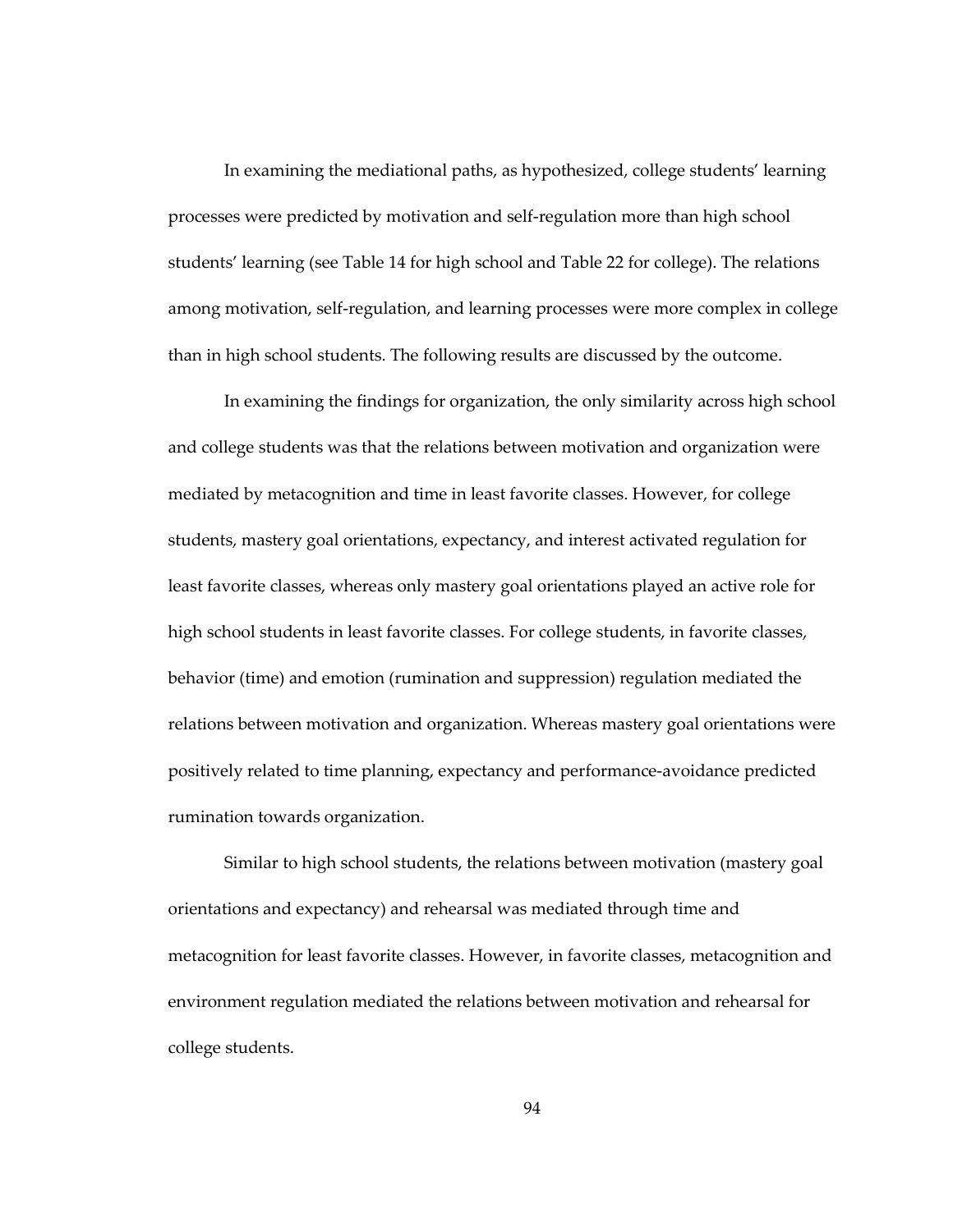The relations between motivation and self-regulation to elaboration were more complex for college students than for high school students. In both favorite and least favorite classes, metacognition, environment and rumination mediated the relations between motivation and elaboration, with stronger relations for least favorite classes. However, attention also played a mediating role only in favorite classes (see Table 22).

Last, motivation was related to engagement via self-regulation. These relations were quite complex, with many different pathways to academic engagement. The relations between mastery goal orientations and expectancy to engagement were mediated through attention regulation, time planning, and environment regulation, and for interest through attention regulation in favorite classes. Metacognition, attention regulation, time planning, and rumination played a mediating role between motivation (mastery goal orientations, performance-avoidance goal orientations, expectancies, attainment value, and interest) and academic engagement in least favorite classes. Thus, as hypothesized, the relations of motivation to engagement via self-regulation are more complex in least favorite classes.

## **4.3.2.4 Self-Regulation to Academic Behaviors**

Consistent with the hypothesis that college students would need to harness regulation more than high school students would, there were more significant relations predicting academic behaviors for college than for high school students (see Table 23).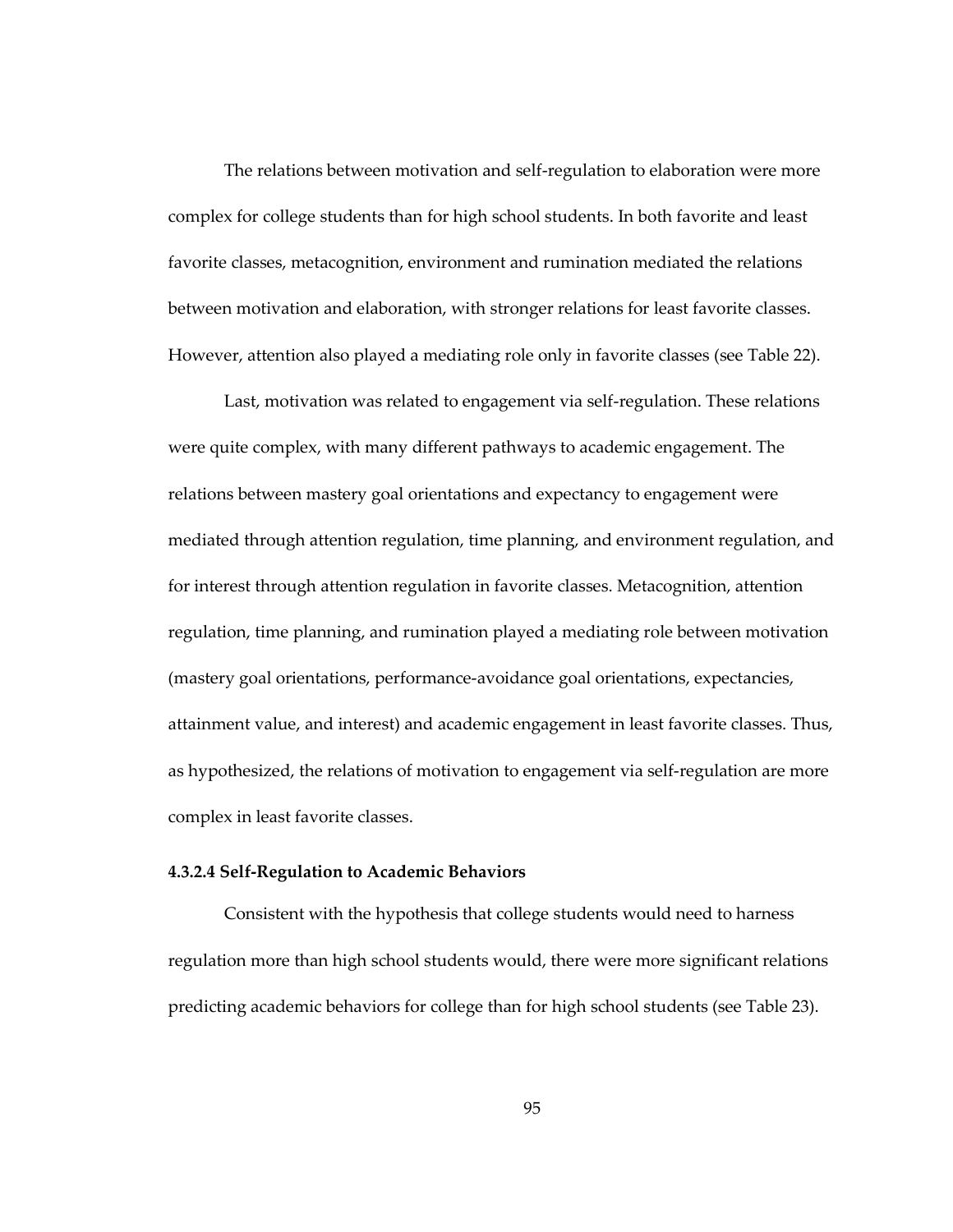In terms of self-regulation, attention regulation and time planning predicted attendance in least favorite classes. Additionally, environmental regulation was positively related to time spent on work in favorite classes. Surprisingly, rumination was also positively related to time spent on work in favorite classes. Completion of assignments on time was predicted by time regulation in least favorite classes, and was negatively related to rumination in favorite classes.

# **4.3.2.4 Main and Mediational Effects for Academic Behaviors**

There were also more relations between motivation and academic behaviors for college than for high school students. Specifically, expectancy positively predicted attendance in favorite classes and handing in assignments on time in least favorite classes (see Table 23). Surprisingly, interest was negatively related to time spent on homework and handing in assignments on time in least favorite classes. Utility was also negatively related to handing in assignments on time, however, this negative relation became non-significant ( $\beta$  = -.13, n.s.) when mastery goal orientations were not included in the model and there was no correlation between utility and assignment completion (r = -.00, n.s.), suggesting statistical suppression.

In terms of the mediational relations, only rumination mediated the relations between motivation (expectancy, attainment, and interest) and academic behaviors (time spent on class work and handing assignments on time) in favorite classes. As presented in Table 19, expectancy and interest were both negatively related to rumination, whereas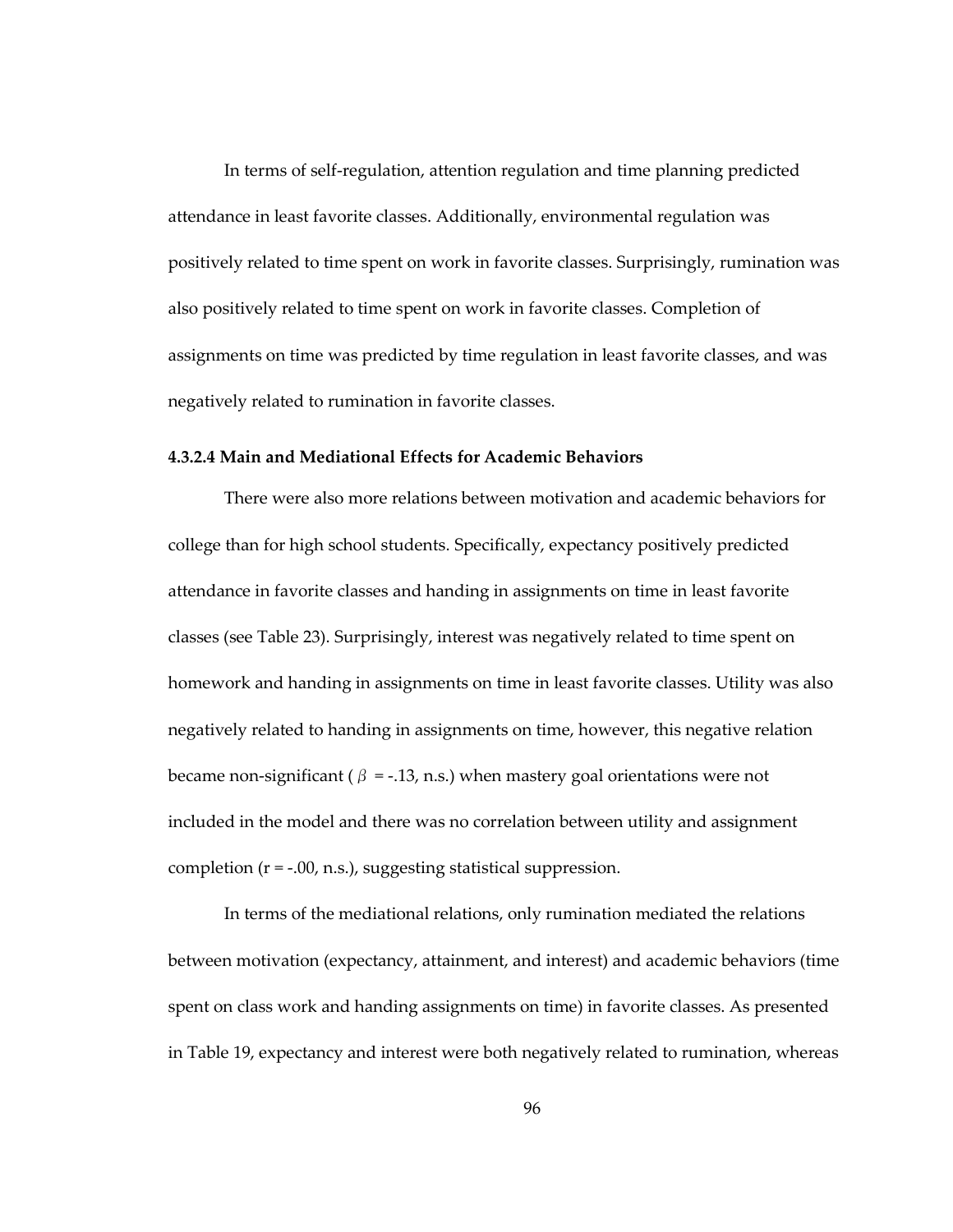attainment was positively related to rumination. Rumination was positively related to time spent on homework and negatively related to assignment completion. Thus, high levels of expectancies and interest lead to low levels of rumination. However, if one ruminates, this rumination leads to more time spent on classwork though less likelihood of handing assignments in on time. The finding that attainment is negatively related to rumination is in line with the hypothesis that attainment might raise threats to the self, which in turn lead to higher levels of rumination.

In least favorite classes, the relations between motivation (mastery goals and interest) and attendance in class were mediated by attention regulation and time planning, whereas handing in of assignments was mediated only by time planning. Mastery goals and interest were positively related to attention and time planning, which in turn predicted attendance in class and handing in assignments.

#### **4.3.1.6 Self-Regulation to Achievement**

Surprisingly, there were no significant relations between self-regulation and achievement. This was contrary to the hypothesis that self-regulation would be related to academic achievement in both favorite and least favorite classes (see Table 20).

# **4.3.1.7 Main and Mediation Effects to Achievement**

Achievement was predicted by expectancy in both favorite and least favorite classes. Interest was also positively related to achievement, but only in favorite classes (see Table 20). Contrary to the hypothesis, there was no mediation of motivation to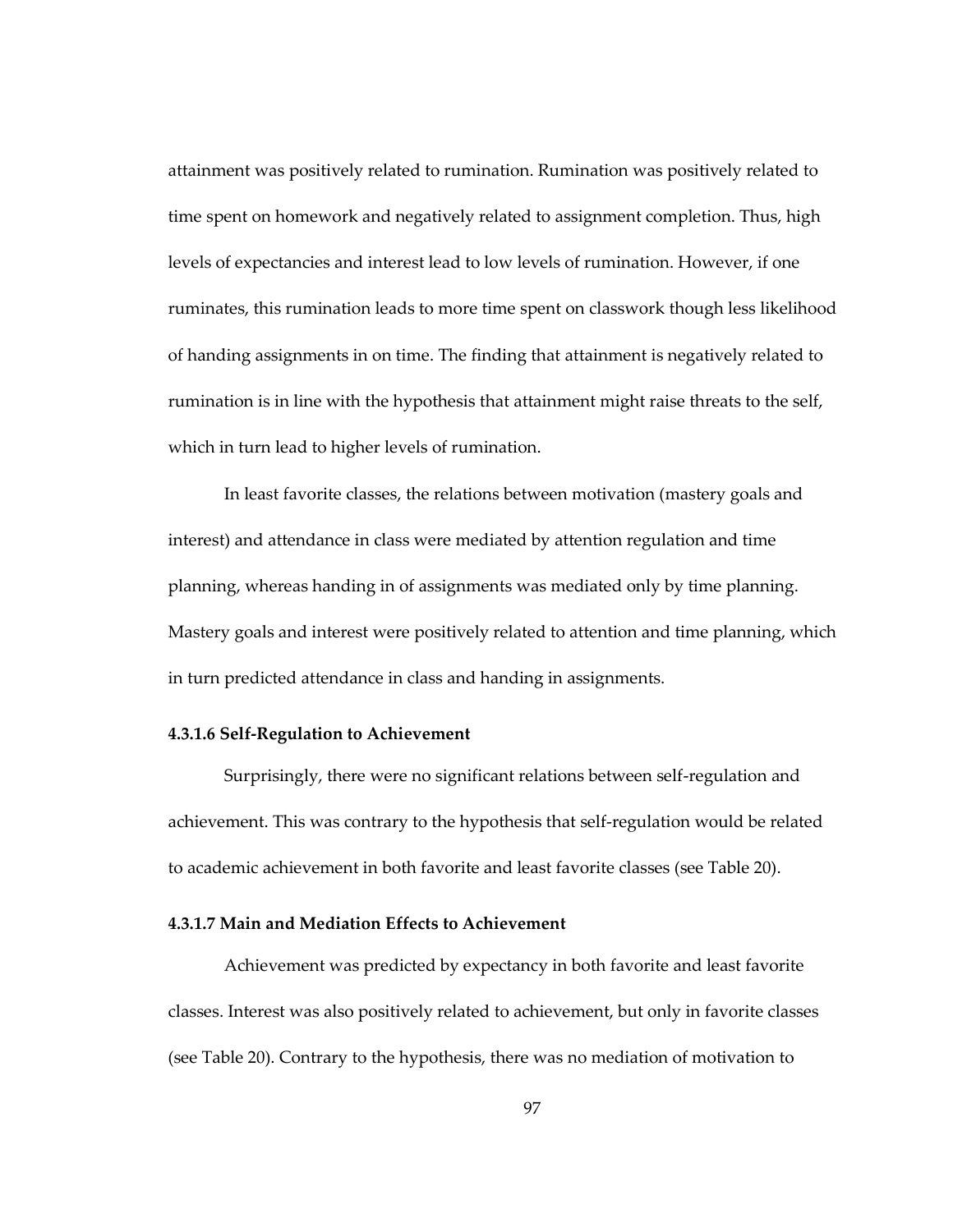achievement via self-regulation because self-regulation was not related to achievement. Most surprising are the null relations between goal orientations and achievement.

# **4.3.3 Summary**

Overall, the findings lend support to the hypothesis that there are multiple pathways to academic success. The relations between motivation to academic outcomes via self-regulation were found to be quite complex. First, in line with the hypotheses, self-regulation mediated the relations between motivation and academic outcomes more for college students than high school students. As hypothesized, behavior regulation (time planning and environmental regulation) mediated the relations of motivation to learning processes and academic behaviors substantially more for college students than for high school students. Surprisingly, motivation related to emotion regulation in favorite classes more than in least favorite classes, which in turn led to a variety of academic outcomes. Another unexpected finding is the lack of main and mediation effects to achievement. Although for high school students, time planning mediated the relations between mastery goals and achievement, this was the only significant finding. In order to capture the multidimensional nature of self-regulation, the next set of analyses investigated how self-regulation capacities combine into profiles using latent class analyses.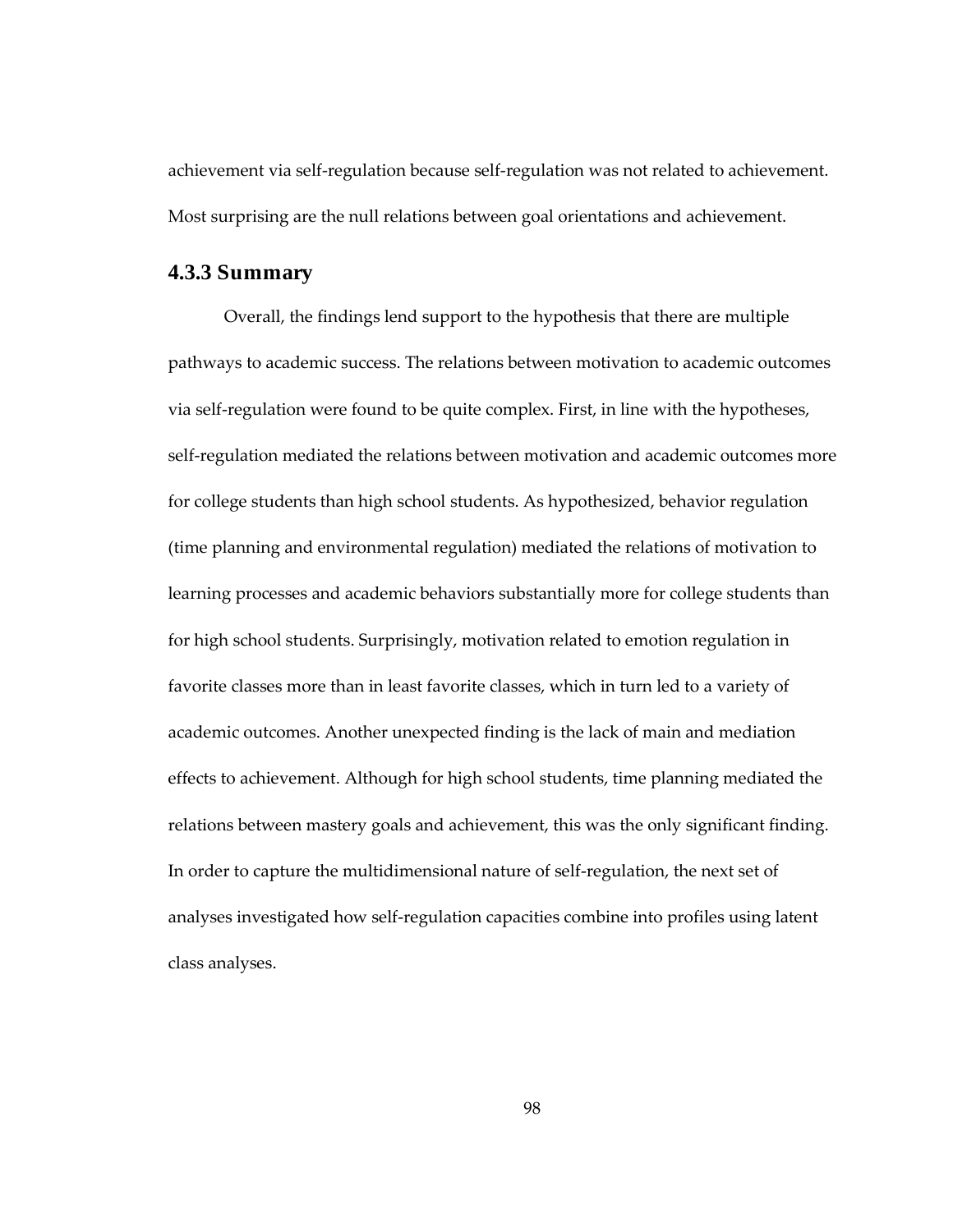# *4.4 Research Question 2: How do self-regulation profiles mediate the relations betw een motivation and outcomes?*

To answer research question 2, person-centered analyses were conducted. There are a couple of steps in this analysis. First, latent class mixture modeling analysis (see Figure 6) was used to group participants into self-regulation classes or profiles, based on how self-regulation variables naturally combined. The standardized z-scores for metacognition, attention regulation, time planning, environmental regulation, rumination, reappraisal, and emotional suppression were the grouping variables. Analyses were run separately to group participants into 2, 3, 4, and 5 latent classes. The number of groups that was ultimately chosen as the best solution was determined based on theory, the number of participants in each class, as well as on how differentiated the classes were.

After determining class membership, I used structure equation modeling to investigate how motivation relates to self-regulation profiles (class membership) and consequently to learning processes (Figure 7). These structural equation modeling analyses were conducted separately for learning processes, academic behaviors, and achievement in favorite and least favorite classes for college and high school students.

As with the variable-centered analyses, in order to rule out suppression due to multicolinearity between exogenous variables, a model excluding the potentially suppressing exogenous variable was conducted and betas were compared. Specifically, performance-approach and performance-avoidance were potentially suppressing each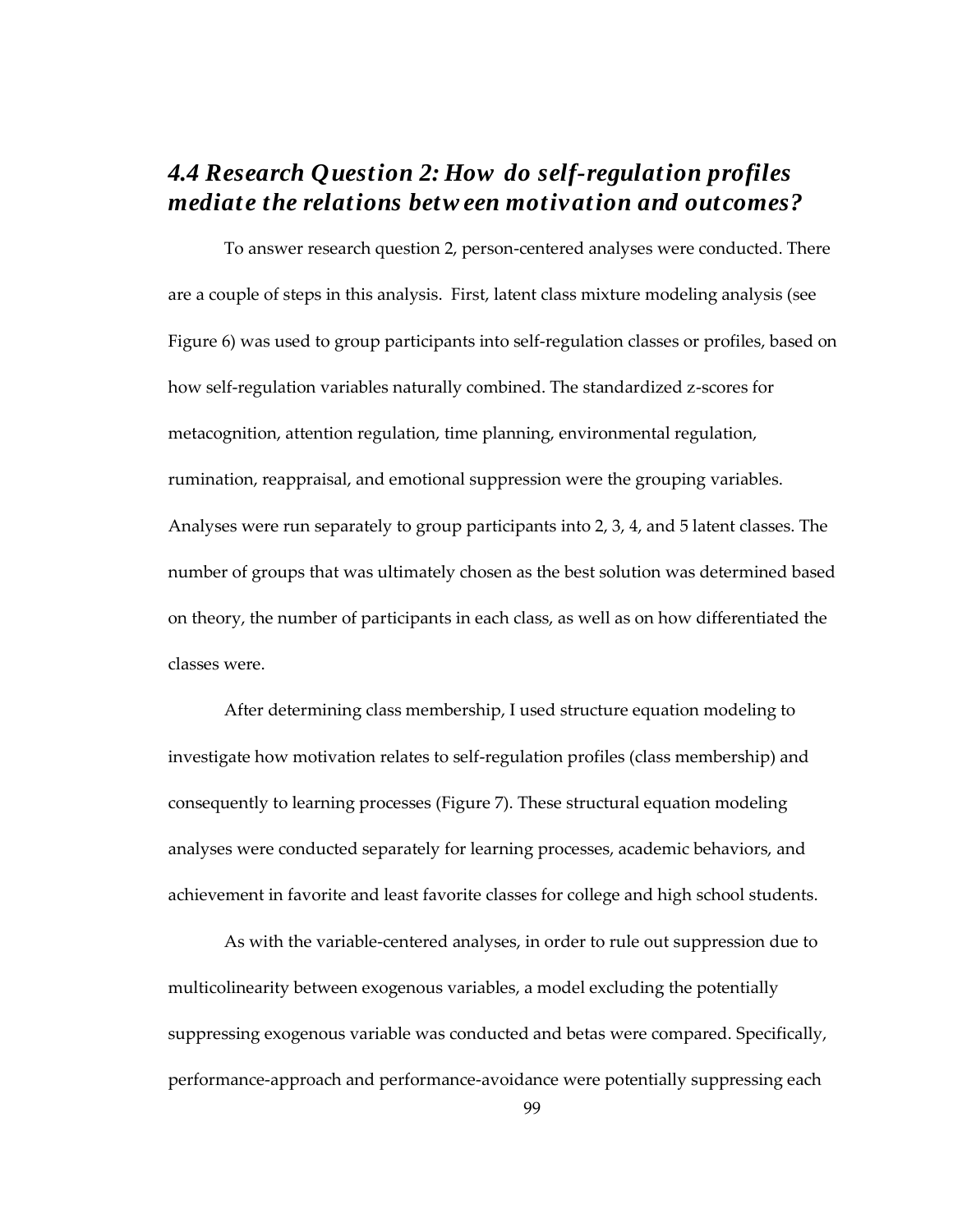other, as well as mastery goal orientations with task value components. These cases are noted in the appropriate places.

# **4.4.1 High School**

In high school, four classes emerged for favorite classes (see Figure 14) and three classes emerged for least favorite classes (see Figure 15). As depicted in Figure 14, the four classes for favorite subjects were quite distinct in their combination of the regulatory capacities. In order to examine the differences in the regulation capacities used to create the classes, a multivariate analysis of variance (MANOVA) was conducted, where class membership was the between-subjects variable and the regulatory capacities were the dependent variable. As expected, the MANOVA confirmed a significant difference between classes on the grouping variables for favorite (Wilks' Lambda =  $.087$ , F (21, 454.241) = 29.025, p =  $.000$ ) and least favorite (Wilks' Lambda = .175, F (14, 298) = 29.617, p = .000) classes.

Follow-up univariate analyses showed that there were statistically significant differences in each of the regulation variables between classes in favorite subjects (see Table 24). Students in the High Regulators Class were moderate to high in all of their regulatory capacities including low levels of rumination, which is adaptive emotion regulation. High regulators had higher levels of regulation than all of the other classes, except for similar levels of attention regulation and suppression to students in the Attention Regulation Class. High regulators were also similar in their high reappraisal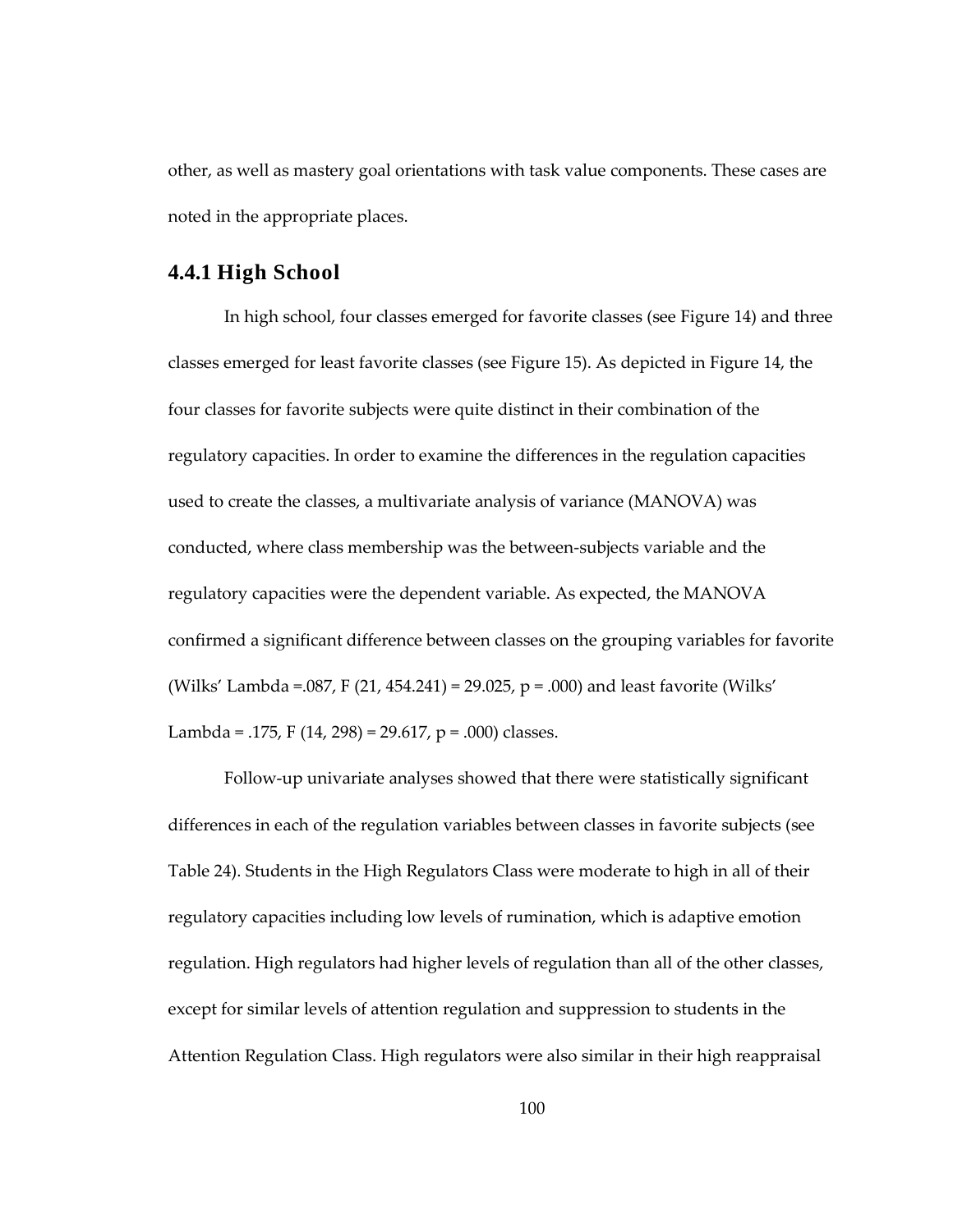levels to the Emotion Regulation Class and low rumination levels to the Low Regulation Class. Students in the Attention Regulation Class were low to moderate on all regulatory capacities except attention regulation, which was high. However, they were similar to the Low Regulation Class in metacognition, and to both the Low Regulation and Emotion Regulation Classes in suppression. The Emotion Regulation Class consisted of students who were quite high in rumination, but this was accompanied by moderatehigh levels of reappraisal and low levels of suppression, suggesting that they invested in regulating their emotions more than their cognitions and behaviors. The students belonging to the Emotion Regulation Class may not be adept at regulation in general, as they had similar low levels of attention and environmental regulation to the Low Regulation Class. In the Low Regulation Class, students did not regulate very much, though they did engage in moderate levels of rumination, which is a maladaptive form of regulation. As a broader check of self-regulation, to examine how self-control related to class membership, a MANOVA confirmed that the four groups were different in their levels of self-control (F  $(3, 171) = 32.29$ , p = .000), with the High Regulators reporting higher levels of self-control than the other groups ( $M = .57$ ,  $SE = .11$ ), followed by the Attention Regulation Class ( $M = 0.33$ ,  $SE = 0.12$ ). The lowest levels of self-control were reported by the Emotion Regulation ( $M = -.63$ ,  $SE = .12$ ) and the Low Regulation Classes  $(M = -0.69, SE = 0.14)$ , who did not differ in their levels of self-control.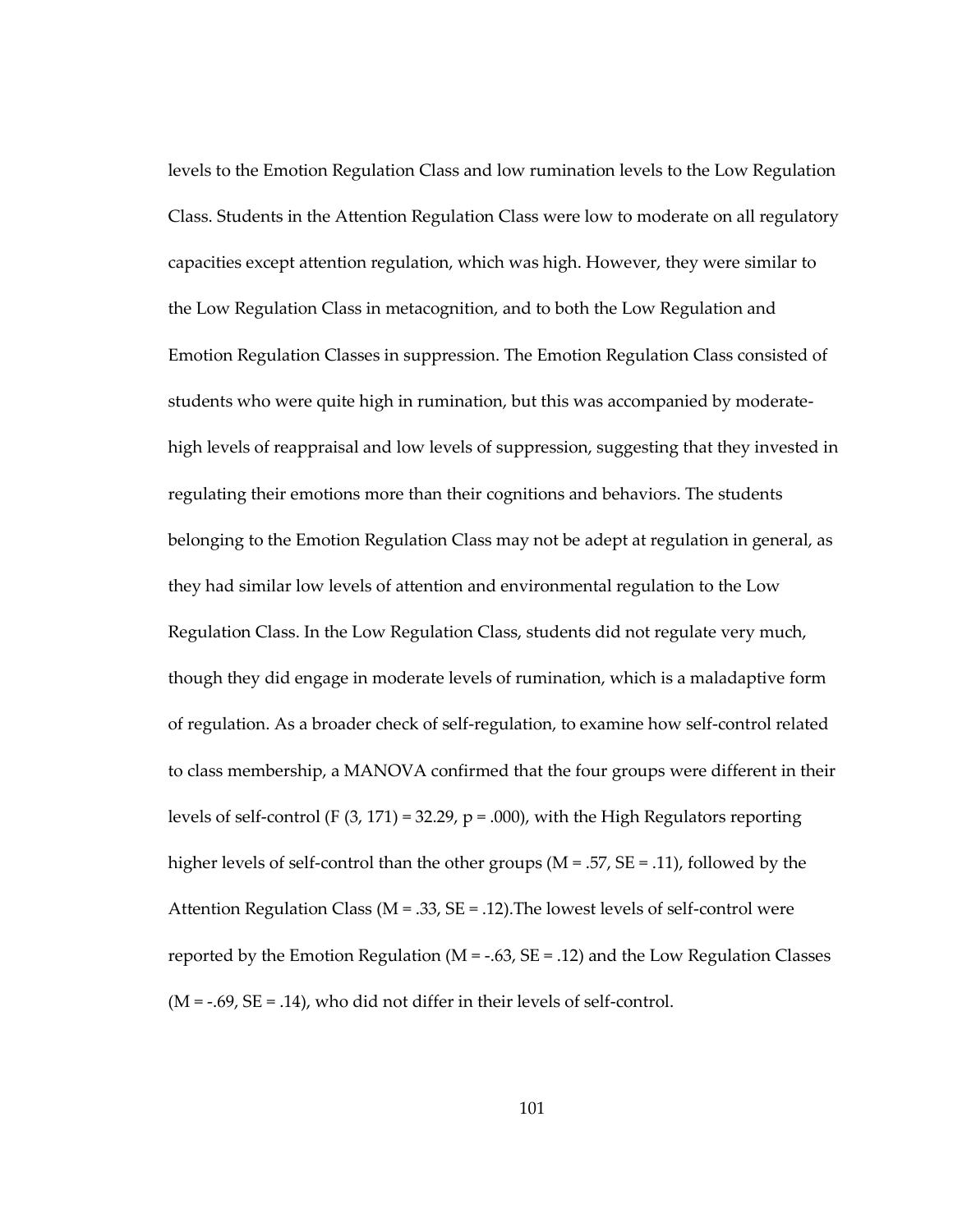Similar follow-up univariate analyses for least favorite classes showed that there were statistically significant differences in each of the regulation variables between class membership (see Table 25). Consistent with the favorite classes, there was a High Regulation Class in which all of the regulatory capacities were higher than the other classes, except for suppression, which was similar across all classes, and attention regulation, which was the same level as that of the Attention Regulation Class. Students in the Attention Regulation Class were low on most of the regulatory capacities in comparison to the High Regulation Class, except for attention, in which they were just as high. Attention Regulators did not differ significantly from Ruminators in their low levels of reappraisal. In contrast to the favorite classes, a Ruminators Class emerged, in which students were moderate to low on all forms of regulation but moderately high in rumination. Their rumination levels were higher than students in the High Regulation or Attention Regulation Classes. Again, self-control was used as a broader check for these three groups. These three groups were also different in their levels of self-control  $(F (2, 156) = 14.73, p = .000)$ . Specifically, the High Regulation Class (M = .54, SE = .13) and the Attention Regulation Class ( $M = .15$ ,  $SE = .18$ ) were not significantly different in their levels of self-control, whereas Ruminators had the lowest levels of self-control (M =  $-0.35$ , SE =  $0.10$ .

In order to address the question of how class membership mediated the relations between motivation and learning processes, academic behaviors, and achievement, a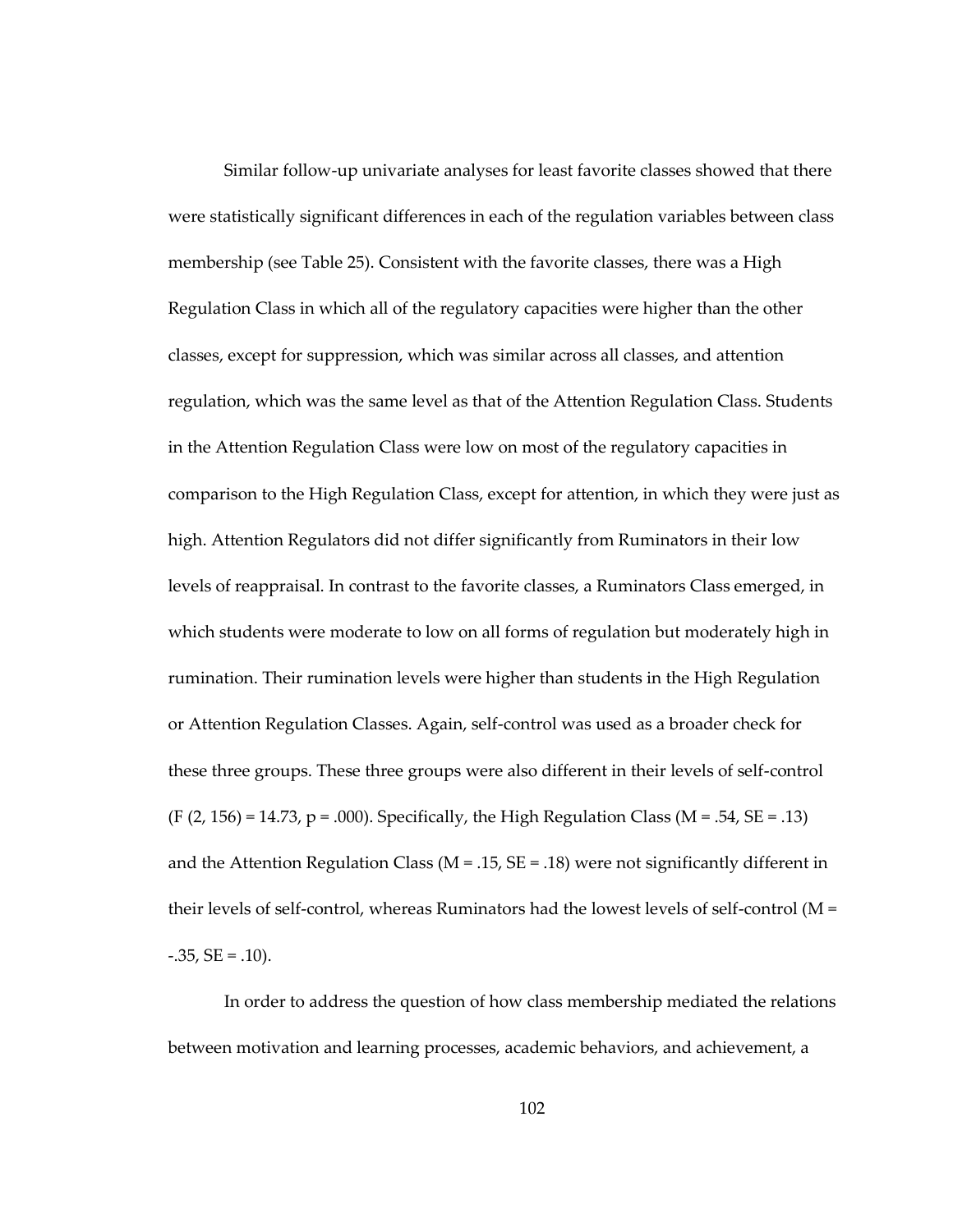mediational model was conducted. To facilitate interpretation of the findings, classes were dummy coded using the High Regulation Class as the reference group at -1. Therefore, a negative beta from a motivation variable to a class dummy code is interpreted as the difference between the target group in comparison to the High Regulation Class. It is important to note that because the mediating variable is a categorical dummy variable, the unstandardized regression coefficient is used to determine the relations between motivation to class membership and class membership to the outcome variable. It is not possible to calculate a mediation coefficient because of the nature of the effects. At the same time, by using dummy coding, I can deduce how belonging in one group compares to a reference group (High Regulation Class). The mediation analyses therefore focus on how motivation leads to a likelihood of belonging to a certain latent class in comparison to the High Regulation Class (reference group), and in turn, how membership in the High Regulation Class versus that certain latent class influences the outcome.

A similar model was examined separately for learning processes, academic behaviors, and achievement. An example of this model is presented in Figure 16. The model was fully saturated to allow testing of all possible relations and comparison of the relations that emerged across favorite and least favorite classes in high school and college separately. For learning processes, academic behaviors, and achievement models, the motivation variables predicted class membership in a similar way, therefore,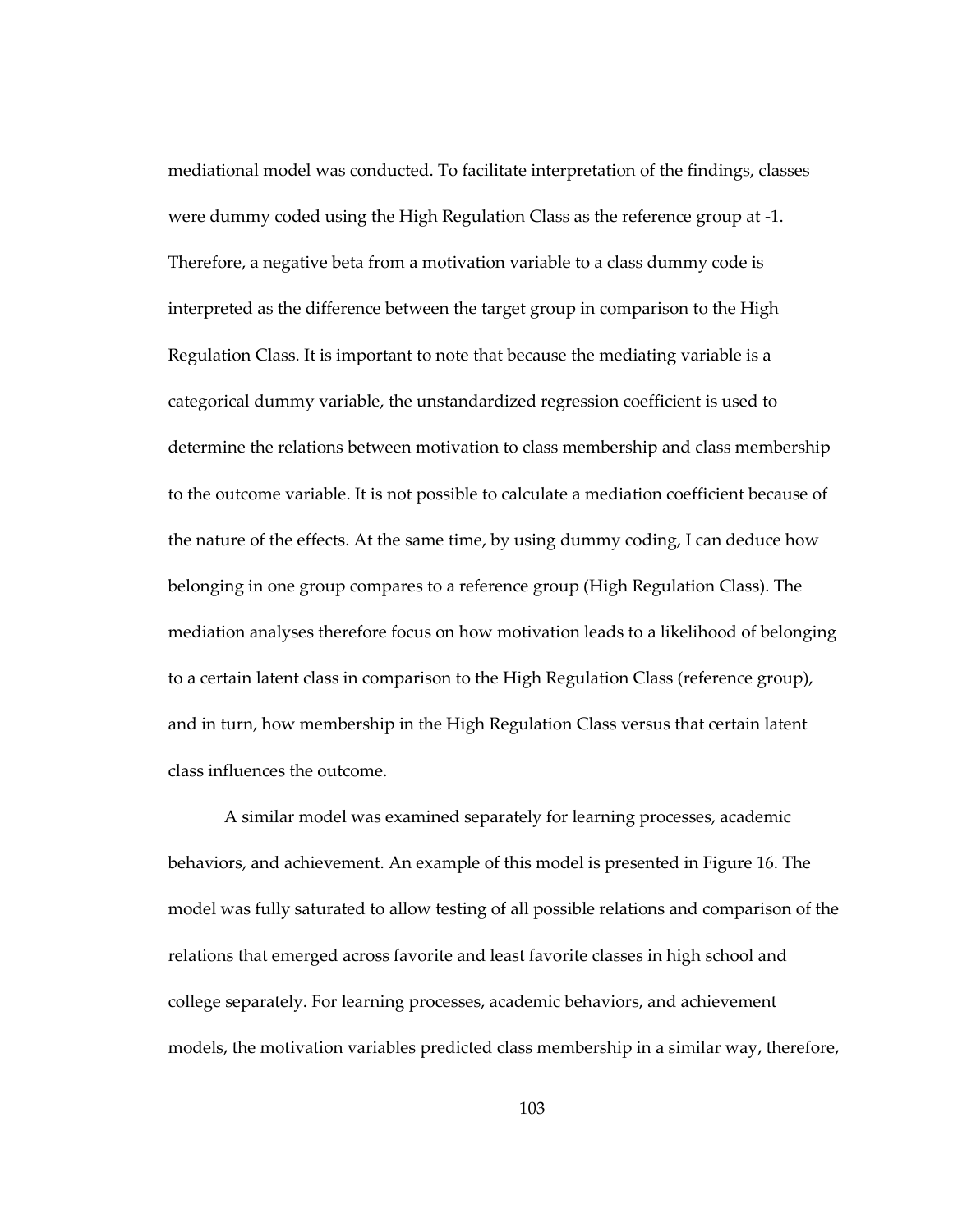a general presentation of this section of the model is discussed first, followed by the model for each group of outcomes separately.

#### **4.4.1.1 Motivation to Class Membership**

In examining how motivation related to class membership, a negative beta signifies that High Regulation Class membership is beneficial in relation to the regulation class (see Tables 26  $\&$  27 for favorite classes and 28  $\&$  29 for least favorite classes). Mastery goal orientations were related to membership in the High Regulation Class in favorite subjects, in comparison with all regulation classes. In least favorite subjects, students who endorsed mastery goal orientations were more likely to belong to the High Regulation Class versus the Attention Regulation Class, but not the Rumination Class. In favorite classes, higher expectancies related to belonging to the High Regulation Class in comparison to the Emotion Regulation Class. However, students who endorsed interest were more likely to belong to the Attention Regulation Class rather than the High Regulation Class. In least favorite classes, expectancy and attainment were related to membership in the High Regulation Class versus the Rumination Class. Thus, expectancy seems to be related to higher regulation profiles in comparison to students who tend to regulate their emotions or ruminate, for both favorite and least favorite classes.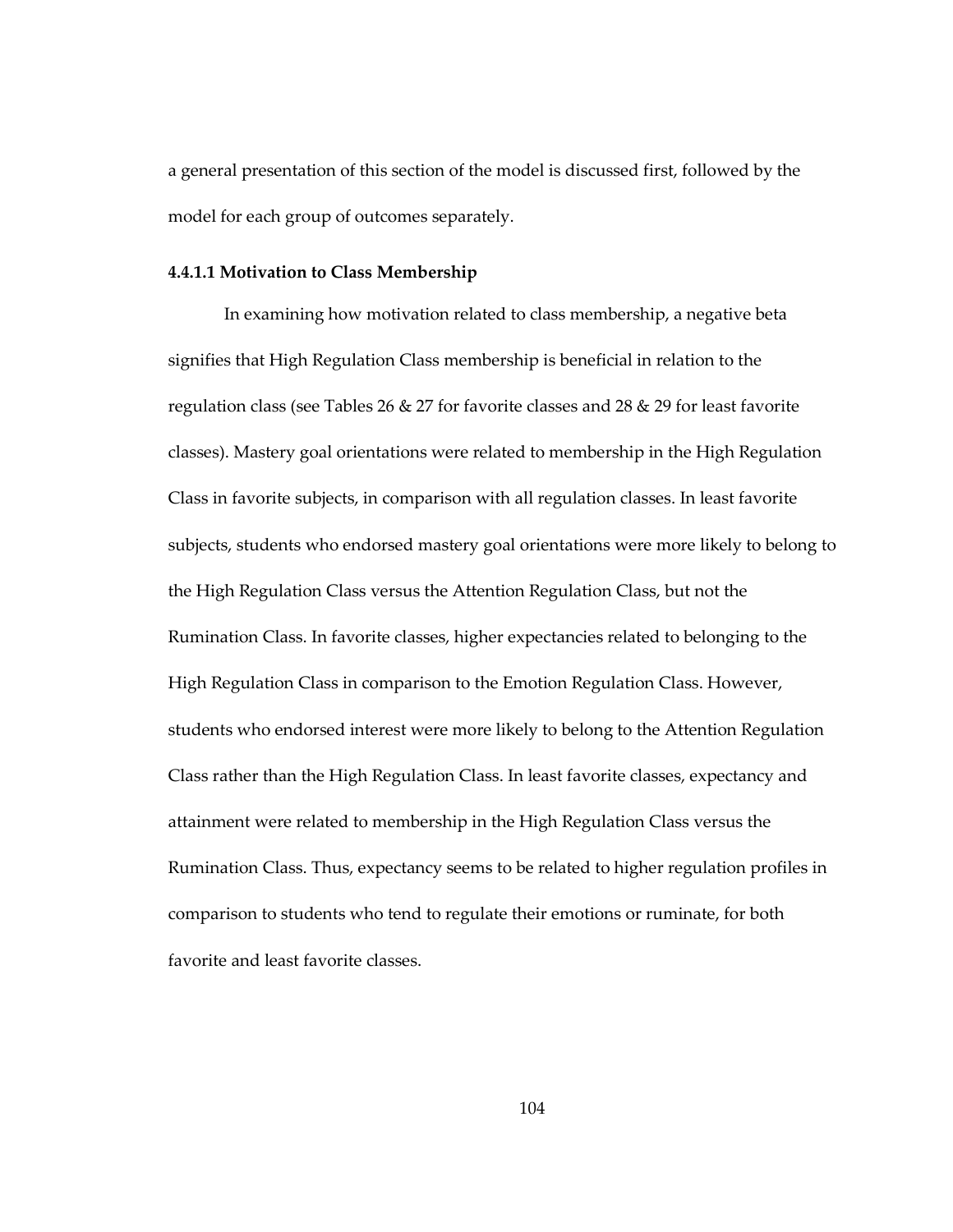#### **4.4.1.2 Class Membership to Learning Processes**

In examining how class membership predicted learning processes, membership in the High Regulation Class rather than the Low Regulation Class was related to learning processes in favorite subjects (see Table 26). This is in line with the variablecentered analyses in which higher levels of self-regulation predicted higher levels of learning processes. High Regulation Class membership in comparison to Attention Regulation Class membership was related to organization. That is, for rehearsal, elaboration, and engagement, there was no difference between students who had attention regulation or high regulation profiles. Only in organization, the likelihood of belonging to the High Regulation Class versus the Attention Regulation Class was related to higher levels of organization. Interestingly, there was no benefit for having a high regulation profile versus an emotion regulator for any of the learning processes.

In terms of least favorite classes, membership in the High Regulation Class versus belonging to the Attention Regulation Class was beneficial for organization, rehearsal, and elaboration but not for engagement (see Table 28). Students who were more likely to belong to the High Regulation Class versus the Rumination Class had higher levels of engagement.

#### **4.4.1.3 Direct and Mediational Relations to Learning Processes**

In considering how motivation influences one's regulatory profile, which in turn influences learning processes, I first consider the main effects from motivation to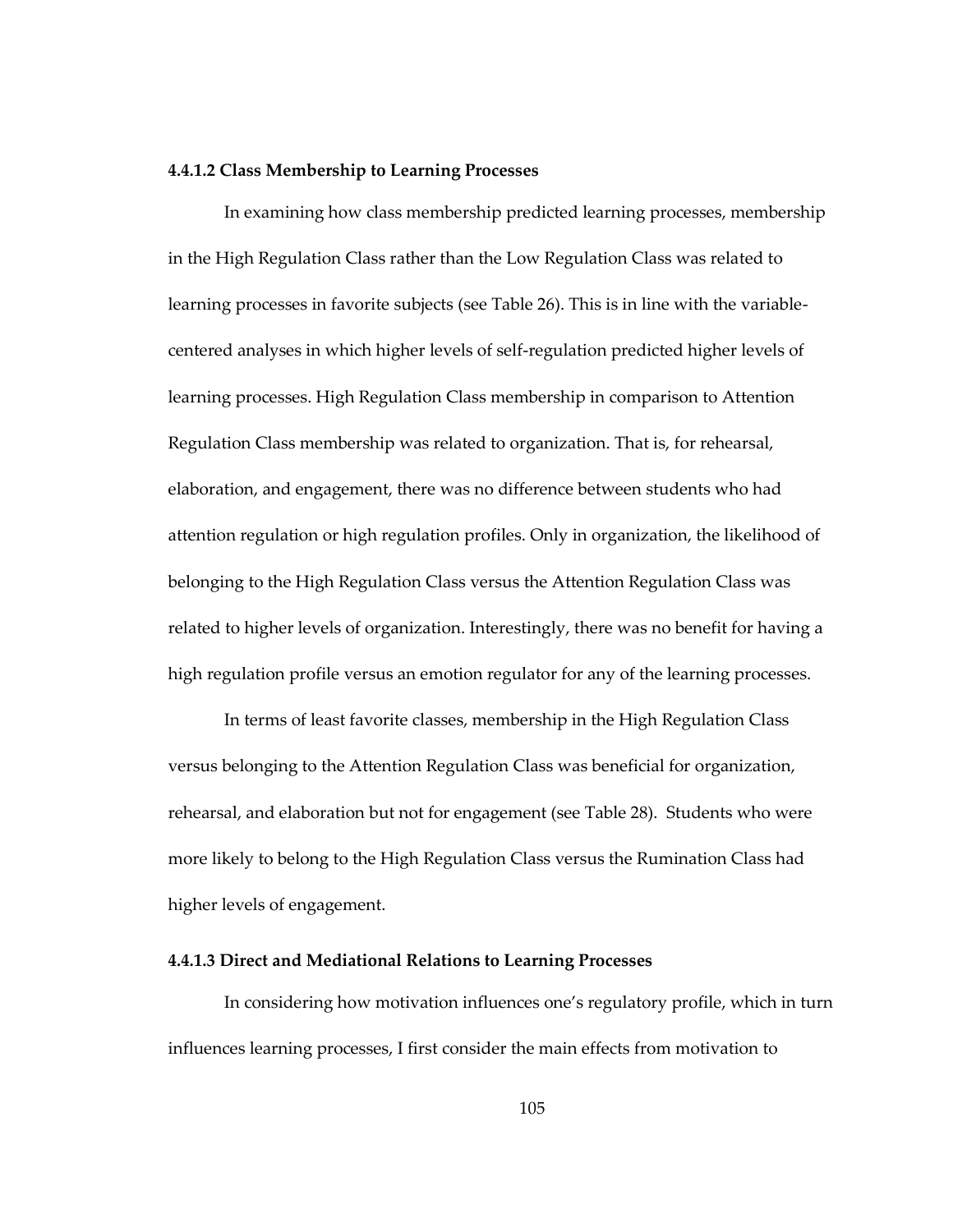learning processes followed by the mediational effects. In terms of the relations between motivation and learning processes, interest was positively related and attainment was negatively related to engagement in favorite classes, however, without mastery goal orientation in the model, these relations became non-significant, suggesting statistical suppression. In least favorite classes, mastery goal orientations were positively related to rehearsal, elaboration, and engagement. Surprisingly, performance-avoidance was positively related to elaboration. Expectancy was also positively related to engagement.

Of interest was how the tendency to belong in a certain class mediated the relations between motivation and learning processes. The most consistent finding was that students who were more likely to belong to the High Regulation Class versus the Low Regulation Class mediated the relations between mastery goal orientations and learning processes (organization, rehearsal, elaboration, and engagement). Additionally, membership in the High Regulation Class versus the Attention Regulation Class mediated the relations between mastery goal orientations and interest to organization. The focus on developing and learning as well as cognitive-affective enjoyment led to high regulatory profiles and subsequent better organization of the learned materials. To a certain extent, these findings are in line with the variable-centered analyses, which found that higher regulation is positively related to higher levels of learning processes.

In least favorite classes, the relations between mastery goals and rehearsal and elaboration were partially mediated through membership in the High Regulation Class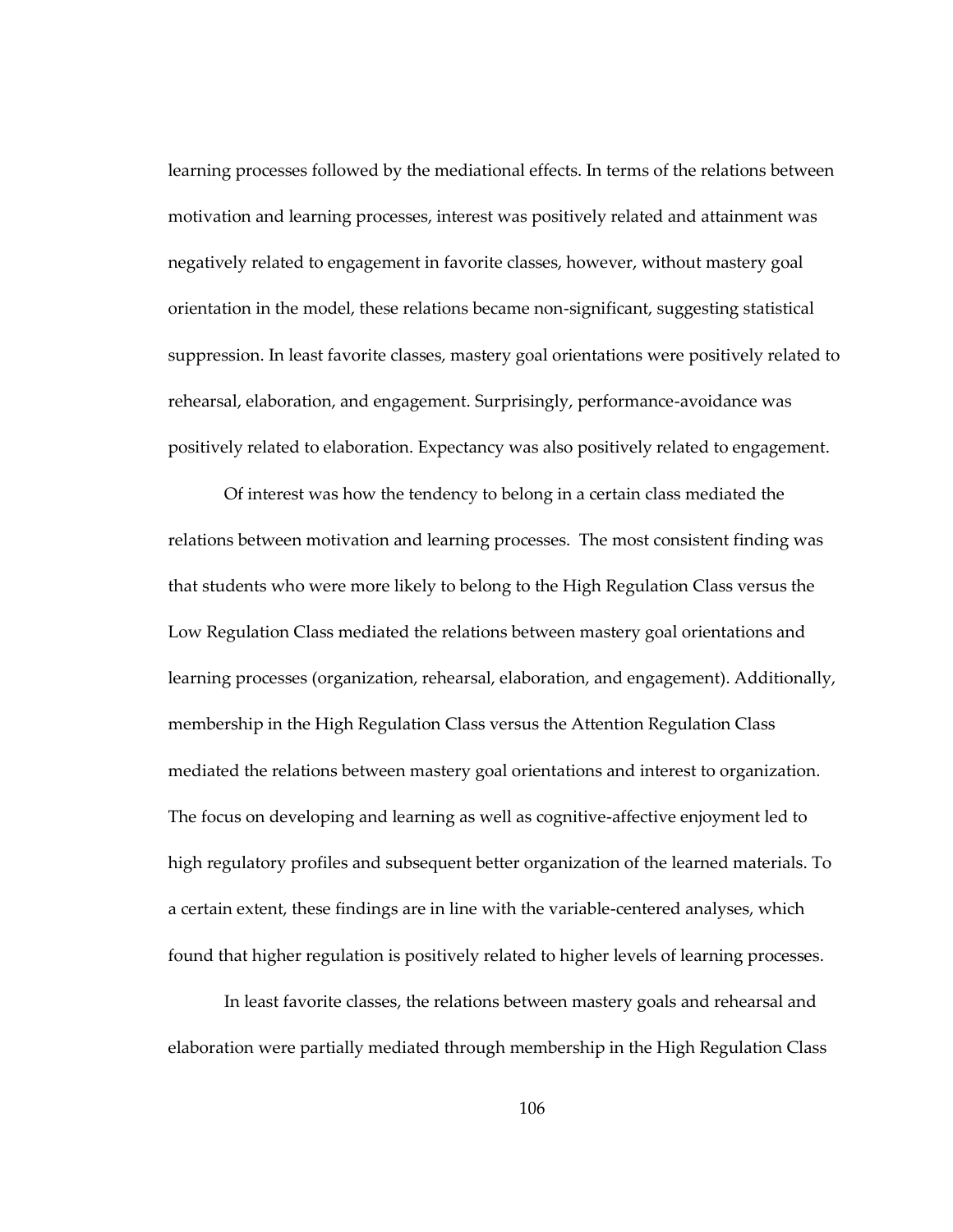versus the Attention Regulation Class. The relations between expectancy and engagement were partially mediated through membership in the High Regulation Class versus the Rumination Class. These findings are in line with the variable-centered analyses in which rumination mediated the relations to engagement. There were no signs of suppression for any of these results.

#### **4.4.1.4 Class Membership to Academic Behaviors**

In examining the relations between class membership to academic behaviors, class membership only related to handing in assignments in favorite subjects (see Table 26). Specifically, the students who were more likely to belong to the High Regulation Class versus the Low Regulation Class tended to hand in assignments on time more often.

## **4.4.1.5 Direct and Mediational Relations to Academic Behaviors**

There were more relations between motivation and academic behaviors in least favorite versus favorite classes. Specifically, in favorite classes, only expectancy was positively related to turning in of assignments on time (see Table 26). In least favorite classes, interest was positively related and attainment was negatively related to handing in of assignments on time (see Table 28). In addition, expectancy was positively related to class attendance only in least favorite classes.

There were also a number of mediational effects. The relations between mastery goal orientations and turning in assignments on time were mediated by the likelihood of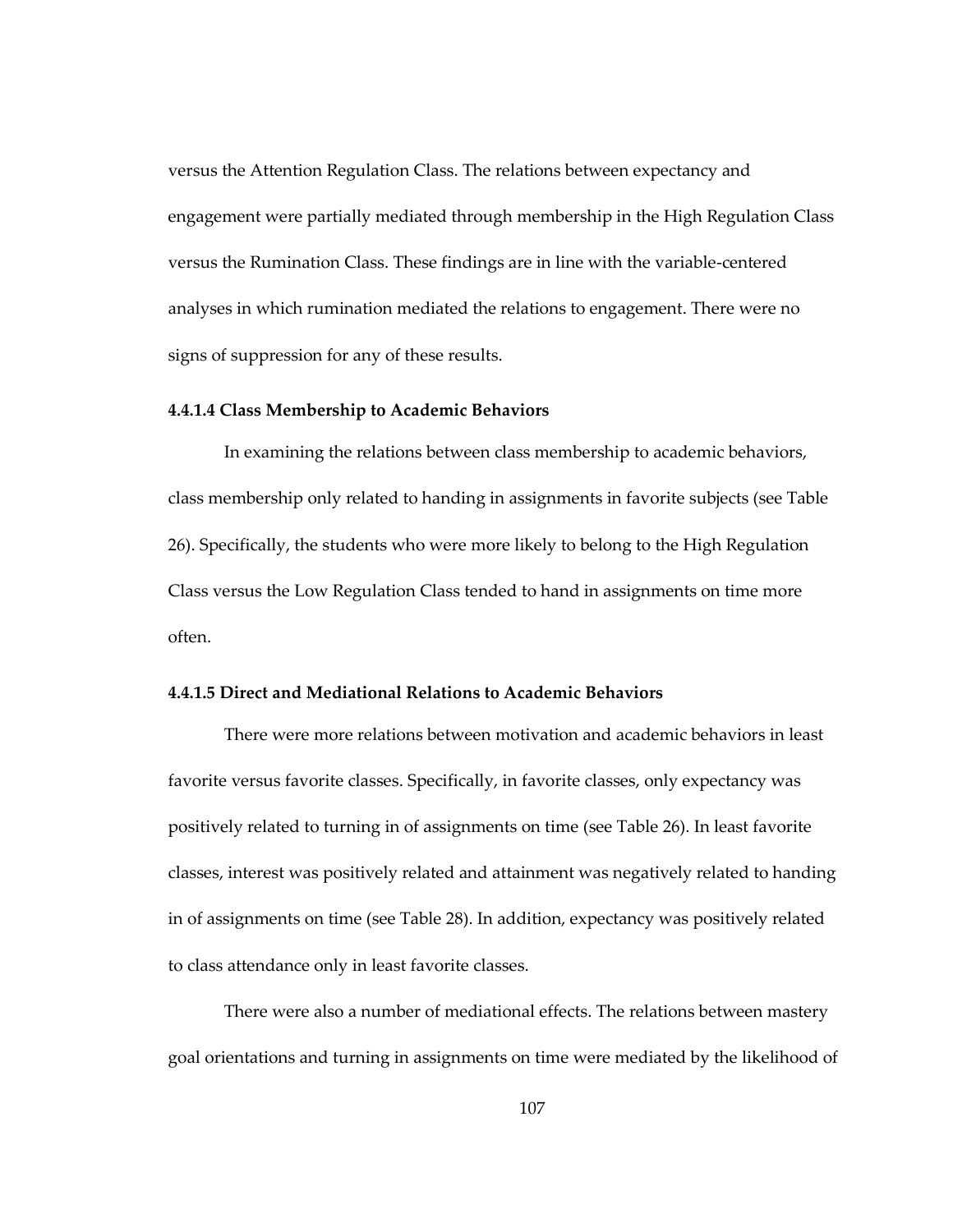belonging to the High Regulation Class versus the Low Regulation Class. In turn, students who were more likely to belong to the High Regulation Class versus the Low Regulation Class were more likely to turn in assignments on time.

In least favorite classes, there were only main effects of motivation to academic behaviors. These results are in line with the variable-centered analyses in which there were no significant relations between self-regulation and academic behaviors. The relations between motivation and academic behaviors were not mediated by class membership, as there were no significant relations found between class membership and behaviors.

#### **4.4.1.6 Class Membership to Achievement**

Surprisingly, class membership was not related to achievement in favorite classes (see Table 27 for favorite classes and Table 29 for least favorite classes). The only significant relations between class membership and achievement was for attention regulation in least favorite classes. Specifically, membership in the High Regulation Class versus membership in the Attention Regulation Class was positively related to achievement in least favorite classes. This finding is different from the variable-centered analyses, in which attention regulation was not related to achievement. It seems that when attention regulation is the main form of regulation, without other forms of regulation being highly salient, then it is actually detrimental to achievement. This is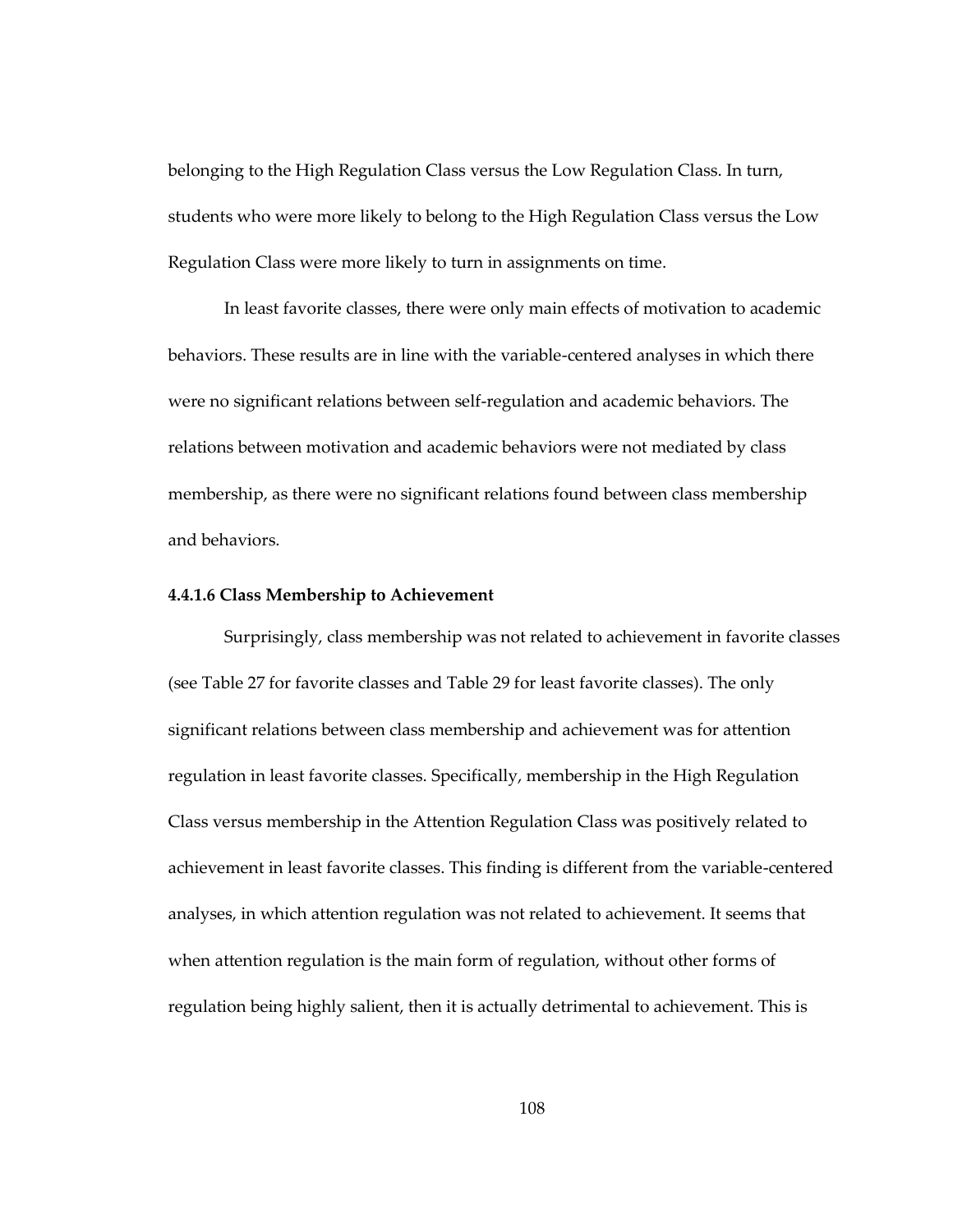contrary to the hypothesis that attention regulation may be able to overcome other regulatory deficiencies.

### **4.4.1.7 Direct and Mediational Relations to Achievement**

There were more relations between motivation and self-regulation in least favorite than favorite classes, as hypothesized. Though some relations were predicted for favorite classes, contrary to the hypotheses, motivation and self-regulation were not significantly related to achievement in favorite classes. In least favorite classes, performance-approach was negatively related to achievement. Similar to the variablecentered analysis, expectancy was positively related to achievement.

Of interest, the positive relations between mastery goal orientations and achievement were mediated through the High Regulation Class versus the Attention Regulation Class. Most surprising is the finding that membership in the Rumination Class did not differ significantly from membership in the High Regulation Class. At the same time, examining the combination of regulatory capacities adds to the variablecentered analyses as there were no significant relations between self-regulation and achievement in the variable–centered analyses. In line with the hypotheses, examining how regulation combines into distinct profiles reveals a different picture than when examining their independent contributions.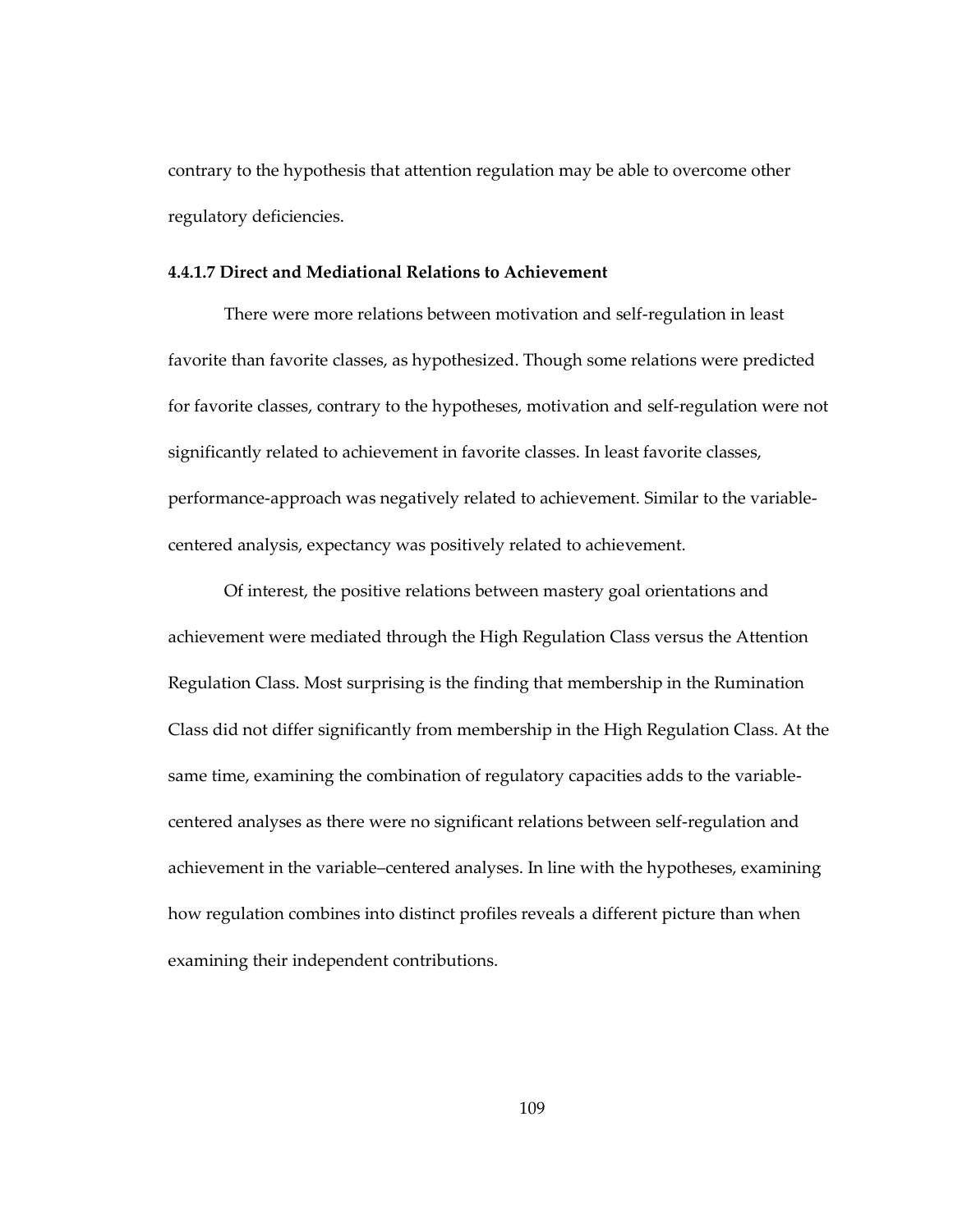# **4.4.2 College**

In college, four classes emerged for both favorite and least favorite classes (see Figures 17 and 18, respectively). In favorite classes, the classes that emerged were similar to those in high school favorite classes. In order to examine the differences in the regulation capacities used to create the classes, a multivariate analysis of variance (MANOVA) was conducted where class belonging was the between-subjects variable and the regulatory capacities were the dependent variable. As expected, the MANOVA confirmed a significant difference between classes on the grouping variables (Wilks' Lambda = .10, F (21, 752.873) = 43.175, p = .000). Follow-up univariate analyses showed that there were statistically significant differences in each of the regulation variables (see Table 30). Students in the High Regulation Class were moderate-to-high in all of their regulatory capacities including low levels of rumination, which reflects an adaptive form of emotion regulation. The High Regulation Class was higher than all of the other classes on the cognitive (metacognition and attention regulation) and behavioral (environmental regulation and time planning) regulation capacities. However, the High Regulation Class had high levels of reappraisal similar to the Emotion Regulation Class, was not significantly different from the Attention or the Low Regulators in rumination, and had levels of suppression similar to all of the other classes. In the Attention Regulation Class students were low-to-moderate on all regulatory capacities except attention regulation, which was high. However, attention regulation in the High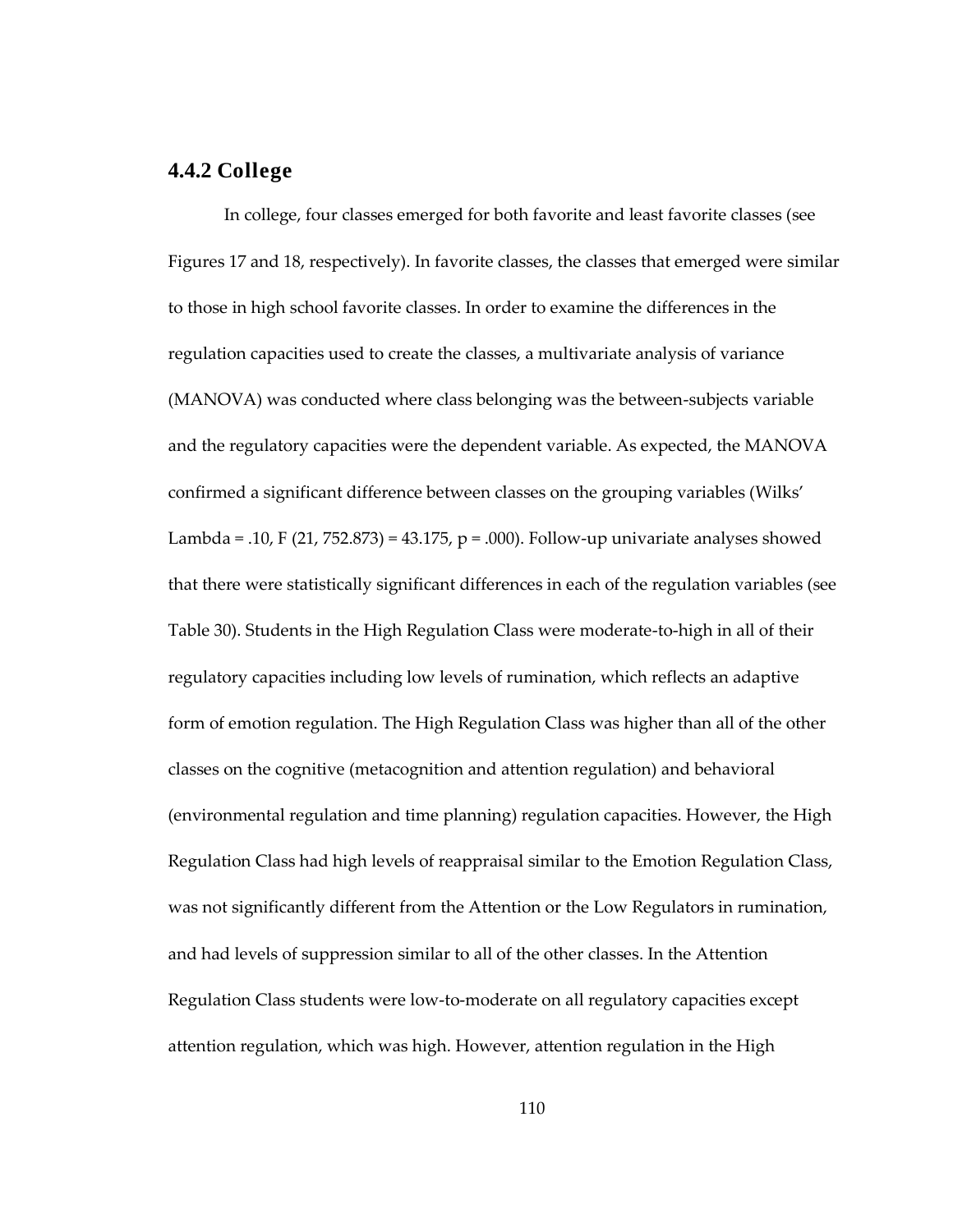Regulation Class was actually higher than in the Attention Regulation Class. In addition, Attention Regulators were similar to all other classes in suppression and were significantly different in rumination from the Emotion Regulators. The Emotion Regulation Class consisted of students who were quite high in rumination, but this was accompanied by moderate-high levels of reappraisal and low levels of suppression, suggesting that they invested in regulating their emotions more than their cognitions and behaviors. In fact, Emotion Regulators were highest in rumination amongst the latent classes, but were no different from the High Regulators in reappraisal. They were, however, lower than the High and Attention Regulation classes and higher than the Low Regulation Class in metacognition, environment regulation, and time planning. While they were lower in attention regulation than the High and Attention Regulation Classes, they did not differ in attention regulation from the Low Regulation Class. In the Low Regulation Class, students were generally low on all of the regulatory capacities, with a few exceptions. Specifically, they were not significantly different in rumination or suppression from the High or Attention Regulation Classes, or in attention from the Emotion Regulation Class.

As a broader check, these four groups were submitted to a MANOVA predicting self-control. There were significant differences among the classes (F  $(3, 273) = 30.43$ , p = .000), with the High Regulation Class having the highest levels of self-control ( $M = 0.37$ ,  $SE = .09$ ) and the Emotion Regulation Class having the lowest levels of self-control (M = -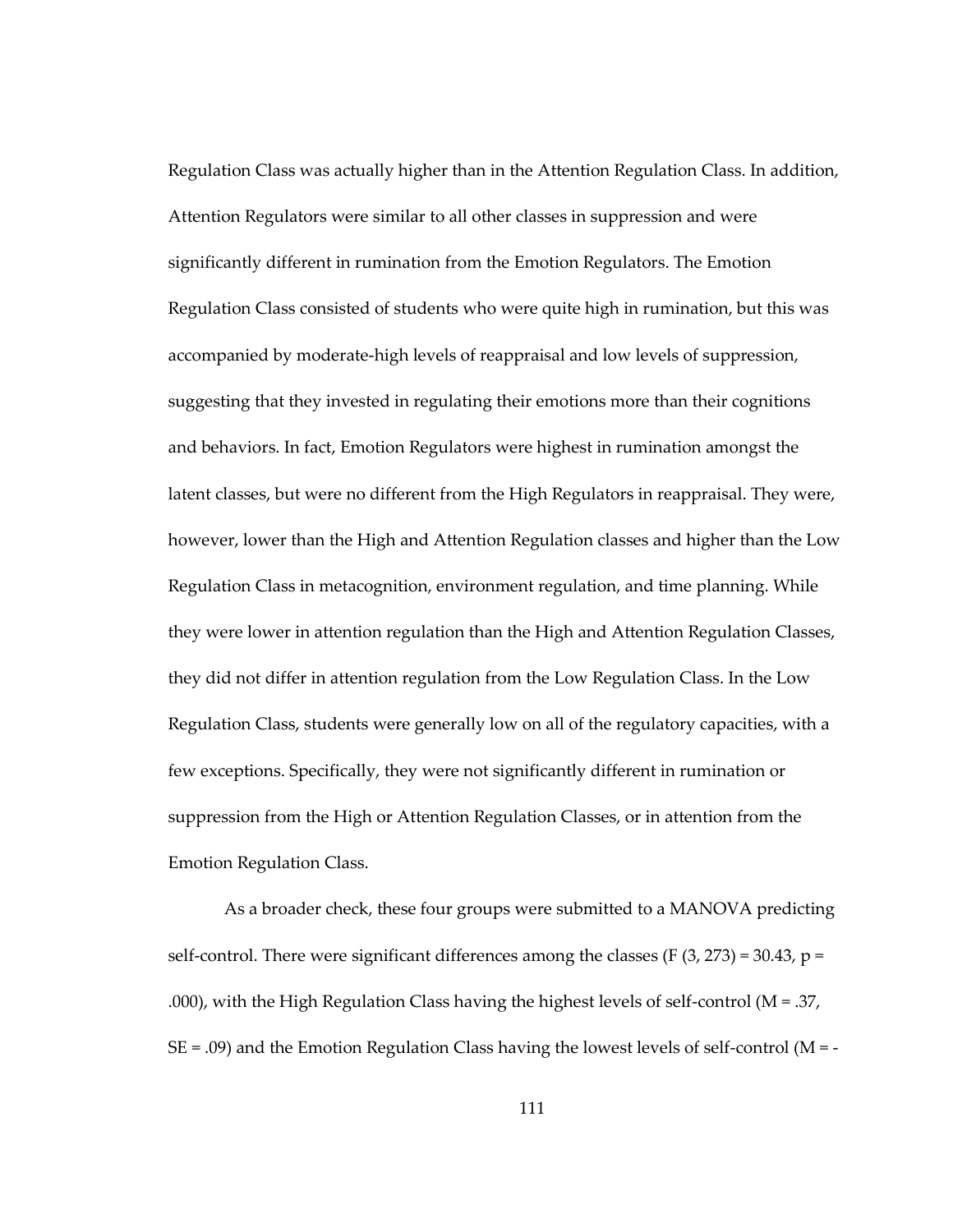.98,  $SE = .12$ ). The Low Regulation Class also had low levels of self-control ( $M = -.13$ ,  $SE =$ .19). However, levels of self-control were not significantly different between the Attention Regulation Class, the Low Regulation Class, and the High Regulation Class  $(M = .19, SE = .09)$ ,

A different composition of self-regulation capacities emerged for college students in least favorite classes. In order to examine the differences in the regulation capacities used to create the classes, a multivariate analysis of variance (MANOVA) was conducted where class belonging was the between-subjects variable and the regulatory capacities were the dependent variable. As expected, the MANOVA confirmed a significant difference between classes on the grouping variables (Wilks' Lambda = .10, F  $(21, 747.130) = 42.87.143$ ,  $p = .000$ ). Follow-up univariate analyses showed that there were statistically significant differences in each of the regulation variables (see Table 31). Consistent with the favorite classes, there was a High Regulation Class and a Low Regulation Class which differed on all of the regulatory capacities with the High Regulation Class, reporting higher levels of self-regulation across all regulatory capacities, though they were not significantly different from the Behavior Regulators in reappraisal, from the Moderate-Low Regulators in rumination, or from both the Moderate-Low and Behavior Regulation Classes in suppression. There was also a group of students who were moderately high in their behavior regulation, while low or moderate on the other regulatory capacities and therefore this group was named the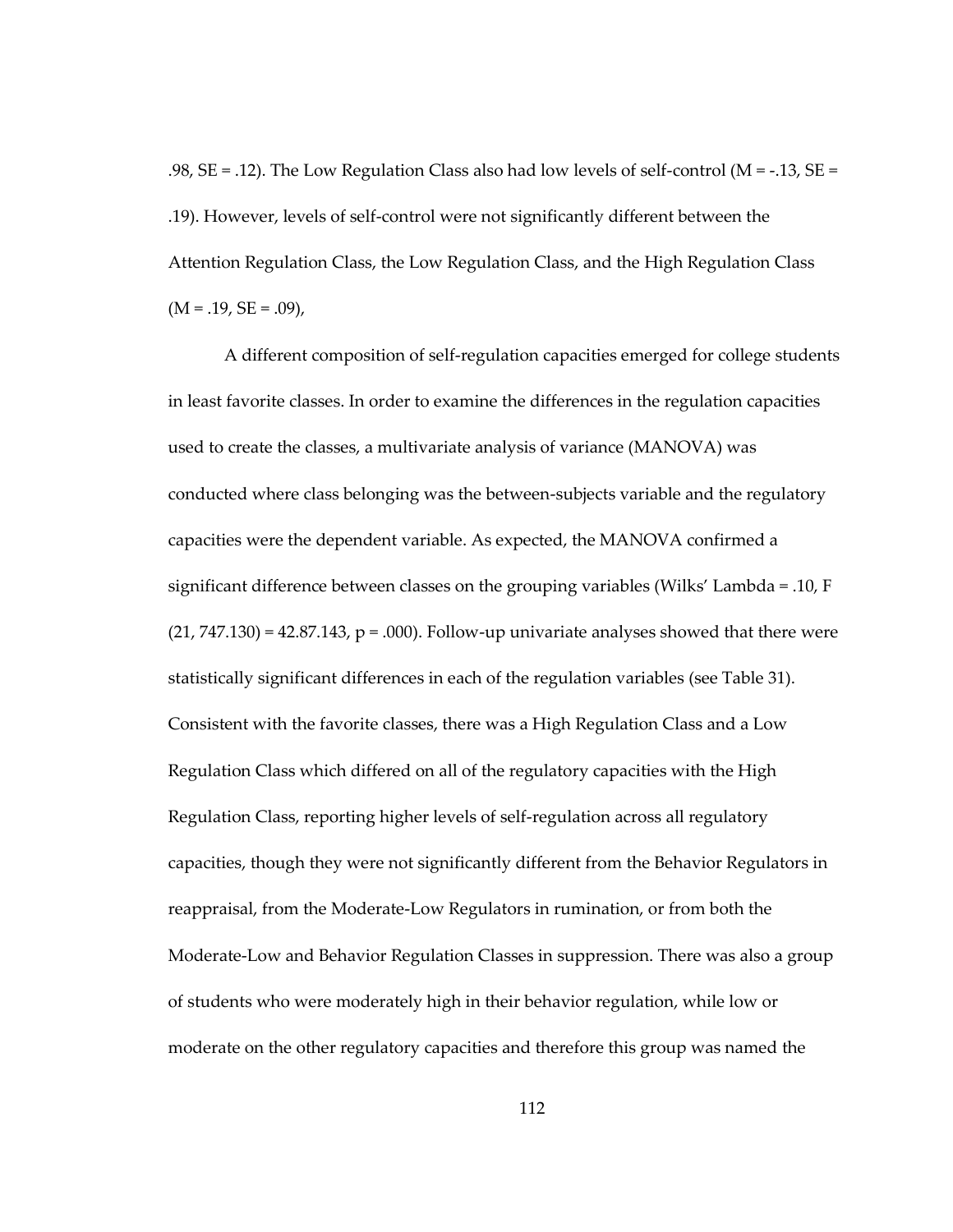Behavior Regulation Class. Behavior Regulators were lower than the High Regulators on all of the regulatory capacities, except for suppression and reappraisal, in which they did not differ. They were significantly higher in attention and rumination than the Low Regulation Class. Finally, there was a Moderate-Low Regulation Class that was moderately low on all of their regulatory capacities. In general, the Moderate-Low Regulators were lower than the High Regulators but higher than the Low Regulators in their regulatory capacities.

Again, a broader check revealed that these classes varied in their levels of selfcontrol (F  $(3, 270) = 34.02$ , p = .000). Specifically, High Regulators were highest in selfcontrol ( $M = .94$ ,  $SE = .11$ ) whereas Low Regulators were lowest on self-control ( $M = .71$ ,  $SE = .26$ . The Moderate-Low Class ( $M = -.46$ ,  $SE = .10$ ) was lower than High Regulators and the Behavior Regulators ( $M = -.10$ ,  $SE = .08$ ), but no different than the Low Regulators in self-control.

In order to address the question of how class belongingness mediated the relations between motivation and outcomes, a mediational model was examined. The same approach that was used for the high school students was employed for the college students. In order to allow for interpretation of the findings, classes were dummy coded using the High Regulation Class as the reference group at -1. Therefore, a negative beta from a motivation variable to a class dummy code is interpreted as the difference between the target class in comparison to the High Regulation Class. A similar model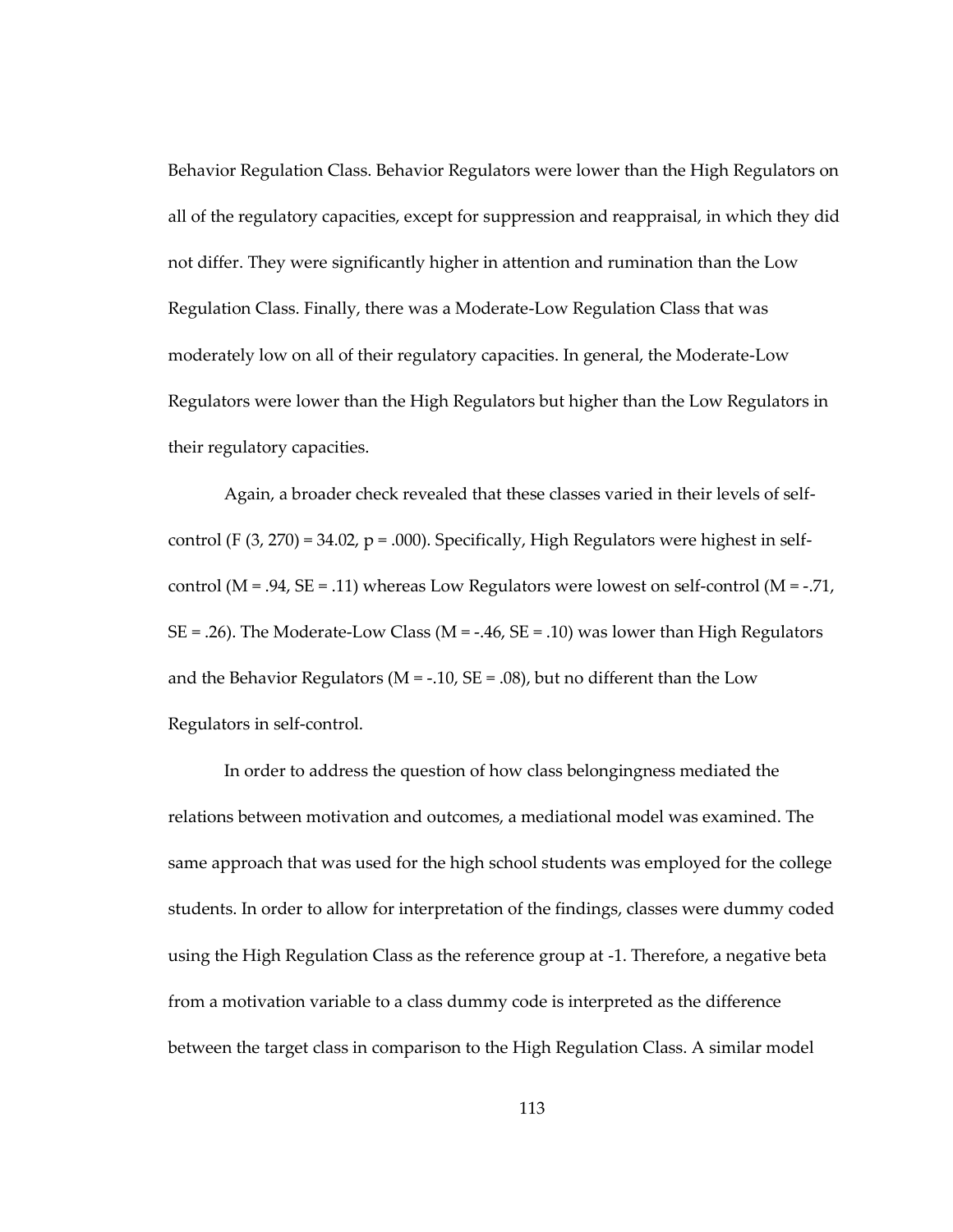was examined separately for learning processes, academic behaviors, and achievement. An example of this model is presented in Figure 16. The model was fully saturated to permit testing of all possible relations, and comparison of the relations that emerged across favorite and least favorite classes in high school and college. In general, the motivation variables similarly predicted class membership across all three outcomes (learning processes, academic behaviors, and achievement). In fact, the results were identical for learning processes and academic behaviors. Therefore, a general presentation of this section of the model is discussed first, followed by the specific motivation to class membership to outcome model. Statistical suppression was examined by running similar models with and without possible suppressors: performance-approach, performance-avoidance, mastery goal orientations, and the values. The effects of statistical suppression are noted where appropriate.

#### **4.4.2.1 Motivation to Class Belonging**

The relations between motivation to class belonging was similar for learning processes and academic behaviors (see Table 32 for favorite classes and Table 34 for least favorite classes) and only slightly differed for achievement (see Table 33 for favorite classes and Table 35 for least favorite classes). The patterns reported are generally consistent across all of these models, though slight discrepancies can be noticed in the tables. In favorite subjects, mastery goal orientation endorsement was related to the likelihood of belonging to the High Regulation Class versus the Low Regulation and the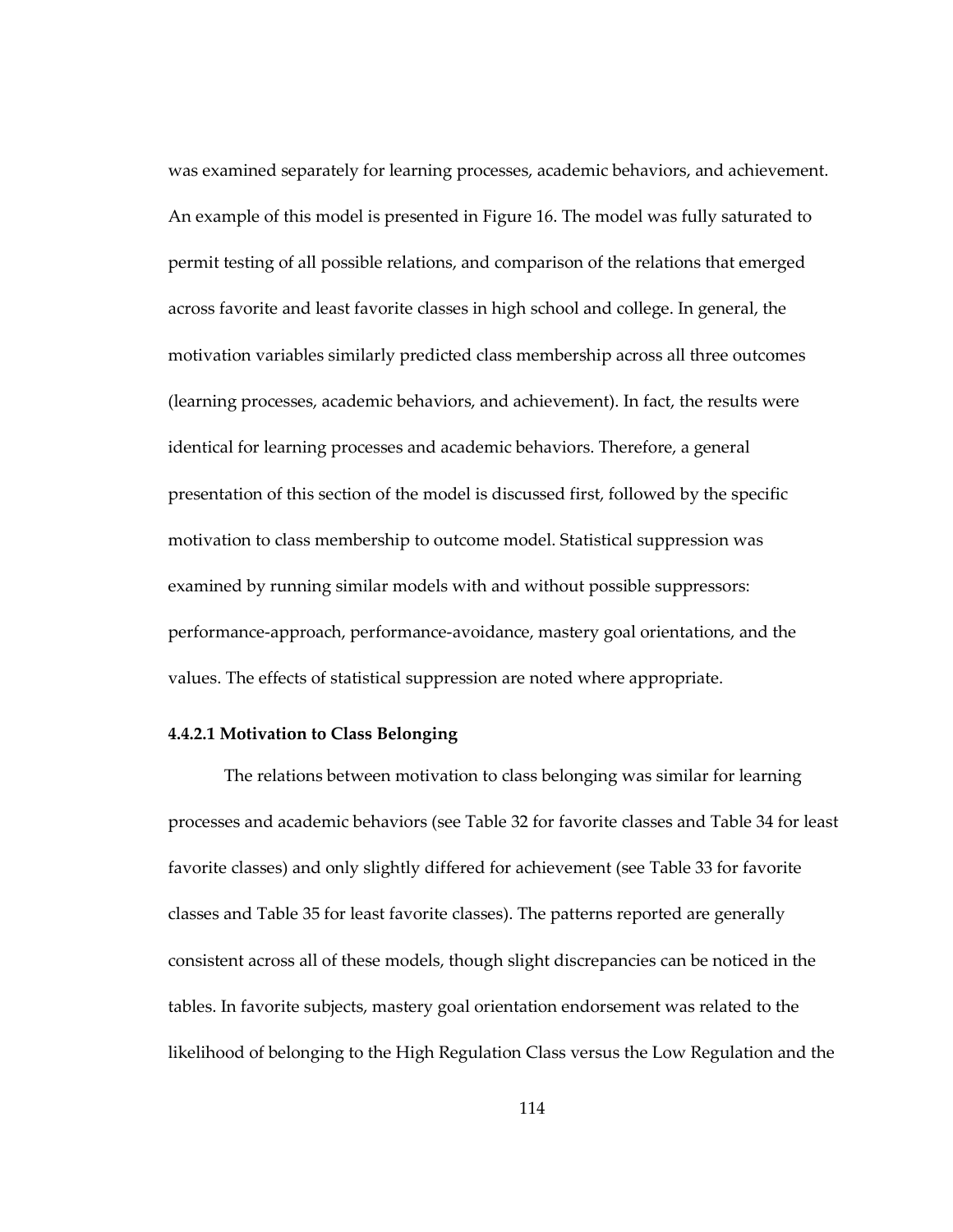Emotion Regulation Classes. Expectancy was related to likelihood of belonging to the High Regulation Class versus membership in the Low Regulation and the Attention Regulation Classes. In addition, in the learning processes and the academic behavior models, expectancy was related to the likelihood of belonging to the Emotion Regulation Class versus High Regulation Class membership, whereas these relations flipped for the achievement model such that expectancy was related to higher likelihood of High Regulation Class Membership versus the Emotion Regulation Class. Interest predicted High Regulation Class membership versus membership in the Emotion Regulation Class. In addition, in the learning processes and academic behaviors model, interest predicted High Regulation Class membership versus membership in the Attention Regulation Class. Overall, these relations are in line with those found for the variablecentered analyses.

A different pattern emerged for the least favorite classes. This pattern was consistent across the three models (learning processes, academic behaviors, and achievement). In least favorite subjects, mastery goals and interest similarly predicted High Regulation Class membership versus membership in the Low and the Moderate-Low regulation classes, but only interest predicted the likelihood of belonging to the High Regulation Class versus Behavior Regulation Class membership. Finally, as hypothesized, utility predicted the likelihood of Behavior Regulation Class membership versus High Regulation Class membership.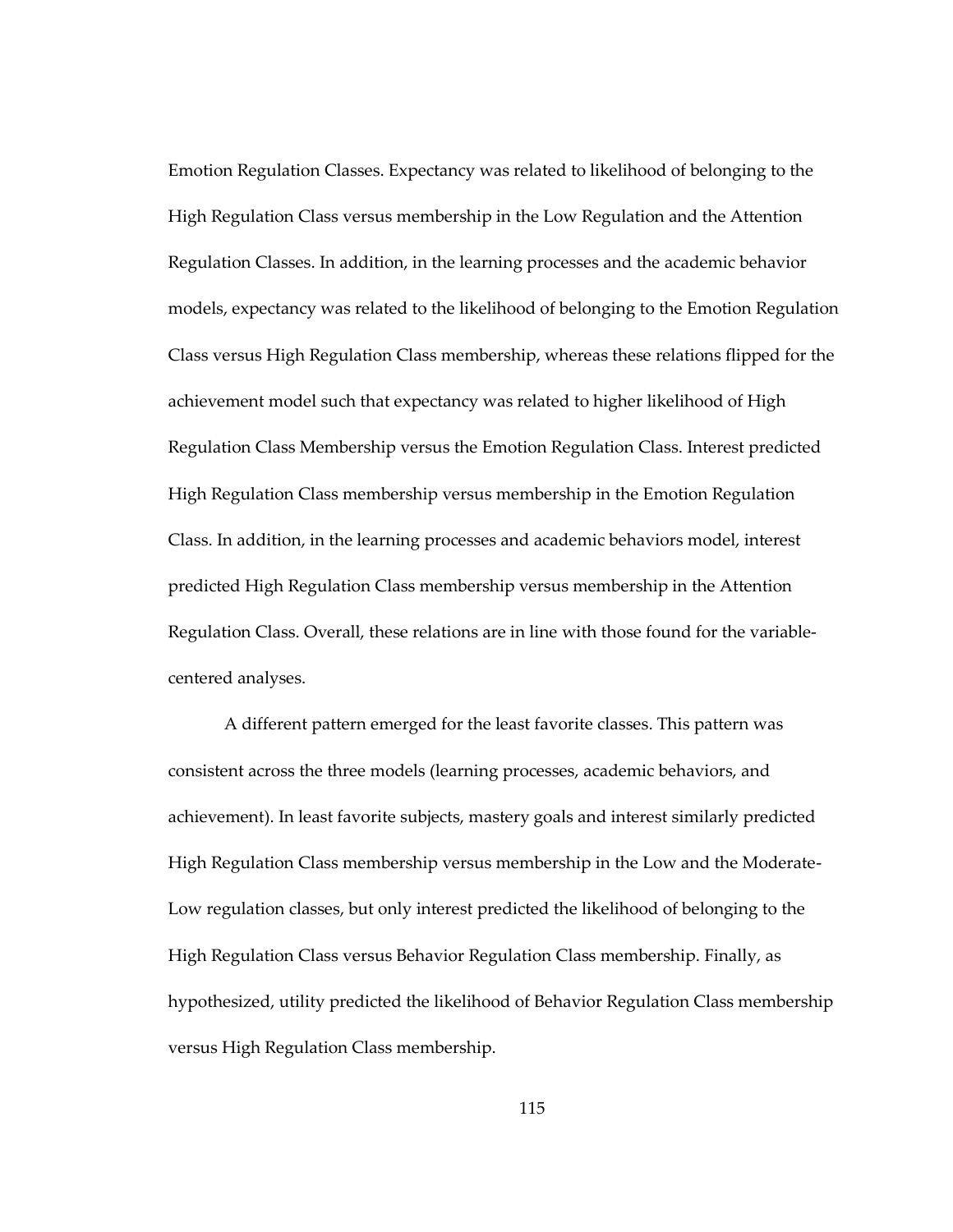#### **4.4.2.2 Class Membership to Learning Outcomes**

In favorite subjects, High Regulation Class membership versus Low Regulation Class membership related to all learning processes (organization, rehearsal, elaboration, and engagement) (see Table 32). As hypothesized, membership in the Attention Regulation Class was positively related to engagement, and actually benefited individuals more than having a High Regulation profile. Interestingly, the likelihood of belonging to the Emotion Regulation Class versus the High Regulation Class was related to organization and rehearsal. However, High Regulation Class membership but not Emotion Regulation Class membership predicted engagement. These findings are in line with the hypothesis that there could be specialized profiles of self-regulation that could be adaptive. At the same time, it is somewhat surprising that high regulation profiles are not universally related to adaptive outcomes.

Similar to favorite subjects, in least favorite subjects, the likelihood of belonging to the High Regulation Class versus Low Regulation Class membership was related to all learning processes (see Table 34). Similarly, the likelihood of belonging to the High Regulation Class versus the Moderate-low Regulation Class related to engagement. Interestingly, belonging to the Behavior Regulation Class versus High Regulation Class membership was related to organization, rehearsal, and elaboration but not to engagement. Thus, there are benefits to having a behavior regulator profile over a high regulator profile for certain learning processes.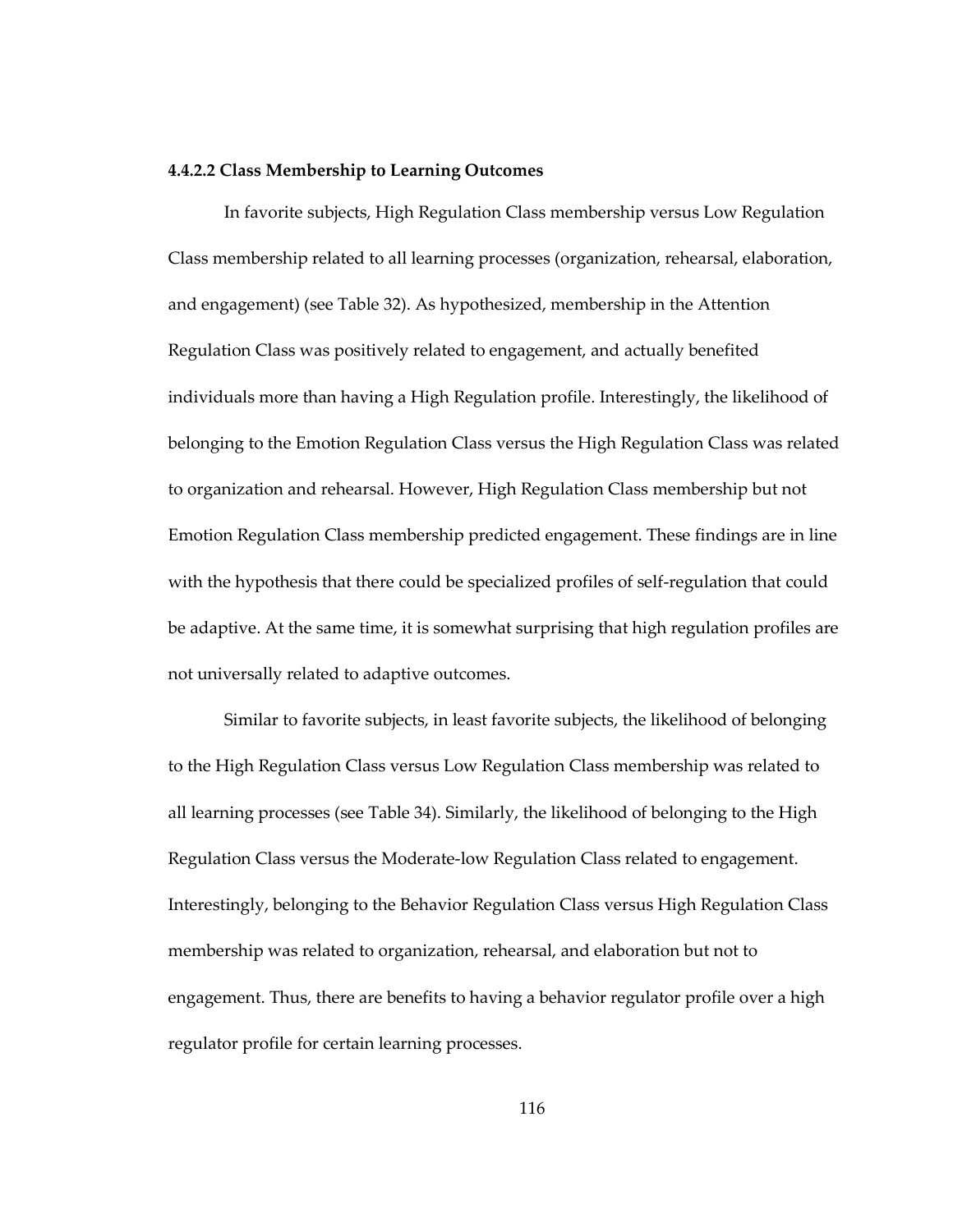In general, these findings are in line with the hypothesized relations. They also reiterate the variable-centered findings in that behavioral regulation plays a more active role in regulating towards learning processes. In addition, the specialized profiles seem to be adaptive for college students more so than for high school students.

#### **4.4.2.3 Direct and Mediational Relations to Learning Processes**

Similar to the variable-centered analyses, in favorite classes, performanceapproach and interest predicted engagement, and interest was also positively related to elaboration. Again, similar to the variable-centered analyses, in least favorite classes, mastery goal orientations predicted elaboration and engagement, whereas attainment was negatively related to rehearsal and engagement. However the relations of attainment to rehearsal and engagement is likely due to statistical suppression, as these relations became nonsignificant without mastery goal orientations in the model  $(B = -0.02)$ , n.s.;  $B = -0.04$ , n.s., respectively).

As hypothesized, the relations between motivation to learning processes was mediated by group belonging more in college than in high school students. In favorite subjects, the relation of mastery goal orientations and expectancy to learning processes was mediated by the likelihood of belonging to the High Regulation Class versus the Low Regulation Class. Additionally, the likelihood of belonging to the Emotion Regulation Class rather than the High Regulation Class mediated the relations between interest and organization and rehearsal. However, the reverse was true of engagement.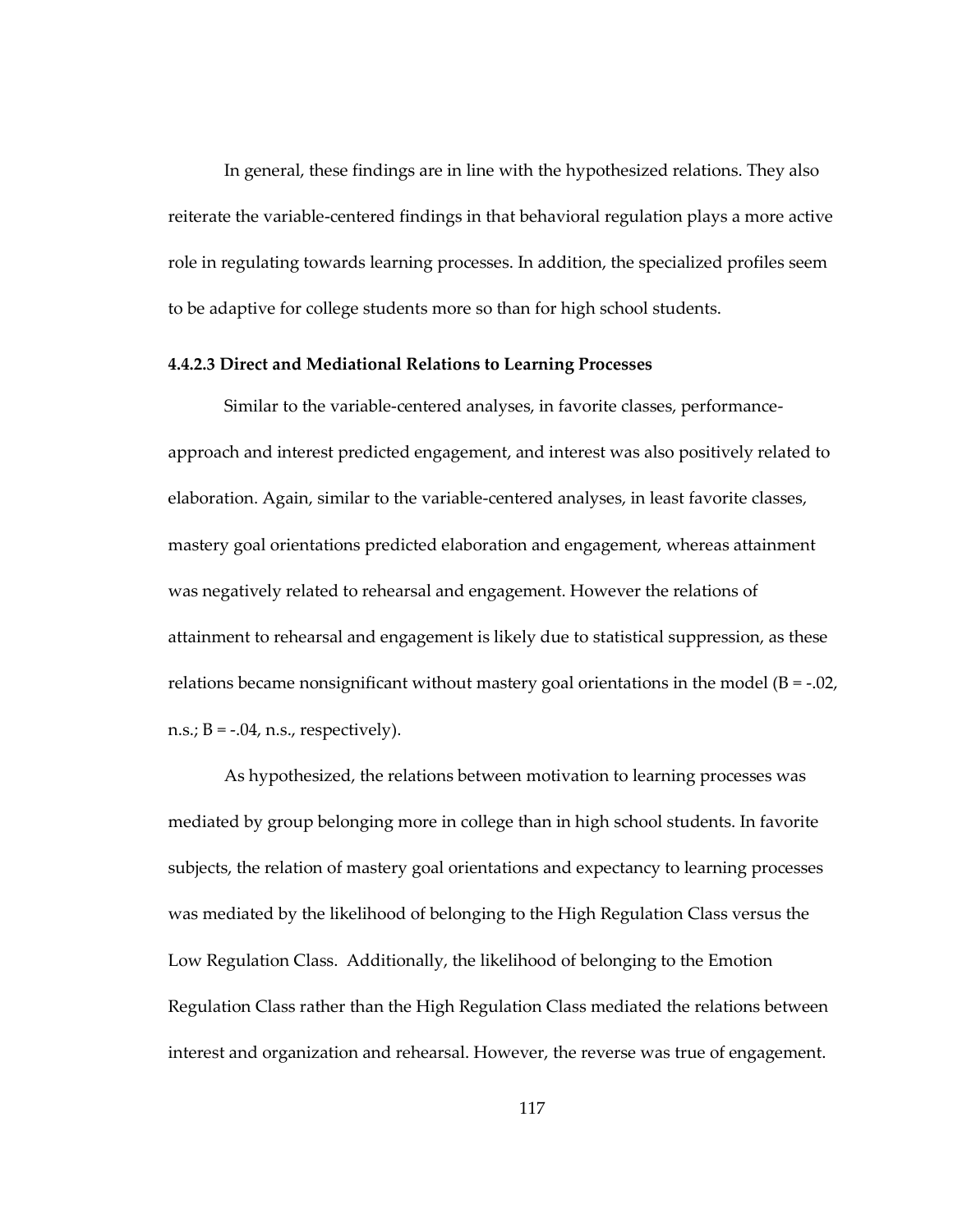Likelihood of belonging to the High Regulation Class versus the Emotion Regulation Class mediated the relations between mastery goal orientations and engagement. These findings lend more weight to the idea that different combinations of regulatory profiles can be beneficial.

Similarly, in least favorite subjects, the relations between mastery goal orientations and interest to learning processes were mediated through membership in the High Regulation Class rather than the Low Regulation Class. Mastery goal orientations and interest also related to engagement via likelihood of belonging to the High Regulation Class versus Moderate-low Class. Yet, the relations of interest and utility values to organization, rehearsal, and elaboration were mediated through Behavior Regulation Class membership versus the High Regulation Class. These findings support the hypothesis that there are benefits to being a specialized regulator, i.e., behavior regulator, rather than a generally high regulator in least favorite classes. The importance of behavior regulation for college students, particularly in least favorite classes, reiterates the variable-centered analyses and underscores the importance of behavior regulation (environmental regulation and time planning) for college students.

## **4.4.2.4 Class Membership to Academic Behaviors**

In favorite classes there was some differentiation in the relations of class membership to academic behaviors. The likelihood of belonging to the High Regulation Class versus Low Regulation Class membership predicted time spent on homework,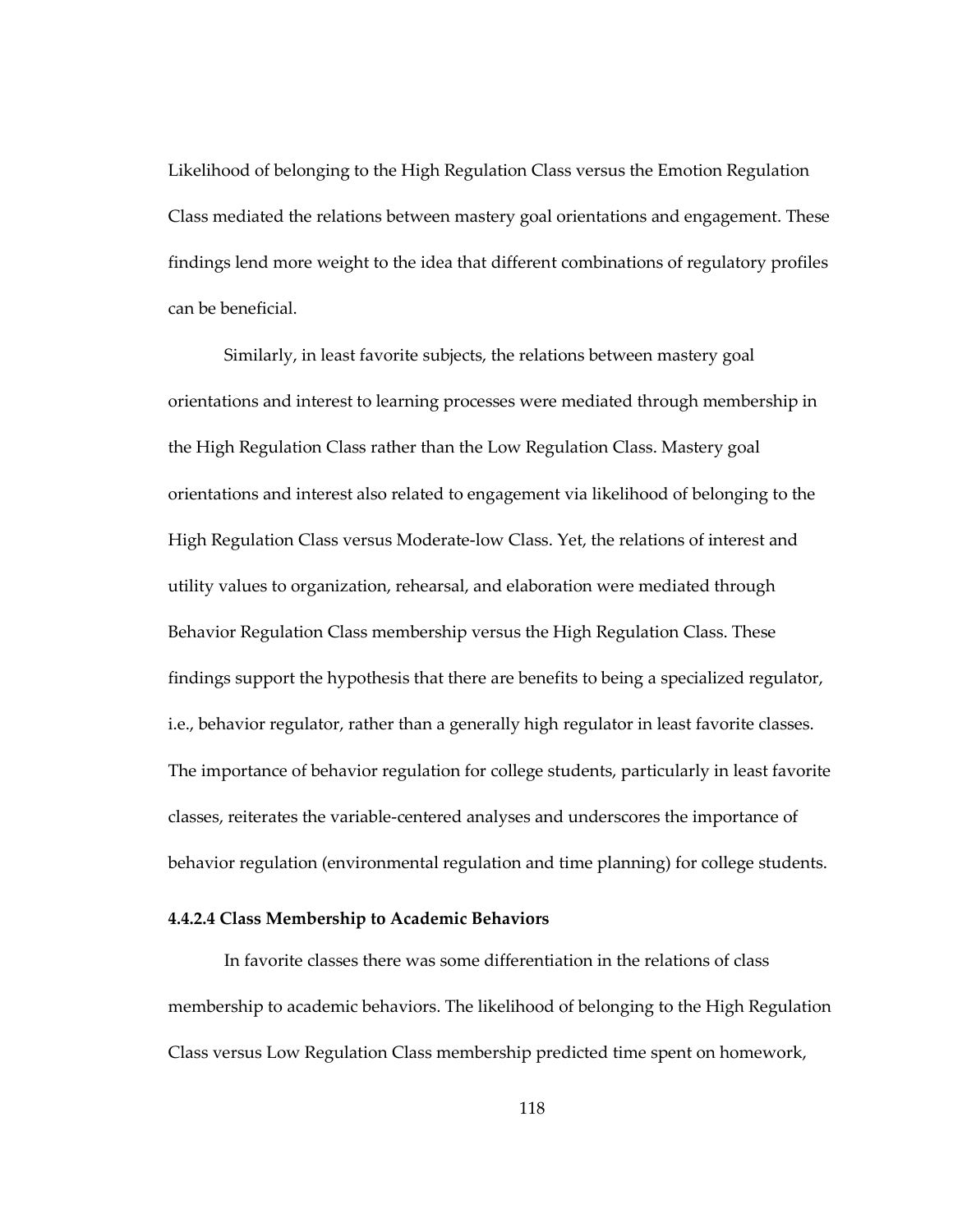whereas High Regulation Class membership versus Emotion Regulation Class membership predicted handing in assignments on time. This suggests that being an emotion regulator can actually be detrimental to getting the work done. This is similar to the negative relations found between rumination and assignment completion in the variable-centered analyses. These findings are contrary to the hypothesis that there could be benefits to specific forms of regulation.

Contrary to the hypotheses, there were the same amount of regulatory relations for least favorite classes as there were for favorite subjects. Specifically, the likelihood of belonging to the High Regulation Class versus the Moderate-Low and Behavior Regulation Class predicted handing in of assignments on time. This is in contrast to the learning processes for which behavior regulation profiles were positively related to learning processes.

## **4.4.2.5 Direct and Mediational Relations to Academic Behaviors**

In favorite classes, performance-approach goal orientations were negatively related to handing in assignments on time, though this is likely due to statistical suppression; without performance-avoidance goal orientations these relations became nonsignificant (b = -.10, n.s.) (see Table 32). Expectancy was related to attendance and assignments, while interest was negatively related to time spent on work. The relation between interest and time spent on homework is also likely due to statistical suppression with mastery goal orientations, as this relation became nonsignificant when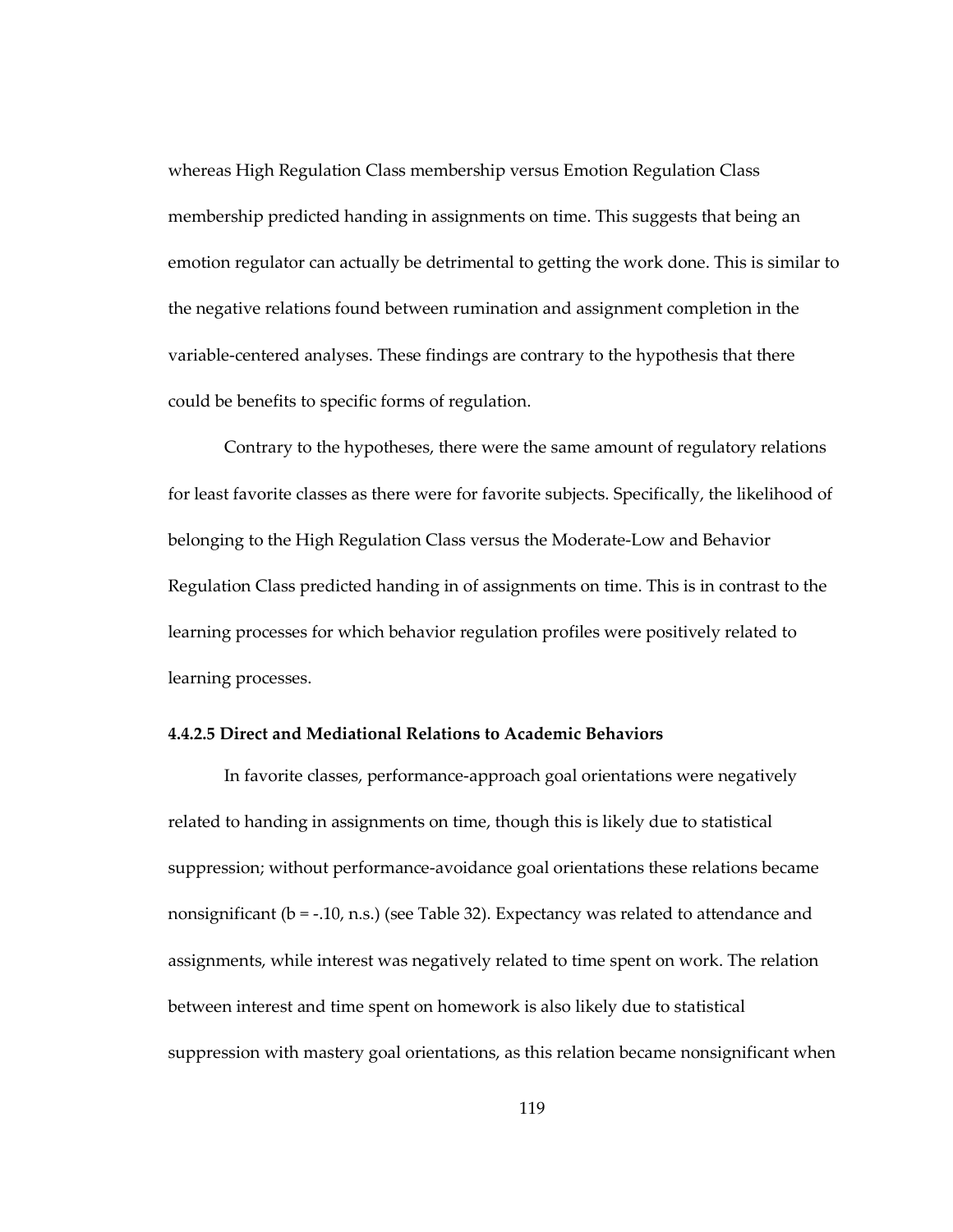mastery goals were not included in the model (b = -.08, n.s.). As hypothesized, motivational processes predicted more of the academic behaviors in least favorite classes (see Table 34). Mastery goal orientations were positively and expectancy was negatively related to time spent on homework, whereas expectancy was positively and interest was negatively related to assignments being handed in on time.

In examining the mediational role of regulatory profiles, the likelihood of belonging to the High Regulation Class versus the Low Regulation Class mediated the relations between mastery goal orientations and expectancy to time spent on classwork in favorite classes. The likelihood of belonging in the High Regulation Class versus the Emotion Regulation Class mediated the relations between motivation (mastery goal orientations and interest) to completion of assignments. Complex relations were found for the mediating role of group membership in the relations between expectancy and completion of assignments on time. Interestingly, expectancy was related to the likelihood of belonging to the Emotion Regulation Class versus the High Regulation Class, however, belonging to the High Regulation Class versus the Emotion Regulation Class was related to assignment completion in favorite classes. This suggests that expectancy is related to emotion regulation profiles, and that these relations predict lower levels of assignment completion.

A different picture emerges in least favorite classes. The likelihood of belonging to the High Regulation Class versus the Moderate-Low Regulation Class mediated the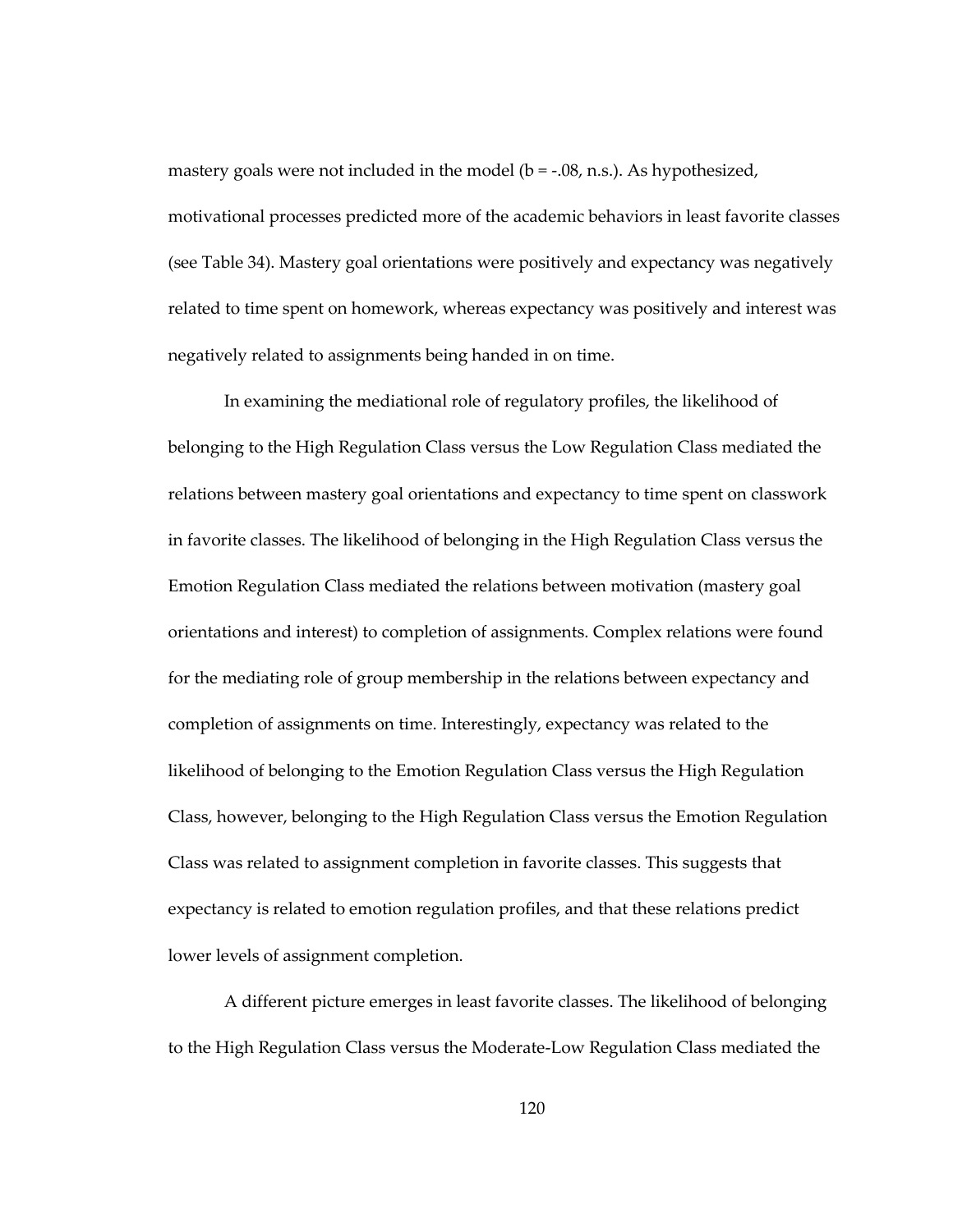relations between motivation (mastery goal orientations and interest) to assignment completion. As hypothesized, there were benefits to having a specialized profile. Specifically, in least favorite classes, membership in the Behavior Regulation Class versus the High Regulation Class mediated the relations of motivation (interest) to assignment completion.

### **4.4.2.6 Class Membership to Achievement**

Contrary to the hypothesis, membership in Regulatory Classes did not relate to achievement (see Tables 33 & 35).

#### **4.4.2.7 Direct and Mediational Relations to Achievement**

In both favorite and least favorite classes, expectancy and interest were positively related to achievement. Contrary to the hypotheses, class membership did not mediate the relations between motivation and achievement due to the lack of significant relations between group membership and achievement.

## **4.4.5 Summary**

Overall, the findings lend support to the hypothesis that self-regulation combines into profiles, and that these profiles mediate the relations between motivation and academic outcomes. In addition, specialized regulatory profiles emerged. Specifically, the Attention Regulation Class and Emotion Regulation (combined reappraisal, rumination, and suppression) or Rumination Class emphasized the importance that these forms of regulation play across both high school and college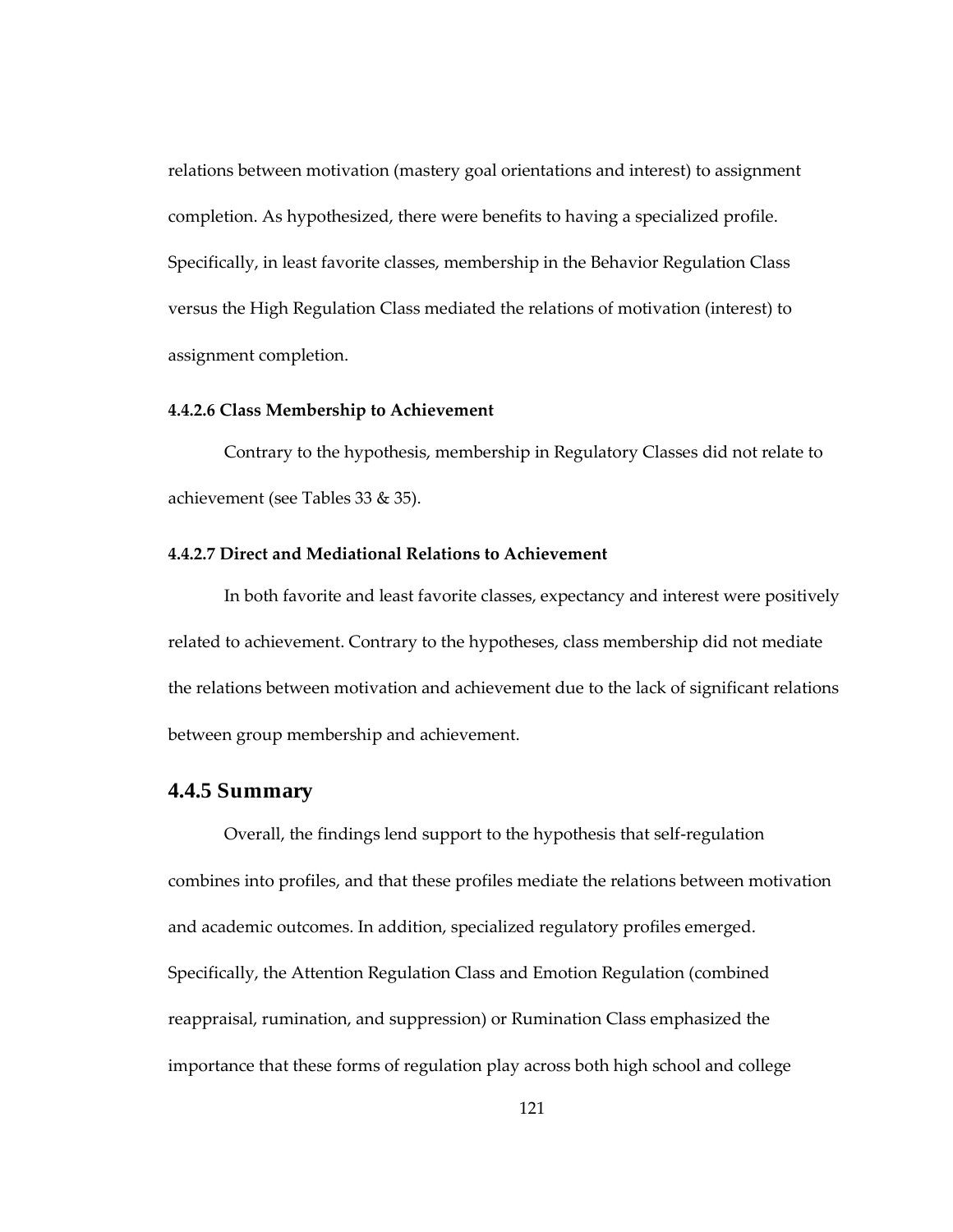samples. In addition, there was evidence that regulatory profiles differ between high school and college. First, more types of regulatory profiles emerged for college students. In addition to the Attention and Emotion Regulation Classes, there was a group of college students who were Behavior Regulators in that they were dominant in behavior regulation. Importantly, the profiles that emerged mediated the relations between motivation and academic outcomes. These mediational relations occurred more for college students than for high school students.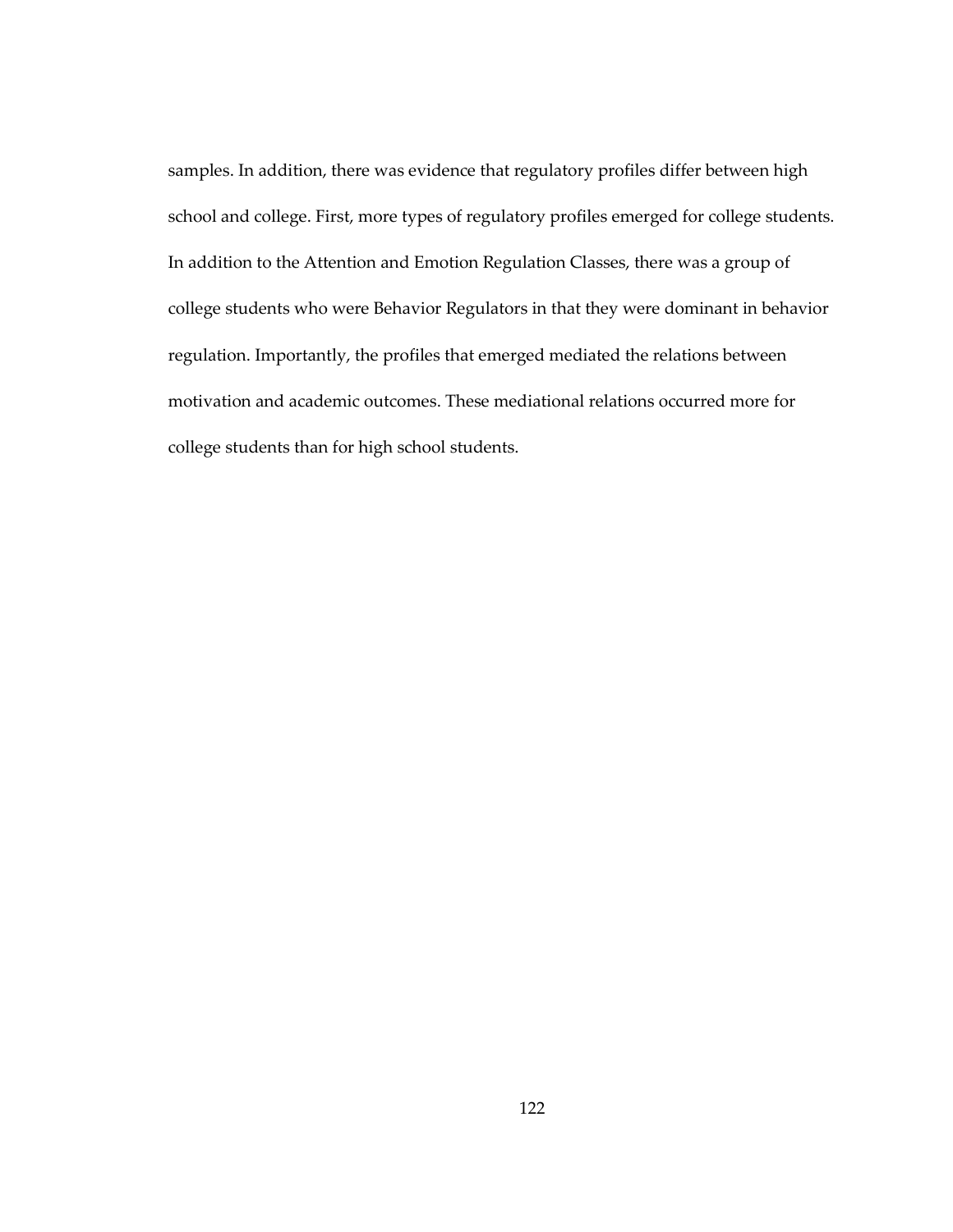# **5. General Discussion**

The current study aimed to examine the mechanisms by which motivation leads to a variety of academic outcomes. The findings lend support to the proposed model, Regulatory Capacities of Motivational Constructs (RCMC). The RCMC model was used as a framework to understand how motivation instigates task-specific self-regulation. This model builds on research that links motivation and self-regulation [Corno, 1993; Kuhl, 1984; Pintrich, 2000; Zimmerman, 1989, 2006] and extends it to include emotion regulation. A second goal of the current study was to examine the role of self-regulated emotion in addition to self-regulated behaviors and cognitions. A broad emotion regulation approach [Gross1998; Gross & John, 2003] was adapted and integrated into the already established self-regulated framework for cognitions and behaviors [Pintrich, 2000; Zimmerman, 1989, 2006].

Importantly, two methods were used to determine how self-regulation mediates the relations between motivation and learning processes, academic behaviors, and achievement. By using both variable-centered and person-centered analyses, a more indepth understanding of the mediating role of self-regulation was obtained. While variable-centered analyses are useful in assessing how certain constructs are independently related, a person-centered approach investigates how different selfregulation capacities strategically combine. This approach allows for a more holistic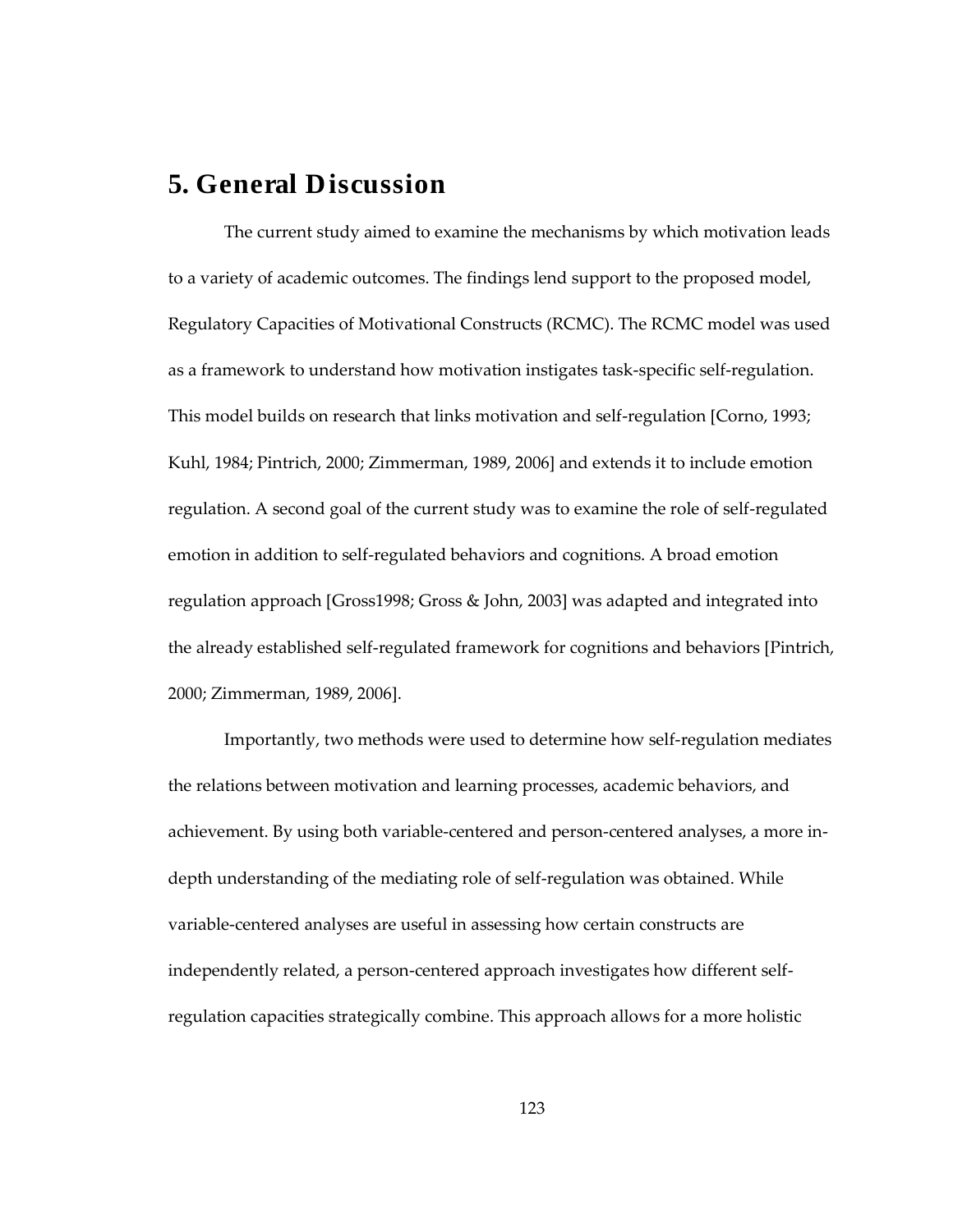interactionistic approach according to which the interactions among processes are irreducible wholes that cannot be decomposed [Magnusson, 2003].

Last, the comparison between favorite and least favorite classes situated this complex web of processes within desired versus disliked situations and further unpacked how individuals might find different paths to reach similar academic outcomes. Previous research focused on specific subjects (e.g., art or math) without considering the student's preference for the class [Eccles et al., 1993; Eccles et al., 1998; Schunk et al., 2008; Wigfield & Eccles, 2000]. Across high school and college students, the findings support the hypothesis that mean level differences in motivation, selfregulation, and academic outcomes differ, based on students' liking of the class. Specifically, as predicted, students who are more motivated have higher levels of learning processes, behaviors, and achievement in their favorite class. Contrary to the hypothesis, higher levels of self-regulation was reported in favorite classes. These mean level differences lend support to the notion that there are important differences that go unnoticed when preference for the class is not considered. In order to examine how the relations among the different variable differ, separate analyses were conducted for favorite and least favorite classes.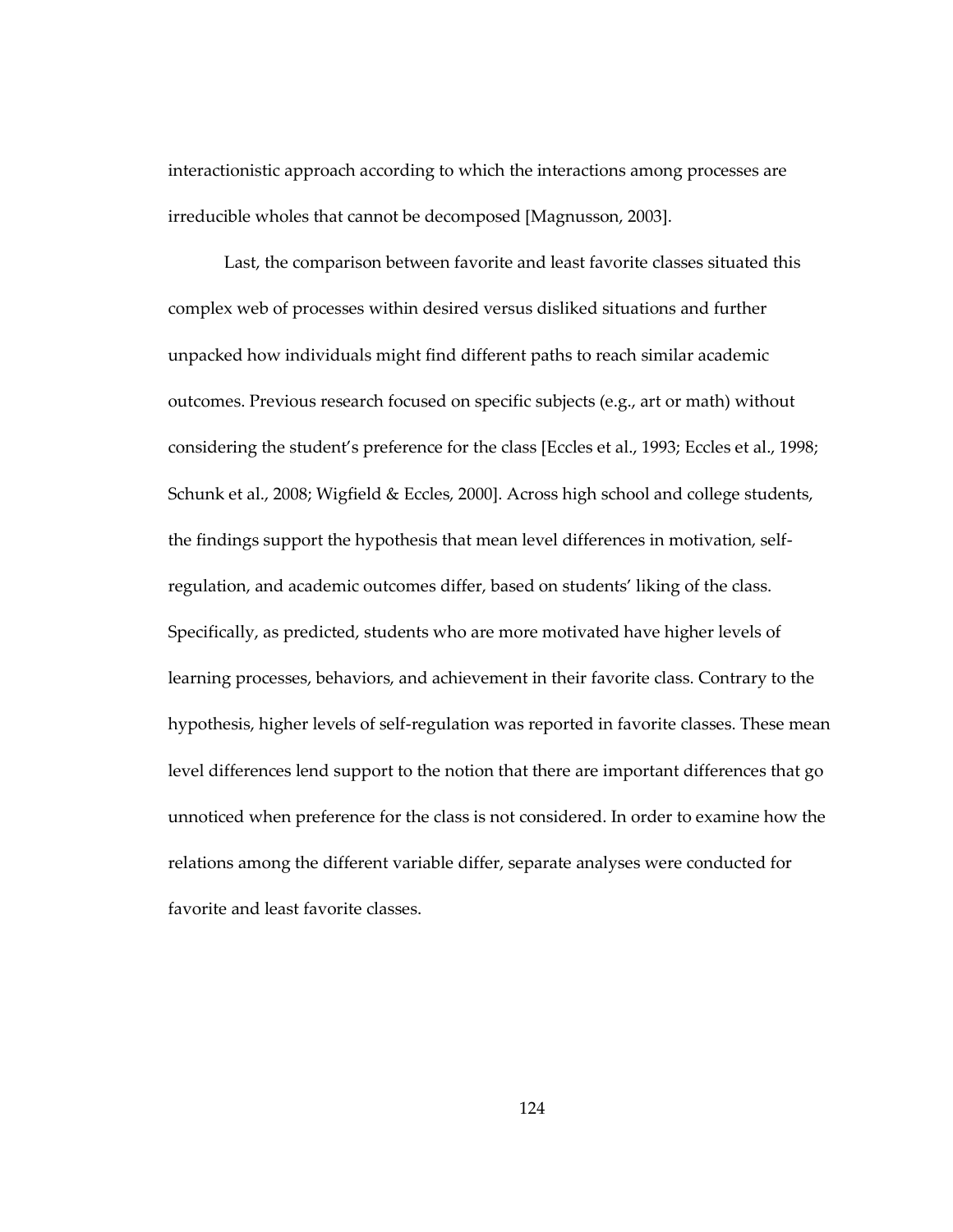# *5.1 Research Question 1: Are there different pathw ays to academic success?*

A first line of inquiry investigated whether there are multiple pathways to academic success using variable-centered structural equation modeling. Of interest were the relations of goal orientations, expectancy and values, to learning processes, academic behaviors, and achievement via self-regulation. As hypothesized, the findings suggest that there is more than one way that students reach their desired outcomes. For example, there are many roads that lead to academic engagement. For high school students, attention mediated the relations between expectancy and interest to engagement in favorite classes. However, in least favorite classes metacognition mediated the relations between mastery goal orientations and engagement, attention regulation mediated the relations of expectancy and interest to engagement, and emotion regulation (rumination and suppression) mediated the relations between expectancy and engagement. Thus, there is no one "gold standard" by which motivation is related to learning processes such as engagement (Linnenbrink & Pintrich, 2000; Pintrich, 2000).

Different situations require the individual to cope differently, depending on their available resources. It is likely that students approach their favorite class with a positive outlook. As a result of this antecedent positive mood, they require less regulation to reach a state in which they are able and ready to take part in the class. Their resources are "freed up" and they can be more involved in their learning. In contrast, in least favorite classes antecedent cognition, emotions, and behaviors require more regulation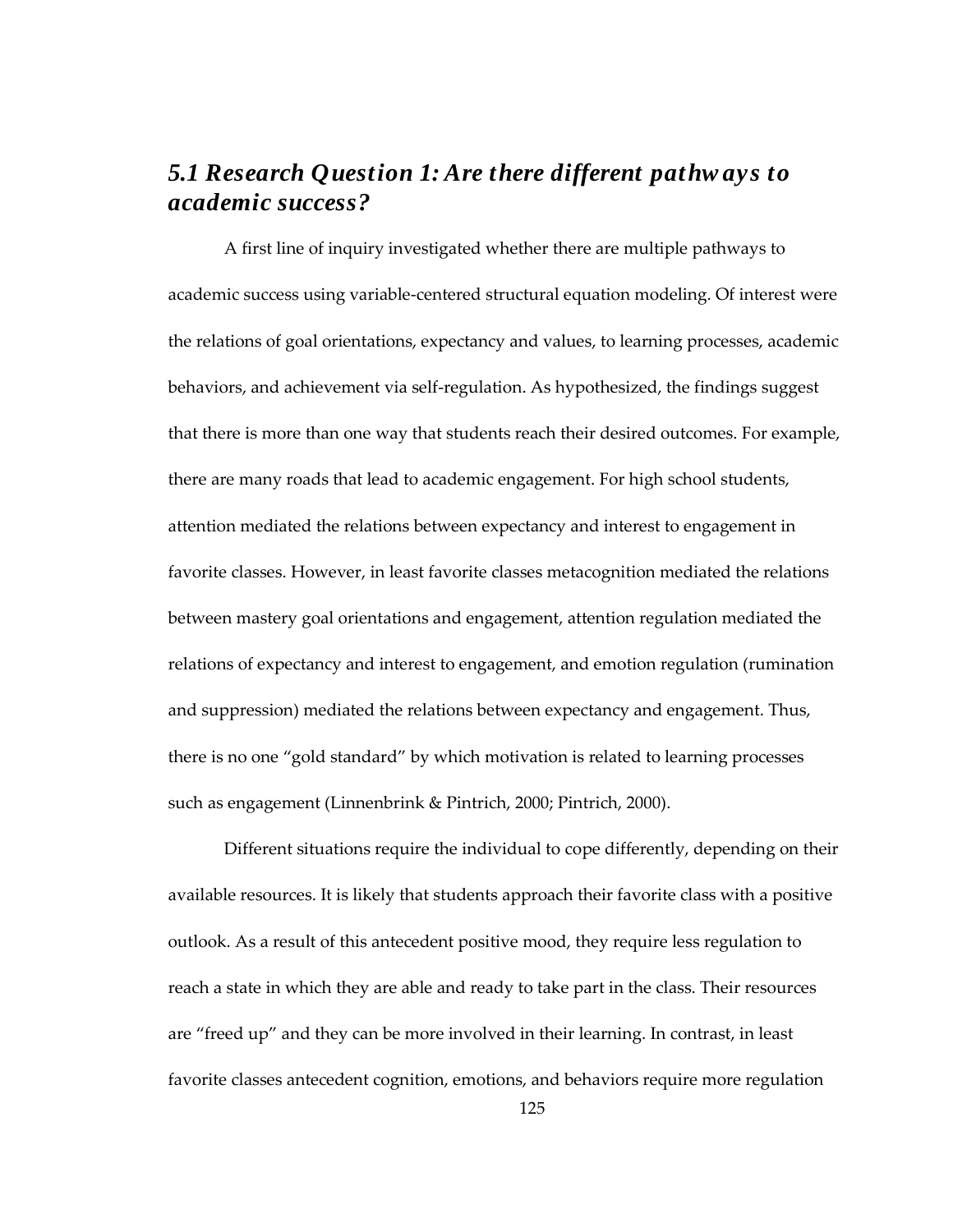for the student to get involved with the learned material. Students are more susceptible to temptations as they are obligated to take part in this situation. Therefore, students require more regulation in least favorite classes.

Contrary to the hypotheses, emotion regulation was found to play a central role in favorite classes more than in least favorite classes. It was hypothesized that because students have more antecedent positive emotion in favorite classes, there would be less emotion regulation. However, it could be that students feel positive emotions in their favorite class and they actively protect these positive emotions by emotion regulation (Gross & John, 2003). Resources are invested in maintaining the positive mood associated with attending a favorite class through reappraisal, an adaptive form of selfregulation. Contrary to the hypotheses, rumination (a maladaptive form of emotion regulation) was found to mediate the relations between motivation to academic behaviors in favorite classes. Most surprising was the finding that rumination predicted time spent on class work. How and why would rumination be beneficial? Most research points to the detrimental effects of rumination, especially as it relates to sadness and depression (Nolen-Hoeksema & Corte, 2004). One explanation might be that students ruminate on ways to improve their work. They likely expect their favoring of the class to facilitate involvement with the materials and completion of work, and therefore think about ways that they can "get going" and "handle things better."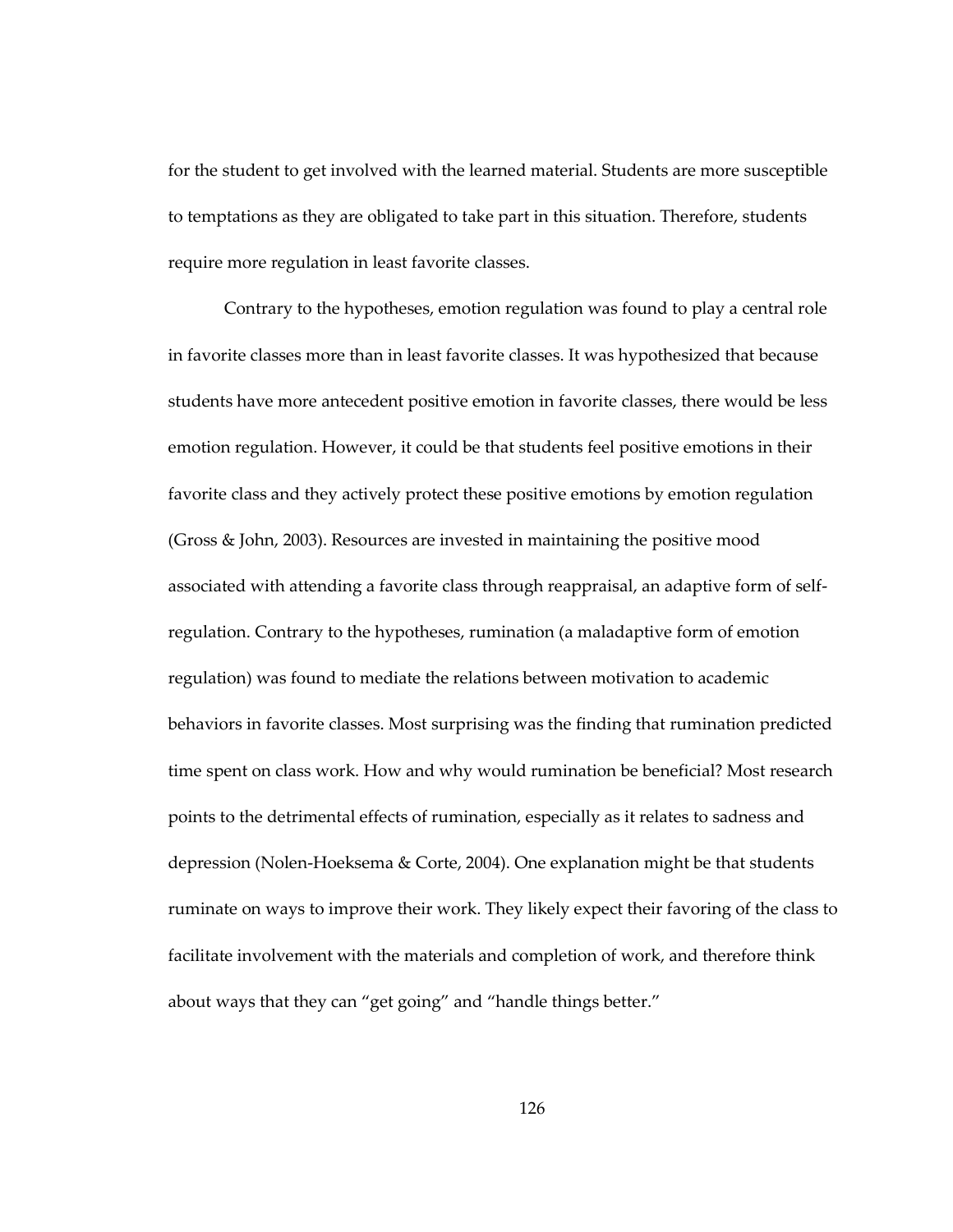In obligatory disliked situations such as a least favorite class, individuals expect to feel negative emotion. They do not attempt to alter these negative emotions, as they have come to terms with unpleasant experiences. It is important to note that the current study was conducted mid-semester after students had already consolidated their coping strategies in their classes. Measuring emotion regulation from the beginning of the semester might reveal that earlier on, students do attempt to regulate their emotions but through learned helplessness, have come to terms with the negative affect. They may reason that if they cannot change the situation, they may as well acquiesce and wait for the time to pass. Thus, negative emotions may be tolerated in least favorite classes, whereas it is actively attenuated in favorite classes.

The relations between motivation and self-regulation toward academic outcomes were stronger in least favorite classes for both high school and college students, as hypothesized. This suggests that individuals not only draw on more regulatory processes in order to complete tasks that they do not necessarily like versus those they may prefer, but that motivation plays a greater role in activating regulatory processes in least favorite classes than in favorite classes.

In sum, the form of regulation that is harnessed to adjust and monitor cognitions, behaviors, and emotions is influenced by the motivation for the specific class, as described in RCMC. The numerous mediational paths by which motivation was related to academic outcomes suggest that it is important to consider individual differences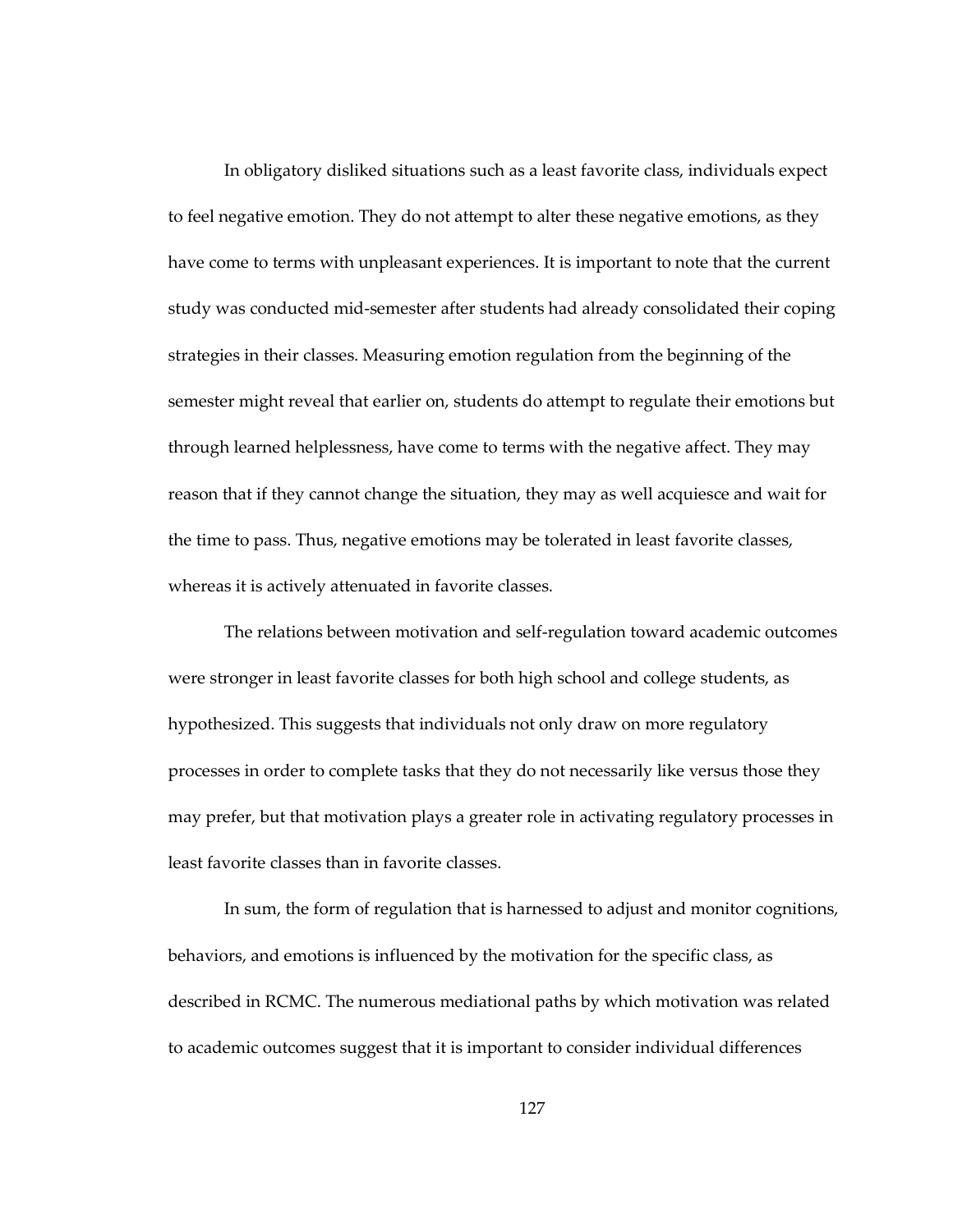both when investigating achievement and when guiding students in how to succeed. This finding is in line with the current trend to identify individual differences that might influence the way these processes interact [Leary & Hoyle, 2009]. In order to investigate individual differences, students were grouped into self-regulation profiles.

## *5.2 Research Question 2: How do self-regulation profiles mediate the relations betw een motivation and outcomes?*

A second line of inquiry investigated the multidimensional aspect of selfregulation. Specifically, self-regulation was combined into profiles using personcentered analyses. Across development and class type, a High Regulation Latent Class emerged in which students reported high levels of self-regulation. As hypothesized, there were a number of specialized profiles. These consisted of students who were dominant in their attention regulation, emotion (or rumination) regulation, and behavioral regulation. This approach to examining the combined effects of selfregulation is similar to that recently used by Shell and Husman (2008). They found three dimensions (similar to profiles) of canonical correlations: a focus on strategy use, a knowledge-building strategy, and learned helplessness. While they used a different framework for conceptualizing self-regulation, they also examined the ways in which self-regulation and strategy use combine for different individuals.

The findings of the latent class structural equation models lend support to the hypothesis that regulatory profiles mediate the relations between motivation and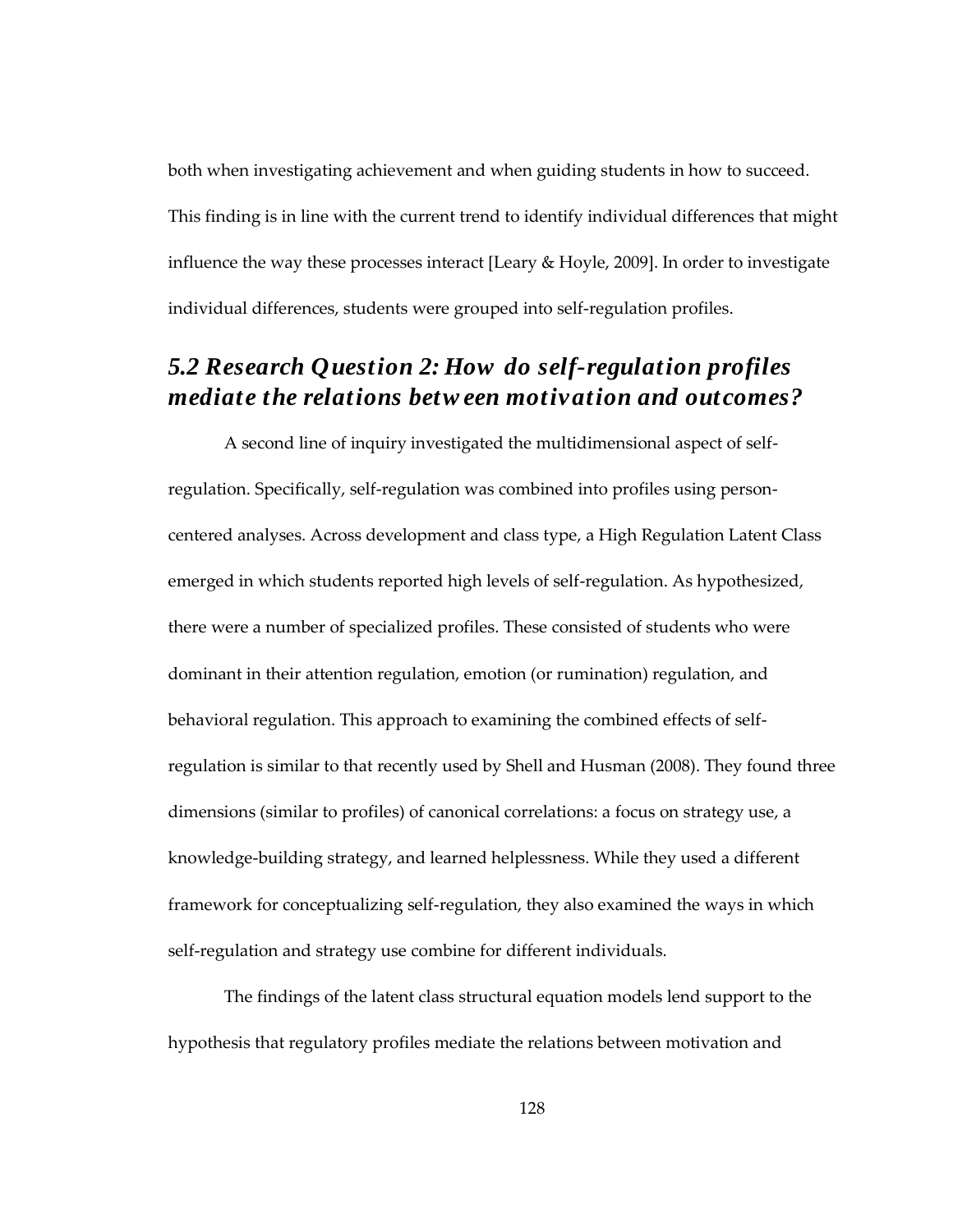academic outcomes. Furthermore, these findings reveal a different, though somewhat similar, picture to those found in the variable analyses. There was evidence that regulatory profiles differ between high school and college. First, more types of regulatory profiles emerged for college students. Similar to the variable-centered analyses, mediational relations occurred more for college students than for high school students, lending support to the proposed relations between motivation and selfregulated learning proposed in the RCMC. That is, not only does motivation activate specific self-regulatory capacities as revealed by the variable-centered analyses, but certain forms of motivation tend to be related to certain regulatory profiles, which in turn influence academic outcomes. Most interesting are the developmental differences in the latent classes that emerged. In college and high school students, High Regulation, Attention Regulation, and Emotion Regulation Classes emerged. However, only for college students there was a group of students dominant in their behavior regulation. These findings reiterate the relations found in the variable-centered analyses and emphasize the importance of behavior regulation for college versus high school students.

#### *5.3 Development*

In examining differences between high school and college students, the findings support the developmental hypothesis that there would be more diversity in the routes that college students use to reach these academic outcomes (learning, behaviors, and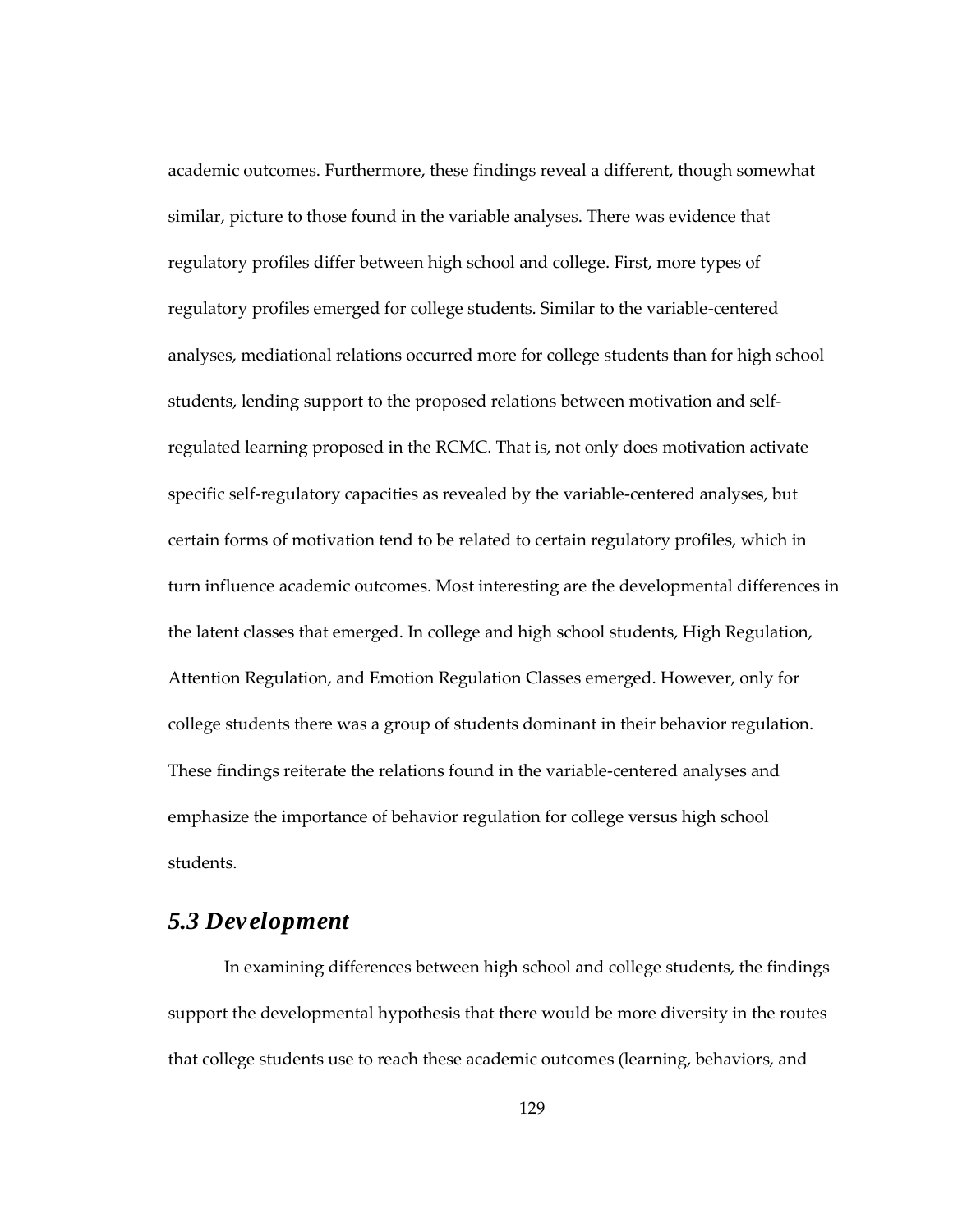achievement) versus high school students. That is, for college students, the relation between motivation and self-regulation is mediated by a greater variety of selfregulation, resulting in more mediational paths. Additionally, the findings that college students regulate more are in line with the hypothesis that college students will draw on more regulatory capacities more often than high school students. There are two possible and related explanations for these findings. First, college students are afforded more autonomy than high school students. In comparison to high school students, college students' schedules are less structured. They generally live away from home and any supervision, construct their own schedule by choosing when to attend classes or other commitments, and thus have more control over their schedule, affording them more flexibility. This autonomy requires college students to harness self-regulation more often than high school students, who are somewhat confined by their predetermined daily schedules.

A second and related explanation for these findings is the higher level of expertise of college students' self-regulation. College students are "expert" regulators in relation to high school students. Although high school students have generally developed the capacity to regulate [Kopp, 1989], they are novice regulators [Pintrich  $\&$ Zusho, 2002]. That is, high school students do not have enough practice in regulating on their own. They may be more accustomed to co-regulation whereby their parents or teachers guide them as to when, where, and how to accomplish different tasks. As a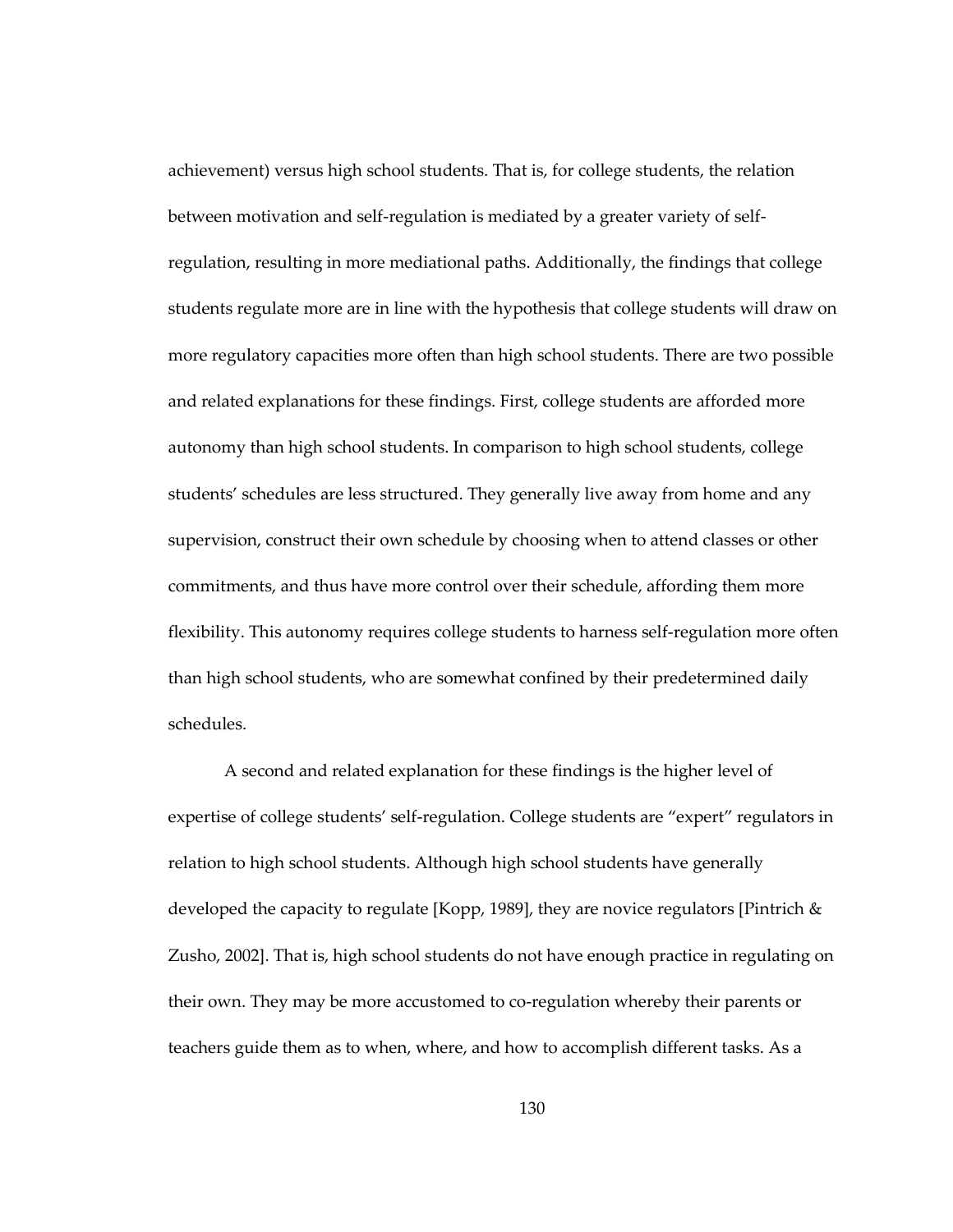result, high school students are not required to actively draw on self-regulation as often as college students. Even if high school students are able to identify which selfregulatory capacity would be beneficial, they may not know how to garner it and need scaffolding to accomplish this. That is, identification of the regulatory capacity would be a first step, while its activation would be a second step in regulating toward learning, task completion, or achievement. Perhaps high school is a time when self-regulation can be shaped and students can be taught when and how to use it. In this regard, it could be that adolescents who are more independent earlier actually develop an expertise in selfregulation prior to adolescents who experience co-regulation by trusted adults. It would be worthwhile to examine whether adolescents who are given adult responsibilities at home are more adept at self-regulation than those who are not forced to be independent adolescents. In fact, it is possible that two groups of students would emerge – those that become adept regulators and somewhat resilient, versus those that develop maladaptive forms of regulation due to lack of scaffolding and are "at risk". An extension of the current study would be to examine self-regulation toward academic success in at-risk versus typically developing students, taking into account a broader lens of individual students' cultural milieu [Bronfenbrenner & Ceci, 1994].

In line with the explanation that college students are afforded more autonomy, college students also drew on behavioral regulation more than high school students. According to both the variable-centered and the person-centered analyses, behavior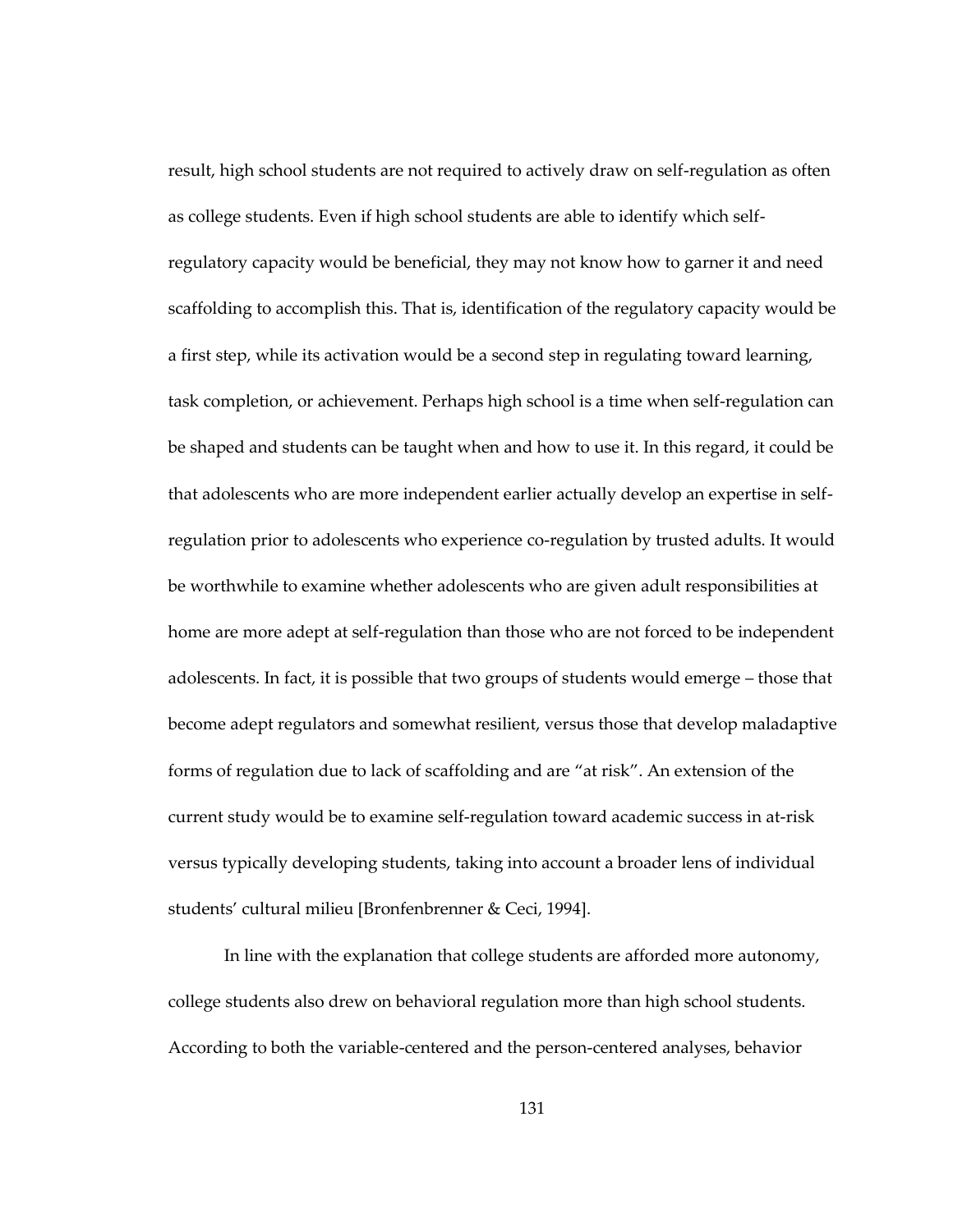regulation mediated more relations between motivation and academic outcomes than for high school students. That is, because college students have control over where (environmental regulation) and when (time planning) they study, motivation shapes how behavior regulation influences their learning and academic behaviors. It was therefore surprising that behavior regulation did not mediate the relations between motivation and achievement for college students but did mediate these relations for high school students. Surprisingly, for high school students, time planning mediated the relations between mastery goal orientations and achievement. It could be that high school students who plan to study within the time that they have, achieve at higher levels. These findings are in line with the literature on self-regulated learning identifying self-regulated behaviors as crucial in determining task completion [Zimmerman, 1989, 2006].

Overall, behavior regulation plays an important role for college students more than it does for high school students. This was evidenced by the finding that a Behavior Regulation Latent Class emerged in the person-centered analyses only for college students. For certain college students, behavior regulation is the dominant form of regulation, especially in least favorite classes. When the situation is not preferable, students focused on completing the work rather than on tending to their emotions or cognitions. The goal seems to be getting the job done quickly, without much thought or feeling.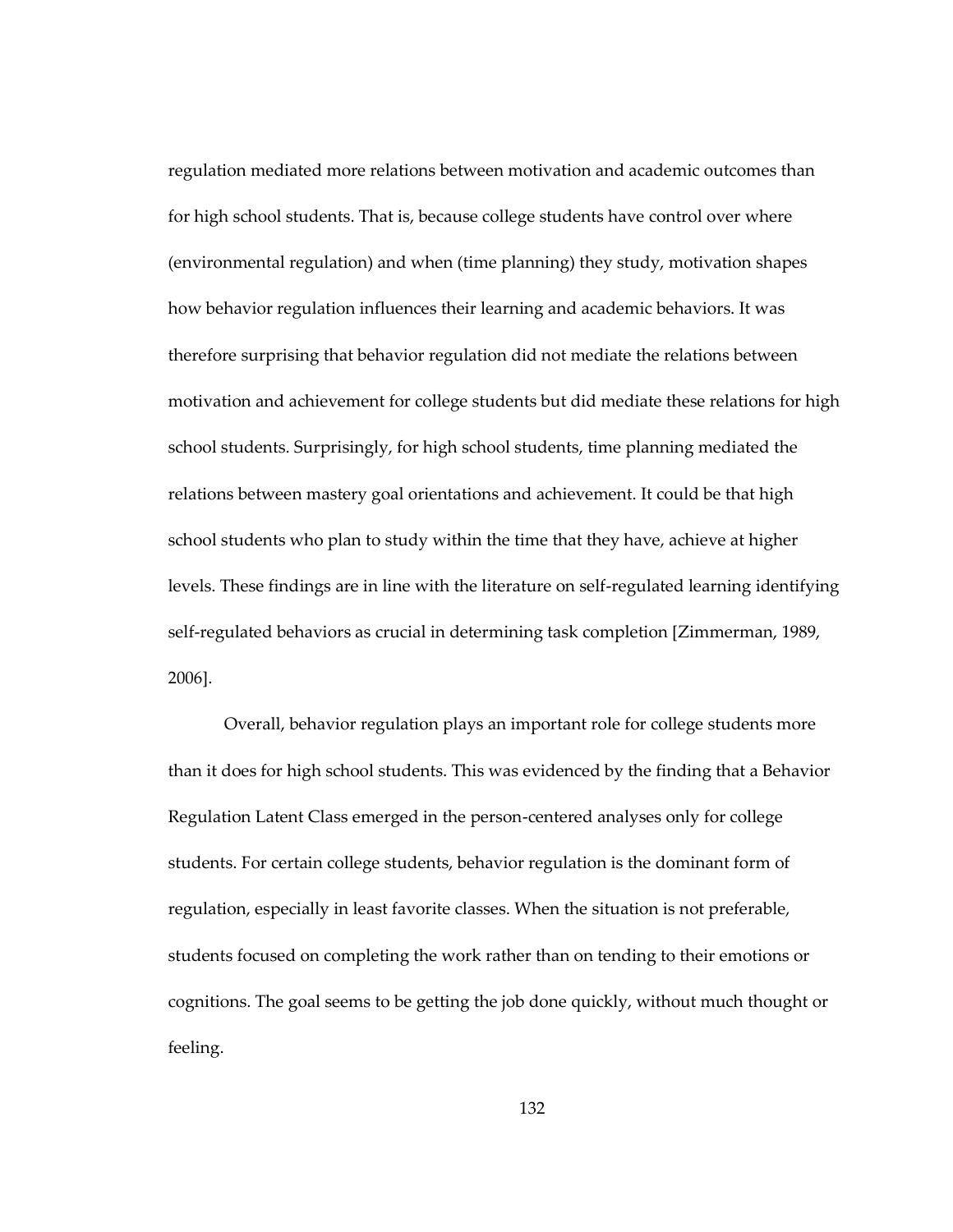Moreover, the finding that behavior regulation was not activated in high school students is consistent with the hypothesis that there would be less regulation in high school students than college students. High school students do not have the freedom to choose where and when to study. Their schedules are generally fixed by the school day, after-school and extra-curricular activities, and parents' scheduling. In this sense, high school students are somewhat other- or co-regulated. There is little room for high school students to self-regulate, in comparison with college students who are afforded more freedom with regard to their schedules and places of study.

Self-regulated behavior also played an important role in determining college students' learning processes. While environmental regulation was not significantly related to any of the outcomes for high school students, among college students it was related to rehearsal, elaboration, and engagement in favorite classes, and to elaboration in least favorite classes. In addition, there was evidence that membership in the Behavior Regulation Class was adaptive. This finding is in line with the assumption that college students need to regulate their environment more than high school students do. College students can more readily choose where they prefer to study and consequently need to adjust their place of choice to make sure it is conducive to working. It is therefore not surprising that environmental regulation is positively related to elaboration. Interestingly, environmental regulation was not related to rehearsal or engagement in least favorite classes. This might be because students have specific places they go to in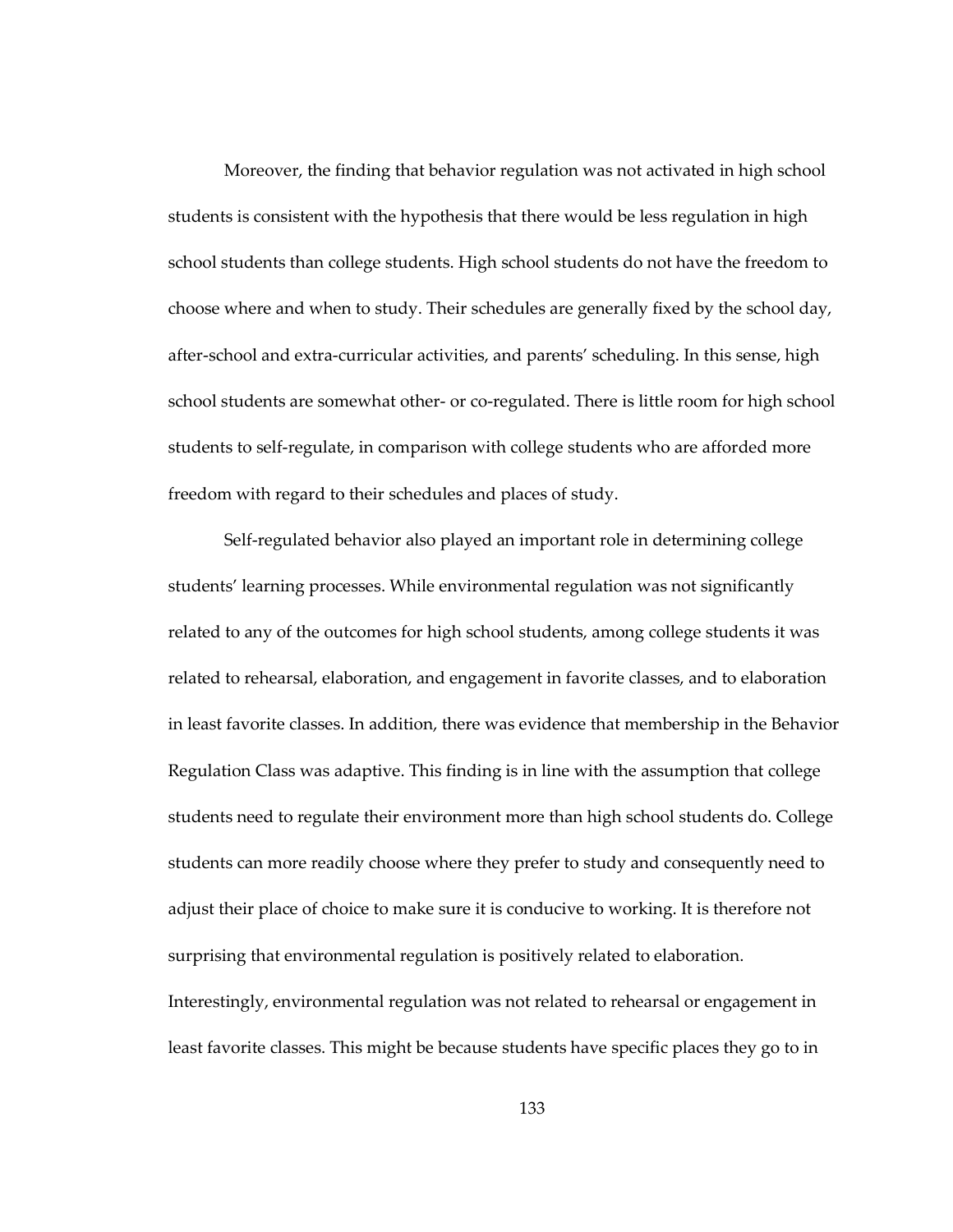order to complete work for classes they dislike, whereas they choose their place of study for classes they like based on the actual task. To my knowledge, this is the only study that empirically investigates the role of self-regulated behavior [Zimmerman, personal communication]. These findings suggest that there could be great value in assessing behavioral processes in academic settings.

Aside from the fact that high school students are novice regulators in comparison with college students, another reason that there were more significant relations and distinct profiles in college students could be the consolidation of regulatory capacities. That is, self-regulation may not be solidified yet in high school, and therefore measurement of these capacities would result in more error. High school students may not be aware of the strategies they use, or they may use many different kinds of strategies as they try to figure out which one works best.

### *5.4 Gender Differences*

While there were not specific hypotheses regarding gender differences, there was some evidence that females and males differ in their self-regulation and motivation. In general, females employed emotion regulation more than males, evidenced by higher means. This was especially true in favorite and least favorite classes in high school but was also found for college students in least favorite classes. These findings were consistent with previous research in which females were found to ruminate more than males [Nolen-Hoeksema, & Corte, 2004]. Further research should examine how females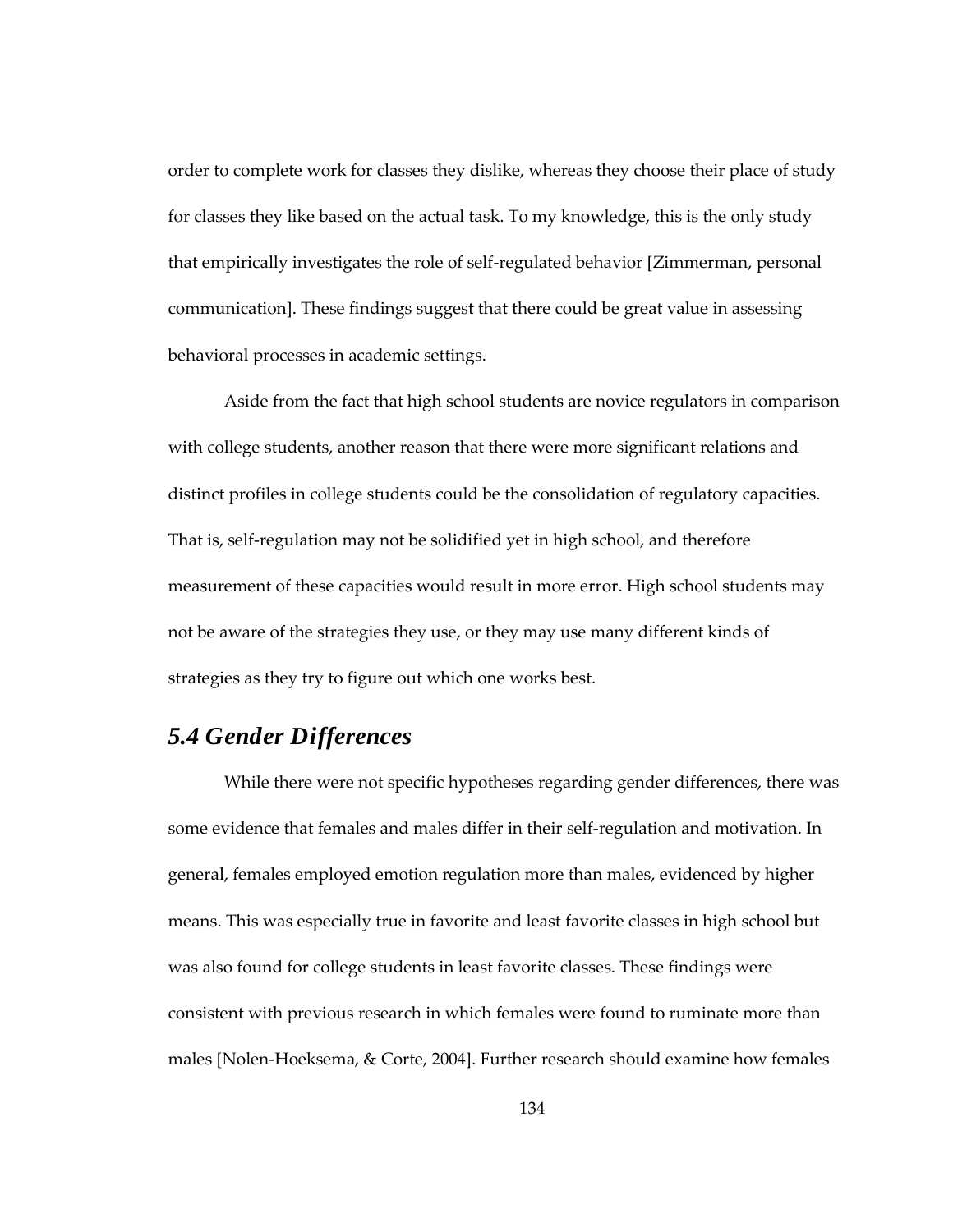use self-regulatory capacities differently from males, and whether their emotional experiences within the classroom differ from males.

Another interesting finding that may illuminate the gender differences in selfregulation is the higher levels of mastery goal orientations and interest reported by females. This finding replicates previous research in which females reported higher levels of mastery goal orientations [Ryan et al., 1997]. While the current study did not include measures of emotions, research has found that mastery goal orientations and interest are positively related to positive affect [Ben-Eliyahu & Linnenbrink-Garcia, in preparation; Tyson et al., 2009]. It is therefore reasonable to deduce that females, who are higher in mastery goal orientations and interest, may experience more positive affect. As a result, females might attempt to protect these positive emotions by employing more emotion regulation than males, and therefore they report higher levels of emotion regulation. The current study did not examine whether processes function differently for males and females. However, given these overall mean level differences, it would be important to ask whether these processes function differently for females and males. That is, do motivational constructs activate self-regulation similarly for males and females, and does self-regulation relate to academic outcomes similarly across the genders?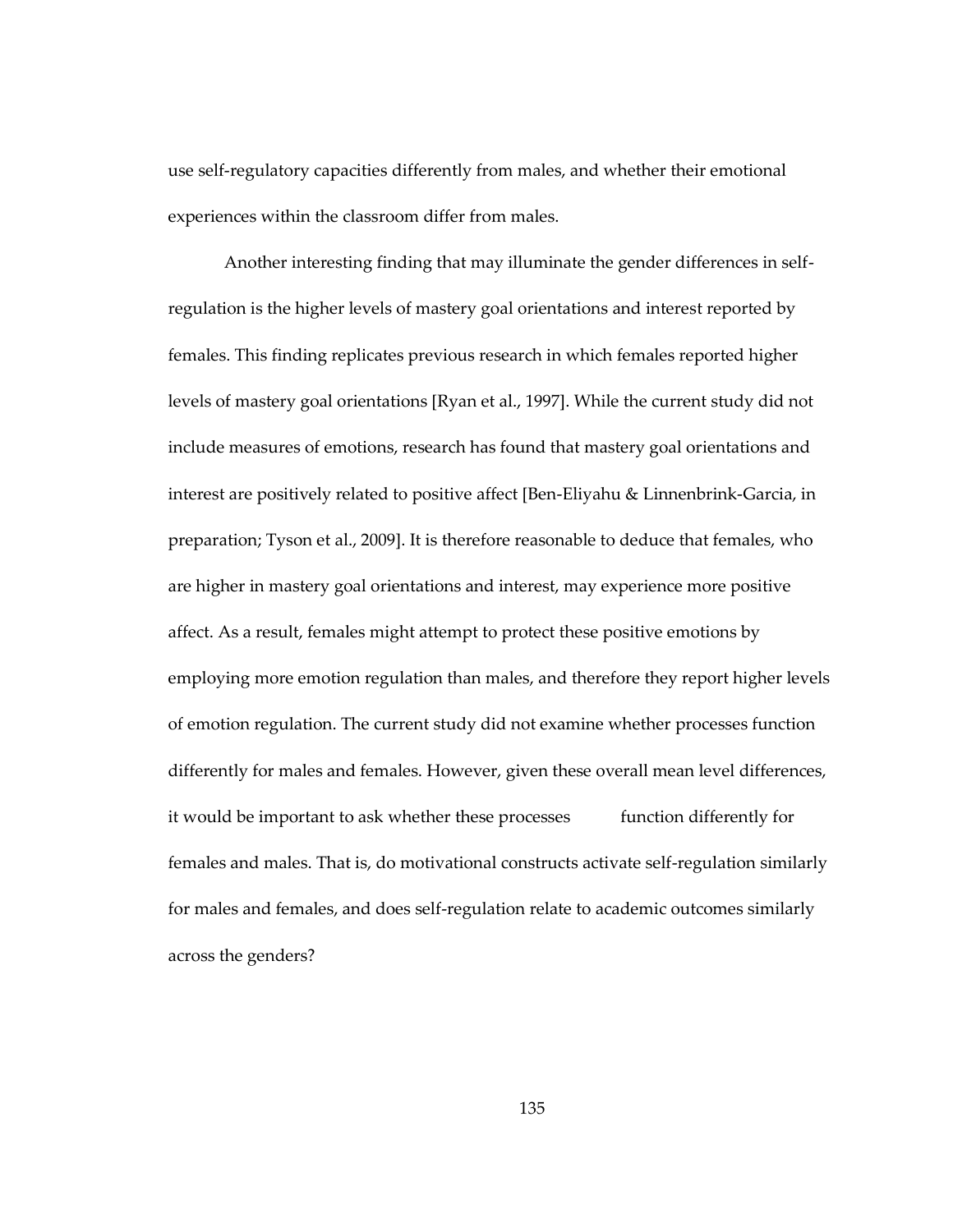## *5.5 Interplay of Motivation*

Finally, it is imperative to acknowledge that the present model examined only the possibility that all motivational constructs work in concert. However, there may be other relations among motivation. In Eccles' original formulation of expectancy-value theory, goals were thought to influence task value and expectancies [Eccles et al., 1983]. Eccles et al.'s (1983) expectancy-value model proposed that goals influence task value, self-concept, and task perceptions. Self-concept and task perceptions were thought to influence expectancies and task value. Specifically, they posited that goals lead to task value. The proposition that goal orientations lead to values and expectancies has received some support [Linnenbrink & Pintrich, 2000; Hulleman et al., 2010; Friedel, Cortina, Turner, & Midgley, 2007]. Friedel et al. (2007) found that students' goal orientations are related to their expectancies, as measured by self-efficacy beliefs, and Hulleman et al. (2010) found that goal orientations predicted intrinsic and utility value in academics and sports. In summary, it may be that goals lead to expectancies and values, which in turn activate self-regulation towards task completion.

Another relation that has been proposed is that expectancies and values lead to goal orientations [Dweck & Legget, 1988; Elliot & Thrash, 2002; Greene et al., 1999; Hulleman et al., 2010]. While Eccles et al.'s original formulation of expectancy-value theory proposed that goals influence task value and expectancies [Eccles et al., 1983]. Later, Wigfield and Eccles (1992) proposed that value influences goals, and that based on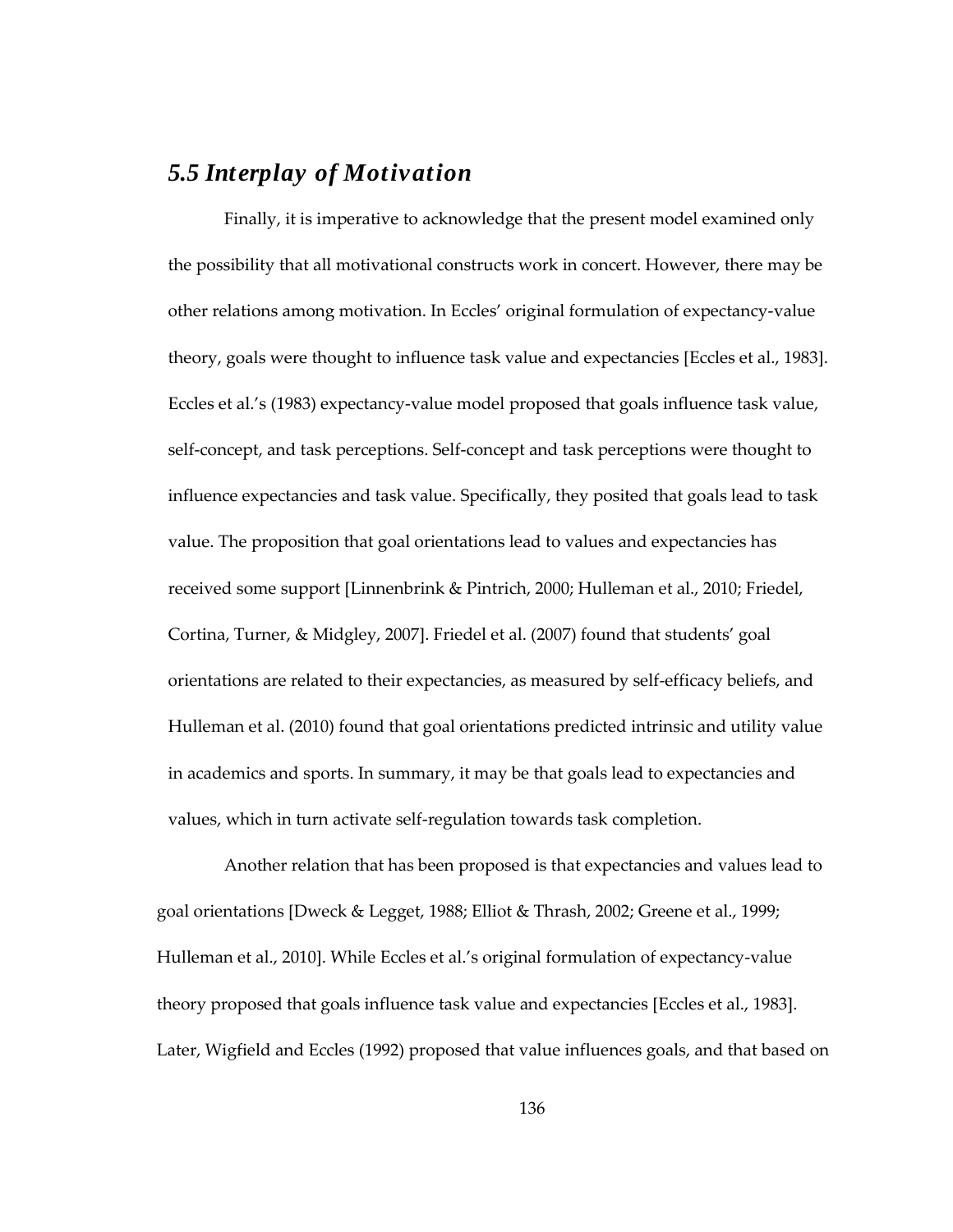the research evidence, the original expectancy-value theory might be revised. Specifically, they posited that attainment value and utility value would lead to performance goals, whereas interest/intrinsic value would lead to mastery goals. They also posited that multiple values and subsequent goals could be endorsed. For example, a combination of utility and interest values would lead to the endorsement of both performance and mastery goals. Thus, value was posited to influence goals, which influence achievement behaviors such as choice and persistence. However, they did not describe the specific goals and mechanisms by which endorsement of multiple goals occurs. According to Shah (2005) the importance of a goal will determine its activation. In thinking about these ideas in terms of Goal Theory and Expectancy-Value Theory, the importance of a task (or attainment value) influences the goal orientations one endorses. This is in line with Plante et al.'s (under review) findings that expectancies and values lead to goal orientations. In their study, goal orientations mediated the relations between expectancies and a composite measure of intrinsic and utility values to academic achievement and aspirations. While the mastery goal orientations mediation was generally positive, and work avoidance was generally negative, a notable finding is that performance-approach goals were not related to any of the achievement outcomes. This finding might be related to the fact that motivation was assessed in specific domains without considering whether individuals like or dislike these domains. Therefore, future research should address the possibility that the interplay among the motivation variables influences the self-regulation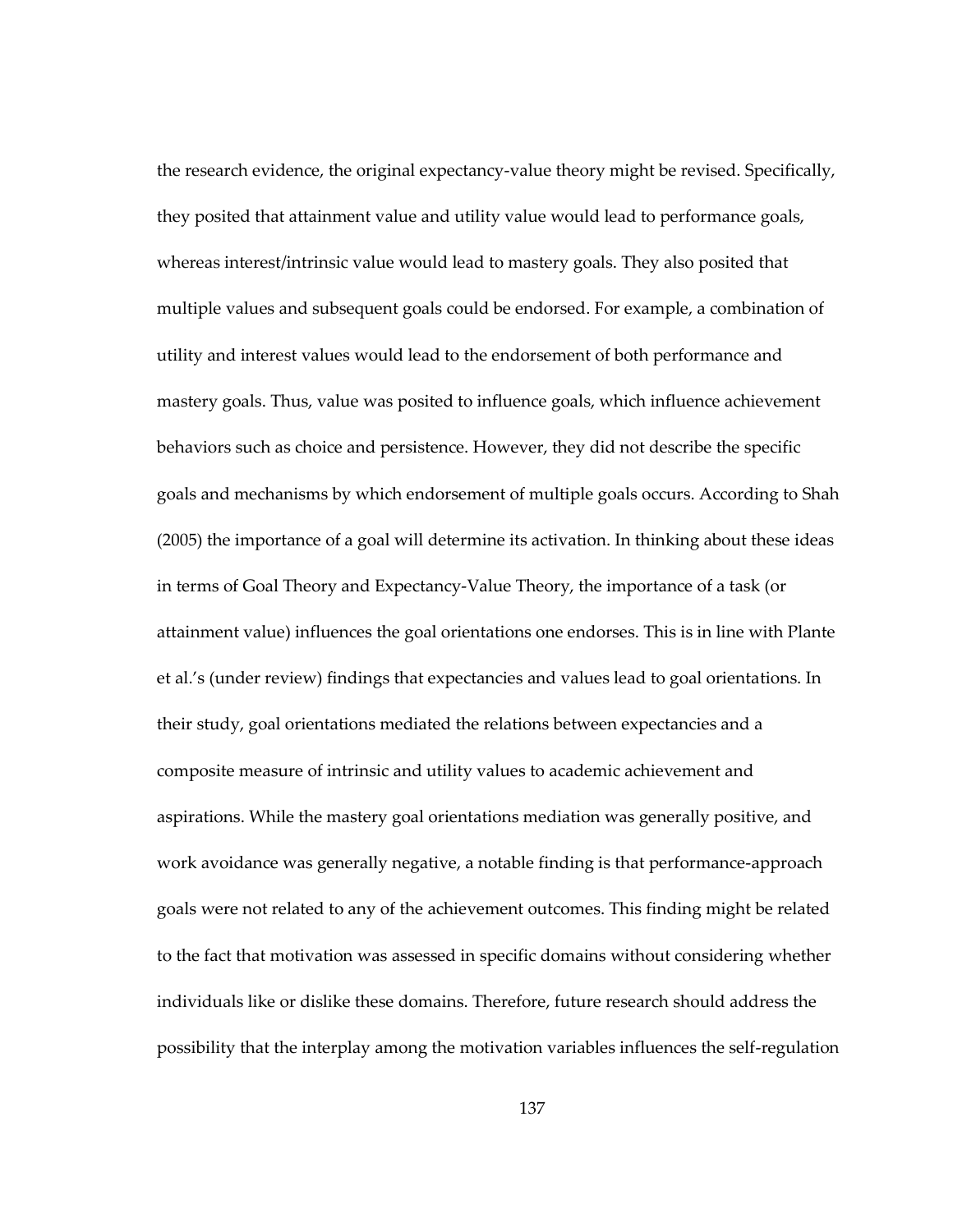capacity. Future research should further investigate how the interrelations between motivational constructs activate self-regulation, and consider how expectancies may predict goal orientations and how these in turn predict regulation. On a similar note, target goals may play a different, though similar, role that goal orientations play in determining self-regulation. The specific goals students endorse within the classroom might interact or shape their goal orientations.

#### 5.5 Limitations

There are several limitations to the current study. First, except for high school students' achievement, all of the measures were self-reported at a single time. There are no observational data or reports by significant others such as teachers, parents, and peers. Such reports and observations would introduce a more objective form of evaluating the students' self-regulation, academic behaviors, and achievement outcomes. Another issue is that this is a one-time measurement. Ideally, self-regulation would be studied using methods that could tap into nuanced daily and contextual fluctuations, such as diary studies. Methodologies such as diary studies enable a more direct assessment of self-regulation as it occurs and reveal a more accurate picture. While the current study lends support to the notion that motivation leads to selfregulation, as proposed in RCMC, it is likely that there are reciprocal relations between self-regulation and motivation. It would be possible to empirically test such reciprocal relations with methodologies that examine changes over small increments of time. Thus,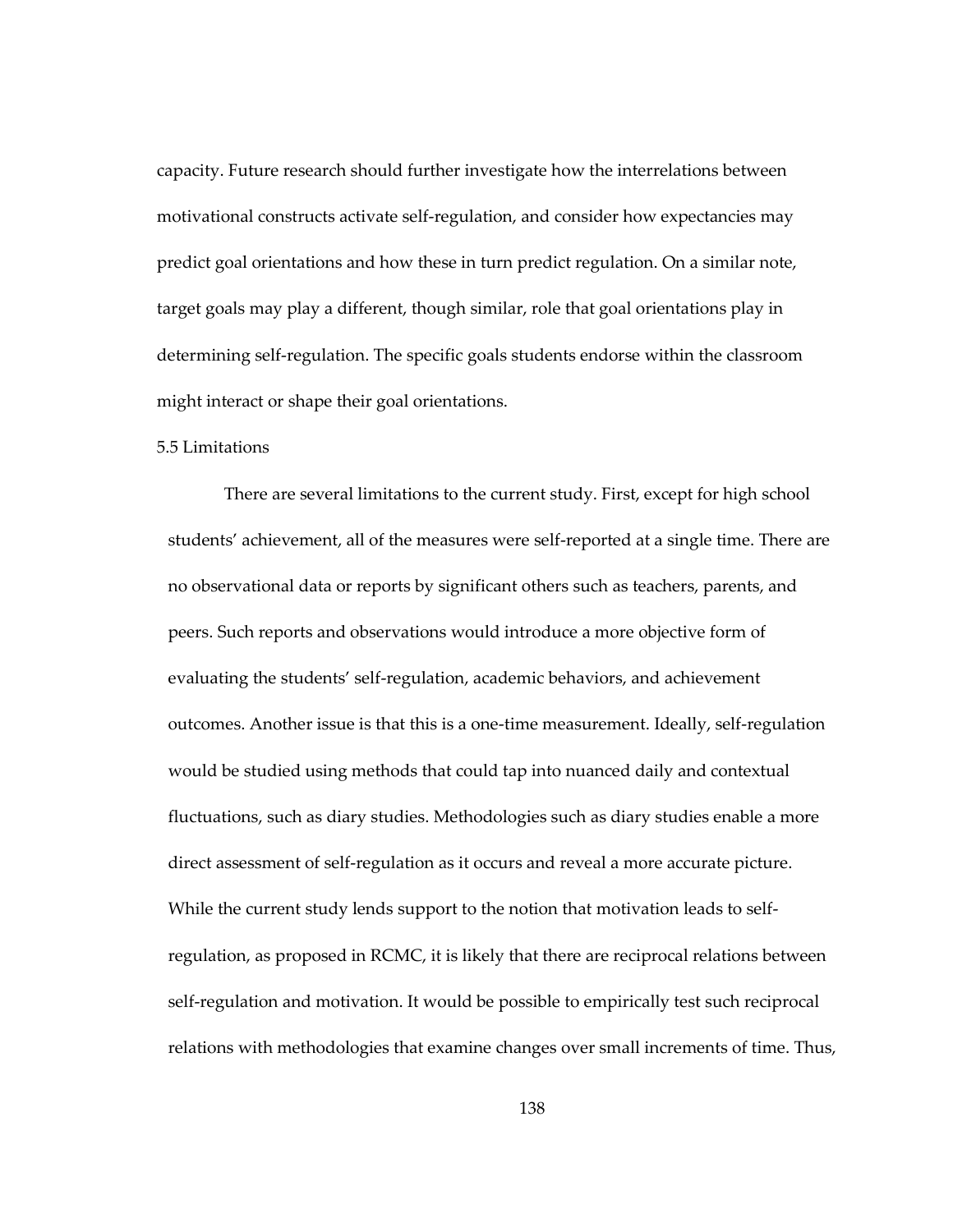future research should consider using different methodologies to measure motivation and self-regulation. In addition, examining how these processes fluctuate over time and their reciprocal nature would contribute to a more nuanced understanding of these processes.

The current study focused on college students and "college-bound" high school students. These are highly able individuals who might not be representative of the general population of students. These students, identified as successful by their teachers, are not an example of the typical high school population, which includes drop-outs and students who do not attend college. In addition, the college students attend one of the top ten universities in the United States. The samples in this study are considered to be highly successful in their academics and may exemplify an association between motivation and self-regulation that we could strive for. That is, the specific participant sample could be thought of as an exemplary standard and therefore not necessarily generalizable to the general population.

Although there are limitations in the current study, the findings suggest that there is value in considering cognitive, behavioral, and emotional self-regulation in classroom settings. Employing a cross-sectional design revealed that there are certain regulatory capacities that play an important role for college students versus high school students. College students draw on behavioral regulation more than high school students. While it is likely that higher levels of autonomy afford college students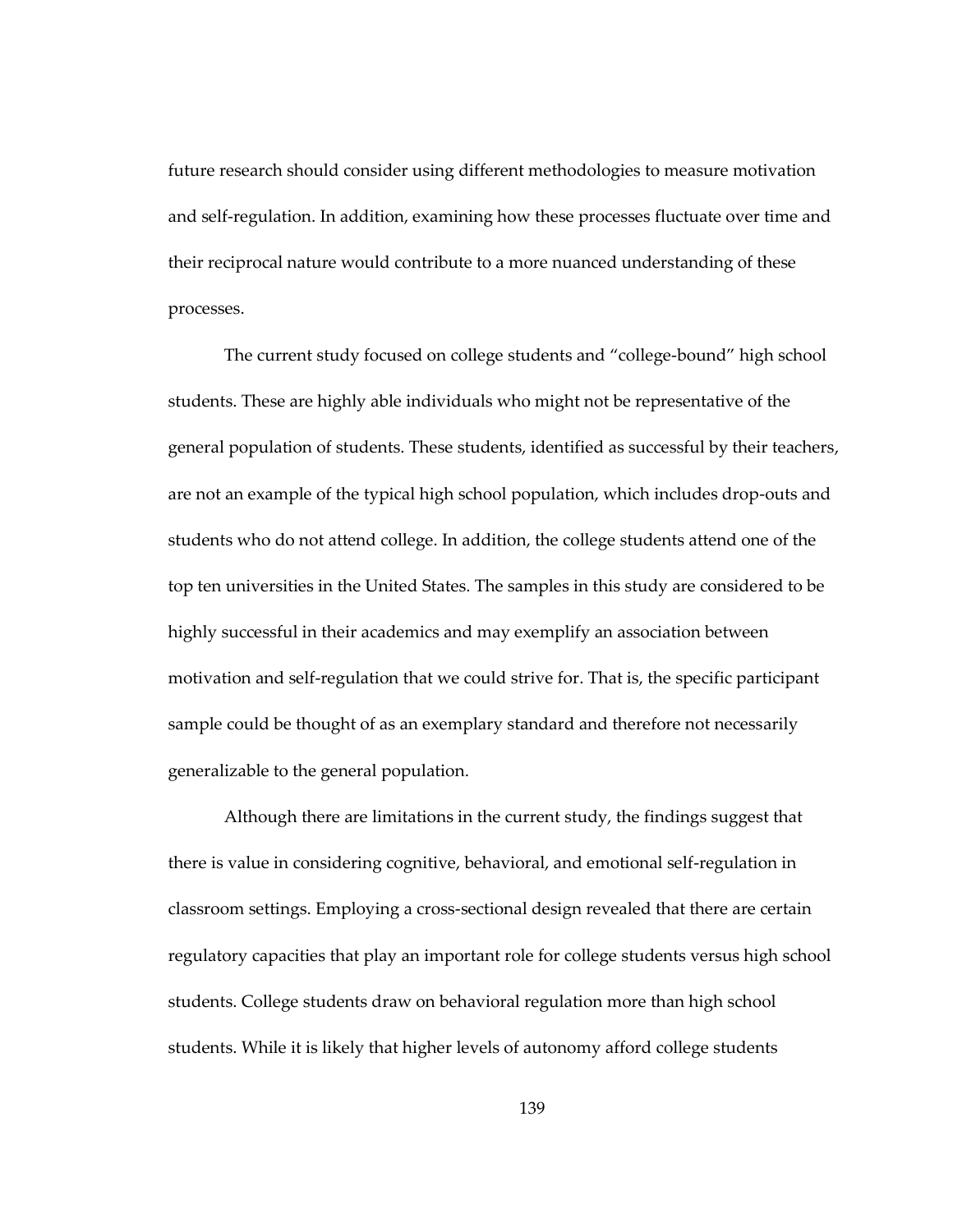behavior regulation that is restricted for high school students, there are alternative explanations. It may be that high school students do not draw on behavioral regulation as often. Indeed, time planning, a form of behavior regulation, predicted achievement only for high school students. It may be the case that high school students need to be guided on how to use regulation to their benefit. Teaching regulatory skills as students transition into college may be especially important.

Importantly, self-regulation mediated the relations between motivation and academic outcomes. While motivation is undoubtedly an important construct that should be fostered in schools, scaffolding self-regulation seems to be a crucial component in determining academic success. It is plausible that curricula can be designed to teach students how to self-regulate. Behavior regulation may be taught in high school as preparation for college transition. Self-regulation could also be taught as a form of resiliency training for at-risk students. While there are socio-economic factors that influence dropping out of high school, supporting adaptive forms of self-regulation may be used as preventative measures for students who are struggling. Teachers can work self-regulation techniques into the curriculum. Certain regulatory capacities may be more easily encouraged by emphasizing motivation. For example, the finding that utility value was related to the likelihood of belonging to the Behavior Regulation Class over the High Regulation Class suggests that there is a specificity in the relations between motivation and regulation. That is, when individuals are focused on the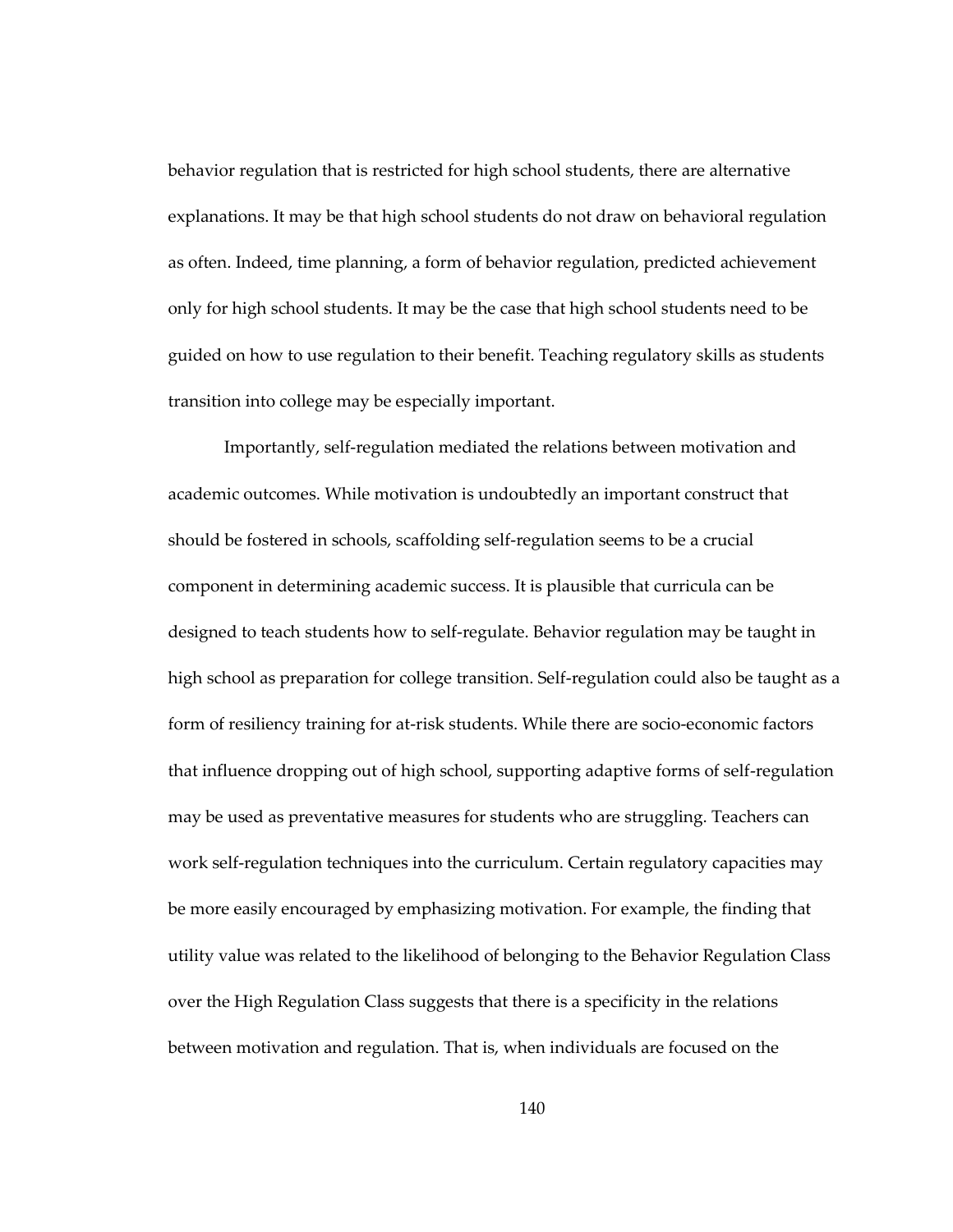usefulness of taking a class, emphasis on behavior regulation has benefits, even for those who are high regulators in general.

The current study not only generates questions that may be addressed by future work, it also underscores the importance of considering the mechanisms by which motivation is related to academic outcomes. In fact, this initial investigation of the RCMC model suggests that self-regulation is one of the primary processes by which motivation is related to a variety of academic outcomes.